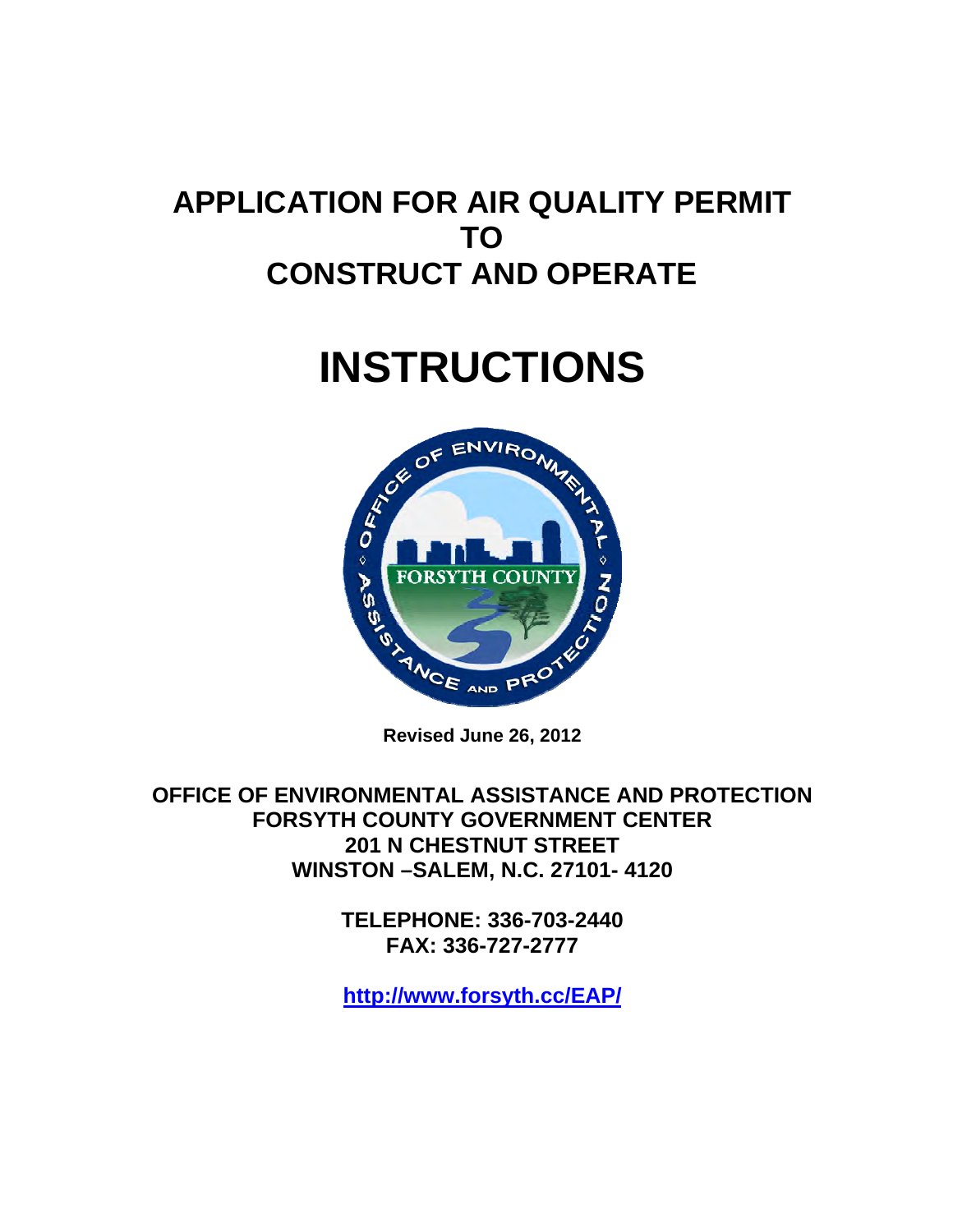### **GENERAL AIR PERMIT APPLICATION SUBMITTAL REQUIREMENTS**

### **NON-TITLE V**

- 1. An application fee as required under FCAQTC 2Q .0200.
- 2. A financial qualification or substantial compliance statement (if required).
- 3. The appropriate application forms (refer to the matrix below)
- 4. Application forms signed as required by FCAQTC 2Q .0304(j)
- 5. The appropriate number of copies of the application as stated in the application general instructions and FCAQTC 2Q .0305(b).
- 6. Calculations and other supporting information Section D6.
- 7. Dispersion modeling report (if required).

### **TITLE V**

- 1. An application fee as required under FCAQTC 2Q .0200.
- 2. A financial qualification or substantial compliance statement (if required).
- 3. The appropriate application forms (refer to the matrix below)
- 4. Application forms signed by a Responsible Official as required by FCAQTC 2Q .0520.
- 5. The appropriate number of copies of the application as stated in the application general instructions. More may be requested pursuant to FCAQTC 2Q .0507(a) and (e)
- 6. Calculations and other supporting information Section D6.
- 7. Dispersion modeling report (if required).
- 6. Calculations and other supporting information Section D6

#### **If any of the required information is not contained in the permit application package, the application may be returned as incomplete.**

#### **ADDITIONAL RESOURCES**

Information on fees emission estimation and other helpful information is available at:: [http://www.forsyth.cc/EAP/air\\_quality\\_regulation.aspx](http://www.forsyth.cc/EAP/air_quality_regulation.aspx)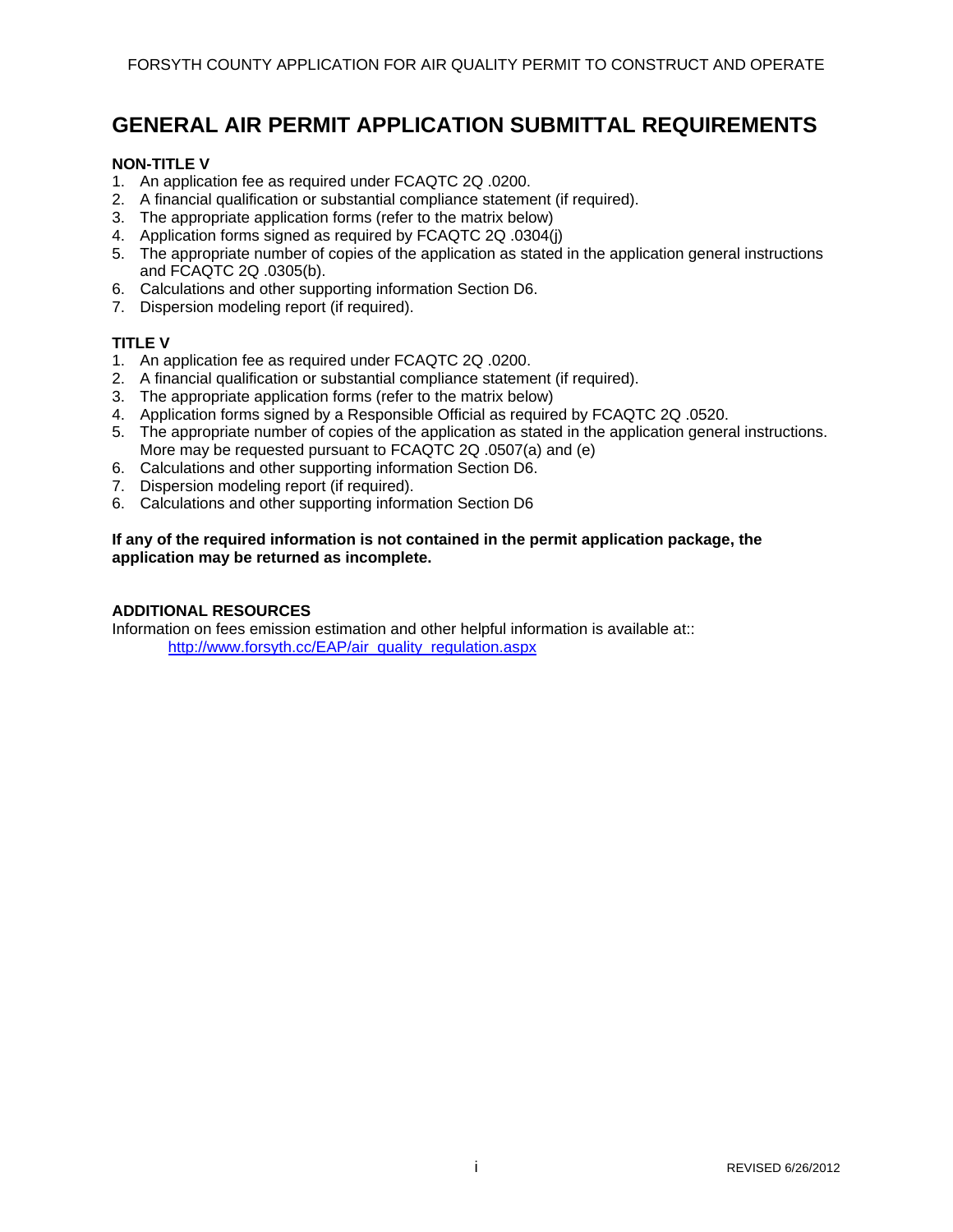FORSYTH COUNTY APPLICATION FOR AIR QUALITY PERMIT TO CONSTRUCT AND OPERATE

### **REQUIRED AIR PERMIT APPLICATION FORMS MATRIX Revised 6/26/2012**

# "X" INDICATES REQUIRED FORM<br>"XX" INDICATES REQUIRED ONLY AS APPROPRIATE

### **NON-TITLE V APPLICATIONS**

|                                     | A <sub>1</sub>            | A2 | A <sub>3</sub>                | A4 | A <sub>5</sub> | A6 | Section<br>B | Section<br>С | D <sub>1</sub> | D <sub>2</sub> | D <sub>3</sub>                 | D <sub>4</sub> | D <sub>5</sub> | D <sub>6</sub>                 |
|-------------------------------------|---------------------------|----|-------------------------------|----|----------------|----|--------------|--------------|----------------|----------------|--------------------------------|----------------|----------------|--------------------------------|
| <b>INITIAL FACILITY</b>             | X                         |    |                               |    | XX             |    | XX           | XX           | XX             |                | v<br>$\boldsymbol{\mathsf{A}}$ | X              | x              | v<br>$\lambda$                 |
| <b>NEW FACILITY</b>                 | X                         |    |                               | X  | XX             |    | XX           | XX           | XX             | XX             | x                              | X              | х              | X                              |
| ADMINISTRATIVE AMENDMENT            | X                         | X  |                               |    |                |    |              |              |                |                |                                |                |                |                                |
| <b>RENEWAL</b>                      | X                         | X  |                               |    |                |    | XX           | XX           | XX             |                | $\checkmark$<br>ᄉ              | X              | v<br>ᄉ         | v<br>Λ                         |
| NON-ATTAINMENT                      | X                         |    | v<br>$\overline{\phantom{a}}$ |    | XX             |    | XX           | XX           | XX             | XX             | x                              | X              | х              | v<br>$\boldsymbol{\mathsf{A}}$ |
| LIKE-FOR-LIKE REPLACEMENT           | X                         | X  | v<br>$\bm{\lambda}$           |    |                |    |              |              |                |                |                                |                |                |                                |
| <b>CHANGE IN OWNERSHIP</b>          | X                         | X  |                               |    |                |    |              |              |                |                |                                |                |                |                                |
| <b>RELOCATION (WITHIN FACILITY)</b> | $\boldsymbol{\mathsf{x}}$ | X  |                               |    |                |    |              |              |                |                |                                |                |                |                                |
| <b>TAX CERTIFICATION</b>            | X                         |    |                               |    |                | X  |              |              |                |                |                                |                |                |                                |

### **TITLE V APPLICATIONS**

|                                                  | A <sub>1</sub>            | A2       | A3                          | A <sub>4</sub>            | A <sub>5</sub> | A6 | Section<br>B | Section<br>С | D <sub>1</sub> | D <sub>2</sub> | D <sub>3</sub> | D <sub>4</sub> | D <sub>5</sub>            | D <sub>6</sub> | E1 | E2        | E <sub>3</sub> | E <sub>4</sub>            | E <sub>5</sub>               | E <sub>6</sub>            | E7 | E <sub>8</sub> | E <sub>9</sub> |
|--------------------------------------------------|---------------------------|----------|-----------------------------|---------------------------|----------------|----|--------------|--------------|----------------|----------------|----------------|----------------|---------------------------|----------------|----|-----------|----------------|---------------------------|------------------------------|---------------------------|----|----------------|----------------|
| <b>INITIAL FACILITY</b>                          | X                         |          |                             |                           | XX             |    | XX           | XX           | XX             |                | <b>X</b>       | X              | X                         | $\mathsf{x}$   | X  | XX        | X              | X                         | $\mathsf{x}$                 | X                         |    |                |                |
| <b>NEW FACILITY</b>                              | $\boldsymbol{\mathsf{x}}$ |          |                             | $\boldsymbol{\mathsf{x}}$ | XX             |    | XX           | XX           | XX             | XX             | $\mathsf{x}$   | X              | $\boldsymbol{\mathsf{x}}$ | X              | X  | <b>XX</b> |                | $\boldsymbol{\mathsf{x}}$ | X                            | X                         |    |                |                |
| ADMINISTRATIVE AMENDMENT                         | X                         | <b>X</b> |                             |                           |                |    |              |              |                |                |                |                |                           |                |    |           |                |                           | $\mathsf{x}$                 | X                         |    |                |                |
| SECTION 502(B)(10) CHANGE<br><b>NOTIFICATION</b> |                           |          |                             |                           |                |    |              |              |                |                |                |                |                           |                |    |           |                |                           |                              |                           |    | X              |                |
| <b>MINOR MODIFICATION</b>                        | X                         |          | $\mathbf v$<br>$\mathbf{v}$ |                           | XX             |    | XX           | XX           | XX             | XX             | <b>X</b>       | X              | X                         | X              | X  | XX        |                | $\boldsymbol{\mathsf{x}}$ | $\mathbf{v}$<br>$\mathbf{x}$ |                           | X  |                |                |
| SIGNIFICANT MODIFICATION                         | X                         |          | X                           |                           | XX             |    | XX           | XX           | <b>XX</b>      | XX             | x.             | X              | $\boldsymbol{\mathsf{x}}$ | X              | X  | XX        |                | $\boldsymbol{\mathsf{x}}$ | X                            | X                         |    |                |                |
| <b>RENEWAL</b>                                   |                           |          |                             |                           |                |    | XX           | XX           |                |                | <b>XX</b>      | X              | $\boldsymbol{\mathsf{x}}$ | XX             |    |           |                | XX                        | $\lambda$                    | XX                        |    |                | X              |
| 112(g)                                           | X                         |          | X                           |                           | <b>XX</b>      |    | <b>XX</b>    | XX           | XX             | <b>XX</b>      | <b>X</b>       | $\mathbf{x}$   | $\boldsymbol{\mathsf{x}}$ | X              | X  | <b>XX</b> |                | $\boldsymbol{\mathsf{x}}$ | X                            | $\boldsymbol{\mathsf{x}}$ |    |                |                |
| <b>PSD</b>                                       | X                         |          | X                           |                           | XX             |    | XX           | XX           | XX             | XX             | x.             | X              | X                         | X              | X  | XX        |                | $\boldsymbol{\mathsf{x}}$ | X                            | $\boldsymbol{\mathsf{x}}$ |    |                |                |
| NON-ATTAINMENT                                   | X                         |          | X                           |                           | <b>XX</b>      |    | XX           | XX           | <b>XX</b>      | <b>XX</b>      | <b>X</b>       | <b>X</b>       | $\boldsymbol{\mathsf{x}}$ | X              | X  | XX        |                | $\boldsymbol{\mathsf{x}}$ | X                            | $\boldsymbol{\mathsf{x}}$ |    |                |                |
| LIKE-FOR-LIKE REPLACEMENT                        | $\mathbf x$               | X        | X                           |                           |                |    |              |              |                |                |                |                |                           |                |    |           |                |                           |                              |                           |    |                |                |
| <b>CHANGE IN OWNERSHIP</b>                       | X                         | <b>X</b> |                             |                           |                |    |              |              |                |                |                |                |                           |                |    |           |                |                           | X                            | X                         |    |                |                |
| RELOCATION (WITHIN FACILITY)                     | X                         | <b>X</b> |                             |                           |                |    |              |              |                |                |                |                |                           |                |    |           |                |                           |                              |                           |    |                |                |
| <b>TAX CERTIFICATION</b>                         | $\boldsymbol{\mathsf{x}}$ |          |                             |                           |                | X  |              |              |                |                |                |                |                           |                |    |           |                |                           |                              |                           |    |                |                |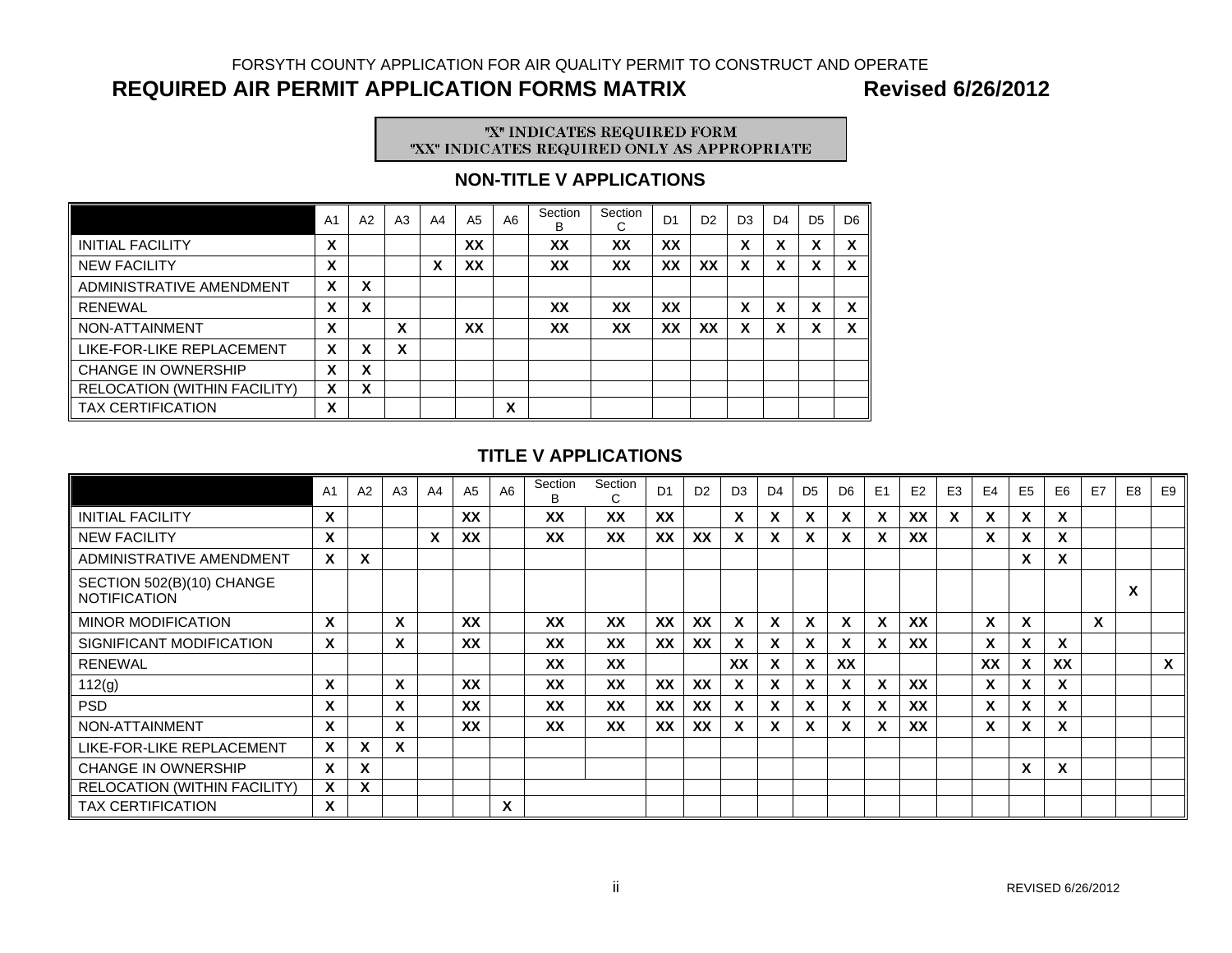### **TABLE OF CONTENTS**

### **SECTION A - FACILITY INFORMATION**

| A5 - EMISSION SOURCE/CONTROL DEVICE ALTERNATIVE OPERATING SCENARIOS 13 |  |
|------------------------------------------------------------------------|--|
|                                                                        |  |

### **SECTION B - EMISSION SOURCES**

|  | B8 - EMISSION SOURCE (MIXING/PRODUCTION OF INKS/COATINGS) 38        |  |
|--|---------------------------------------------------------------------|--|
|  |                                                                     |  |
|  |                                                                     |  |
|  |                                                                     |  |
|  | B12 - EMISSION SOURCE (VACUUM EXTRACTION OF SOIL CONTAMINATION)  49 |  |
|  |                                                                     |  |
|  |                                                                     |  |

### SECTION C - CONTROL DEVICES

### SECTION D - APPLICATION SUPPORT INFORMATION

| D2 - GENERAL INSTRUCTIONS FOR AIR TOXICS APPLICATION FORMS77          |  |
|-----------------------------------------------------------------------|--|
|                                                                       |  |
| D2-2 - TOXIC AIR POLLUTANT NETTING WORKSHEET & FACILITYWIDE EMISSIONS |  |
|                                                                       |  |
|                                                                       |  |
|                                                                       |  |
|                                                                       |  |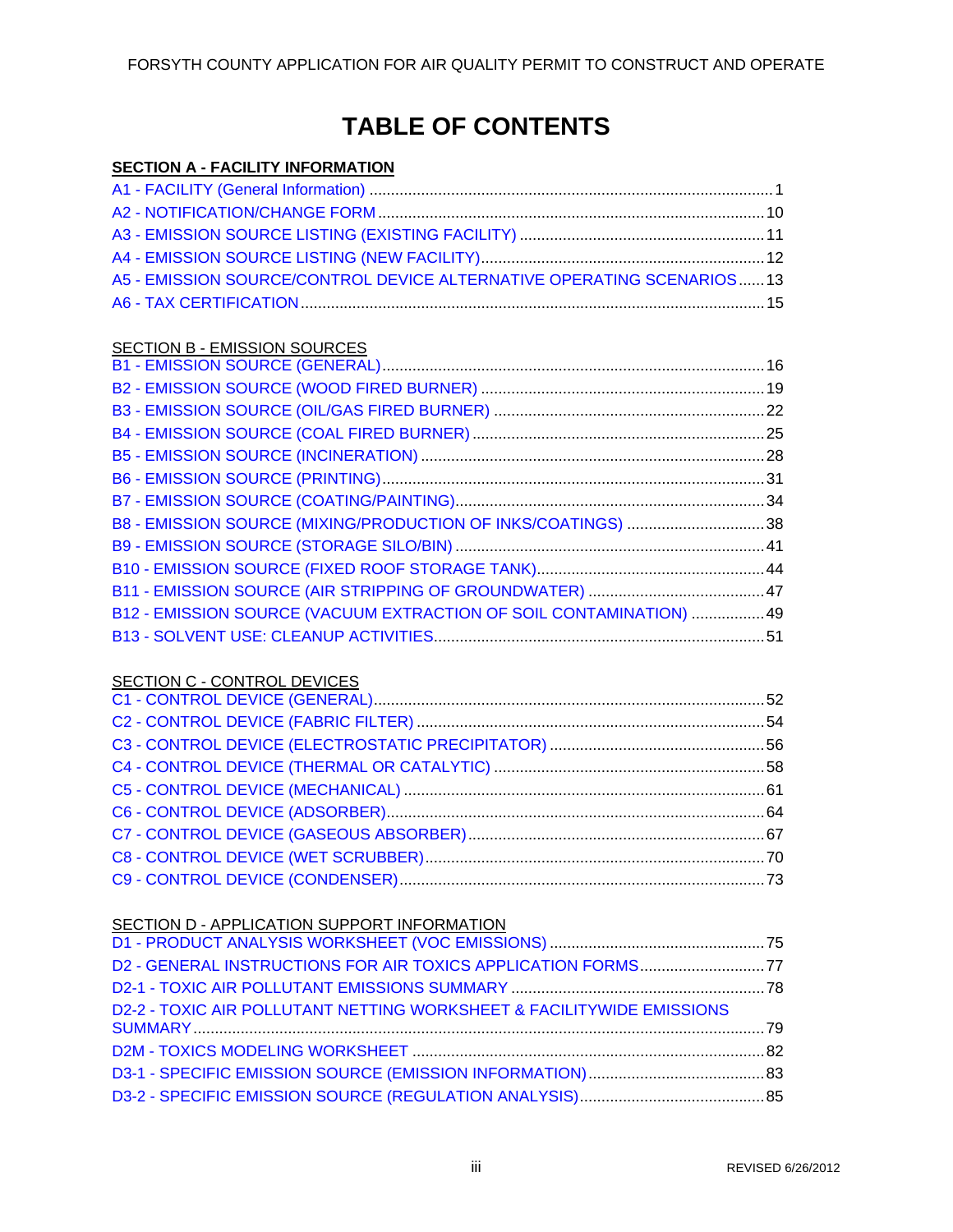### SECTION E - TITLE V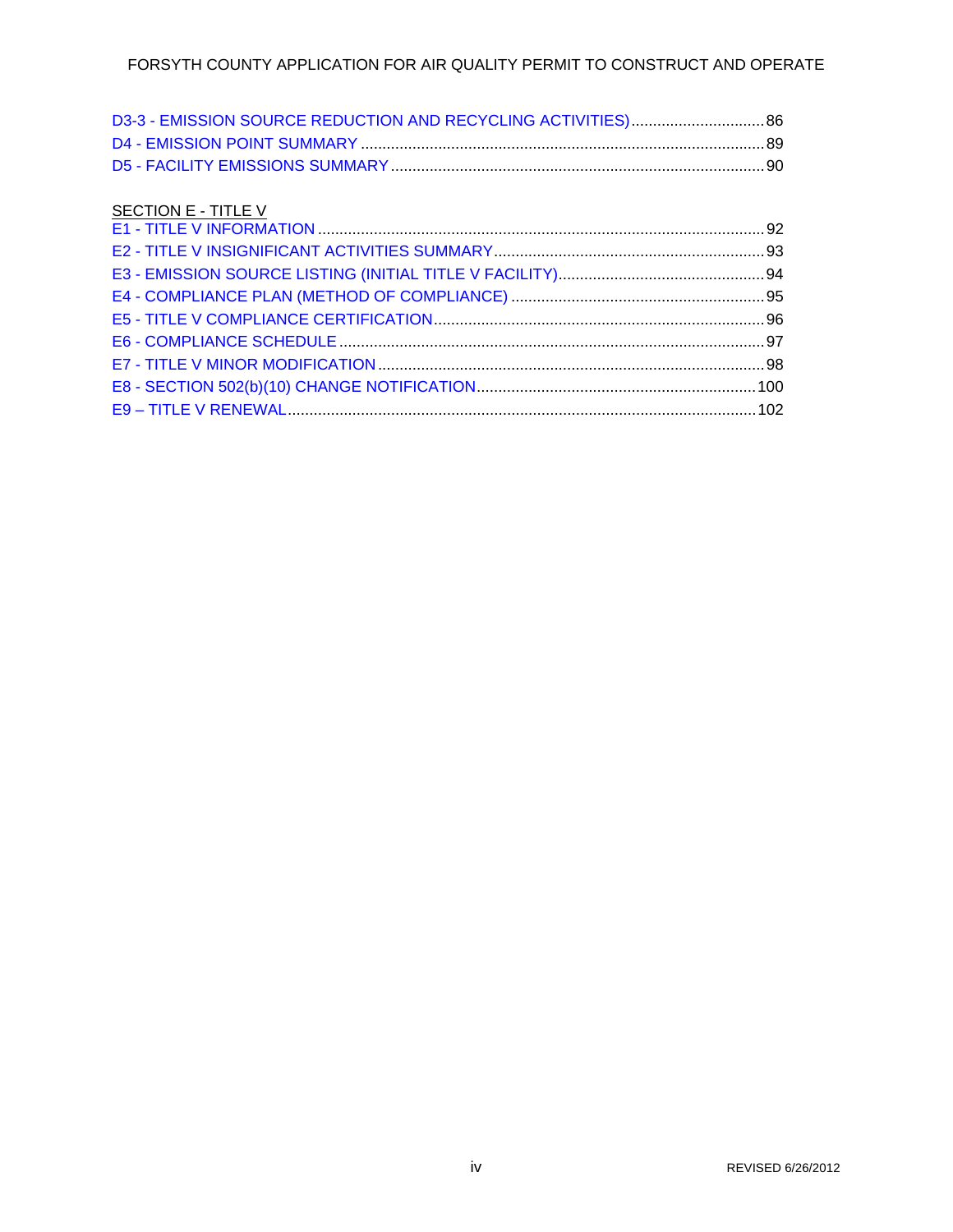### **A1 - FACILITY (General Information)**

<span id="page-5-0"></span>Form A1 contains the general information on the facility being permitted. One Form A1 is to be completed for each permit application**.** 

**FACILITY NAME** – The full business name of the facility as registered with the Secretary of State's Office.

**SITE ADDRESS, CITY** – The physical location where the agency would go to inspect the equipment.

**MAILING ADDRESS, CITY, STATE, ZIP CODE** – The address at which the facility receives mail.

**FACILITY LATITUDE AND LONGITUDE** – Geographic coordinates of the facility's general entrance. Common ways for determining lat/longs are by using Google Earth (http://earth.google.com) or Forsyth County's Geo-Data Explorer website (http://www.forsyth.cc/tax/geodata.aspx.), or similar GIS websites. Please report latitude and longitude in decimal degrees, *not* in degrees, minutes and seconds. Latitude coordinates in Forsyth County should be between 35.972730 and 36.261614. Longitude coordinates should be between -80.035433 and -80.516445.

**HORIZONTAL COLLECTION METHOD:** Code for the method used to determine the lat/long coordinates. If you use the County's Geo-Data Explorer or other aerial photo-based method to determine lat/longs, the proper code is "019". If you use Google Earth or some other satellite photo-based online mapping site, the code is "020". If you use a standard hand held GPS to locate your facility, the code would be "016". Refer to the table at the end of this section for other options.

**HORIZONTAL REFERENCE DATUM CODE:** Code that represents the reference datum used in determining the lat/long coordinates. The county's Geo-Data Explorer utilizes the North American Datum of 1983, the code for which is "002". The code for World Geodetic System 1984, which is used by Google Earth, is 003. Refer to the table at the end of this section for other options.

**GEOGRAPHIC REFERENCE POINT CODE:** Code that represents the place for which geographic coordinates were established. FCEAD prefers that the coordinates for the general plant entrance are specified, the code for which is "101". For other options, see Geographical Reference Point Code in the code table spreadsheet. Refer to the table at the end of this section for other options.

**ON-SITE CONTACT PERSON, TITLE, PHONE, FAX, EMAIL** – The person at the facility who is responsible for providing information concerning the facility.

**LEGAL CORPORATE OWNER** – If the facility is wholly or partly owned by another entity, identify that entity.

**TECHNICAL CONTACT MAILING ADDRESS, CITY, STATE, ZIP CODE** – The person at the facility to contact for information about the permit application.

**RESPONSIBLE OFFICIAL** – The person authorized to sign permit applications. For non-Title V facilities this is defined in FCAQTC 3Q .0304(j):

- (1) for corporations, by a principal executive officer of at least the level of vice-president, or his duly authorized representative, if such representative is responsible for the overall operation of the facility from which the emissions described in the permit application form originates:
- (2) for partnership or limited partnership, by a general partner;
- (3) for a sole proprietorship, by the proprietor;
- (4) for municipal, State, federal, or other public entity, by a principal executive officer, ranking elected official, or other duly authorized employee.

For Title V facilities this is defined in 40 CFR 70.2: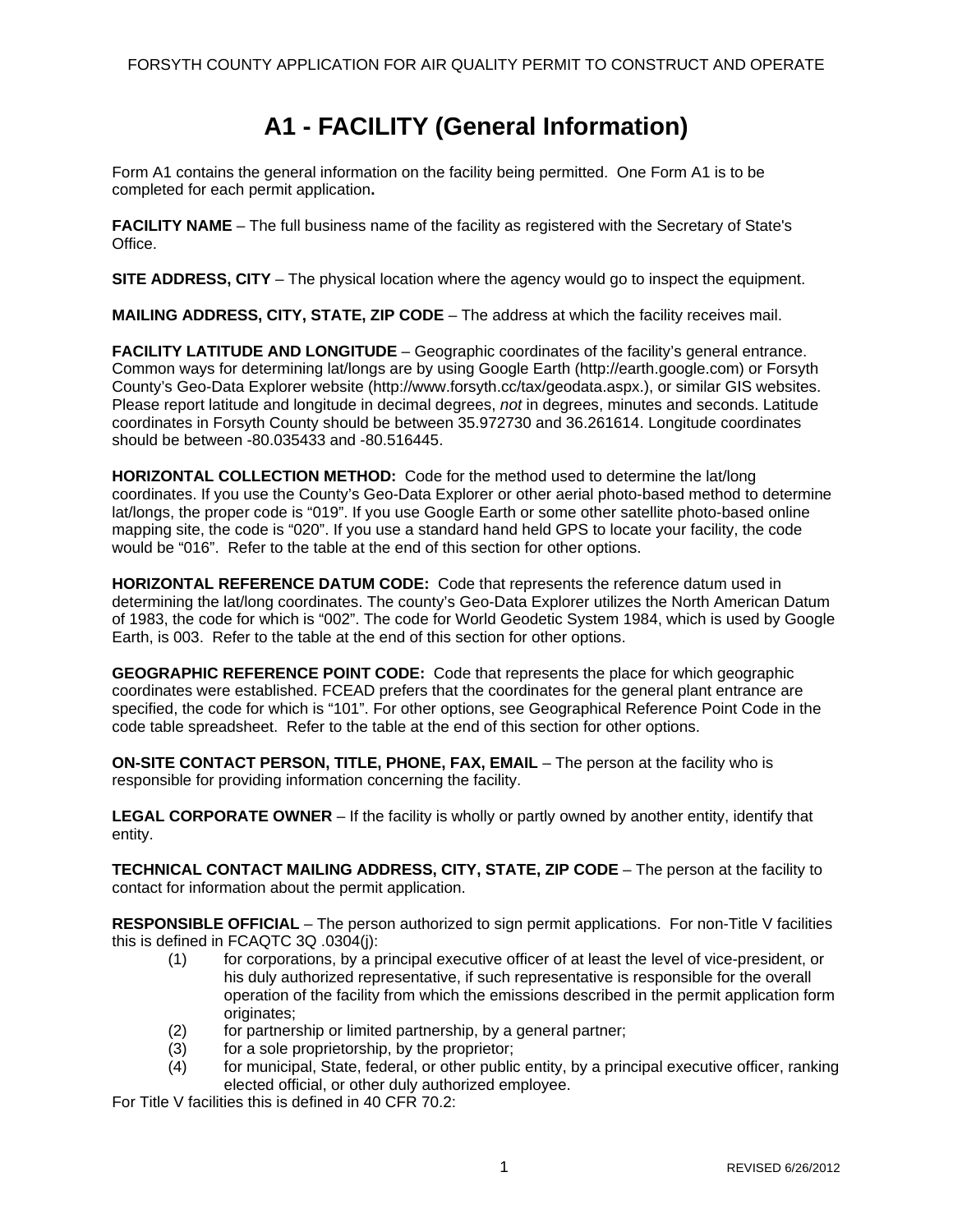- 1) For a corporation: a president, secretary, treasurer, or vice-president of the corporation in charge of a principal business function, or any other person who performs similar policy or decision-making functions for the corporation, or a duly authorized representative of such person if the representative is responsible for the overall operation of one or more manufacturing, production, or operating facilities applying for or subject to a permit and either:
	- i) The facilities employ more than 250 persons or have gross annual sales or expenditures exceeding \$25 million (in second quarter 1980 dollars); or
	- ii) The delegation of authority to such representatives is approved in advance by the permitting authority;
- 2) For a partnership or sole proprietorship: a general partner or the proprietor, respectively;
- 3) For a municipality, State, Federal, or other public agency: Either a principal executive officer or ranking elected official. A principal executive officer of a Federal agency includes the chief executive officer having responsibility for the overall operations of a principal geographic unit of the agency (e.g., a Regional Administrator of EPA).

**MAILING ADDRESS, CITY, STATE, ZIP CODE** – Contact Information for the Responsible Official.

**CURRENT/PREVIOUS PERMIT NO.** – If the facility currently has a permit or had a permit at one time, please list the number.

**EXPIRATION/DISCONTINUED DATE** – If the facility currently has a permit, list the expiration date. If the facility had a permit at one time but is not now active please list the date it was discontinued or voided.

**TYPE OF OPERATION** – This is a short statement describing what is taking place at the facility (e.g., asphalt batch plant, rock quarry, cigarette manufacturing, etc.).

**PRIMARY 6 DIGIT NAICS CODE** – North American Industry Classification System (NAICS) Code (2002. The NAICS code system is a means for classifying business activity in North America. The codes can be found online at http://www.naics.com/search.htm.

**PRIMARY SIC CODE** – This is the Standard Industrial Classification which can be found in the Standard Industrial Classification Manual . If there are multiple processes at the facility which have different SIC codes, list the code or codes which best represent the primary activity at the facility.

**FACILITY CLASSIFICATION** – Please check the appropriate classification of the facility. In most cases a facilities classification is based on potential annual emissions. Refer to **CALCULATING POTENTIAL EMISSIONS** at end of this section for more information about potential annual emissions.

Title V - Major sources and other facilities subject to FCAQTC Section 3Q .0500 pursuant to FCAQTC 3Q .0502 and 40 CFR Part 70. (Refer to **TITLE V APPLICABILITY** below.)

Synthetic Minor - A synthetic minor facility is one where the controlled potential annual emissions of the facility are less than the major source thresholds because of one or more federallyenforceable physical or operational limitations requested by the facility. Note: Restriction on the potential annual emissions from federally enforceable emissions standards, e.g. NSPS, FCAQTC Section 3D .0500, may be included in determining potential annual emissions for Title V applicability before considering requested synthetic minor limits.

Exclusionary Small – An exclusionary small facility is one where the potential to emit of the facility is defined by rules in FCAQTC Section 3Q .0800 to be less than the major source thresholds such as graphic arts operations.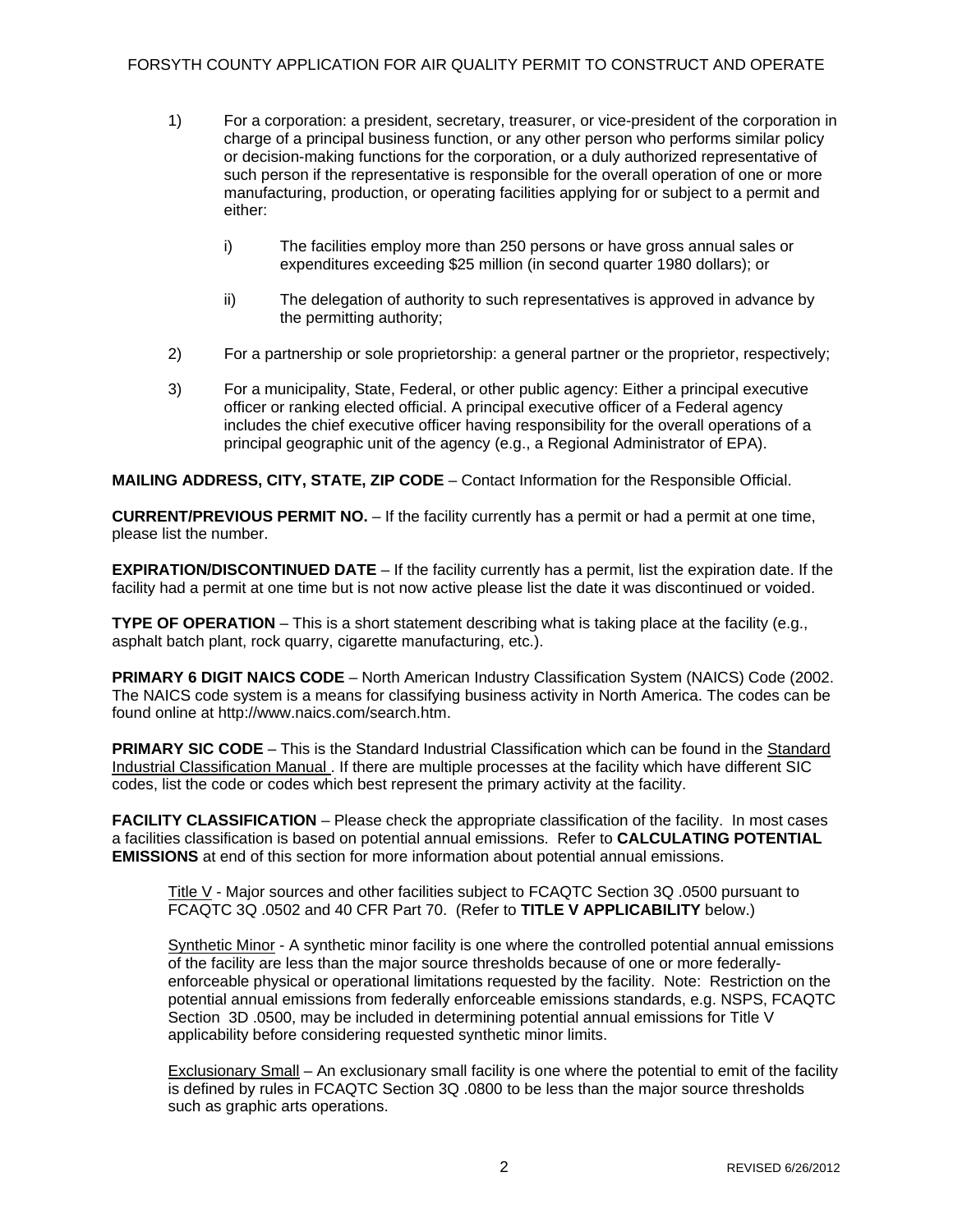Small – A small facility is one where the uncontrolled potential to emit of the facility is less than the major source thresholds.

**TITLE V APPLICABILITY** – Check all of the categories that apply to the facility.

CAP EMISSIONS (Criteria Air Pollutants) – Major Sources with potential annual emissions of criteria pollutants (Nitrogen Oxides, Volatile Organic Compounds, or any pollutant for which a national ambient air quality standard, NAAQS, has been promulgated) equal to or greater than the major source threshold. The major source threshold for pollutants in attainment areas for the associated NAAQS is 100 tons per year. The major source threshold for pollutants in nonattainment areas for the associated NAAQS is defined in 40 CFR 51.165(a)(1)(iv)(A).

HAP EMISSIONS (Hazardous Air Pollutants) – Major sources with potential annual emissions of a single HAP equal to or greater than or equal to 10 tons per year or potential annual of total HAP emissions equal to or greater than 25 tons per year.

OTHER EMISSIONS – Major sources with potential annual emissions of any regulated air pollutant as determined by rule equal to or greater than 100 tons per year. These include:

- a. Pollutants subject to any standard under section 111 of the Clean Air Act, e.g. NSPS,
- b. Any class I or II substance subject to a standard under Title VI of the Clean Air Act, Stratospheric Ozone Protection,
- c. Any pollutant that otherwise is subject to regulation under the Act, and
- d. Greenhouse gas emissions (GHG) except the major source threshold for GHG emissions is 100,000 tons per year of  $CO<sub>2</sub>$  equivalent emissions.

CATEGORY – Facilities in a source category designated by EPA as subject to Title V permitting requirements, 40 CFR Part 70.

**APPLICATION IS BEING MADE FOR** (Note: (TV) indicates applicability to Title V Facilities only) – Check all that are applicable.

NEW FACILITY – Application is made for construction/operation of a new facility (greenfield facility) or for a currently unpermitted facility

MODIFICATION – Check this item for construction of new emissions sources at an existing permitted facility, or for construction and/or change in operation which modifies existing sources at an existing permitted facility.

DISPERSION MODELING – Check this item if dispersion modeling is submitted with the application.

INITIAL TITLE V PERMIT – Check this item for first time Title V applications. Facilities are required to submit a Title V operating permit application within 12 months after beginning operation as a major facility.

SIGNIFICANT MODIFICATION (TV) – Applies to Title V facilities only. Significant modifications are processed in accordance with FCAQTC 3Q .0516. These procedures should be reviewed by the applicant prior to preparing an application.

MINOR MODIFICATION  $(TV)$  – Applies to Title V facilities only. Checking this item signifies that the proposed change qualifies as a minor modification in accordance with FCAQTC 3Q .0515.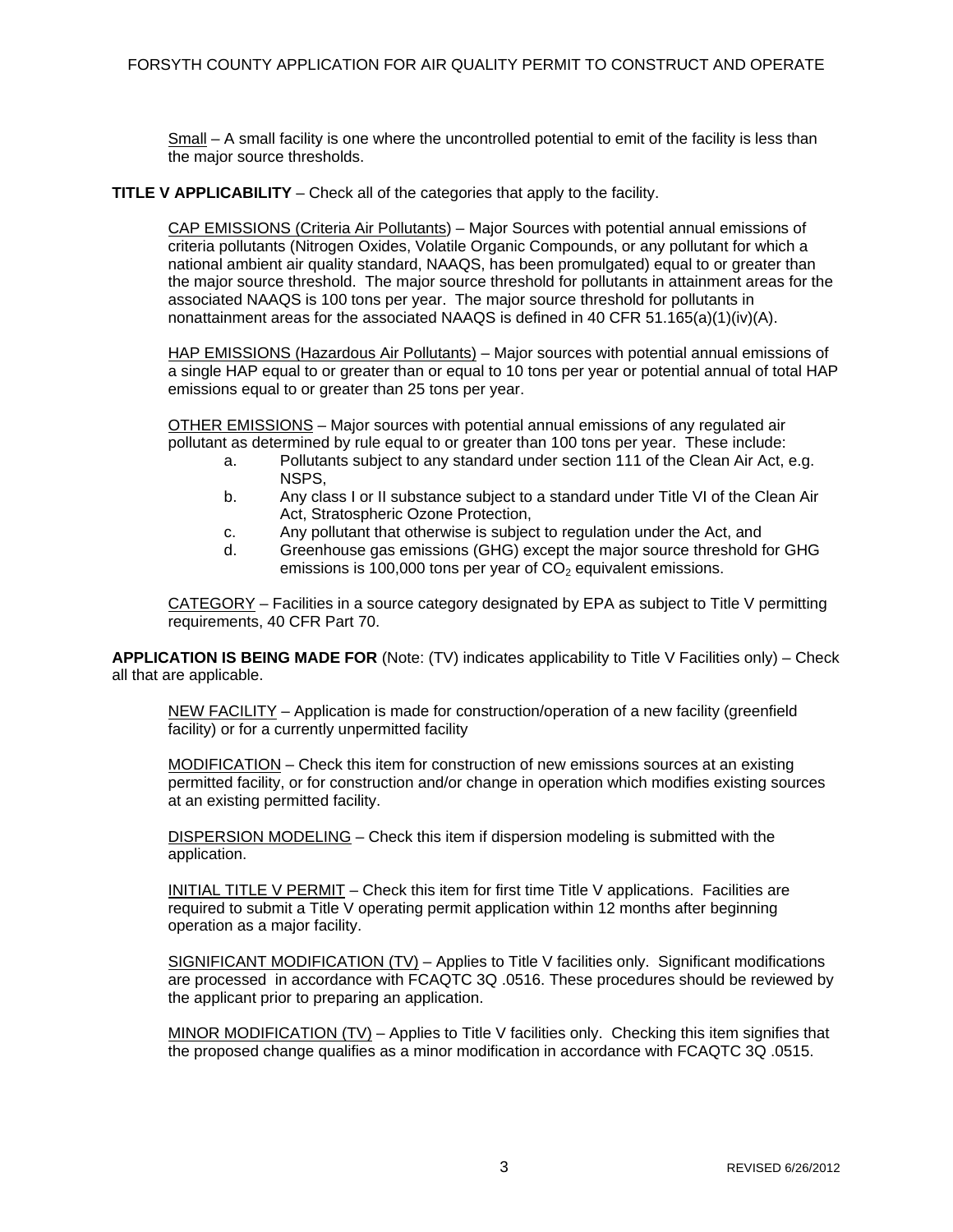NEW SOURCE REVIEW PSD/NAA – Facilities subject to the requirements of FCAQTC 3D .0530 (PSD) and/or FCAQTC 3D .0531 (Nonattainment Areas). Contact the Forsyth County Office of Environmental Assistance and Protection (FCOEAP) for further instructions.

CASE-BY-CASE MACT – Facilities subject to Section 112(g) of the Federal Clean Air Act. Contact FCEAD for further instructions.

TAX CERTIFICATION – Check this item if requesting a tax certification an air cleaning device or equipment, facilities or land using form A6.

ADMINISTRATIVE AMENDMENT – Administrative amendments are those which do not change any substantive wording of the permit. Typically these are corrections of typographical errors, changes in the name, address or telephone numbers of any person identified in the permit, etc. Applicant must file form A1, A2. Requests for administrative amendments may also be made by letter as specified in FCAQTC 3Q .0305(a)(5) or FCAQTC 3Q .0514.

RELOCATION (WITHIN FACILITY) – Notification of the movement of an emission source from one physical location to another location within the same facility is only required if that emission source has been included in an ambient modeling demonstration

LIKE-FOR-LIKE REPLACEMENT – The replacement of existing permitted emission sources with equipment of the same size, type, and function that does not result in an increase in the emissions of regulated air pollutants, and that does not affect the compliance status, and that is described in the current permit, including the application, is not required to obtain a permit. However, sufficient information must be provided to this Office to verify that the replacement equipment meets the criteria specified in FCAQTC 3Q .0102(c)(1)(A)(vi).

RENEWAL – Check this item if requesting renewal. Title V facilities should refer to form E9. In lieu of using this form, non-Title V facilities may request renewal in a letter stating that there have been no changes in the permitted facility since the permit was last issued as specified in FCAQTC 3Q .0305(a)(2).

OWNERSHIP CHANGE – Check this item if requesting an ownership change. Form A2 requires letters be attached sent by each the seller and the buyer indicating the change or sent by either bearing the signature of both the seller and buyer. Refer to rule FCAQTC 3Q .0304 (d) and .0305(a)(4), or .0524.

OFF-PERMIT NOTIFICATION (TV) – Notification is required with no revision to the permit for changes meeting the criteria in FCAQTC 3Q .0523(b). Insignificant activities mentioned in this section are defined in Subchapter 3Q sections .0503(7) and .0503(8).

**HAVE YOU INCLUDED THE FOLLOWING?** – Pursuant to FCAQTC 3Q .0304(b) and (k) all applicants, whether Title V or Non-Title V, are required to submit the following with each permit application or the application may be returned as incomplete:

SOURCE REDUCTION & RECYCLING FORM - For a new facility or modification of an existing facility, a source reduction and recycling description (use form D3-3), and APPLICATION FEE - The appropriate, non-refundable application processing fee in accordance with FCAQTC 3Q .0200. Refer to [http://www.forsyth.cc/EAP/Air\\_Quality\\_Regulation.aspx.](http://www.forsyth.cc/EAP/Air_Quality_Regulation.aspx)

FLOW CHART/ROOF DIAGRAM/PLANT LAYOUT/PLOT PLAN/AREA PLAN - These items must be completed on separate pages and submitted as part of the application package. Two or more of these items can be placed on the same page as long as all of the elements are included and they are easily distinguished. For modifications to a facility or equipment, submit only that part of the above information which is needed to completely identify the change being made.

FLOW CHART - A flow chart of each emission source must be included. The flow chart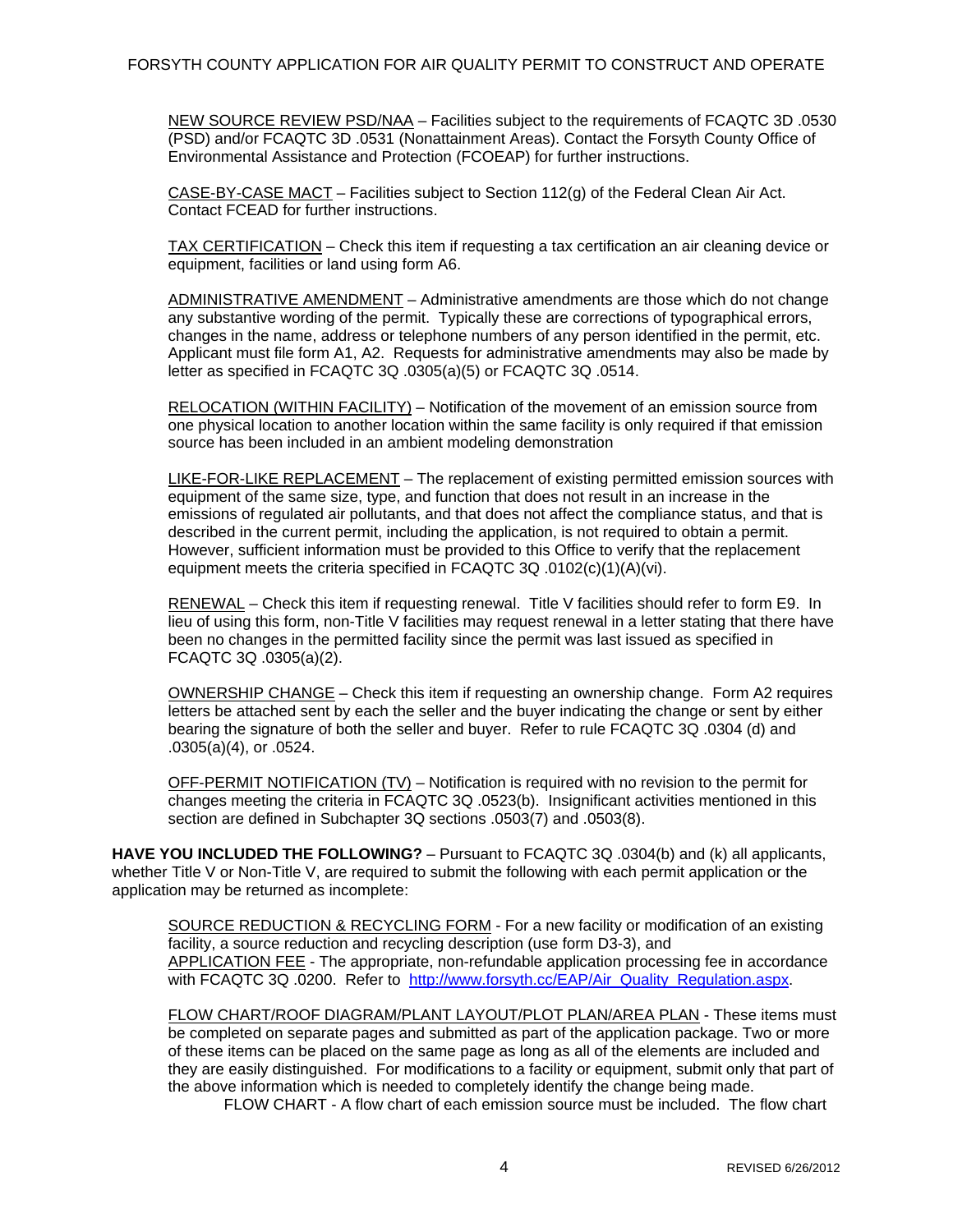will be a very useful reference for completing the permit application package and should be prepared first. It must include the flow of materials, all gas streams, control devices, emission points, fugitive emissions, etc. Solid/liquid material flow should be denoted by a solid line, while gas streams are denoted by a dotted/dashed line. One or more emission sources can be included on one page of the flow chart as long as they are easily followed.

ROOF DIAGRAM - Provide a roof diagram (to scale) of the facility which accurately locates all emission points, vents or outlets for which there is an assigned emission point ID. Each emission point must be labeled with the appropriate emission point ID. If the applicant opts to use a single ID No. for groups of co-located or similar emission points, each emission point in this group should be listed and assigned the common emission point ID No. The emission point ID is a unique number assigned to each emission point and the same ID must be used to reference the emission point throughout the application.

PLANT LAYOUT - The purpose of the PLANT LAYOUT is to identify the location of all emission sources within a facility. Provide a diagram of each floor of the facility which accurately locates all emission sources. Identify each emission source by emission source ID. The emission source

ID is a unique number assigned to each emission source which must be used to reference the source throughout the application.

PLOT PLAN - Provide a diagram (to scale) which includes all facility buildings and their exterior dimensions, all facility property boundaries (denote which are fenced to prevent public access), all facility roads and vehicle travel areas (denote whether paved or unpaved), surrounding public streets or roads and all outdoor storage tanks and piles. The building heights above grade must also be included. If a building has several tiers, the height of each tier must also be included.

AREA DIAGRAM - Provide a diagram (to scale) showing all surrounding buildings and roads within 1500 feet of the facility. Indicate the locations and types of buildings off-site (e.g., churches, residences, schools). Show roads as lines representing the road edges. Indicate street names and highway numbers. Show wooded or cleared areas by approximate boundary lines and the words "woods", "cleared", etc..

**SCHEDULE DATES** – Only complete those sections which are applicable.

PROPOSED CONSTRUCTION DATE – The date that construction will actually begin. For a new facility for which a building is being constructed this would be the date that the first permanent construction will be started, such as the footings being poured for the foundation.

COMPLETE CONSTRUCTION DATE – Anticipated date that construction will be complete.

STARTUP DATE – Anticipated date of actual "putting in motion" of any permitted equipment for any reason.

DATE BEGINNING OPERATION - This is the date that all permitted equipment would be completely debugged and operational.

**DO YOU CLAIM CONFIDENTIALITY OF DATA?** – All information in this application and the attachments thereto are considered public information unless the applicant can demonstrate that specific information qualifies for confidential treatment under the provisions of FCAQTC 3Q .0107. Any request for confidential treatment must be made **at the time the information is FIRST submitted to this Office and under separate cover** and shall state in writing why the information should be held confidential. Requests for confidentiality made at a later date may not be considered. Additionally, for each copy of the application required to be submitted, the following must be submitted: One public copy of the application form, separate those pages that are confidential and stamp confidential on each of those pages. Please note that the all application forms, including those deemed confidential by this Office, may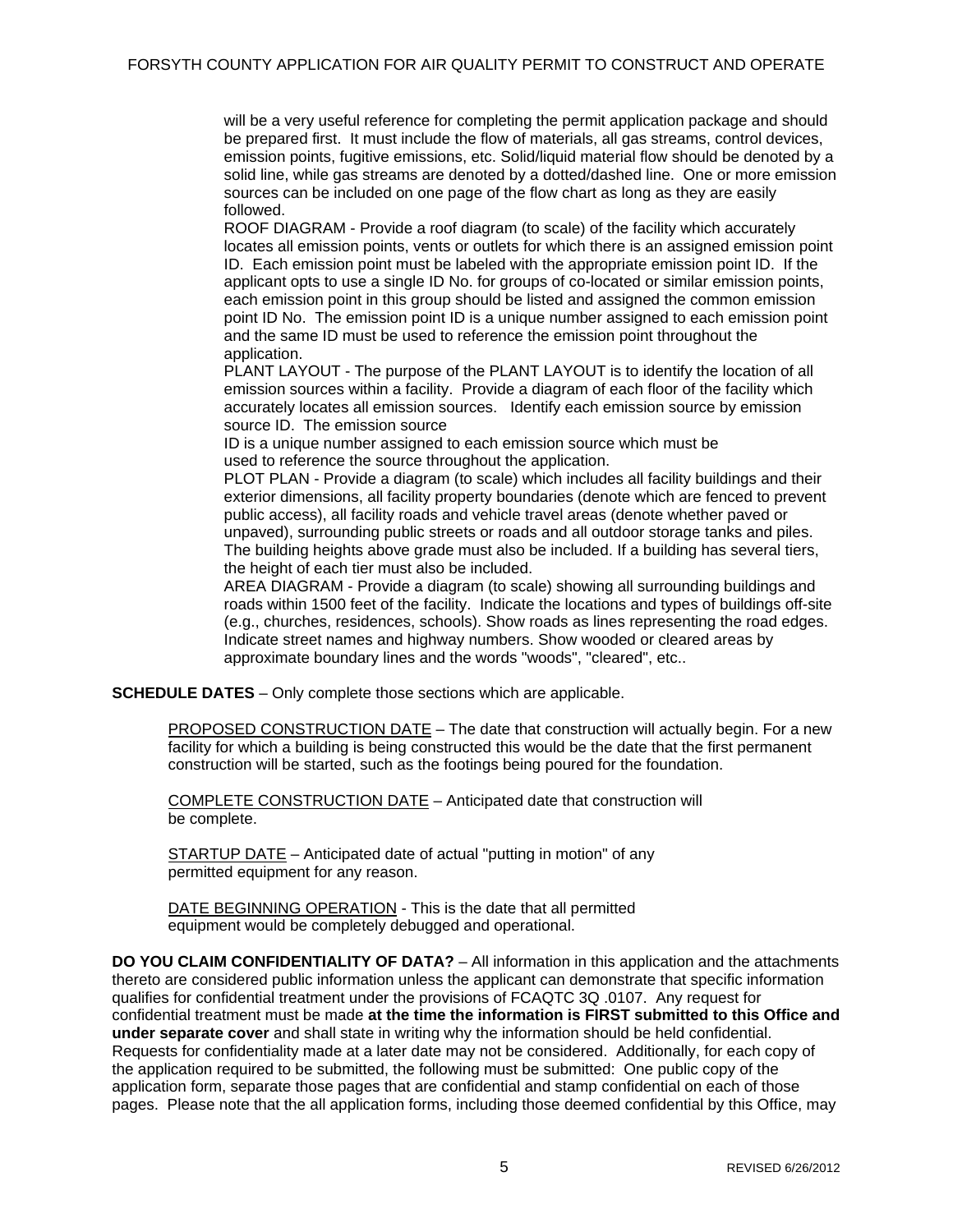#### FORSYTH COUNTY APPLICATION FOR AIR QUALITY PERMIT TO CONSTRUCT AND OPERATE

be submitted to EPA. Because EPA has different guidelines for confidentiality, what may be deemed confidential by this Office may be released as public information by EPA. Therefore, it is advised that the Forsyth County Air Quality Technical Code, the North Carolina General Statutes (affected state review), and the federal laws concerning confidentiality be reviewed prior to submitting proprietary information to this Office.

**SIGNATURE OF RESPONSIBLE PERSON OR COMPANY OFFICIAL, TITLE, DATE** – The application must be signed and dated by a "responsible official" as defined in FCAQTC 3Q .0304(j) or 40 CFR Part 70.2.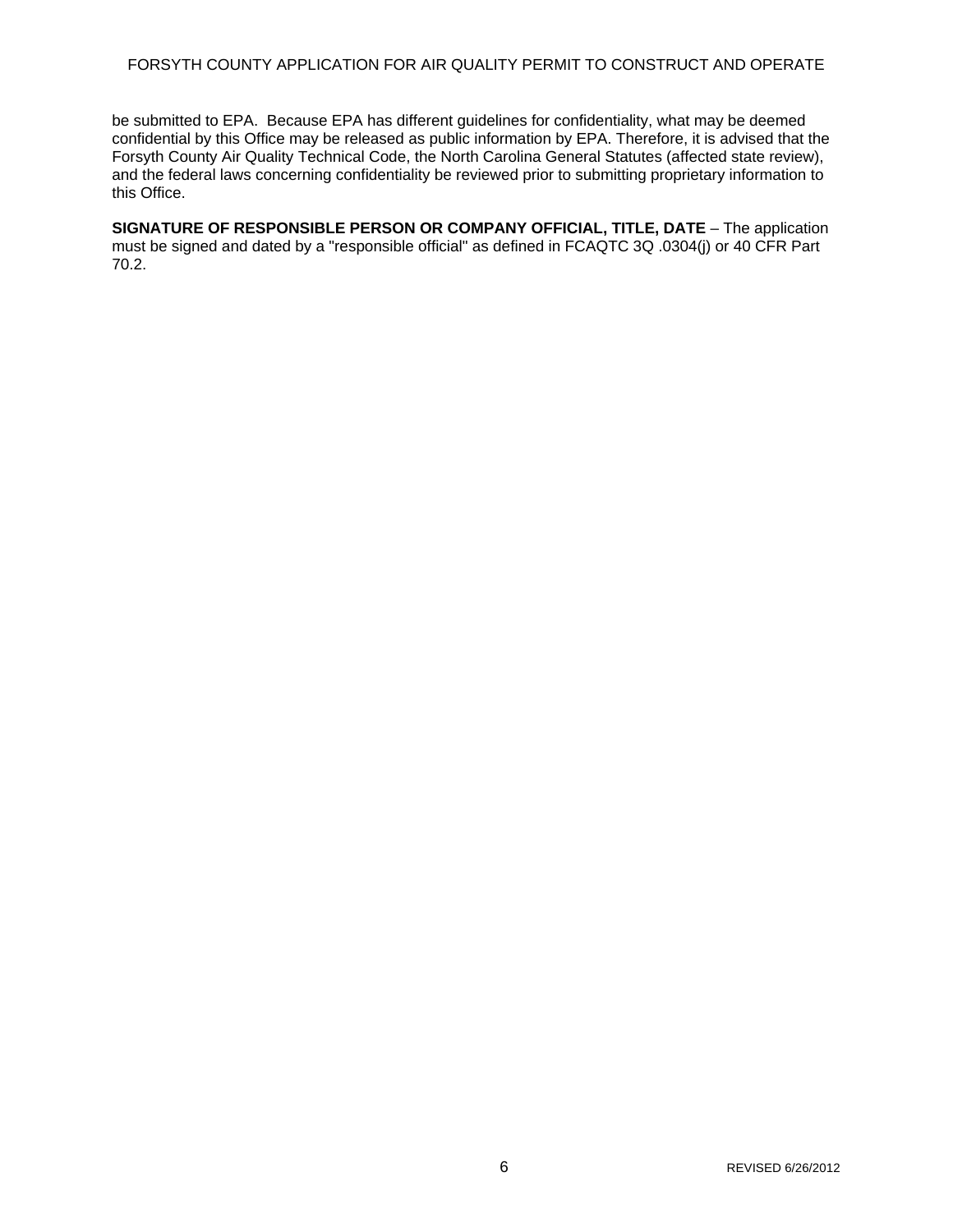### **Horizontal Collection Method Codes**

| 001<br>address matching-house number<br>002<br>address matching-block face<br>003<br>address matching-street centerline<br>004<br>address matching-nearest intersection<br>address matching-primary name<br>005<br>address matching-digitized<br>006<br>007<br>address matching-other<br>census block-1990-centroid<br>008<br>009<br>census/group-1990-centroid<br>010<br>census/tract-1990-centroid<br>census-other<br>011<br>012<br>GPS carrier phase static relative positioning technique<br>013<br>GPS carrier phase kinematic relative positioning technique<br>014<br>GPS code measurements (pseudo range) differential (DGPS)<br>GPS code measurements (pseudo range) precise positioning service<br>015<br>016<br>GPS code measurements (pseudo range) standard positioning service (SA Off)<br>017<br>GPS code measurements (pseudo range) standard positioning service (SA On)<br>018<br>interpolation-map<br>019<br>interpolation-photo<br>020<br>interpolation-satellite<br>021<br>interpolation-other<br>Loran C<br>022<br>023<br>public land survey quarter of a section<br>024<br>public land survey section<br>classical surveying techniques<br>025 |
|-----------------------------------------------------------------------------------------------------------------------------------------------------------------------------------------------------------------------------------------------------------------------------------------------------------------------------------------------------------------------------------------------------------------------------------------------------------------------------------------------------------------------------------------------------------------------------------------------------------------------------------------------------------------------------------------------------------------------------------------------------------------------------------------------------------------------------------------------------------------------------------------------------------------------------------------------------------------------------------------------------------------------------------------------------------------------------------------------------------------------------------------------------------------------|
|                                                                                                                                                                                                                                                                                                                                                                                                                                                                                                                                                                                                                                                                                                                                                                                                                                                                                                                                                                                                                                                                                                                                                                       |
|                                                                                                                                                                                                                                                                                                                                                                                                                                                                                                                                                                                                                                                                                                                                                                                                                                                                                                                                                                                                                                                                                                                                                                       |
|                                                                                                                                                                                                                                                                                                                                                                                                                                                                                                                                                                                                                                                                                                                                                                                                                                                                                                                                                                                                                                                                                                                                                                       |
|                                                                                                                                                                                                                                                                                                                                                                                                                                                                                                                                                                                                                                                                                                                                                                                                                                                                                                                                                                                                                                                                                                                                                                       |
|                                                                                                                                                                                                                                                                                                                                                                                                                                                                                                                                                                                                                                                                                                                                                                                                                                                                                                                                                                                                                                                                                                                                                                       |
|                                                                                                                                                                                                                                                                                                                                                                                                                                                                                                                                                                                                                                                                                                                                                                                                                                                                                                                                                                                                                                                                                                                                                                       |
|                                                                                                                                                                                                                                                                                                                                                                                                                                                                                                                                                                                                                                                                                                                                                                                                                                                                                                                                                                                                                                                                                                                                                                       |
|                                                                                                                                                                                                                                                                                                                                                                                                                                                                                                                                                                                                                                                                                                                                                                                                                                                                                                                                                                                                                                                                                                                                                                       |
|                                                                                                                                                                                                                                                                                                                                                                                                                                                                                                                                                                                                                                                                                                                                                                                                                                                                                                                                                                                                                                                                                                                                                                       |
|                                                                                                                                                                                                                                                                                                                                                                                                                                                                                                                                                                                                                                                                                                                                                                                                                                                                                                                                                                                                                                                                                                                                                                       |
|                                                                                                                                                                                                                                                                                                                                                                                                                                                                                                                                                                                                                                                                                                                                                                                                                                                                                                                                                                                                                                                                                                                                                                       |
|                                                                                                                                                                                                                                                                                                                                                                                                                                                                                                                                                                                                                                                                                                                                                                                                                                                                                                                                                                                                                                                                                                                                                                       |
|                                                                                                                                                                                                                                                                                                                                                                                                                                                                                                                                                                                                                                                                                                                                                                                                                                                                                                                                                                                                                                                                                                                                                                       |
|                                                                                                                                                                                                                                                                                                                                                                                                                                                                                                                                                                                                                                                                                                                                                                                                                                                                                                                                                                                                                                                                                                                                                                       |
|                                                                                                                                                                                                                                                                                                                                                                                                                                                                                                                                                                                                                                                                                                                                                                                                                                                                                                                                                                                                                                                                                                                                                                       |
|                                                                                                                                                                                                                                                                                                                                                                                                                                                                                                                                                                                                                                                                                                                                                                                                                                                                                                                                                                                                                                                                                                                                                                       |
|                                                                                                                                                                                                                                                                                                                                                                                                                                                                                                                                                                                                                                                                                                                                                                                                                                                                                                                                                                                                                                                                                                                                                                       |
|                                                                                                                                                                                                                                                                                                                                                                                                                                                                                                                                                                                                                                                                                                                                                                                                                                                                                                                                                                                                                                                                                                                                                                       |
|                                                                                                                                                                                                                                                                                                                                                                                                                                                                                                                                                                                                                                                                                                                                                                                                                                                                                                                                                                                                                                                                                                                                                                       |
|                                                                                                                                                                                                                                                                                                                                                                                                                                                                                                                                                                                                                                                                                                                                                                                                                                                                                                                                                                                                                                                                                                                                                                       |
|                                                                                                                                                                                                                                                                                                                                                                                                                                                                                                                                                                                                                                                                                                                                                                                                                                                                                                                                                                                                                                                                                                                                                                       |
|                                                                                                                                                                                                                                                                                                                                                                                                                                                                                                                                                                                                                                                                                                                                                                                                                                                                                                                                                                                                                                                                                                                                                                       |
|                                                                                                                                                                                                                                                                                                                                                                                                                                                                                                                                                                                                                                                                                                                                                                                                                                                                                                                                                                                                                                                                                                                                                                       |
|                                                                                                                                                                                                                                                                                                                                                                                                                                                                                                                                                                                                                                                                                                                                                                                                                                                                                                                                                                                                                                                                                                                                                                       |
|                                                                                                                                                                                                                                                                                                                                                                                                                                                                                                                                                                                                                                                                                                                                                                                                                                                                                                                                                                                                                                                                                                                                                                       |
| 026<br>zip code 5-digit-centroid                                                                                                                                                                                                                                                                                                                                                                                                                                                                                                                                                                                                                                                                                                                                                                                                                                                                                                                                                                                                                                                                                                                                      |
| 027<br>Unknown                                                                                                                                                                                                                                                                                                                                                                                                                                                                                                                                                                                                                                                                                                                                                                                                                                                                                                                                                                                                                                                                                                                                                        |
| GPS with unspecified parameters<br>028                                                                                                                                                                                                                                                                                                                                                                                                                                                                                                                                                                                                                                                                                                                                                                                                                                                                                                                                                                                                                                                                                                                                |
| GPS code measurements (pseudo range) Standard Positioning Service Corrected<br>029<br>using Canadian Active Control System                                                                                                                                                                                                                                                                                                                                                                                                                                                                                                                                                                                                                                                                                                                                                                                                                                                                                                                                                                                                                                            |
| 030<br>interpolation-digital map source (TIGER)                                                                                                                                                                                                                                                                                                                                                                                                                                                                                                                                                                                                                                                                                                                                                                                                                                                                                                                                                                                                                                                                                                                       |
| interpolation-SPOT (Systeme Probatoire d'Observation de la Terre)<br>031                                                                                                                                                                                                                                                                                                                                                                                                                                                                                                                                                                                                                                                                                                                                                                                                                                                                                                                                                                                                                                                                                              |
| interpolation-Multi-Spectral Scanner (MSS)<br>032                                                                                                                                                                                                                                                                                                                                                                                                                                                                                                                                                                                                                                                                                                                                                                                                                                                                                                                                                                                                                                                                                                                     |
| interpolation-Thematic Mapper (TM)<br>033                                                                                                                                                                                                                                                                                                                                                                                                                                                                                                                                                                                                                                                                                                                                                                                                                                                                                                                                                                                                                                                                                                                             |
| 034<br>public land survey eighth of a section                                                                                                                                                                                                                                                                                                                                                                                                                                                                                                                                                                                                                                                                                                                                                                                                                                                                                                                                                                                                                                                                                                                         |
| 035<br>public land survey sixteenth of a section                                                                                                                                                                                                                                                                                                                                                                                                                                                                                                                                                                                                                                                                                                                                                                                                                                                                                                                                                                                                                                                                                                                      |
| 036<br>public land survey footing                                                                                                                                                                                                                                                                                                                                                                                                                                                                                                                                                                                                                                                                                                                                                                                                                                                                                                                                                                                                                                                                                                                                     |
| 037<br>zip code 5-digit and its 4-digit geographic segment extension                                                                                                                                                                                                                                                                                                                                                                                                                                                                                                                                                                                                                                                                                                                                                                                                                                                                                                                                                                                                                                                                                                  |
| zip code 5-digit and its 2-digit geographic segment extension<br>038                                                                                                                                                                                                                                                                                                                                                                                                                                                                                                                                                                                                                                                                                                                                                                                                                                                                                                                                                                                                                                                                                                  |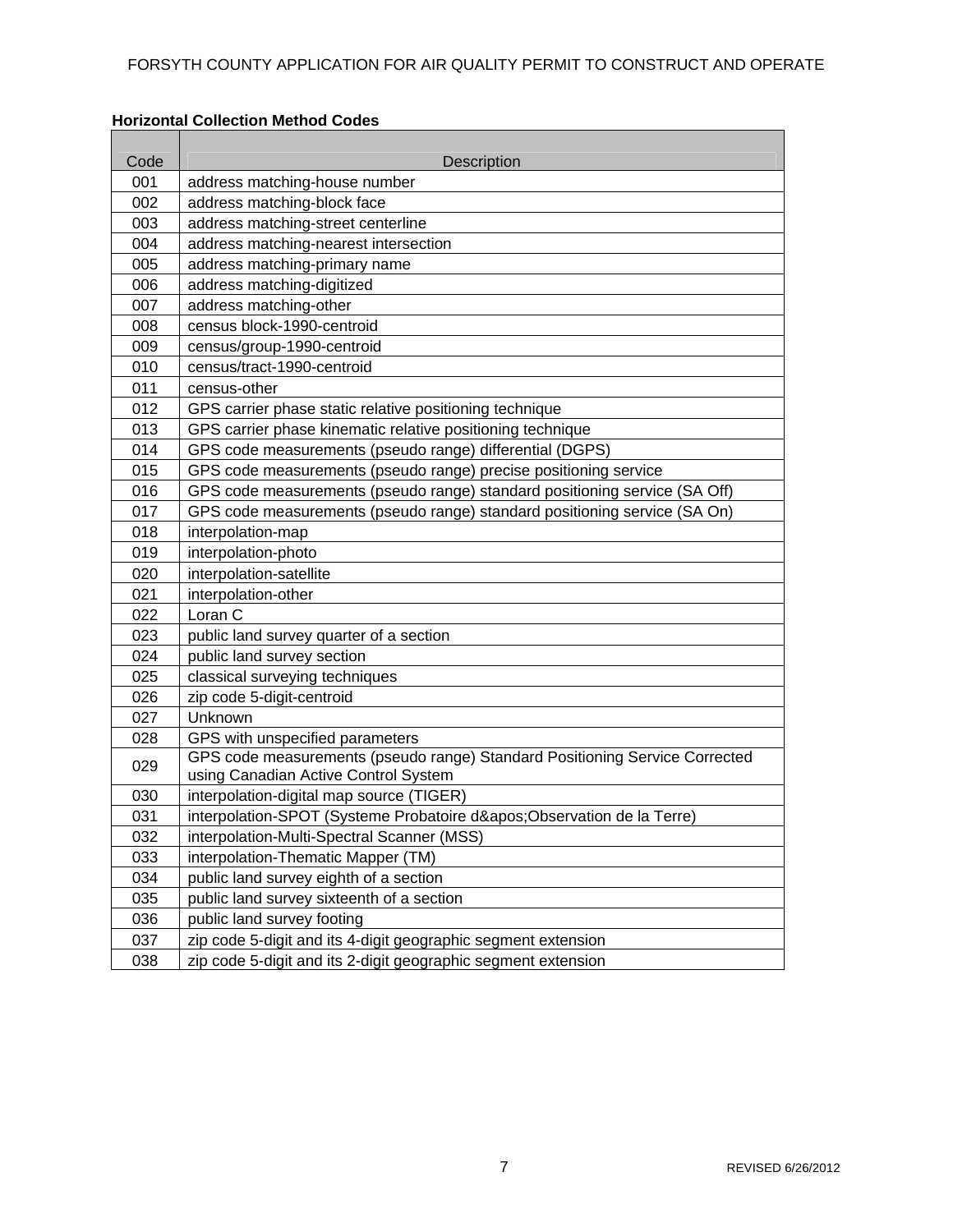| Code | Description                   |                                                                                             |
|------|-------------------------------|---------------------------------------------------------------------------------------------|
| 001  | North American Datum of 1927  | if the system you use to determine Lat/Long<br>utilizes NAD27, please choose another method |
| 002  | North American Datum of 1983  | utilized by Forsyth County's Geo-Data Explorer                                              |
| 003  | World Geodetic System of 1984 | utilized by Google Earth                                                                    |

#### **Geographic Reference Point Codes**

| Code | <b>Description</b>                                                                                                                                                                                            |
|------|---------------------------------------------------------------------------------------------------------------------------------------------------------------------------------------------------------------|
| 101  | Entrance Point of a Facility, System, or Station.                                                                                                                                                             |
| 102  | Center of a Facility/System.                                                                                                                                                                                  |
| 103  | Boundary point for a facility or System (Facility boundary points can be singular, or<br>part of a series of boundary points).                                                                                |
| 104  | Point where water or other substance could be drawn from environment for delivery<br>to a facility or distribution system (substance destination could range from a single<br>residence to a large facility). |
| 105  | Point where substance is processed, treated, stored (point from which substance<br>could be released into the environment).                                                                                   |
| 106  | Point where substance is released (point where substance is directly released into<br>the environment).                                                                                                       |
| 107  | Point where substance is monitored or sampled.                                                                                                                                                                |
| 108  | Points not represented by general codes 101-107, 109 or their specific codes.                                                                                                                                 |
| 109  | The point where one discharge point goes directly into an intake point.                                                                                                                                       |

### **CALCULATING POTENTIAL EMISSIONS**

Potential emissions as defined in FCAQTC 3Q .0103(29), "means the rate of any air pollutant which would occur at the facility's maximum capacity to emit any air pollutant under its physical and operational design. Any physical or operational limitation on the capacity of a facility to emit an air pollutant shall be treated as a part of its design if the limitation is federally enforceable. Such physical or operational limitations include air pollution control equipment and restrictions on hours of operation or on the type or amount of material combusted, stored, or processed. Potential emissions include fugitive emissions as specified in the definition of major source in 40 CFR 70.2. Potential emissions do not include a facility's secondary emissions such as those from motor vehicles associated with the facility and do not include emissions from insignificant activities because of category defined under Rule .0503 of this section."

In determining a facility's potential emissions, three quantities (uncontrolled emissions rate, control efficiency, and operational restrictions) must be measured, calculated, or estimated. In addition, emissions from some exempt sources and fugitive emissions sources must be included in determining a facilities potential annual emissions rate.

A. Uncontrolled Potential Annual Emissions Rate - the worst case uncontrolled annual emissions rate (assuming no emissions control or operational limitations). This is determined based on the fuels, materials, etc. which produce the greatest emissions and the maximum operating conditions that the emission source is capable of operating with out operational restrictions. For example:

i. For boilers which are permitted to combust No. 2 and No.6 fuel oil, the worst case uncontrolled emission rate is calculated with No. 6 fuel oil.

ii. For paint spray booths which use different paints, the worst case uncontrolled emissions rate is calculated with the paint which produces the highest emission rate.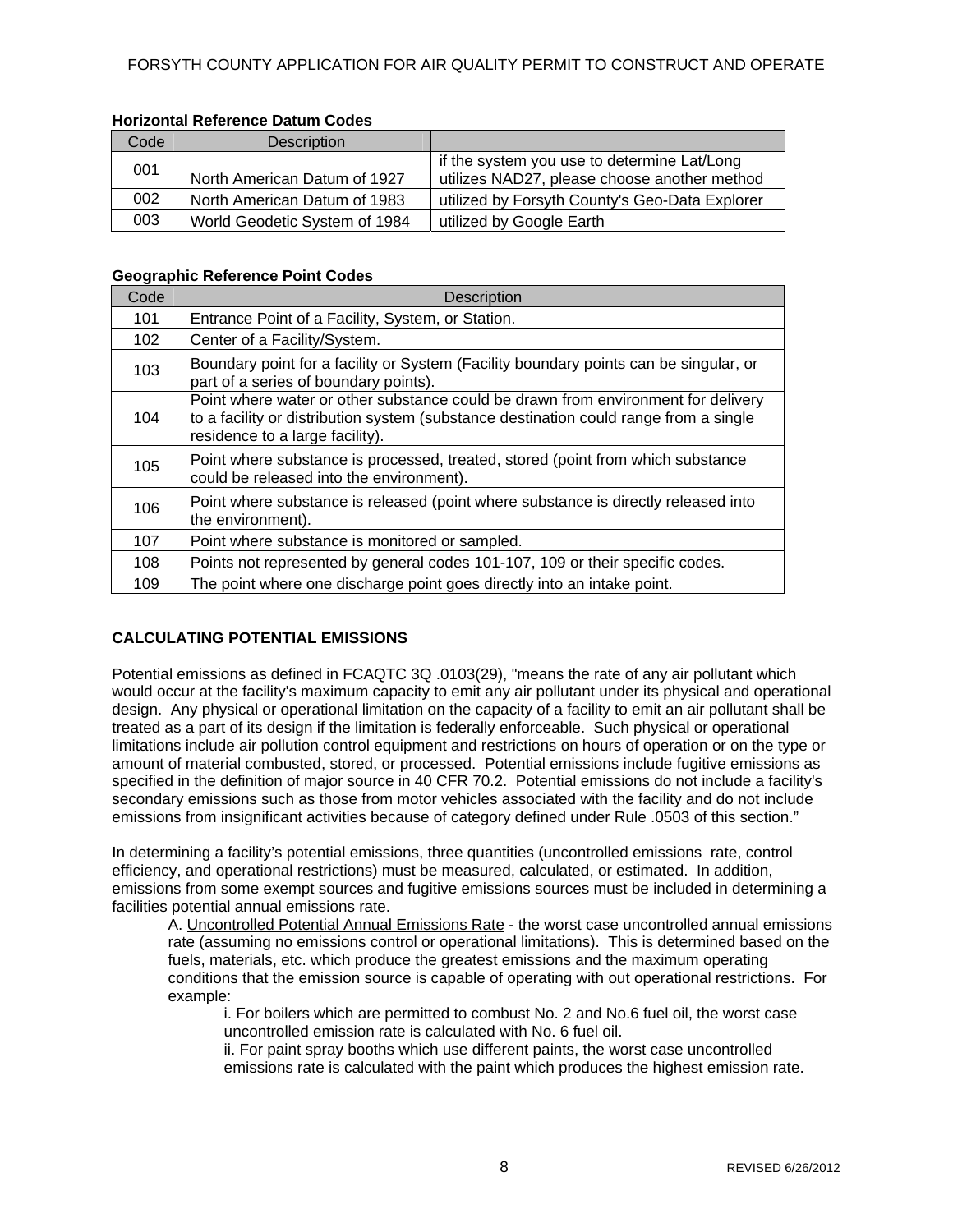iii. The maximum annual operation is assumed to be 8,760 hrs/yr unless it can be demonstrated that the emission source is only capable of operating for fewer hours per year, e.g. the source must be shut down on a regular schedule for required maintenance. B. Controlled Potential Annual Emissions Rate – the annual emissions rate considering emissions control efficiency and operational limitations specified in federally enforceable permit conditions. If there are no federally enforceable permit limitations, controlled potential annual emissions are equal to the uncontrolled potential annual emissions.

Control Efficiency - the minimum control device efficiency or other parameters as specified in a federally enforceable permit limitation. If your facility's permit does not contain a federally enforceable permit condition for your control device, then the uncontrolled emission rate determines your applicability. If this application is for a new facility or a modification of an existing non-Title V facility, you may use this application as a means to establish synthetic minor limitations in order to avoid Title V permitting. Operational Restrictions - the limitations on the operation of an emissions source as specified in a federally enforceable permit limitation. If your facility's permit does not contain a federally enforceable permit condition limiting the hours of operation or another parameter, then the uncontrolled emission rate determines your applicability. If this application is for a new facility or a modification of an existing non-Title V facility, you may use this application as a means to establish synthetic minor limitations in order to avoid Title V permitting.

C. Exempt Emissions Sources - Emissions from sources exempted from permitting because of category (FCAQTC Rule 3Q .0102 (c)(1)) are not required to be included when determining the facility-wide potential emissions for Title V applicability purposes. However, potential emissions from emission sources exempted from permitting because of size or production rate (FCAQTC Rule 3Q .0102 (c)(2)) must be included when determining the facility-wide potential emissions for Title V applicability purposes.

D. Fugitive Emissions – fugitive emissions are required to be included in the calculation of facilitywide potential annual emissions rate for Title V applicability purposes if:

(1) the fugitive emissions consist of criteria pollutants and the facility belongs to one of the 26 stationary source categories listed in 40 CFR 70.2, or

(2) the fugitive emissions are from stationary source categories regulated by a standard promulgated under Section 111 (NSPS) or 112 (NESHAP, including Maximum Achievable Control Technology (MACT)) of the federal Clean Air Act, but only with

respect to those air pollutants that have been regulated for that category, or

(3) the fugitive emissions are HAPs (Hazardous Air Pollutants listed in Section 112(b) of the Clean Air Act).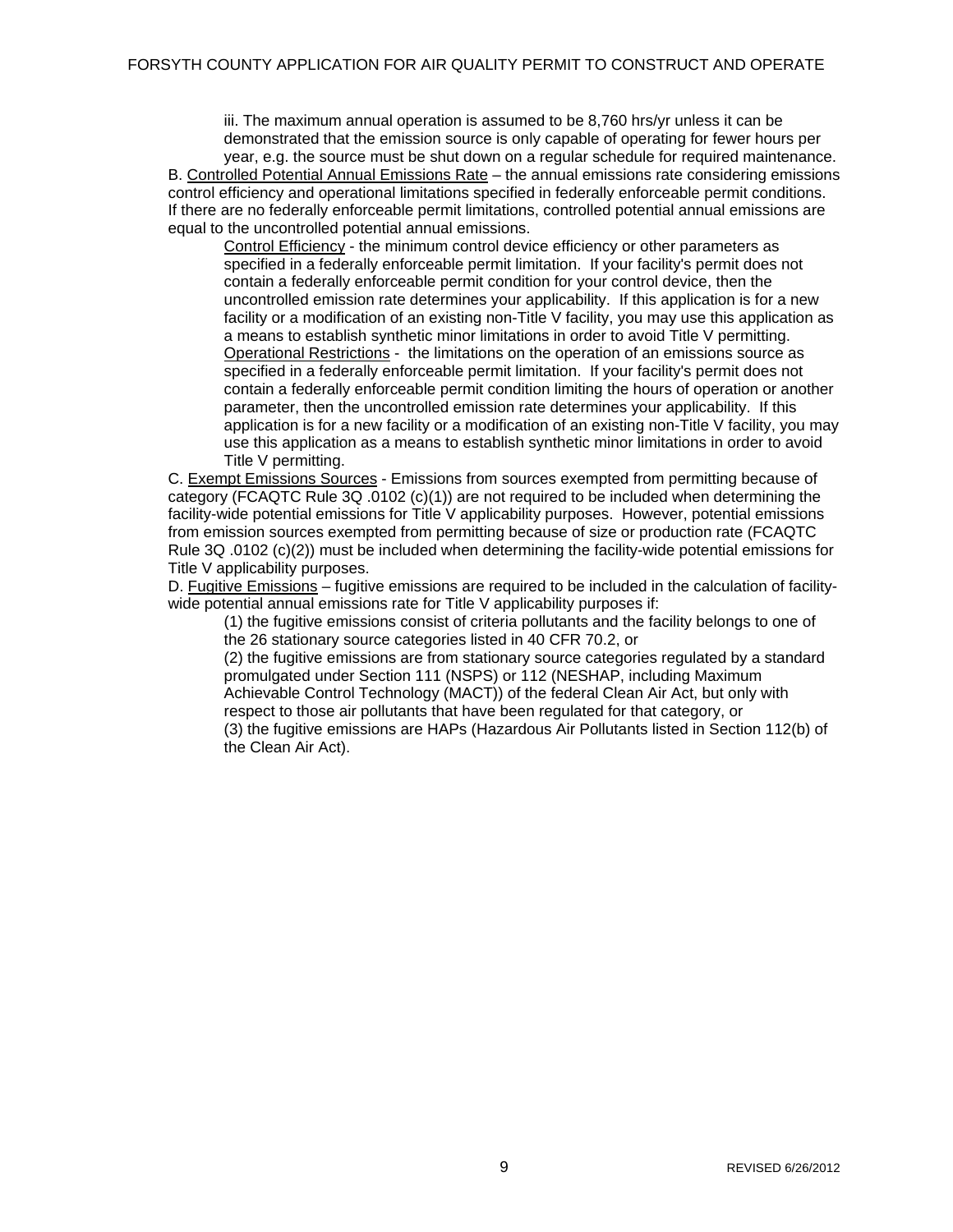### **A2 - NOTIFICATION/CHANGE FORM**

<span id="page-14-0"></span>This form must be submitted along with form A1 for the following changes:

**ADMINISTRATIVE AMENDMENT** -**For Non-Title V facilities**, administrative amendments are those which do not change any substantive wording of the permit. Typically these are corrections of typographical errors, changes in the name, address or telephone numbers of any person identified in the permit, etc.

**For Title V facilities**, administrative amendments are those which do not change any substantive wording of the permit. These changes are further outlined in FCAQTC 3Q .0514.

**RENEWAL** -**For Non-Title V facilities**, renewal is a request by the applicant to renew an existing operating permit prior to its expiration. All requests for renewal must be accompanied by a signed statement indicating that no modifications or changes in operation have occurred since the last permit issuance.

**Title V facilities** must follow the renewal procedures as outlined in FCACTC 3Q .0513.

**CHANGE IN OWNERSHIP -Non-Title V facilities** - Applicant must file form A1, A2, and the required information specified in FCAQTC 3Q .0304 (d) and 3Q .0305(a)(4).

**Title V facilities** - Applicant must file form A1, A2, and the required information specified in FCAQTC 3Q .0524.

**RELOCATION (WITHIN FACILITY)-(BOTH TITLE V AND NON-TV FACILITIES)** -Notification of the movement of an emission source from one physical location within a facility to another is only required if that emission source has been included in an ambient modeling demonstration. Layout drawings showing the new location of the equipment as well as any changes to emission points must also be included.

### **LIKE-FOR-LIKE REPLACEMENT (BOTH TITLE V AND NON-TV FACILITIES)**

- The replacement of existing permitted emission sources with equipment of the same size, type, and function that does not result in an increase in the emissions of regulated air pollutants, and that does not affect the compliance status, and that is described in the current permit, including the application, is not required to obtain a permit. However, sufficient information must be provided to this Office to verify that the replacement equipment meets the criteria specified in FCAQTC 3Q .0102(C)(1)(A)(vi).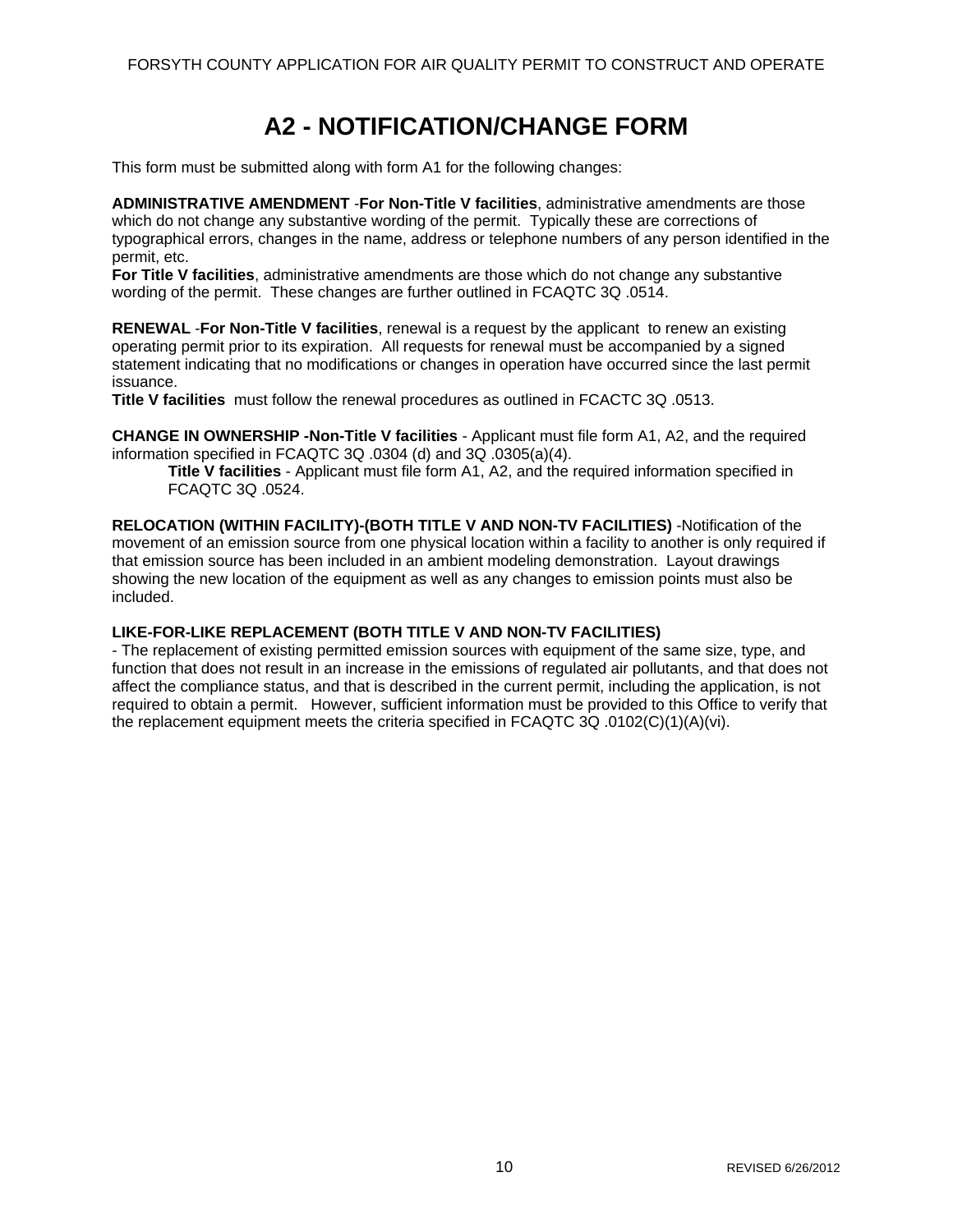### **A3 - EMISSION SOURCE LISTING (EXISTING FACILITY)**

(New, Modified, Previously Unpermitted, Replaced, Deleted)

<span id="page-15-0"></span>All emission sources (TV and non-TV) and control devices (equipment) being affected by this application must be listed in the appropriate section of this form as accurately as possible.

**EMISSION SOURCE ID NO.** - Enter a unique emission source ID number for each emission source for which application is made. Large groups of similar or co-located fugitive emission sources may be grouped together and be assigned a single ID No. (e.g., valves, pumps, compressors = ID No. F195). It is recommended that each emission source ID No. start with ES\_\_\_, fugitive emission source ID No. F\_\_\_, control device ID No. CD\_\_\_, and emission point ID No. EP\_\_\_. *Groups of identical emission sources can be listed on a single form B if all the emission source ID Nos. are also listed on that form B (e.g., ID Nos. ES1, ES2, and ES3).* 

**EMISSION SOURCE DESCRIPTION** - Describe each emission source for which application is made. Emission source is defined as any stationary article, machine, process equipment, or other contrivance, or combination thereof, from which air pollutants emanate or are emitted, either directly or indirectly. Groups of equipment that are interconnected as a single continuous process, and for which a single process rate can be determined, can be labeled a single emission source (e.g., a chain of reaction vessels). However, this description should specify the number of individual pieces of equipment that make up this emission source.

**CONTROL DEVICE ID NO.** - Enter a unique ID number for each control device for which application is made. For multiple control devices on the same emission source, list in series according to the exhaust air stream direction (i.e., from the emission source to the final emission point). For multiple emission sources on the same control device, list the control device associated with each emission source and use the same control device ID No. for each.

**CONTROL DEVICE DESCRIPTION** - Describe each control device for which application is made.

**EMISSION POINT ID NO.** - Enter a unique ID number for each emission point (e.g., stack, vent, etc.) associated with each emission source. Emission sources with a common emission point will have the same emission point ID No. For fugitive emissions enter "FUGITIVE".

**EQUIPMENT TO BE MODIFIED BY THIS APPLICATION** - List all equipment for which any modification is being requested requiring modification on the air permit. Such changes may be a new ID Number. change in requested process rate, change to accompanying control device, etc. All equipment listed should be existing permitted equipment only.

**EQUIPMENT TO BE ADDED BY THIS APPLICATION (New, Previously Unpermitted, or Replacement)** - List all equipment being added to the permit for which application is made. This would include newly purchased equipment, equipment existing at the facility but previously unpermitted, or equipment being installed as replacement for existing equipment. Use the same ID No. indicated on the equipment being replaced listed below.

**EQUIPMENT TO BE DELETED BY THIS APPLICATION** - List all equipment(including control devices) being deleted from the permit by this application. All equipment listed will be removed from the permit.

**EQUIPMENT BEING REPLACED BY THIS APPLICATION** -List all equipment being replaced per this application. The equipment replacing these should be listed above under "Equipment to be added by this application.." using the same ID No.. Only list control devices if they are being replaced also. All equipment listed will be removed from the permit.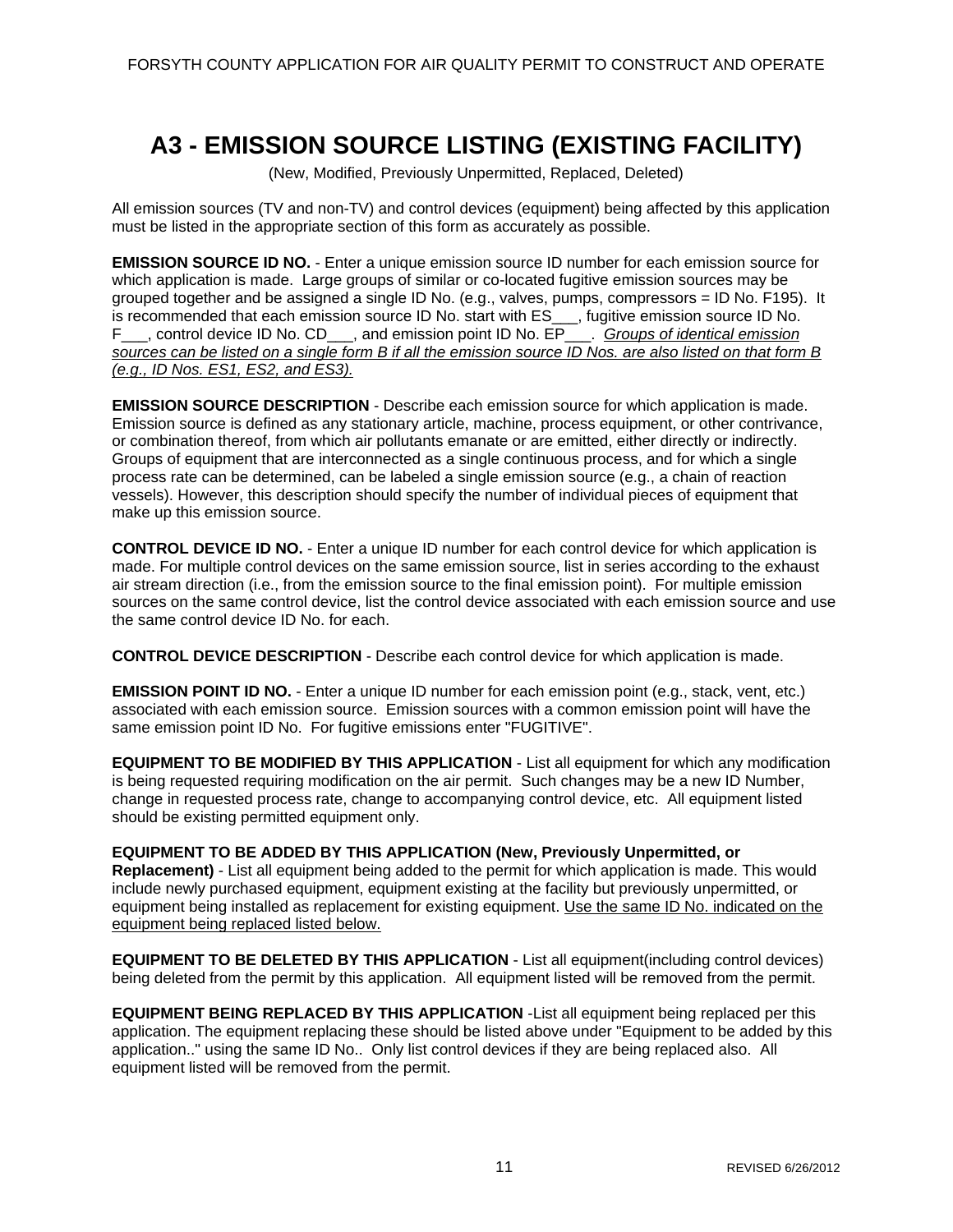### **A4 - EMISSION SOURCE LISTING (NEW FACILITY)**

(Title V or non- Title V)

### <span id="page-16-0"></span>**TITLE V INITIAL APPLICATIONS MUST USE FORM E3 RATHER THAN A4.**

**NEW FACILITY** - Application is made for construction/operation of a new facility (greenfield facility). Note - construction of new emissions sources at an existing permitted facility, or construction and/or change in operation which modifies existing sources at an existing permitted facility, are considered to be modifications of a facility.

**EMISSION SOURCE ID NO.** - Enter a unique emission source ID number for each emission source for which application is made. Large groups of similar or co-located fugitive emission sources may be grouped together and be assigned a single ID No. (e.g., valves, pumps, compressors, stockpiles = ID No. F195). It is recommended that each emission source ID No. start with ES \_\_, fugitive emission source ID No. F<sub>\_\_\_</sub>, control device ID No. CD\_\_\_, and emission point ID No. EP\_\_\_. Groups of identical emission sources can be listed on a single form B if all the emission source ID Nos. are also listed on that form B (e.g., ID Nos. ES1, ES2, and ES3).

**EMISSION SOURCE DESCRIPTION** - Describe each emission source for which application is made. Emission source is defined as any stationary article, machine, process equipment, or other contrivance, or combination thereof, from which air pollutants emanate or are emitted, either directly or indirectly. Groups of equipment that are interconnected as a single continuous process can be labeled a single emission source (e.g., a chain of reaction vessels). However, this description should specify the number of individual pieces of equipment that make up this emission source.

**CONTROL DEVICE ID NO.** - Enter a unique ID number for each control device for which application is made. For multiple control devices on the same emission source, list in series according to the exhaust air stream direction (i.e., from the emission source to the final emission point). For multiple emission sources on the same control device, list the control device associated with each emission source and use the same control device ID No. for each.

**CONTROL DEVICE DESCRIPTION** - Describe each control device for which application is made.

**EMISSION POINT ID NO.** - Enter a unique ID number for each emission point (e.g., stack, vent, etc.) associated with each emission source. Emission sources with a common emission point will have the same emission point ID No. For fugitive emissions enter "FUGITIVE".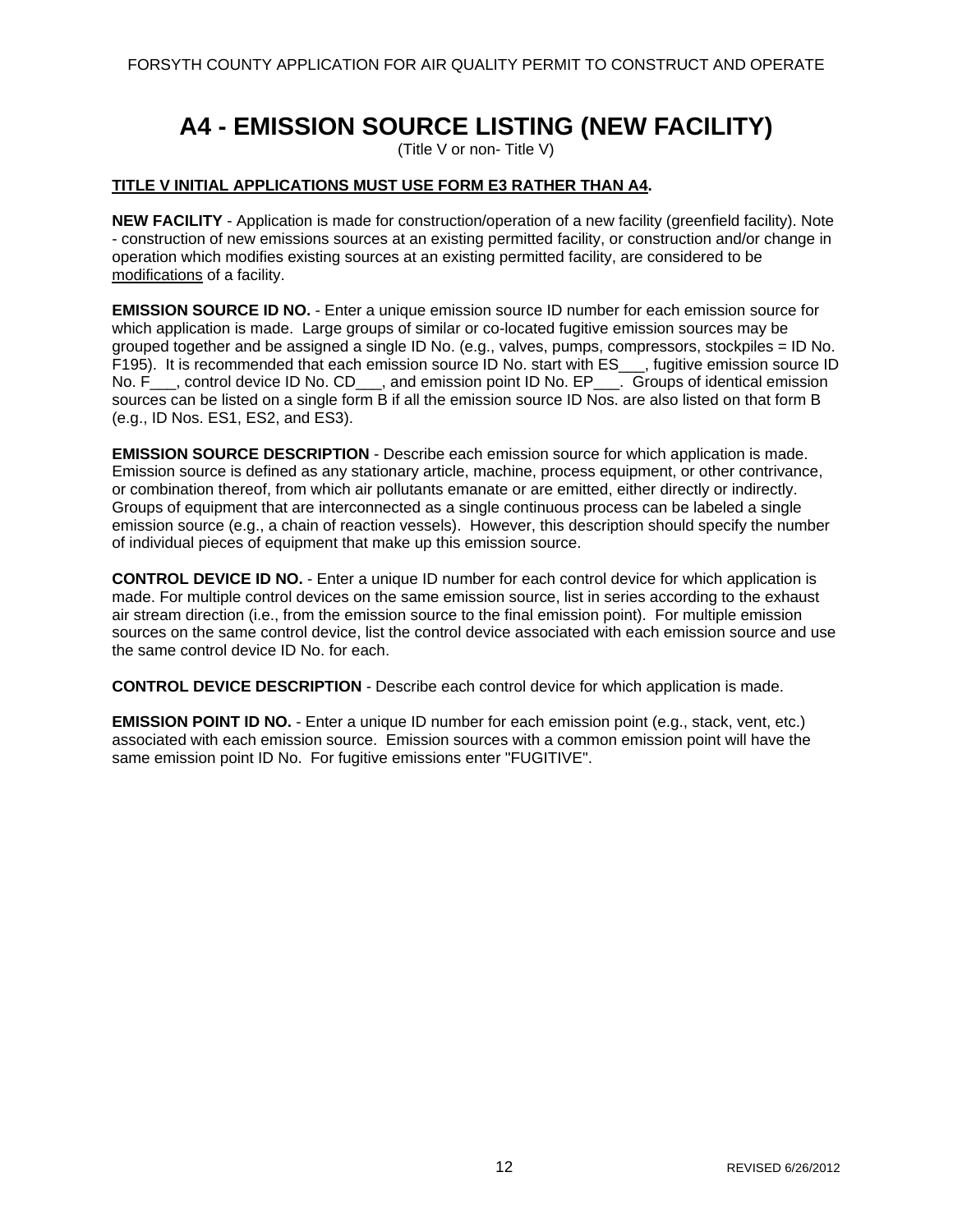### <span id="page-17-0"></span>**A5 - EMISSION SOURCE/CONTROL DEVICE ALTERNATIVE OPERATING SCENARIOS**

The Local regulations allow for the permitting of alternative operating scenarios for each emission source (e.g., two or more process inputs, source configurations, etc.). By incorporating these scenarios into the permit application, a facility may alternate between such scenarios without going through the permit modification process.

This form should only be completed for each emission source and/or control device that, in addition to operating under a primary operating scenario, will be operating under one or more alternative operating scenarios. This form can be used by both Title V and non-Title facilities. Examples of operating scenarios are:

(a) For boilers that combust different types of fuels, the combustion of each fuel is classified as an operating scenario. Many boilers combust both natural gas and No. 6 fuel oil. Each of these fuels constitutes a separate operating scenario.

(b) For reaction vessels that produce different products from different formulations, production of each product is classified as an operating scenario.

(c) For a storage silo that stores different materials, the storage of each material is classified as an operating scenario.

(d) For control devices that are used to control emissions from different emission streams at

separate times, each emission stream that is controlled is classified as an operating scenario. Emission sources that emit volatile organic compounds (VOCs) are considered unique in that only the product/solvent formulations that produce the worst-case VOC emissions need to be included in the permit application even though different solvents will be utilized at the emission source.

Several operating scenarios may have to be addressed for each emission source. For example, a spray booth(only for Title V sources) may coat wood furniture and be subject to FCAQTC 3D .0518, but it may also coat metal furniture and be subject to NSPS Subpart EE. In this case, an additional form B must be completed to reflect the material input change and an additional form D3-2 must be completed to identify the applicability of NSPS Subpart EE.

The permittee, contemporaneously with making a change from one operating scenario to another, will be required to record such changes in a logbook. This logbook is required to be maintained at the permitted facility for inspection by Office staff.

Identify all operating scenarios on this form by specifying the emission sources that will be affected by the operating scenarios and providing a narrative of the operating scenarios. Each alternative operating scenario will require a form B (emission source description) and/or a form C (control device description) that demonstrates the differences from the primary operating scenario (e.g., a boiler that combusts both oil and coal will need to complete forms B3 and B4). Additionally, forms D1, D3-1, D3-2, D3-3, and E4 (Title V facilities) may have to be completed for each alternative operating scenario if any of the information on the primary operating scenario forms would be different.

**EMISSION SOURCE ID NO:** Identify the emission source that will be operated under the scenarios described below.

**CONTROL DEVICE ID NO:** Identify the control device that will be operated under the scenarios described below.

**PRIMARY OPERATING SCENARIO (DESCRIBE):** Provide a brief narrative of the primary operating scenario. If this operating scenario affects or is affected by other emission sources, describe their relationship and provide ID Nos. for the other emission sources. For example:

- (a) This 50 million Btu/hr boiler is primarily powered by natural gas.
- (b) This reaction vessel is primarily used to produced copper chromium arsenate.
- (c) This silo is primarily used to store corn.
- (d) This scrubber is primarily used to control particulate emissions from an emissions stream.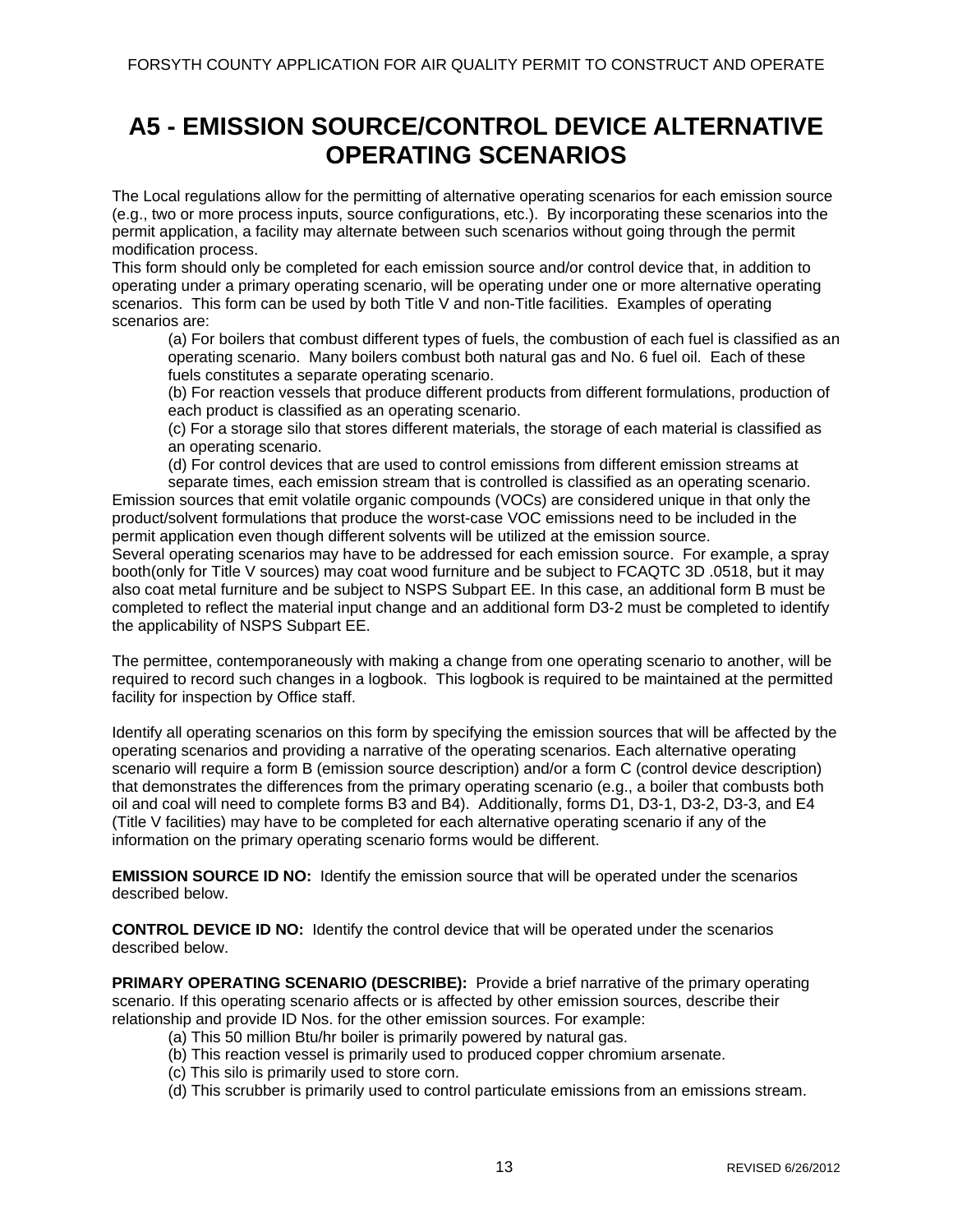**DESCRIBE ALTERNATIVE OPERATING SCENARIO - AOS NO. \_\_, (specify no.):** Provide a brief narrative of the alternative operating scenario and how it differs from the original operating scenario. Also, specify the AOS number you assign to this alternative operating scenario. If this operating scenario affects or is affected by other emission sources, describe their relationship and provide ID Nos. for the other emission sources. For example:

(a) This 50 million Btu/hr boiler can also be powered by No. 6 fuel oil because of limited availability of natural gas.

(b) This reaction vessel can also be used to produce magnesium chromate, thereby resulting in a different emission stream from the reaction vessel.

(c) This silo can also be used to store refined wheat flour. Because wheat flour is of a finer texture, such storage will result in increased particulate emissions.

(d) This scrubber can also be used to control hydrogen chloride from a different emissions stream. When this emissions stream is controlled by the scrubber, sodium hydroxide is added to the emissions stream to target the hydrogen chloride emissions.

**COMMENTS:** Provide additional comments as necessary.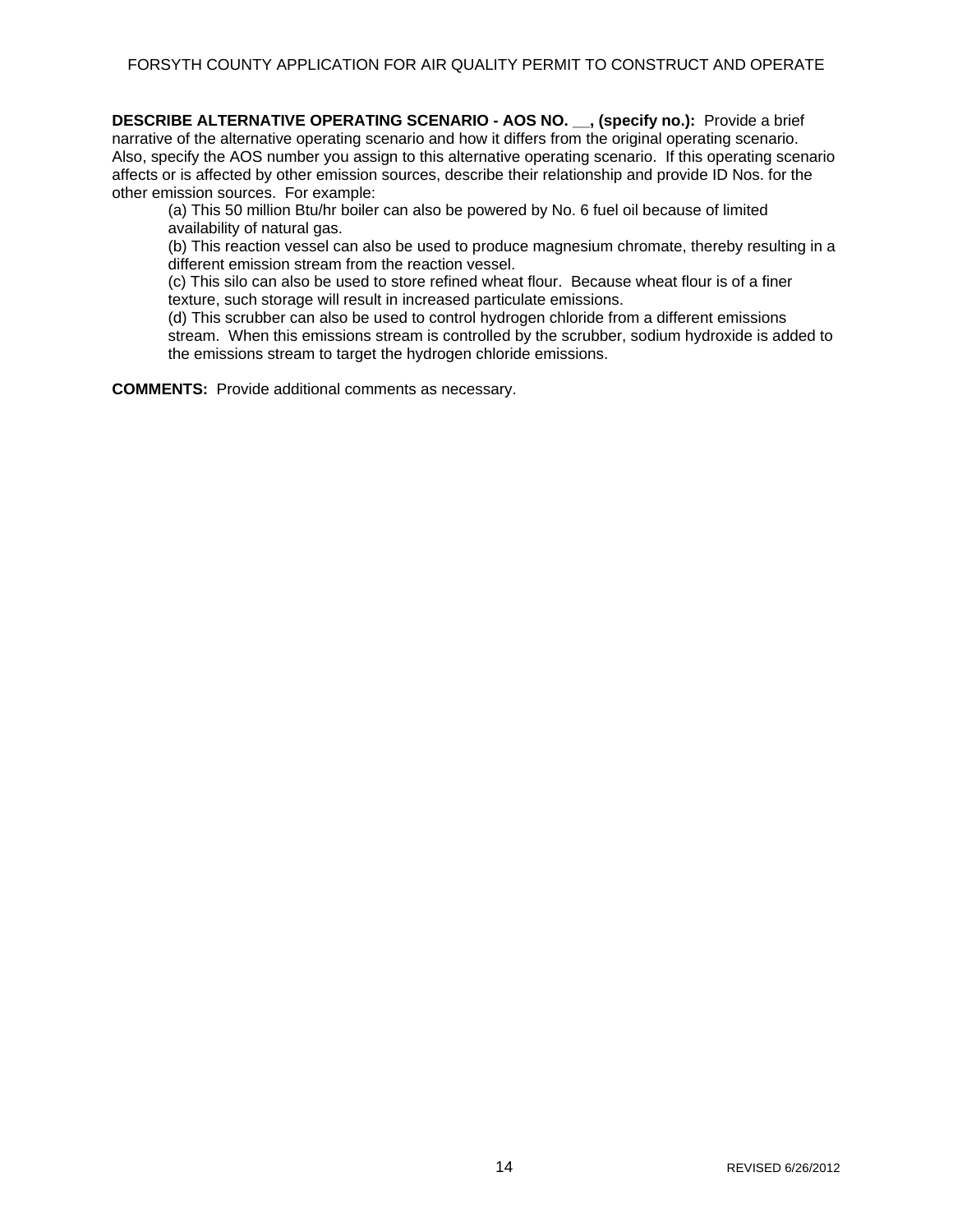### **A6 - TAX CERTIFICATION**

<span id="page-19-0"></span>Facilities may request a Tax Certification from this Office for tax purposes according to the provisions of the General Statutes of North Carolina [G.S. 105-122(d), 105-130.10, 105-275(8)a]. Tax certifications are mailed to facilities for use with tax filings

Tax certifications for air cleaning devices or equipment, facilities or land can be applied for at time provided all necessary conditions are met. The air cleaning devices or equipment, facilities or land must:

(a) actually be constructed and placed into operation

(b) comply with the requirements of the Forsyth County Office of Environmental Assistance and Protection with respect to such facilities, and be effectively operated in accordance with the terms and conditions of the permit, certificate of approval, or other document of approval issued by this Office; and

(c) is used exclusively for the purpose the reduction of air pollution from the emission of air contaminants and not merely incidental to other purposes and functions.

**ID NO:** Provide an identifier for each item that tax certification is being requested.

**AIR CLEANING DEVICE/EQUIPMENT, FACILITIES, AND/OR LAND DESCRIPTION (MUST BE USED EXCLUSIVELY FOR AIR POLLUTION CONTROL):** Provide a description for item that tax certification is being requested. Additional information (e.g. vendor specifications, installation plans) should be submitted with the application to support each request. You may reference permit applications that have previously been submitted to this Office.

**CERTIFICATION:** The preparer must sign and date the certification statement on this form and provide their title and business entity.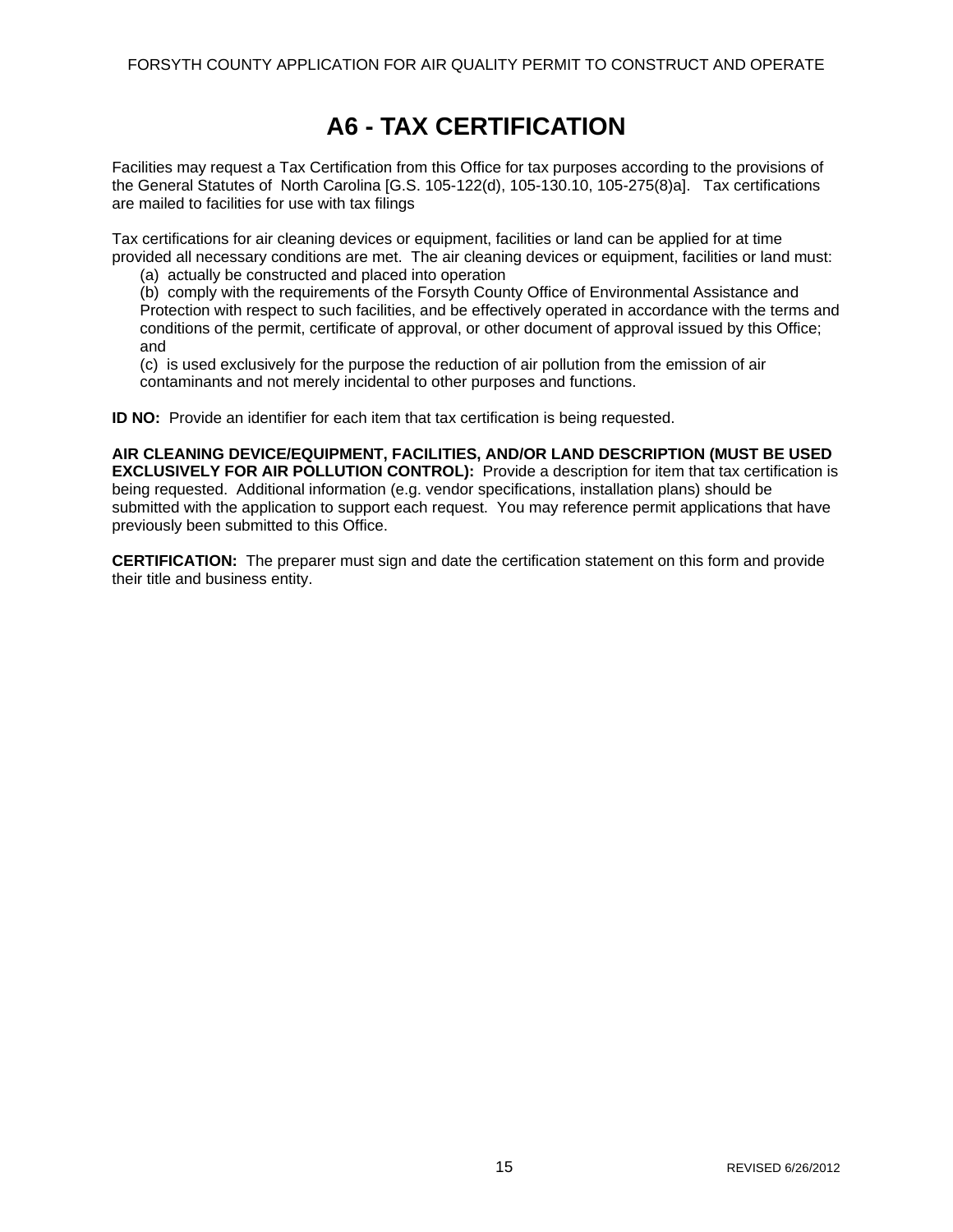### **B1 - EMISSION SOURCE (GENERAL)**

<span id="page-20-0"></span>This form is used for any process or emission source which is not covered under other specific emission source forms (e.g., fuel burning, silo, coating, etc.). MAKE AS MANY COPIES OF THIS FORM AS NECESSARY TO COMPLETE ONE FOR EACH EMISSION SOURCE. **All calculations, assumptions, analysis and other information used to support this form must be included on form D6.** 

**EMISSION SOURCE DESCRIPTION** - Describe each emission source for which application is made. Emission source is defined as any stationary article, machine, process equipment, or other contrivance, or combination thereof, from which air pollutants emanate or are emitted, either directly or indirectly. Groups of equipment that are interconnected as a single continuous process, and for which a single process rate can be determined, can be labeled a single emission source (e.g., a chain of reaction vessels). This description should specify the number of individual pieces of equipment that make up this emission source.

**EMISSION SOURCE ID NO.** - Enter a unique emission source ID number for each emission source for which application is made. Large groups of similar or colocated fugitive emission sources may be grouped together and be assigned a single ID No. (e.g., valves, pumps, compressors, stockpiles = ID No. F195). It is recommended that each emission source ID No. start with ES \_\_, fugitive emission source ID No. F<sub>\_\_\_</sub>, control device ID No. CD<sub>\_\_\_</sub>, and emission point ID No. EP<sub>\_\_\_</sub>. Groups of identical emission sources can be listed on a single form B if all the emission source ID Nos. are also listed on that form B (e.g., ID Nos. ES1, ES2, and ES3).

**CONTROL DEVICE ID NO.** - Enter a unique ID number for each control device for which application is made. For multiple control devices on the same emission source, list in series according to the exhaust air stream direction (i.e., from the emission source to the final emission point). For multiple emission sources on the same control device, list the control device associated with each emission source and use the same control device ID No. for each.

**EMISSION POINT ID NO.** - Enter a unique ID number for each emission point(e.g., stack, vent, etc.) associated with each emission source. Emission sources with a common emission point will have the same emission point ID No. For fugitive emissions enter "FUGITIVE".

**INDICATE WHETHER THIS SOURCE IS SUBJECT TO NSPS** (New Source Performance Standards) AND/OR NES**HAP** (National Emission Standards for Hazardous Air Pollutants Regulations). These regulations are contained in FCAQTC Rules 3D .0524, 3D .1110 and 3D .1111.

**ALTERNATIVE OPERATING SCENARIO (AOS) NO:** If this is an alternative operating scenario rather than the primary operating scenario, specify the AOS number you assigned to this alternative operating scenario on form A5.

**DESCRIBE PROCESS -** Describe what is taking place at the emission source (e.g., Tobacco is conveyed to a conditioning drum where moisture is added. There are hoods to collect dust from the conveyor and dust pickup points at the entrance to the conditioning drum.).

**MANUFACTURER: -** Enter the name of the manufacturer for this process equipment. If multiple processes with multiple manufacturers at this emission source, label on the flow charts that you attach with this application. Enter "see flow chart" on form

**MODEL NUMBER: -** Add the manufacturer's model number for the process equipment listed above.

**DATE MANUFACTURED** - Only complete this if there is a standard which has an applicability date based on the manufacture date of the equipment. For example, the New Source Performance Standards only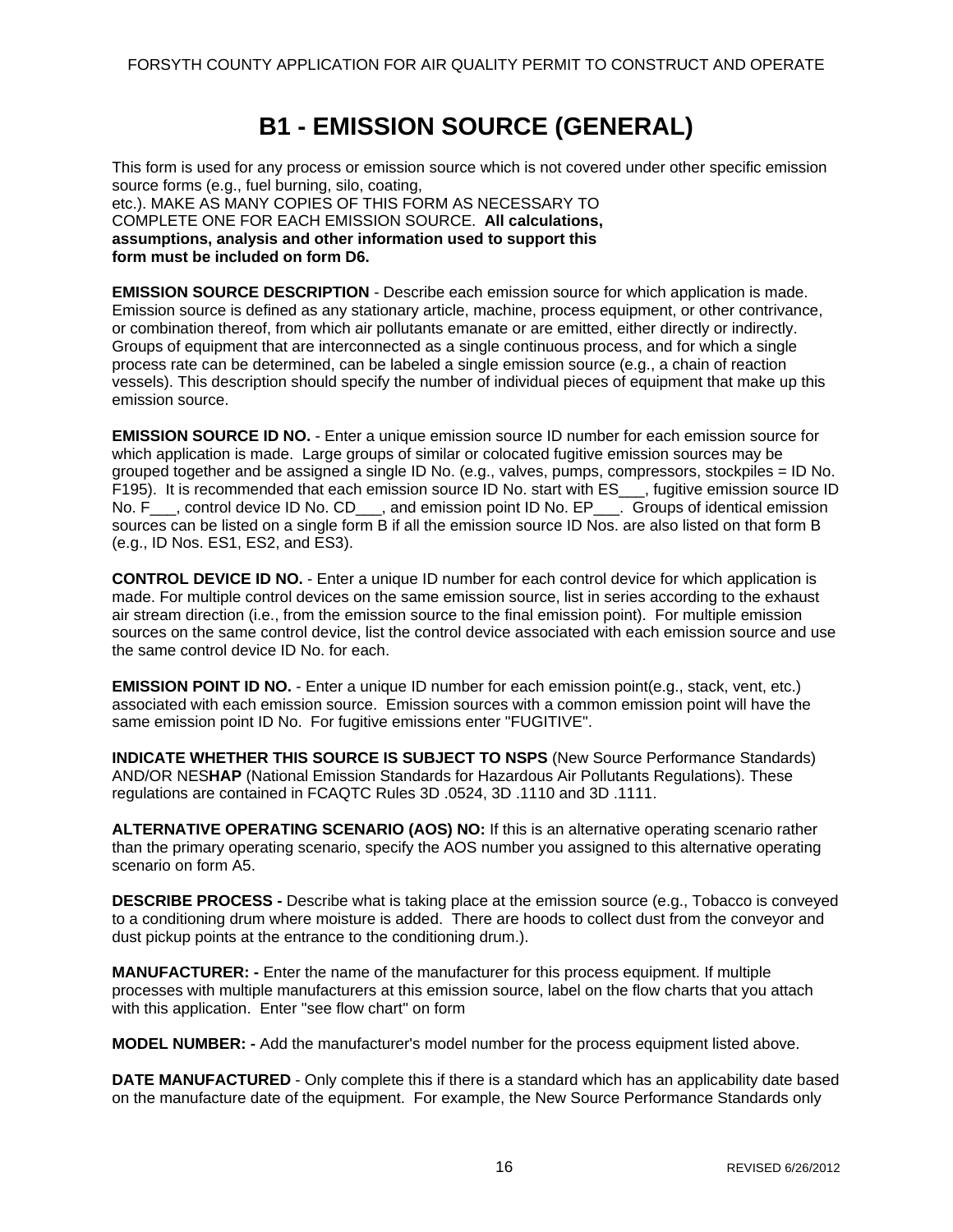apply to equipment manufactured after a certain date as determined by the promulgation date of the individual subparts.

**OPERATION DATE -** For equipment already in operation this is the date when operation began. If before 1972, enter "pre-1972". For new equipment this is the estimated date when operation will begin.

**OPERATING SCHEDULE** ACTUAL HOURS/DAY, DAYS/WEEK, WEEKS/YEAR - Enter the actual hours/day, days/week, weeks/year this emission source is expected to be in operation.

**SEASONAL VARIATION -** Enter the percent of the total annual throughput for this source for each quarter. A source that operates year round with no fluctuations would have 25 in every block.

**MATERIALS ENTERING PROCESS FOR CONTINUOUS PROCESS -**A continuous process has a continual flow of material entering and exiting the process. Usually, continuous transfer, conveying, or station to station assembly line type operations are considered continuous processes.

**TYPE -**Identify each material or product going into the process excluding the combustion of fuels. Be as specific as possible without going into the constituent level for compounds (e.g., tobacco, lead oxide, sand, gravel, asphalt, etc.).

**UNITS -** Enter the units by which each material is measured into the process (e.g., lbs., tons, square feet, cubic feet). If any unit other than weight is used please indicate in the comment section how to convert the unit to weight.

**MAXIMUM DESIGN CAPACITY (UNIT/HR)** - Enter the maximum

amount of material per hour that the source is capable of processing.

**REQUESTED CAPACITY LIMITATION (UNIT/HR)** - Enter the maximum amount of material per hour that you propose to introduce to the process keeping in mind that the operation will be limited to these amounts and all potential emissions will be based on these amounts. Explain in the comments section calculations used in determining the permitted maximum throughput. Remember that recording and reporting requirements will become part of your permit conditions should you be required or opt to have capacity limitations.

**MATERIALS ENTERING PROCESS FOR BATCH PROCESS -**A batch operation is when the materials enter the process at one time rather than having a continuous flow of material. There is usually a holding time required to allow extensive mixing or to allow a chemical reaction or physical process (i.e., settling) to occur.

**TYPE & UNITS** - Same definition as explained under "continuous process" above.

**MAXIMUM DESIGN CAPACITY (UNIT/BATCH)** - Enter the maximum

amount of material per hour that the source is capable of processing.

**REQUESTED CAPACITY LIMITATION (UNIT/BATCH)** - Enter the maximum amount of material per hour that you propose to introduce to the process keeping in mind that the operation will be limited to these amounts and all potential emissions will be based on these amounts. Explain in the comments section calculations used in determining the permitted maximum throughput. Remember that recording and reporting requirements will become part of your permit conditions should you be required or opt to have capacity limitations.

**MAXIMUM DESIGN - BATCHES/HOUR: -**Enter the maximum number of batches that are possible to be processed given the capacity of the equipment and speed of any chemical or physical reaction. **REQUESTED LIMITATION** 

(BATCHES/HR) -Enter the requested number of batches you propose to process in one hour. Keep in mind that the operation will be limited by permit condition to this amount and recordkeeping and reporting requirements may be required.

(BATCHES/YEAR) -Enter the requested number of batches you propose to process in one year. Keep in mind that the operation will be limited by permit condition to this amount and recordkeeping and reporting requirements may be required.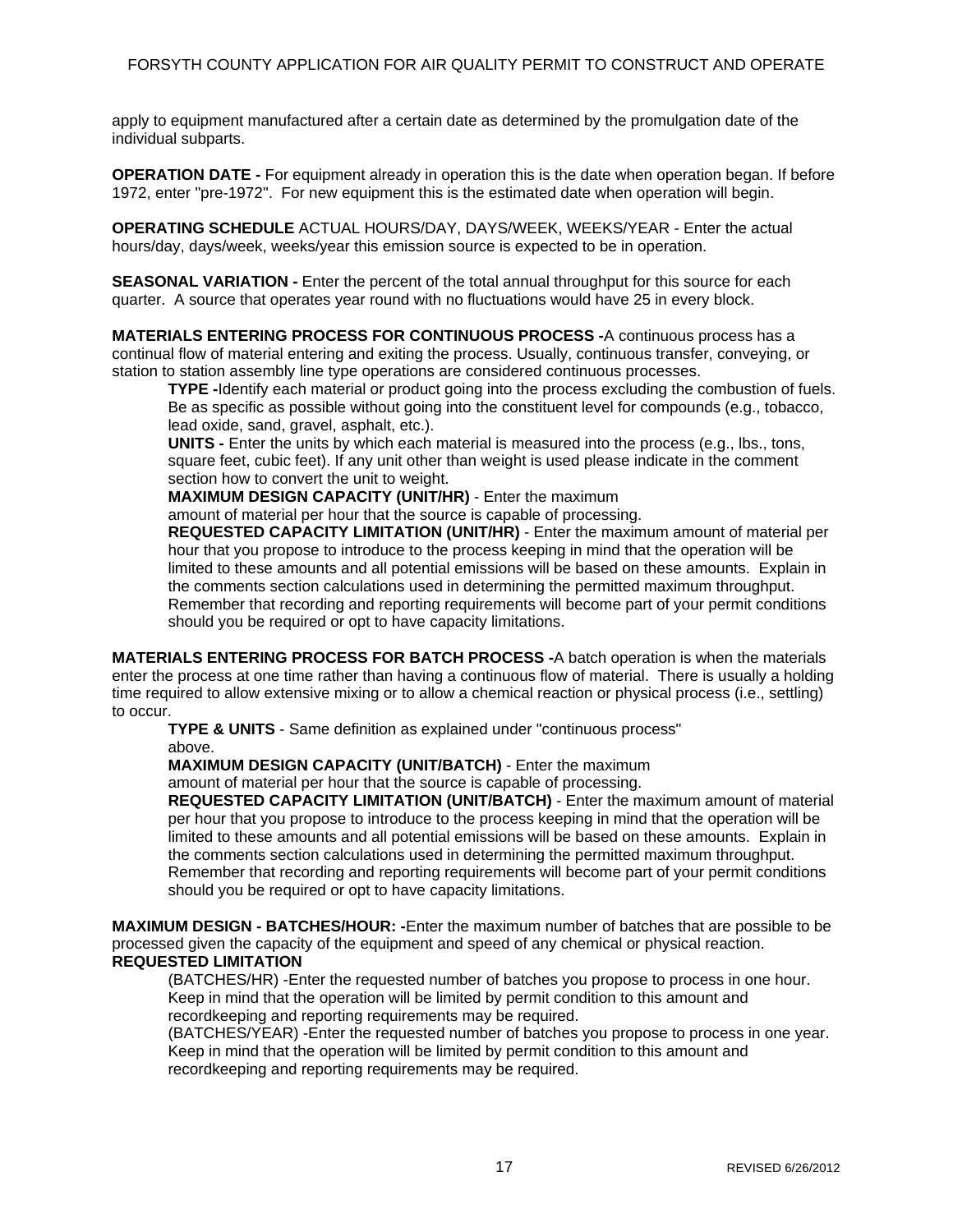### FORSYTH COUNTY APPLICATION FOR AIR QUALITY PERMIT TO CONSTRUCT AND OPERATE

**FUEL USED -**If fuel is consumed in the process then indicate the fuel type (e.g., dryer with a natural gas burner). If the fuel use associated with this emission source is actually a emission source (e.g., a separate boiler) then complete B2, B3, or B4 and only type in the emission source number associated with this process.

**TOTAL MAXIMUM FIRING RATE (MILLION BTU/HR) -** Enter the total maximum firing rate for all burners at this emission source based on input.

**MAXIMUM CAPACITY HOURLY FUEL USE -**Indicate the maximum amount of fuel you propose to burn in one hour. If this is less than the maximum capacity of the fuel burner then the source will be restricted to this amount.

**REQUESTED CAPACITY ANNUAL FUEL USE -** Indicate the maximum amount of fuel you propose to burn in one year. If this is less than the maximum capacity of the fuel burners then the source will be restricted to this amount.

**DESCRIBE ANY MONITORING DEVICES, GAUGES OR TEST PORTS** - List and describe any emission point monitoring devices, gauges, or test port locations used for monitoring compliance parameters or used in demonstrating compliance. Provide any calibration or maintenance activities and frequency (e.g., continuous emission monitors, O2, SO2, NOX, or opacity monitors, emission point temperature, steam flow, etc).

**INDICATE ALL REQUESTED STATE AND FEDERALLY ENFORCEABLE PERMIT LIMITS AND DESCRIBE HOW THESE LIMITS ARE MONITORED AND WITH WHAT FREQUENCY** - If any state and federally enforceable permit limits are to be placed on this source (e.g., the hours of operation, the material input rates, the emission rate, etc.) identify these here and identify the motivating regulation for such limitations.

**COMMENTS -** Comment on any calculations used in determining the permitted maximum throughput, requests for restrictions, or any other information that needs explanation on this page. Use additional pages if needed.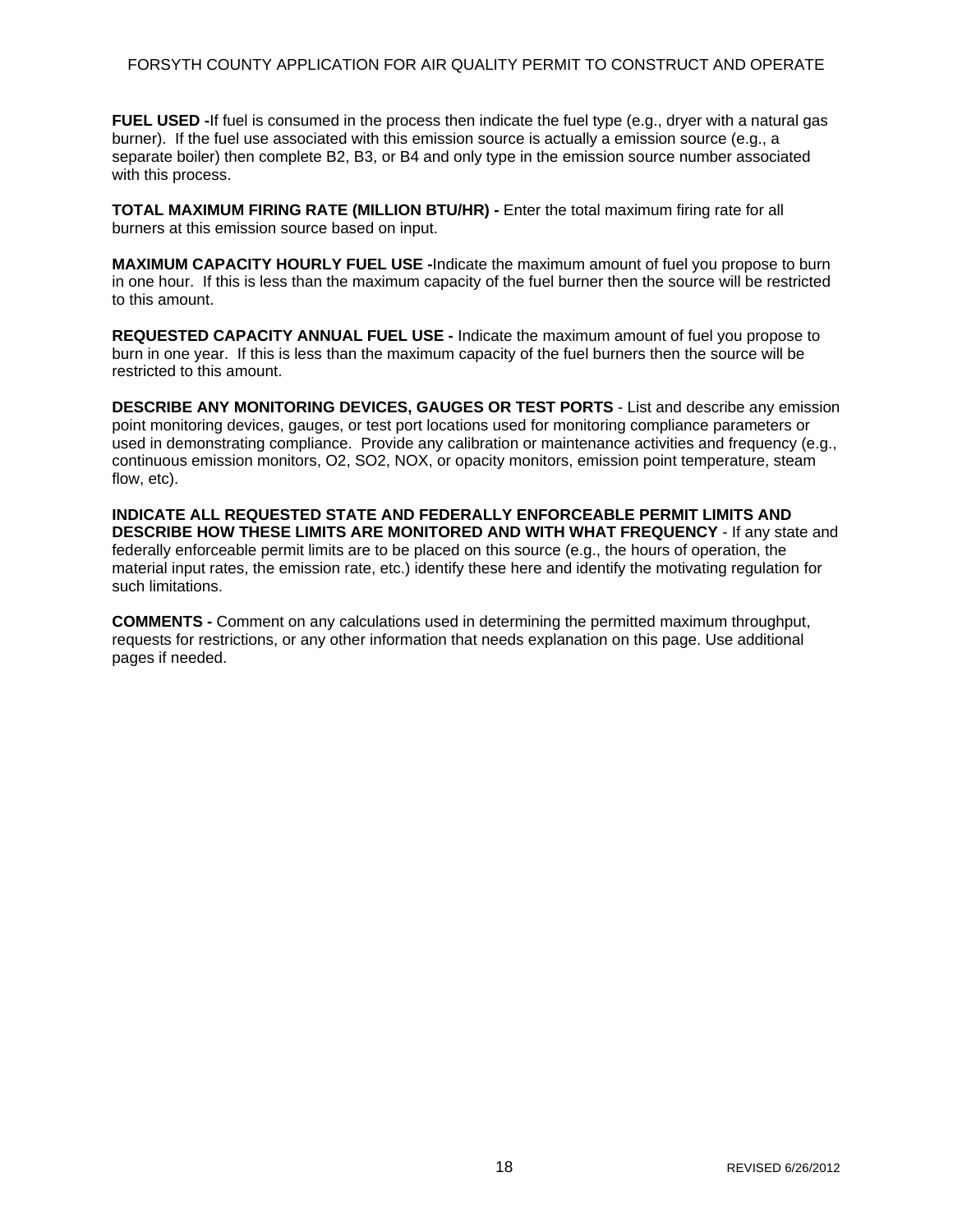### **B2 - EMISSION SOURCE (WOOD FIRED BURNER)**

<span id="page-23-0"></span>This form is used for burners/boilers which use wood as the primary fuel. As specified in FCAQTC 3Q .0102(c)(1)(E)(ii), residential wood stoves, heaters, or fireplaces are exempt from permitting unless otherwise required to be permitted under FCAQTC 3Q .0102(b). **All calculations, assumptions, analysis and other information used to support this form must be included on form D6.** 

**EMISSION SOURCE DESCRIPTION** - Describe each emission source for which application is made. Emission source is defined as any stationary article, machine, process equipment, or other contrivance, or combination thereof, from which air pollutants emanate or are emitted, either directly or indirectly. Groups of equipment that are interconnected as a single continuous process can be labeled a single emission source (e.g., a chain of reaction vessels). However, this description should specify the number of individual pieces of equipment that make up this emission source.

**EMISSION SOURCE ID NO.** - Enter a unique emission source ID number for each emission source for which application is made. Large groups of similar or colocated fugitive emission sources may be grouped together and be assigned a single ID No. (e.g., valves, pumps, compressors, stockpiles = ID No. F195). It is recommended that each emission source ID No. start with ES\_\_\_, fugitive emission source ID No. F<sub>\_\_\_</sub>, control device ID No. CD\_\_\_, and emission point ID No. EP\_\_\_. Groups of identical emission sources can be listed on a single form B if all the emission source ID Nos. are also listed on that form B (e.g., ID Nos. ES1, ES2, and ES3).

**CONTROL DEVICE ID NO.** - Enter a unique ID number for each control device for which application is made. For multiple control devices on the same emission source, list in series according to the exhaust air stream direction (i.e., from the emission source to the final emission point). For multiple emission sources on the same control device, list the control device associated with each emission source and use the same control device ID No. for each.

**EMISSION POINT ID NO.** - Enter a unique ID number for each emission point(e.g., stack, vent, etc.) associated with each emission source. Emission sources with a common emission point will have the same emission point ID No. For fugitive emissions enter "FUGITIVE".

**INDICATE WHETHER THIS SOURCE IS SUBJECT TO NSPS** (New Source Performance Standards) **AND/OR NESHAP** (National Emission Standards for Hazardous Air Pollutants Regulations) - These regulations are contained in FCAQTC Rules 3D. 1110 and 3D .1111.

**ALTERNATIVE OPERATING SCENARIO (AOS) NO.:** If this is an alternative operating scenario rather than the primary operating scenario, specify the AOS number you assigned to this alternative operating scenario on form A5.

### **DESCRIBE USE -**Check all that are applicable

PROCESS HEAT - Source used to produce heat for some type of process.

SPACE HEAT - Source is used to produce heat for comfort or to maintain facility temperature above freezing.

ELECTRICAL GENERATION - Source for the generation of electrical power.

CONTINUOUS USE - Source is intended to be used without interruption.

STAND BY/EMERGENCY - Source is only used for stand-by purposes (e.g., when electricity goes off or another boiler goes down). It is not used on a routine or regular basis and is not used to handle peak loads.

OTHER - Describe in comments.

**MANUFACTURER** - Enter name of manufacturer (e.g., Babcock & Wilcox, Continental, Cleaver Brooks, etc.). **MODEL NO.** - Enter model number for each boiler (e.g., CB 300-200)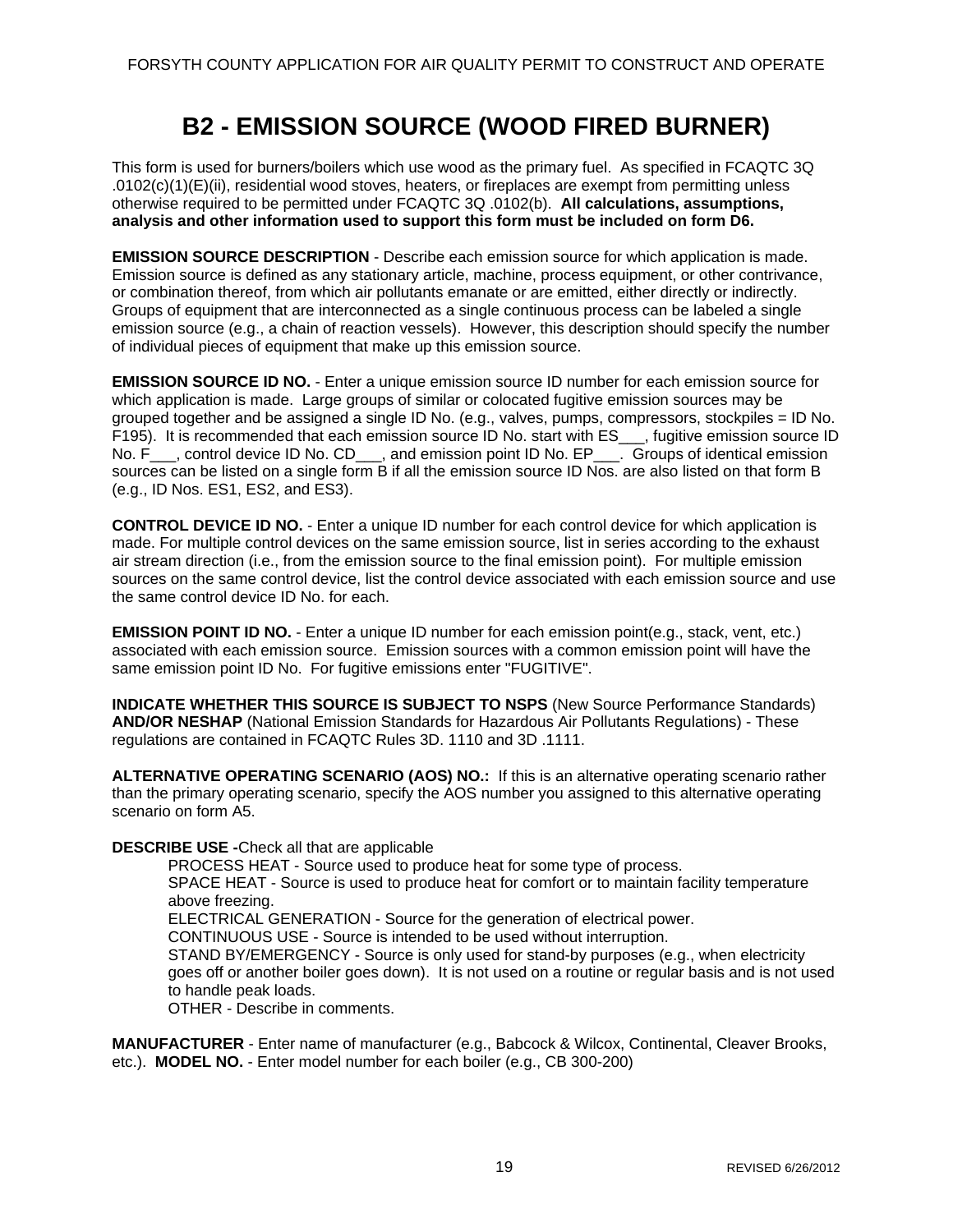**DATE MANUFACTURED** - Only complete this if there is a regulatory standard that has an applicability date based on the manufacture date of the equipment. For example, the New Source Performance Standards apply to specific types of processes. Applicability is determined by the date of promulgation for the specific subpart of the regulation..

**MAXIMUM FIRING RATE (MILLION BTU/HOUR) -** Enter the maximum designed firing rate (input) of the boiler in million Btu/hour. See boiler manufacturer specifications usually stamped on the "boiler plate".

**OPERATION DATE** - For equipment already in operation this is the date when operation began. For new equipment this is the estimated date when operation will begin.

**OPERATING SCHEDULE** ACTUAL HOURS/DAY, DAYS/WEEK, WEEKS/YEAR - Enter the actual hours/day, days/week, weeks/year this emission source is expected to be in operation.

**SEASONAL VARIATION -** Enter the percent of the total annual throughput for this source for each quarter. A source that operates year round with no fluctuations would have 25 in every block.

**WOOD TYPE** - Check all that are applicable. **BARK** - Check if combusting bark only. **WOOD/BARK -** Check if combusting wood and bark. **WOOD -** Check if combusting wood only. **OTHER** - Describe in comments.

**UNCONTROLLED** - Check if there is no boiler emissions control device.

**FLYASH REINJECTION** - Check if boiler flyash is returned to boiler combustion area to be burned a second time.

**NO FLYASH REINJECTION** - Check if a mechanical control device (multicyclone) removes particulate from particulate laden gas streams.

**FUEL FEED METHOD** - Describe fuel feed method (e.g., spreader stoker, overfeed stoker, underfeed stoker, suspension firing, fluidized bed, cone shaped pile on a flat sloping grate or fuel dropped on to a suspended fixed grate, etc.).

**HEAT TRANSFER MEDIA** - Indicate whether STEAM or AIR is being heated by the boiler to transfer heat for its intended use.

**FUEL CHARACTERISTICS (COMPLETE ALL THAT ARE APPLICABLE) FUEL TYPE** - List the fuel to be combusted and the startup fuel. **BTU CONTENT** - List heat content of fuel expressed in Btu. **UNITS** - List units for applicable fuel type (e.g., Btu per pound-wood, Btu per board-foot).

**METHOD OF TUBE CLEANING** - List method of tube cleaning (e.g., lancing, tube blowing, etc).

**CLEANING SCHEDULE** - List frequency of cleaning (e.g., Daily at 8:00 AM, once a year in June while boiler is down, etc.).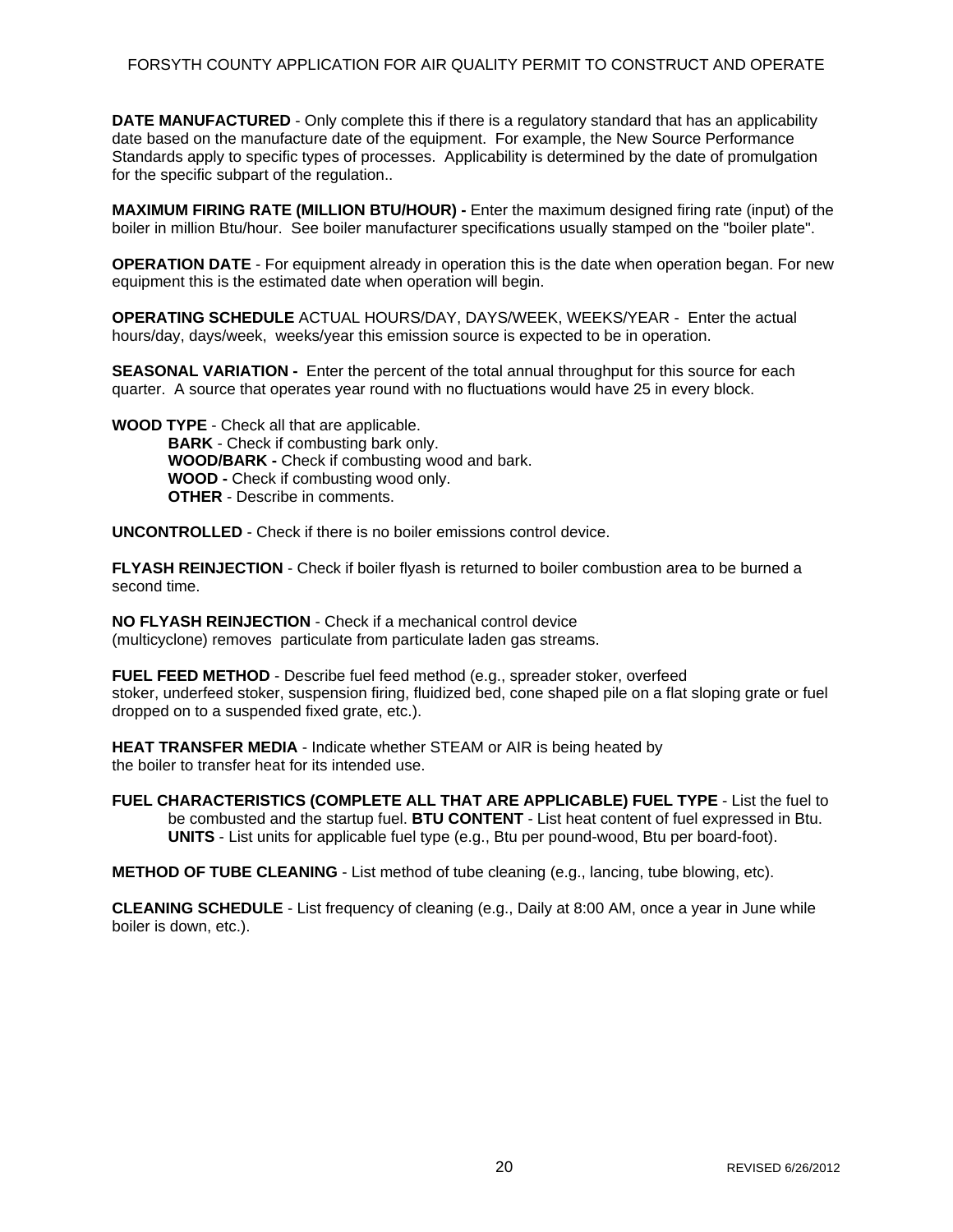### **FUEL USAGE (INCLUDE STARTUP/BACKUP FUELS)** -

**FUEL TYPE** - List the fuel to be combusted and the startup fuel.

**UNITS** - List fuel units for the amounts listed (e.g., pounds, tons, gallons, cubic feet, etc.). **MAXIMUM DESIGN CAPACITY (UNIT/HR) -** List the maximum amount of fuel capable of being burned per hour.

**REQUESTED CAPACITY LIMITATION (UNIT/HR) -** Complete this section **ONLY** if you are requesting that this emission source be limited to this level. The permit will reflect this limit and specify additional recordkeeping and reporting requirements.

**DESCRIBE ANY MONITORING DEVICES, GAUGES OR TEST PORTS** - List and describe any emission point monitoring devices, gauges, or test port locations used for monitoring compliance parameters or used in demonstrating compliance. Provide any calibration or maintenance activities and frequency (e.g., continuous emission monitors, O2, SO2, NOX, or opacity monitors, emission point temperature, steam flow, etc).

**INDICATE ALL REQUESTED STATE AND FEDERALLY ENFORCEABLE PERMIT LIMITS AND DESCRIBE HOW THESE LIMITS ARE MONITORED AND WITH WHAT FREQUENCY** - If any state and federally enforceable permit limits are to be placed on this source (e.g., the hours of operation, the material input rates, the emission rate, etc.) identify these here and identify the motivating regulation for such limitations.

**COMMENTS** - Add any additional information needed to evaluate the boiler.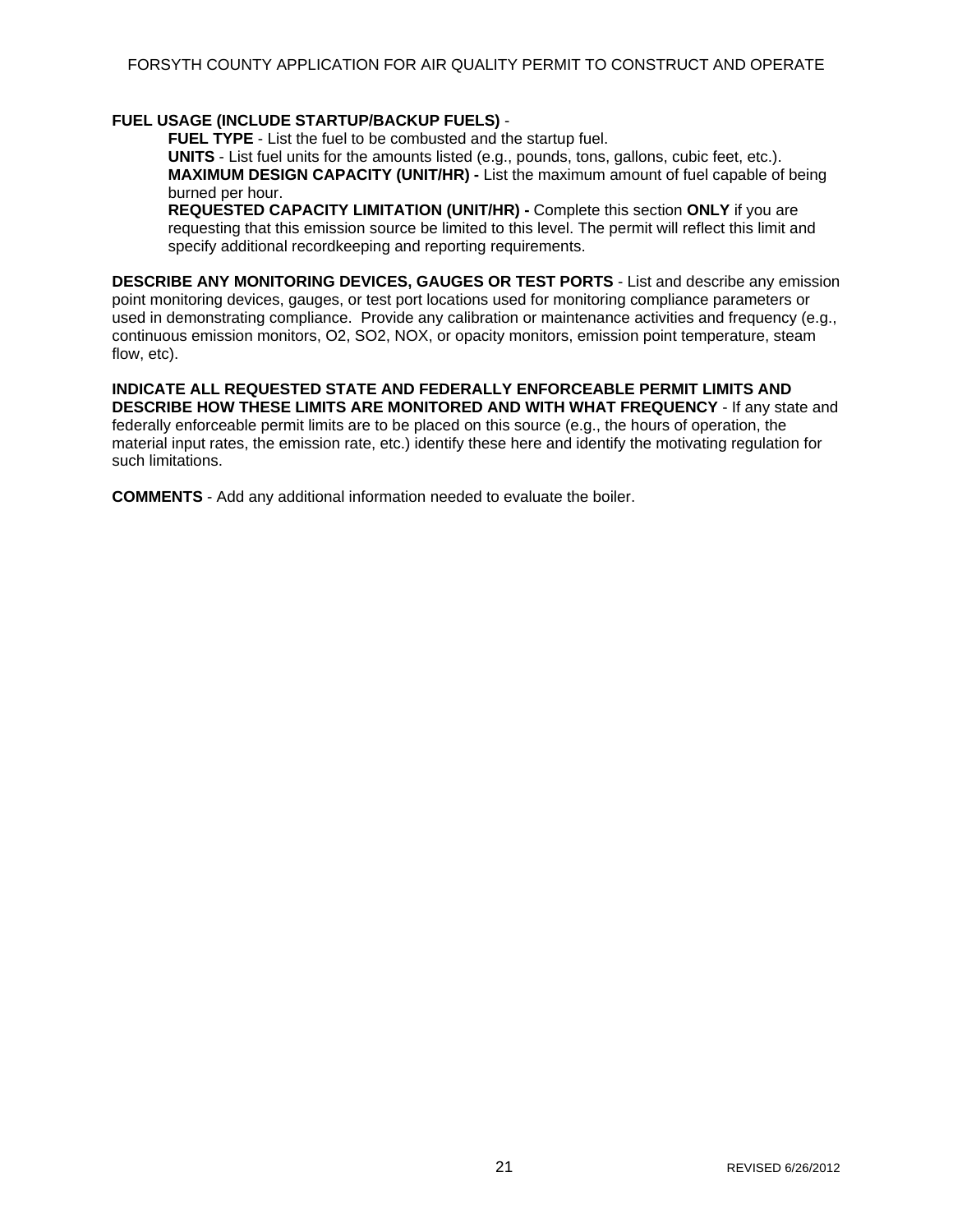### **B3 - EMISSION SOURCE (OIL/GAS FIRED BURNER)**

<span id="page-26-0"></span>This form is for burners/boilers which use fuel oil or gas as primary fuel. As specified in FCAQTC 3Q .0102(c)(1)(E)(i), space heaters burning distillate oil, kerosene, natural gas, or liquefied petroleum gas operating by direct heat transfer and used solely for comfort heat are exempt from permitting unless otherwise required to be permitted under FCAQTC 3Q .0102(b). Unless otherwise required to be permitted under FCAQTC 3Q .0102, the following emission sources are exempt from permitting per FCAQTC 3Q .0102(c)(2)(b). However, for Title V facilities, these sources types must be listed on Form E2.

- (i) fuel combustion equipment, except for internal combustion engines, for which construction, modification, or reconstruction commenced after June 9, 1989, firing exclusively kerosene, No. 1 fuel oil, No. 2 fuel oil, equivalent unadulterated fuels, natural gas, liquefied petroleum gas, or a mixture of these fuels with a heat input rating less than 10 million Btu per hour;
- (ii) fuel combustion equipment, except for internal combustion engines, for which construction, modification, or reconstruction commenced before June 10, 1989, firing exclusively:
	- (I) kerosene, No. 1 fuel oil, No. 2 fuel oil, equivalent unadulterated fuels, or a mixture of these fuels with gaseous fuels with a heat input rating less than 30 million Btu per hour, or
	- (II) natural gas or liquefied petroleum gas with a heat input rating less than 65 million Btu per hour;
- (iii) space heaters burning waste oil if:
	- (I) the heater burns only oil that the owner or operator generates or used oil from do-ityourself oil changers who generate used oil as household wastes;
	- (II) the heater is designed to have a maximum capacity of not more than 500,000 Btu per hour; and
	- (III) the combustion gases from the heater are vented to the ambient air;
- (iv) emergency use generators and other internal combustion engines, except self-propelled vehicles, that have a rated capacity of no more than:
	- (I) 310 kilowatts or 460 horsepower for natural gas-fired engines,
	- (II) 830 kilowatts or 1150 horsepower for liquefied petroleum gas-fired engine, or
	- (III) 270 kilowatts (electric) or 410 horsepower for diesel-fired or kerosene-fired
		- engines.
	- (IV) 21 kilowatts (electric) or 31 horsepower for gasoline-fired engines

**All calculations, assumptions, analysis and other information used to support this form must be included on form D6.** 

**EMISSION SOURCE DESCRIPTION** - Describe each emission source for which application is made. Emission source is defined as any stationary article, machine, process equipment, or other contrivance, or combination thereof, from which air pollutants emanate or are emitted, either directly or indirectly. Groups of equipment that are interconnected as a single continuous process can be labeled a single emission source (e.g., a chain of reaction vessels). However, this description should specify the number of individual pieces of equipment that make up this emission source.

**EMISSION SOURCE ID NO.** - Enter a unique emission source ID number for each emission source for which application is made. Large groups of similar or colocated fugitive emission sources may be grouped together and be assigned a single ID No. (e.g., valves, pumps, compressors, stockpiles = ID No. F195). It is recommended that each emission source ID No. start with ES\_\_\_, fugitive emission source ID No. F<sub>\_\_\_</sub>, control device ID No. CD\_\_\_, and emission point ID No. EP\_\_\_. Groups of identical emission sources can be listed on a single form B if all the emission source ID Nos. are also listed on that form B (e.g., ID Nos. ES1, ES2, and ES3).

**CONTROL DEVICE ID NO.** - Enter a unique ID number for each control device for which application is made. For multiple control devices on the same emission source, list in series according to the exhaust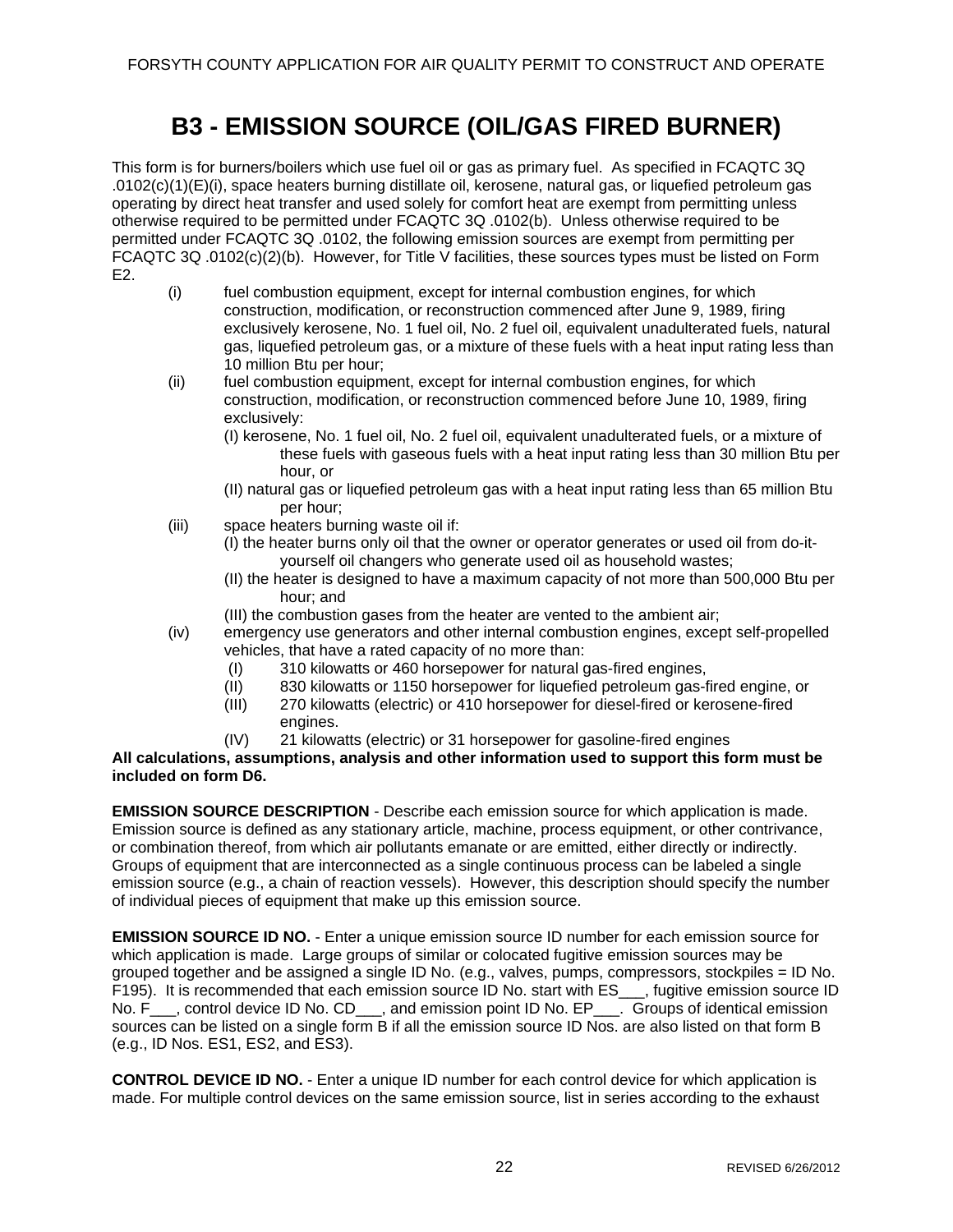air stream direction (i.e., from the emission source to the final emission point). For multiple emission sources on the same control device, list the control device associated with each emission source and use the same control device ID No. for each.

**EMISSION POINT ID NO.** - Enter a unique ID number for each emission point(e.g., stack, vent, etc.) associated with each emission source. Emission sources with a common emission point will have the same emission point ID No. For fugitive emissions enter "FUGITIVE".

**INDICATE WHETHER THIS SOURCE IS SUBJECT TO NSPS (New Source Performance Standards) OR NESHAP** (National Emission Standards for Hazardous Air Pollutants Regulations) - These regulations are contained in FCAQTC Rules 3D .1110 and 3D .1111.

**ALTERNATIVE OPERATING SCENARIO (AOS) NO.:** If this is an alternative operating scenario rather than the primary operating scenario, specify the AOS number you assigned to this alternative operating scenario on form A5.

**DESCRIBE USE -**Check all that are applicable

PROCESS HEAT - Source used to produce heat for some type of process. SPACE HEAT - Source is used to produce heat for comfort or to maintain facility temperature above freezing. ELECTRICAL GENERATION - Source for the generation of electrical power. CONTINUOUS USE - Source is intended to be used without interruption. STAND BY/EMERGENCY - Source is only used for stand-by purposes (e.g., when electricity goes off or another boiler goes down). It is not used on a routine or regular basis and is not used to handle peak loads. OTHER - Describe in comments.

**MANUFACTURER** - Enter name of manufacturer (e.g., Babcock & Wilcox, Continental, Cleaver Brooks, etc.).

**MODEL NO.** - Enter model number for each boiler (e.g., CB 300-200)

**DATE MANUFACTURED** - Only complete this if there is a regulatory standard that has an applicability date based on the manufacture date of the equipment. For example, the New Source Performance Standards apply to specific types of processes. Applicability is determined by the date of promulgation for the specific subpart of the regulation..

**MAXIMUM FIRING RATE (MILLION BTU/HOUR) -** Enter the maximum designed firing rate (input) of the boiler in million Btu/hour. See boiler manufacturer specifications usually stamped on the "boiler plate".

**OPERATION DATE** - For equipment already in operation this is the date when operation began. For new equipment this is the estimated date when operation will begin.

**OPERATING SCHEDULE** ACTUAL HOURS/DAY, DAYS/WEEK, WEEKS/YEAR - Enter the actual hours/day, days/week, weeks/year this emission source is expected to be in operation.

**SEASONAL VARIATION (%)-** Enter the percent of the total annual throughput for this source for each quarter. A source that operates year round with no fluctuations would have 25 in every block.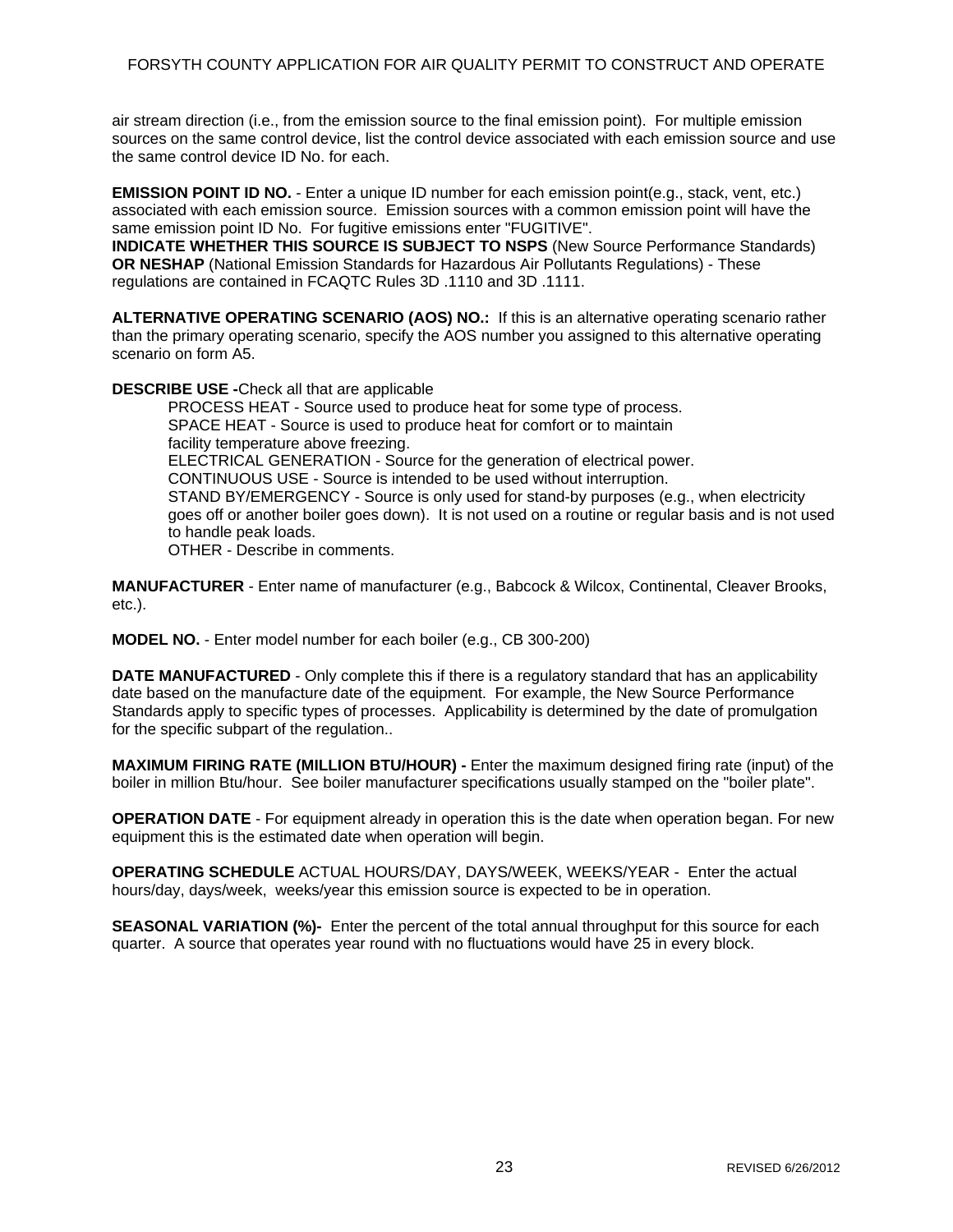### **TYPE OF BOILER** -

**UTILITY** - Source is used primarily for generation of steam or electricity. The source would be greater than 100 million Btu/hour gross heat input.

**INDUSTRIAL** - Source is used primarily in an industrial operation. The source would be between 10 and 100 million Btu/hour gross heat input.

**COMMERCIAL** - The source is used primarily in a commercial operation. The source would be between 0.5 and 10 million Btu/hour gross heat input.

**RESIDENTIAL** - The source is used for residential type operation only. The source is less than 0.5 million Btu/hour gross heat input.

**METHOD OF TUBE CLEANING** - List method of tube cleaning (e.g., lancing, tube blowing, etc.).

**CLEANING SCHEDULE -** List frequency of cleaning (e.g., Daily at 8:00 AM, once a year in June while boiler is down).

#### **FUEL USAGE (INCLUDE STARTUP FUEL)** -

**FUEL TYPE** - List the fuel to be combusted and the startup fuel.

**UNITS** - List fuel units for the amounts listed (e.g., pounds, tons, gallons, cubic feet, etc.). **MAXIMUM DESIGN CAPACITY (UNIT/HR) -** List the maximum amount of fuel capable of being burned per hour.

**REQUESTED CAPACITY LIMITATION (UNIT/HR) -** Complete this section **ONLY** if you are requesting that this emission source be limited to this level. The permit will reflect this limit and specify additional recordkeeping and reporting requirements.

**FUEL CHARACTERISTICS (COMPLETE ALL THAT ARE APPLICABLE) -FUEL TYPE** - List the fuel to be combusted and the startup fuel.

**BTU CONTENT** - List heat content of fuel expressed in Btu.

**UNITS** - List units for applicable fuel type (e.g., Btu per pound-coal, Btu per gallon- oil, or Btu per cubic foot-natural gas) .

**SULFUR CONTENT (% BY WEIGHT)** - List sulfur content of fuel

expressed as % by weight to nearest 1/100th of a %. This should be the worst case that you propose to burn. There will be permit conditions limiting the fuel to this amount.

**DESCRIBE ANY MONITORING DEVICES, GAUGES OR TEST PORTS** - List and describe any emission point monitoring devices, gauges, or test port locations used for monitoring compliance parameters or used in demonstrating compliance. Provide any calibration or maintenance activities and frequency (e.g., continuous emission monitors, O2, SO2, NOX, or opacity monitors, emission point temperature, steam flow, etc).

**INDICATE ALL REQUESTED STATE AND FEDERALLY ENFORCEABLE PERMIT LIMITS AND DESCRIBE HOW THESE LIMITS ARE MONITORED AND WITH WHAT FREQUENCY** - If any state and federally enforceable permit limits are to be placed on this source (e.g., the hours of operation, the material input rates, the emission rate, etc.) identify these here and identify the motivating regulation for such limitations.

**COMMENTS** - Add any additional information needed to evaluate the boiler.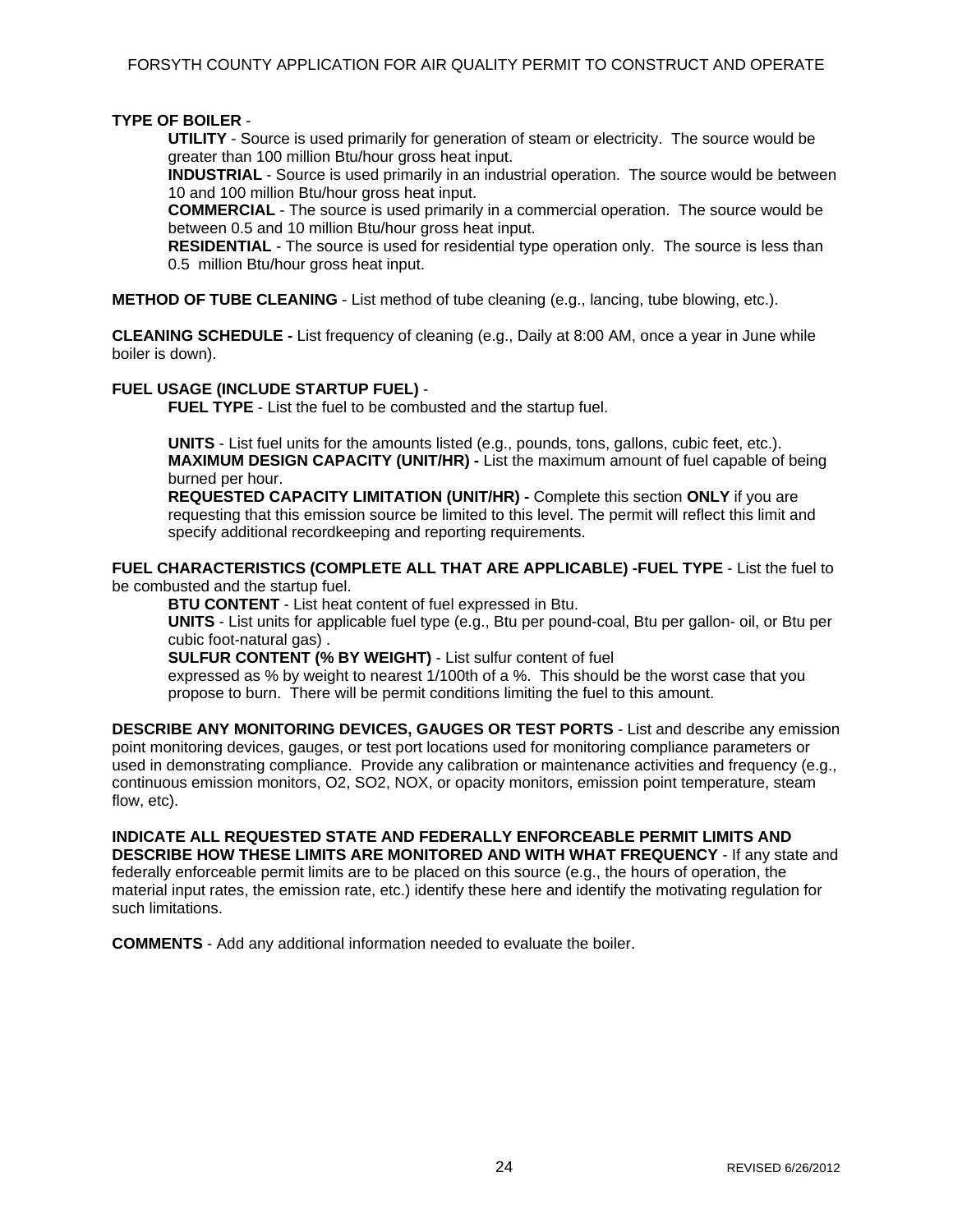### **B4 - EMISSION SOURCE (COAL FIRED BURNER)**

<span id="page-29-0"></span>This form is for burners/boilers which burn coal as the primary fuel. **All calculations, assumptions, analysis and other information used to support this form must be included on form D6.** 

**EMISSION SOURCE DESCRIPTION** - Describe each emission source for which application is made. Emission source is defined as any stationary article, machine, process equipment, or other contrivance, or combination thereof, from which air pollutants emanate or are emitted, either directly or indirectly. Groups of equipment that are interconnected as a single continuous process can be labeled a single emission source (e.g., a chain of reaction vessels). However, this description should specify the number of individual pieces of equipment that make up this emission source.

**EMISSION SOURCE ID NO.** - Enter a unique emission source ID number for each emission source for which application is made. Large groups of similar or colocated fugitive emission sources may be grouped together and be assigned a single ID No. (e.g., valves, pumps, compressors, stockpiles = ID No. F195). It is recommended that each emission source ID No. start with ES\_\_\_, fugitive emission source ID No. F\_\_\_, control device ID No. CD\_\_\_, and emission point ID No. EP\_\_\_. Groups of identical emission sources can be listed on a single form B if all the emission source ID Nos. are also listed on that form B (e.g., ID Nos. ES1, ES2, and ES3).

**CONTROL DEVICE ID NO.** - Enter a unique ID number for each control device for which application is made. For multiple control devices on the same emission source, list in series according to the exhaust air stream direction (i.e., from the emission source to the final emission point). For multiple emission sources on the same control device, list the control device associated with each emission source and use the same control device ID No. for each.

**EMISSION POINT ID NO.** - Enter a unique ID number for each emission point(e.g., stack, vent, etc.) associated with each emission source. Emission sources with a common emission point will have the same emission point ID No. For fugitive emissions enter "FUGITIVE".

**INDICATE WHETHER THIS SOURCE IS SUBJECT TO NSPS** (New Source Performance Standards) **OR NESHAP** (National Emission Standards for Hazardous Air Pollutants Regulations) - These regulations are contained in FCAQTC Rules 3D .1110 and 3D. 1111.

**ALTERNATIVE OPERATING SCENARIO (AOS) NO:** If this is an alternative operating scenario rather than the primary operating scenario, specify the AOS number you assigned to this alternative operating scenario on form A5.

**DESCRIBE USE -**Check all that are applicable

PROCESS HEAT - Source used to produce heat for some type of process. SPACE HEAT - Source is used to produce heat for comfort or to maintain facility temperature above freezing. ELECTRICAL GENERATION - Source for the generation of electrical power. CONTINUOUS USE - Source is intended to be used without interruption. STAND BY/EMERGENCY - Source is only used for stand-by purposes (e.g., when electricity goes off or another boiler goes down). It is not used on a routine or regular basis and is not used to handle peak loads. OTHER -Describe in comments.

**MANUFACTURER** - Enter name of manufacturer (e.g., Babcock & Wilcox, Continental, Cleaver Brooks, etc.). **MODEL NO.** - Enter model number for each boiler (e.g., CB 300-200)

**DATE MANUFACTURED** - Only complete this if there is a regulatory standard that has an applicability date based on the manufacture date of the equipment. For example, the New Source Performance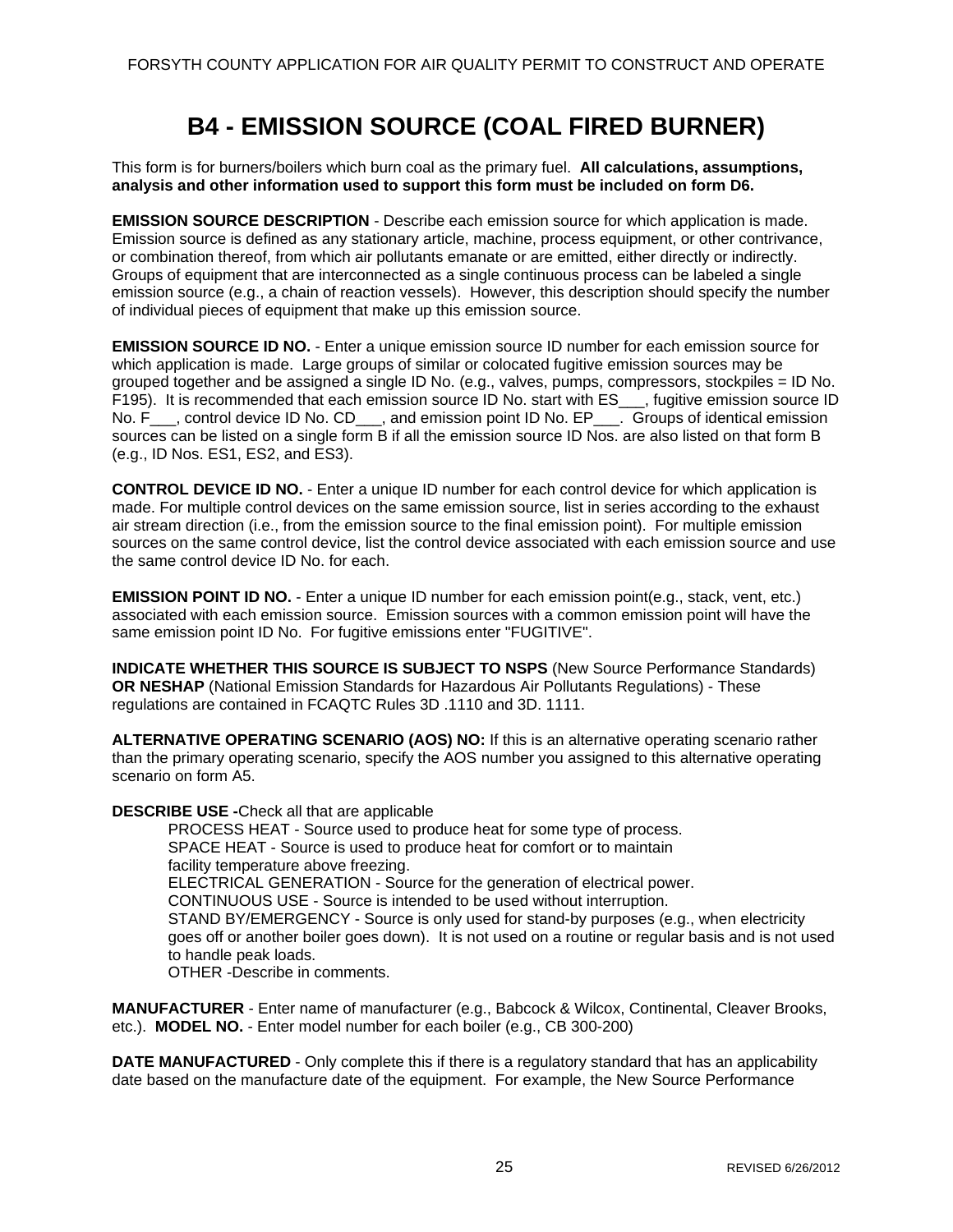Standards apply to specific types of processes. Applicability is determined by the date of promulgation for the specific subpart of the regulation..

**MAXIMUM FIRING RATE (MILLION BTU/HOUR) -** Enter the maximum designed firing rate (input) of the boiler in million Btu/hour. See boiler manufacturer specifications usually stamped on the "boiler plate".

**OPERATION DATE** - For equipment already in operation this is the date when operation began. For new equipment this is the estimated date when operation will begin.

**OPERATING SCHEDULE**- ACTUAL HOURS/DAY, DAYS/WEEK, WEEKS/YEAR - Enter the actual hours/day, days/week, weeks/year this emission source is expected to be in operation.

**SEASONAL VARIATION -** Enter the percent of the total annual throughput for this source for each quarter. A source that operates year round with no fluctuations would have 25 in every block.

**TYPE OF BOILER -** Check the applicable fuel feed method. If combination, check more than one. If other, describe.

PULVERIZED - Any source utilizing coal that has been crushed to coal dust and is burned in suspension.

PULVERIZED WET BED - Source in which the ash is removed in a molten form.

PULVERIZED DRY BED - Source in which the ash is removed in a solid dry form. OVERFED STOKER - A source continually feeding the coal by distributing the coal on the upper side of the burning bed. This is done mechanically.

UNCONTROLLED - Check if there are no boiler emissions control device.

MULTICYCLONE - A mechanical control device (multicyclone) which removes particulate from particulate laden gas streams.

UNDERFED STOKER - A source continually feeding the coal from the

underside of the burning bed. This is done mechanically.

UNCONTROLLED - Check if there are no boiler emissions control device.

MULTICYCLONE - A mechanical control device (multicyclone) which removes particulate from particulate laden gas streams.

SPREADER STOKER - A source continually spreading the coal on to a moving or stationary fuel bed. Combustion occurs in suspension as well as on the bed. Spreading is done mechanically or pneumatically.

UNCONTROLLED - Check if there is no boiler emissions control device.

FLYASH REINJECTION - Boiler flyash is collected from a mechanical control device (multicyclone) and returned to boiler combustion area to be burned a second time.

WITHOUT FLYASH REINJECTION - Boiler flyash is collected from a mechanical control device (multicyclone) and is not returned to boiler combustion area.

#### FLUIDIZED BED

CIRCULATING - A circulating fluidized bed boiler.

RECIRCULATING - A recirculating fluidized bed boiler.

#### **METHOD OF LOADING**

CYCLONE - A source utilizing suspension firing of low ash fusion coal crushed to a four mesh size. Coal is fed tangentially, with primary air, to a horizontal cylindrical combustion chamber. HANDFIRED - A source where coal is manually spread over the burning bed.

TRAVELING GRATE - A traveling grate is characterized by a coal bed three to five inches in depth and a high blast of underfired air at the rear or dumping end of the grate.

#### **FUEL USAGE (INCLUDE STARTUP FUEL)** -

**FUEL TYPE** - List the fuel to be combusted and the startup fuel.

**UNITS** - List fuel units for the amounts listed (e.g., pounds, tons, gallons, cubic feet, etc.).

**MAXIMUM DESIGN CAPACITY (UNIT/HR) -** List the maximum amount of fuel capable of being burned per hour.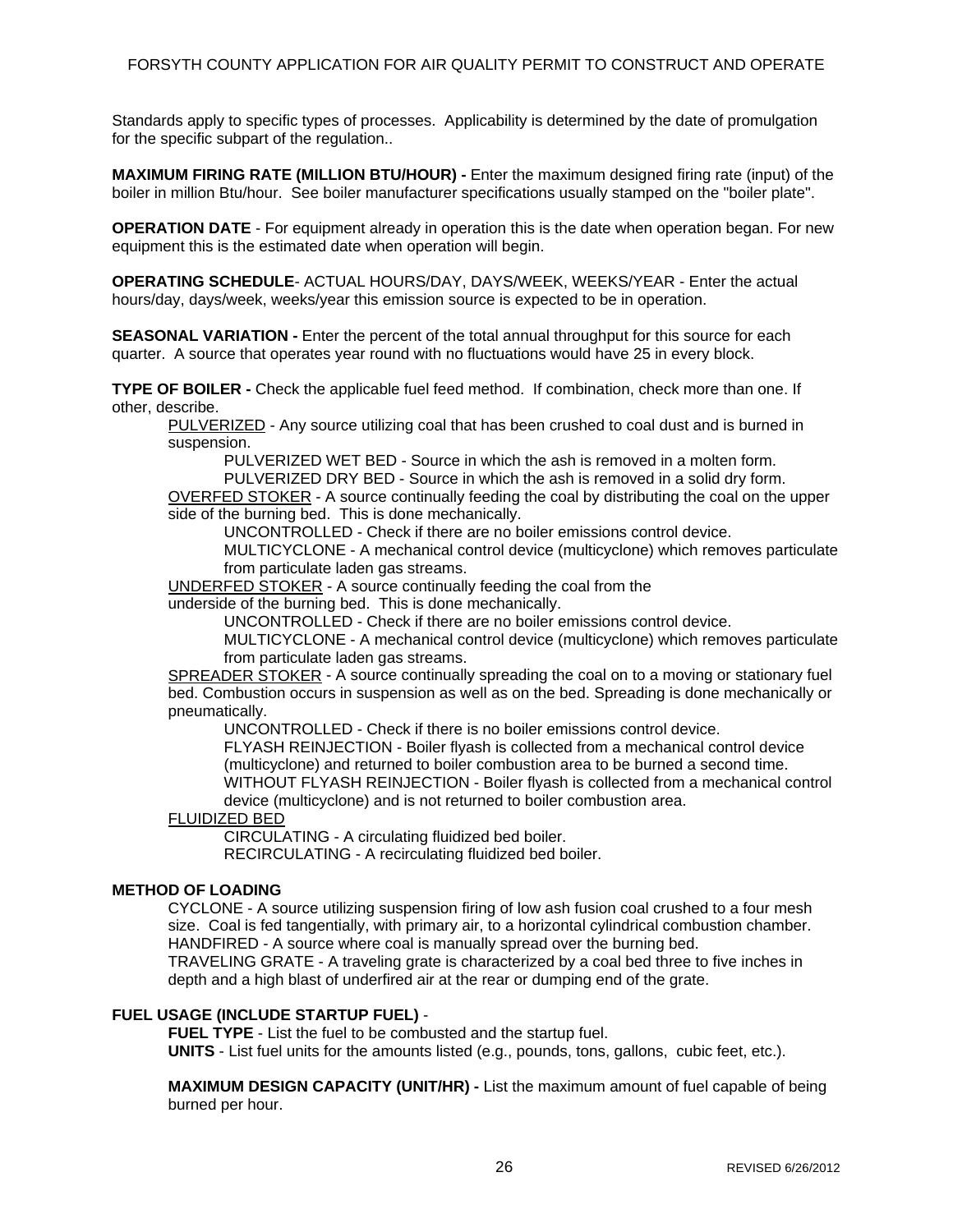**REQUESTED CAPACITY LIMITATION (UNIT/HR) -** Complete this section **ONLY** if you are requesting that this emission source be limited to this level. The permit will reflect this limit and specify additional recordkeeping and reporting requirements.

### **FUEL CHARACTERISTICS (COMPLETE ALL THAT ARE APPLICABLE)**

**FUEL TYPE** - List the fuel to be combusted and the startup fuel.

**BTU CONTENT** - List heat content of fuel expressed in Btu.

**UNITS** - List units for applicable fuel type (e.g., Btu per pound-coal, Btu per gallon- oil, or Btu per cubic foot-natural gas.

**SULFUR CONTENT (% BY WEIGHT)** - List sulfur content of fuel expressed as % by weight to nearest 1/100th of a %. This should be the worst case that you propose to burn. There will be permit conditions limiting the fuel to this amount.

**ASH CONTENT (% BY WEIGHT)** - List ash content of fuel expressed as % by weight to nearest 1/100th of a %. This should be the worst case that you propose to burn. There will be permit conditions limiting the fuel to this amount.

**METHOD OF TUBE CLEANING** - List method of tube cleaning (e.g., lancing, tube blowing)

**CLEANING SCHEDULE** - List frequency of cleaning (e.g., Daily at 8:00 AM, once a year in June while boiler is down).

**DESCRIBE ANY MONITORING DEVICES, GAUGES OR TEST PORTS** - List and describe any emission point monitoring devices, gauges, or test port locations used for monitoring compliance parameters or used in demonstrating compliance. Provide any calibration or maintenance activities and frequency (e.g., continuous emission monitors, O2, SO2, NOX, or opacity monitors, emission point temperature, steam flow, etc).

**INDICATE ALL REQUESTED STATE AND FEDERALLY ENFORCEABLE PERMIT LIMITS AND DESCRIBE HOW THESE LIMITS ARE MONITORED AND WITH WHAT FREQUENCY** - If any state and federally enforceable permit limits are to be placed on this source (e.g., the hours of operation, the material input rates, the emission rate, etc.) identify these here and identify the motivating regulation for such limitations.

**COMMENTS** - Add any additional information needed to evaluate the boiler.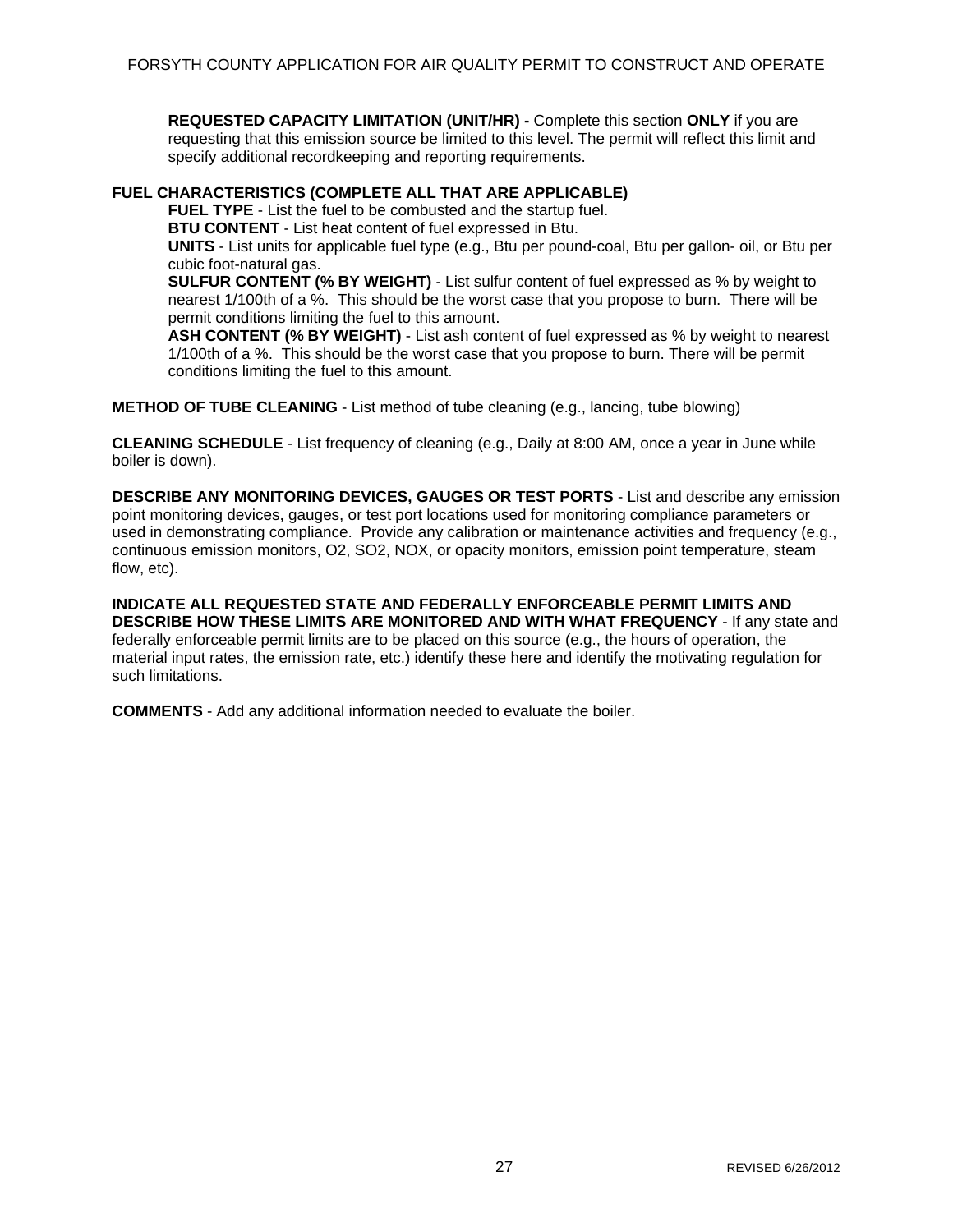### **B5 - EMISSION SOURCE (INCINERATION)**

<span id="page-32-0"></span>This form is for sources that eliminate waste or other material thermally. **All calculations, assumptions, analysis and other information used to support this form must be included on form D6.** 

**EMISSION SOURCE DESCRIPTION** - Describe each emission source for which application is made. Emission source is defined as any stationary article, machine, process equipment, or other contrivance, or combination thereof, from which air pollutants emanate or are emitted, either directly or indirectly. Groups of equipment that are interconnected as a single continuous process can be labeled a single emission source (e.g., a chain of reaction vessels). However, this description should specify the number of individual pieces of equipment that make up this emission source.

**EMISSION SOURCE ID NO.** - Enter a unique emission source ID number for each emission source for which application is made. Large groups of similar or colocated fugitive emission sources may be grouped together and be assigned a single ID No. (e.g., valves, pumps, compressors, stockpiles = ID No. F195). It is recommended that each emission source ID No. start with ES\_\_\_, fugitive emission source ID No. F\_\_\_, control device ID No. CD\_\_\_, and emission point ID No. EP\_\_\_. Groups of identical emission sources can be listed on a single form B if all the emission source ID Nos. are also listed on that form B (e.g., ID Nos. ES1, ES2, and ES3).

**CONTROL DEVICE ID NO.** - Enter a unique ID number for each control device for which application is made. For multiple control devices on the same emission source, list in series according to the exhaust air stream direction (i.e., from the emission source to the final emission point). For multiple emission sources on the same control device, list the control device associated with each emission source and use the same control device ID No. for each.

**EMISSION POINT ID NO.** - Enter a unique ID number for each emission point(e.g., stack, vent, etc.) associated with each emission source. Emission sources with a common emission point will have the same emission point ID No. For fugitive emissions enter "FUGITIVE".

**INDICATE WHETHER THIS SOURCE IS SUBJECT TO NSPS** (New Source Performance Standards) **OR NESHAP** (National Emission Standards for Hazardous Air Pollutants Regulations) - These regulations are contained in FCAQTC Rules 3D .1110 and 3D .1111.

**ALTERNATIVE OPERATING SCENARIO (AOS) NO:** If this is an alternative operating scenario rather than the primary operating scenario, specify the AOS number you assigned to this alternative operating scenario on form A5.

**DESCRIBE INCINERATOR** - Provide a brief description of incinerator (e.g., Medical waste incinerator that burns red bag waste for 200 bed hospital. Primary and secondary combustion chambers as well as emission point burner.).

**MANUFACTURER** - Enter name of manufacturer (e.g., Babcock & Wilcox, Continental, Cleaver Brooks, etc.).

**MODEL NO.** - Enter model number for each boiler (e.g., CB 300-200)

**DATE MANUFACTURED** - Only complete this if there is a regulatory standard that has an applicability date based on the manufacture date of the equipment. For example, the New Source Performance Standards apply to specific types of processes. Applicability is determined by the date of promulgation for the specific subpart of the regulation..

**MAXIMUM FIRING RATE (MILLION BTU/HOUR) -** Enter the maximum designed firing rate (input) of the burners in million Btu/hour. See burner manufacturer specifications.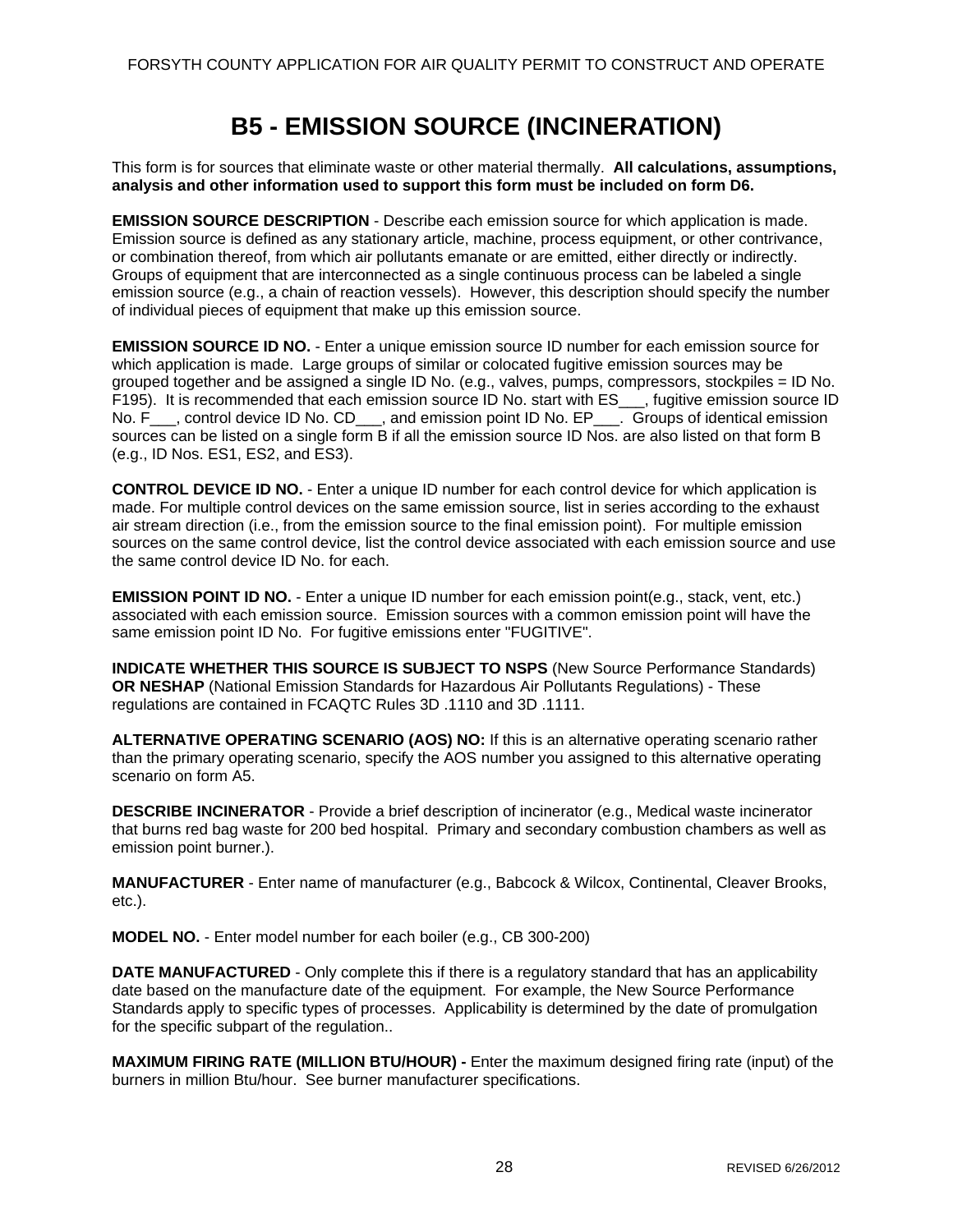**OPERATION DATE** - For equipment already in operation this is the date when operation began. For new equipment this is the estimated date when operation will begin.

**OPERATING SCHEDULE**- ACTUAL HOURS/DAY, DAYS/WEEK, WEEKS/YEAR - Enter the actual hours/day, days/week, weeks/year this emission source is expected to be in operation.

**SEASONAL VARIATION -** Enter the percent of the total annual throughput for this source for each quarter. A source that operates year round with no fluctuations would have 25 in every block.

### **PRIMARY CHAMBER**

**FIRING RATE** - Enter the maximum heat input to the burner in million Btu/hour. **OPERATING TEMPERATURE** - Enter the actual chamber temperature in degrees Fahrenheit under normal operation.

#### **SECONDARY CHAMBER** -

**FIRING RATE** - Enter the maximum heat input to the burner in million Btu/hour. **OPERATING TEMPERATURE** - Enter the actual chamber temperature in degrees Fahrenheit under normal operation.

**RETENTION TIME** - Enter the amount of time the gas stream remains in the secondary chamber. This can be calculated by dividing the volume of the chamber (cubic feet) by the air flow rate (cubic feet/minute) then multiplying this by 60.

**EXCESS AIR (%)** - The amount of air provided in excess of that ideally required for complete combustion expressed in percent.

**OVERFIRED/UNDERFIRED** - Overfired air is usually applied above the burning bed and is directed through openings in the charging door or incinerator walls. Underfired air is usually directed through air inlets located near the floor or hearth of primary chamber. **AIR FLOW ENTERING UNIT** - Enter the volumetric flow rate of ambient air that is introduced into the incinerator.

**TYPE OF CHARGING** - Specify the method of charging the waste to the incinerator (e.g., manual, automatic charge, continuous).

#### **QUANTITY WASTE BURNED**

**HOURLY CHARGE RATE -** Enter the actual rate of material being charged in lb/hour during normal operation.

**DESIGNED MAXIMUM -**List the maximum hourly charge rate at which

the unit is designed to operate.

**ANNUAL CHARGE RATE -**List the actual yearly amount that is typically burned during normal operation.

**DESIGNED MAXIMUM -**List the maximum yearly amount that you propose to operate this source. Keep in mind that the operation will be limited by permit condition to this amount and recordkeeping and reporting requirements may be required.

#### **WASTE COMPOSITION**

**AVERAGE BTU/LB -**Enter the average Btu content of the material charged per pound. **AVERAGE PERCENT MOISTURE CONTENT -**Enter the average moisture content of material combusted as charged.

**WASTE TYPE** - List each type of waste that is incinerated (e.g., office paper, body parts, red bag, animal parts).

**% BY WT.** - Specify the percent by weight of each waste type burned. This should correspond to the worst case percentage for each waste type for any single charge. The total percentage could therefore be greater than 100% of the maximum design capacity.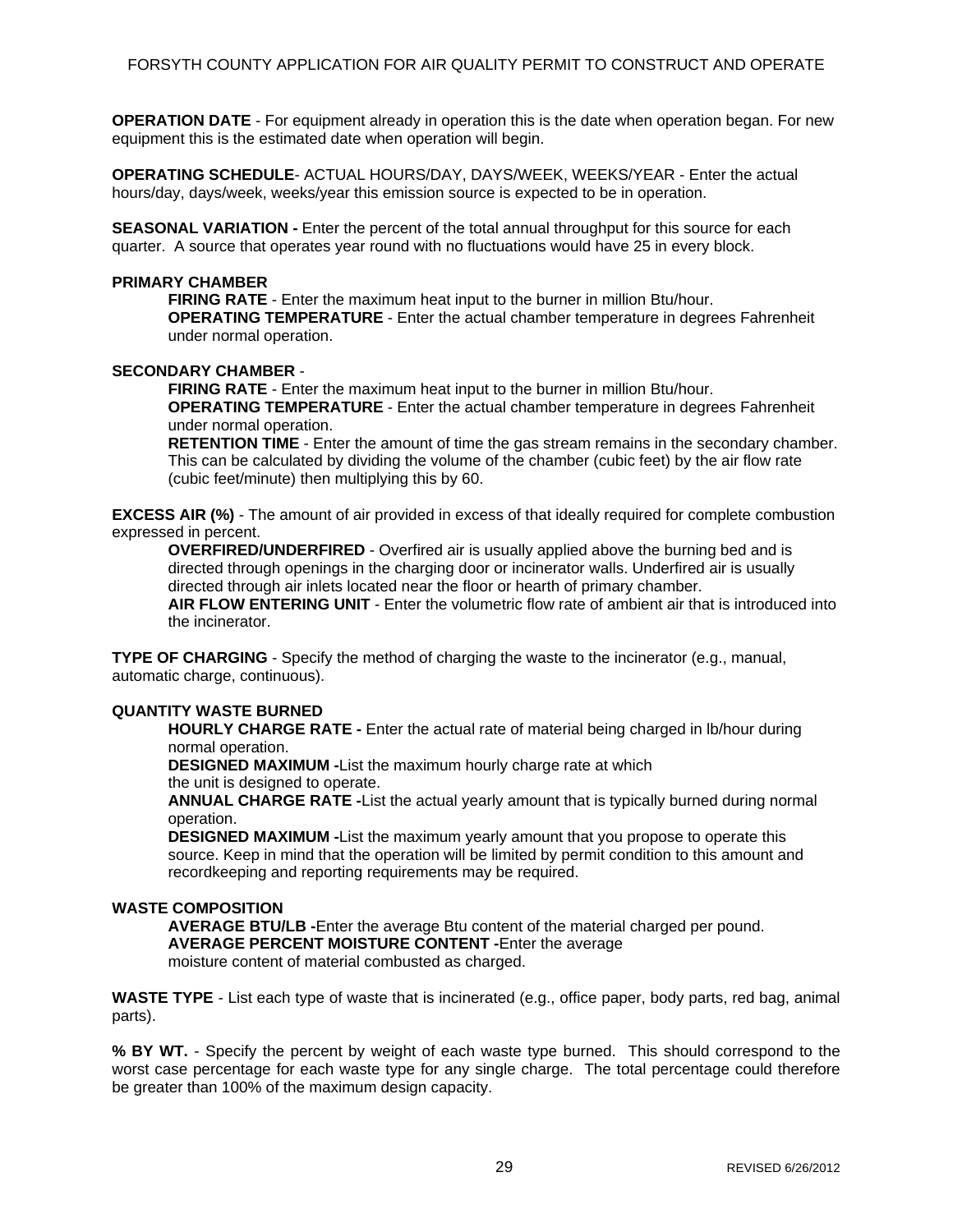### **FUEL USAGE (INCLUDE STARTUP FUEL)** -

**FUEL TYPE** - List the fuel to be combusted and the startup fuel.

**UNITS -** Indicate the unit for the fuel use data entered in this section. For fuel oil, gallons; for natural gas, cubic feet.

**MAXIMUM DESIGN CAPACITY (UNIT/HR) -** List the maximum amount of fuel capable of being burned per hour.

**REQUESTED CAPACITY LIMITATION (UNIT/HR) -** Complete this section **ONLY** if you are requesting that this emission source be limited to this level. The permit will reflect this limit and specify additional recordkeeping and reporting requirements.

### **FUEL CHARACTERISTICS (COMPLETE ALL THAT ARE APPLICABLE)**

**FUEL TYPE** - List the fuel to be combusted and the startup fuel.

**BTU CONTENT** - List heat content of fuel expressed in Btu.

**UNITS** - List units for applicable fuel type (e.g., Btu per pound-coal, Btu per gallon- oil, or Btu per cubic foot-natural gas).

**SULFUR CONTENT (% BY WEIGHT)** - List sulfur content of fuel express as % by weight to nearest 1/100th of a %. This should be the worst case that you propose to burn. There will be permit conditions limiting the fuel to this amount. This applies to coal and oil only.

**FINAL DISPOSITION OF ASH -**What is the ultimate disposition of the ash (e.g., Ash is stored on site and disposed of once per month. It is disposed of as hazardous waste by ABC Company in the XYZ Landfill.).

**INCLUDE WITH APPLICATION (ON SEPARATE PAGES):** - Attach the mentioned items in this section with this B5 form. This information is required for the completeness of this application.

#### **INDICATE ALL REQUESTED STATE AND FEDERALLY ENFORCEABLE PERMIT LIMITS AND DESCRIBE HOW THESE LIMITS ARE MONITORED AND WITH WHAT FREQUENCY -** If any state and

federally enforceable permit limits are to be placed on this source (e.g., the hours of operation, the material input rates, the emission rate, etc.) identify these here and identify the motivating regulation for such limitations.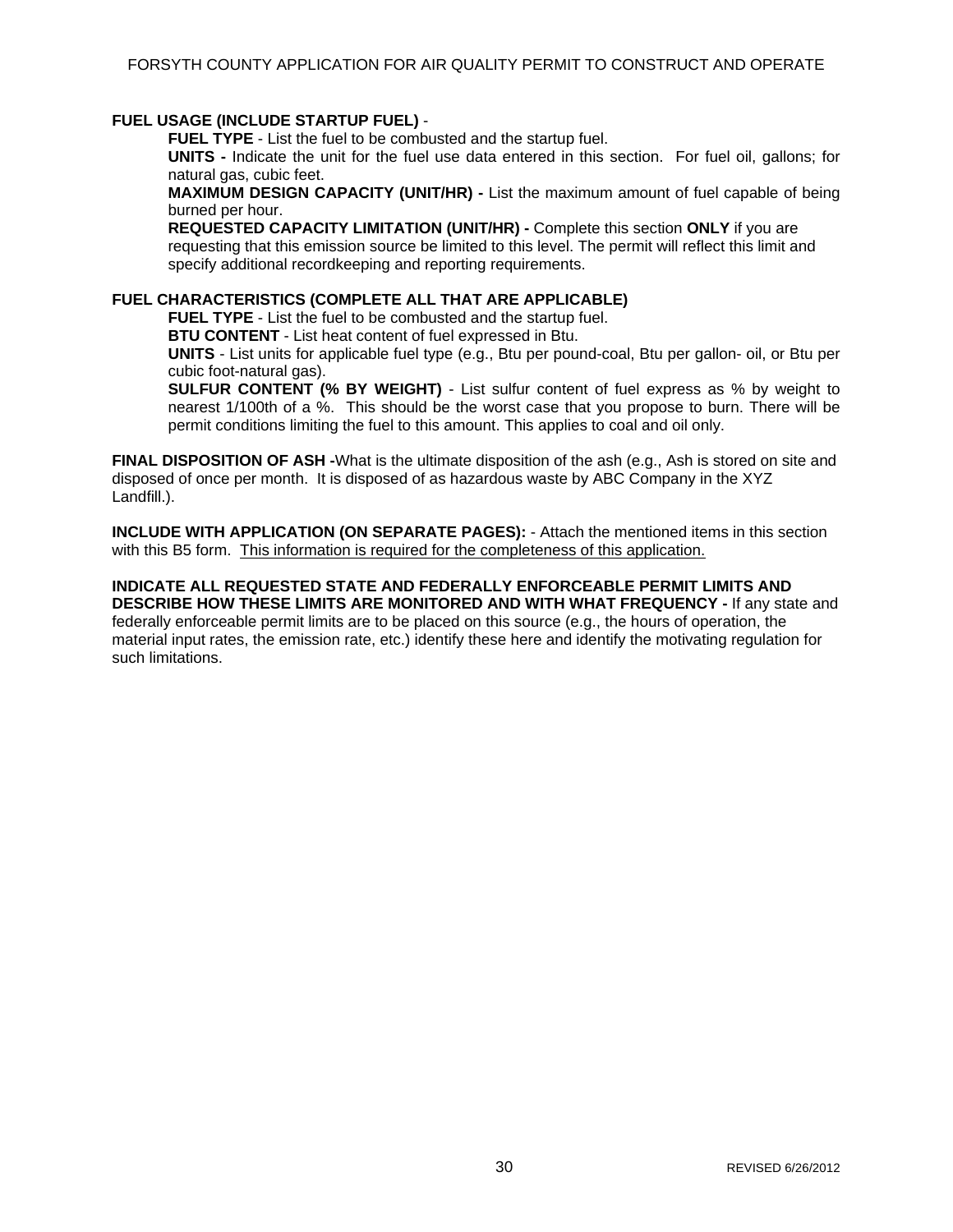### **B6 - EMISSION SOURCE (PRINTING)**

<span id="page-35-0"></span>A printing emission source would be a single operation where inks or coatings are applied to a material. Multiple presses or printing sources of the same type would not be considered a single emission source. As specified in FCAQTC 3Q .0102(c)(2)(D), printing operations without air pollution control devices are exempted from permitting if they are located at a facility whose facility-wide actual emissions of volatile organic compounds are less than five tons per year, provided the emission source is not required to be permitted as specified in FCAQTC 3Q .0102(b). **All calculations, assumptions, analysis and other information used to support this form must be included on form D6.** 

**EMISSION SOURCE DESCRIPTION** - Describe each emission source for which application is made. Emission source is defined as any stationary article, machine, process equipment, or other contrivance, or combination thereof, from which air pollutants emanate or are emitted, either directly or indirectly. Groups of equipment that are interconnected as a single continuous process can be labeled a single emission source (e.g., a chain of reaction vessels). However, this description should specify the number of individual pieces of equipment that make up this emission source.

**EMISSION SOURCE ID NO.** - Enter a unique emission source ID number for each emission source for which application is made. Large groups of similar or colocated fugitive emission sources may be grouped together and be assigned a single ID No. (e.g., valves, pumps, compressors, stockpiles = ID No. F195). It is recommended that each emission source ID No. start with ES \_\_, fugitive emission source ID No. F<sub>\_\_\_</sub>, control device ID No. CD<sub>\_\_\_</sub>, and emission point ID No. EP<sub>\_\_\_</sub>. Groups of identical emission sources can be listed on a single form B if all the emission source ID Nos. are also listed on that form B (e.g., ID Nos. ES1, ES2, and ES3).

**CONTROL DEVICE ID NO.** - Enter a unique ID number for each control device for which application is made. For multiple control devices on the same emission source, list in series according to the exhaust air stream direction (i.e., from the emission source to the final emission point). For multiple emission sources on the same control device, list the control device associated with each emission source and use the same control device ID No.

**EMISSION POINT ID NO.** - Enter a unique ID number for each emission point(e.g., stack, vent, etc.) associated with each emission source. Emission sources with a common emission point will have the same emission point ID No. For fugitive emissions enter "FUGITIVE".

**INDICATE WHETHER THIS SOURCE IS SUBJECT TO NSPS** (New Source Performance Standards) **OR NESHAP** (National Emission Standards for Hazardous Air Pollutants Regulations) - These regulations are contained in FCAQTC Rules 3D .1110 and 3D .1111.

**ALTERNATIVE OPERATING SCENARIO (AOS) NO:** If this is an alternative operating scenario rather than the primary operating scenario, specify the AOS number you assigned to this alternative operating scenario on form A5.

**OPERATION DATE** - For equipment already in operation this is the date when operation began. For new equipment this is the estimated date when operation will begin.

**DESCRIBE PROCESS -**Describe the printing operation (e.g., A continuous roll of paper enters the five station rotogravure press. There are five burners for drying and all emissions vent to vapor recovery. Inks are all water base.).

**OPERATING SCHEDULE**- ACTUAL HOURS/DAY, DAYS/WEEK, WEEKS/YEAR - Enter the actual hours/day, days/week, weeks/year this emission source is expected to be in operation.

**SEASONAL VARIATION -** Enter the percent of the total annual throughput for this source for each quarter. A source that operates year round with no fluctuations would have 25 in every block.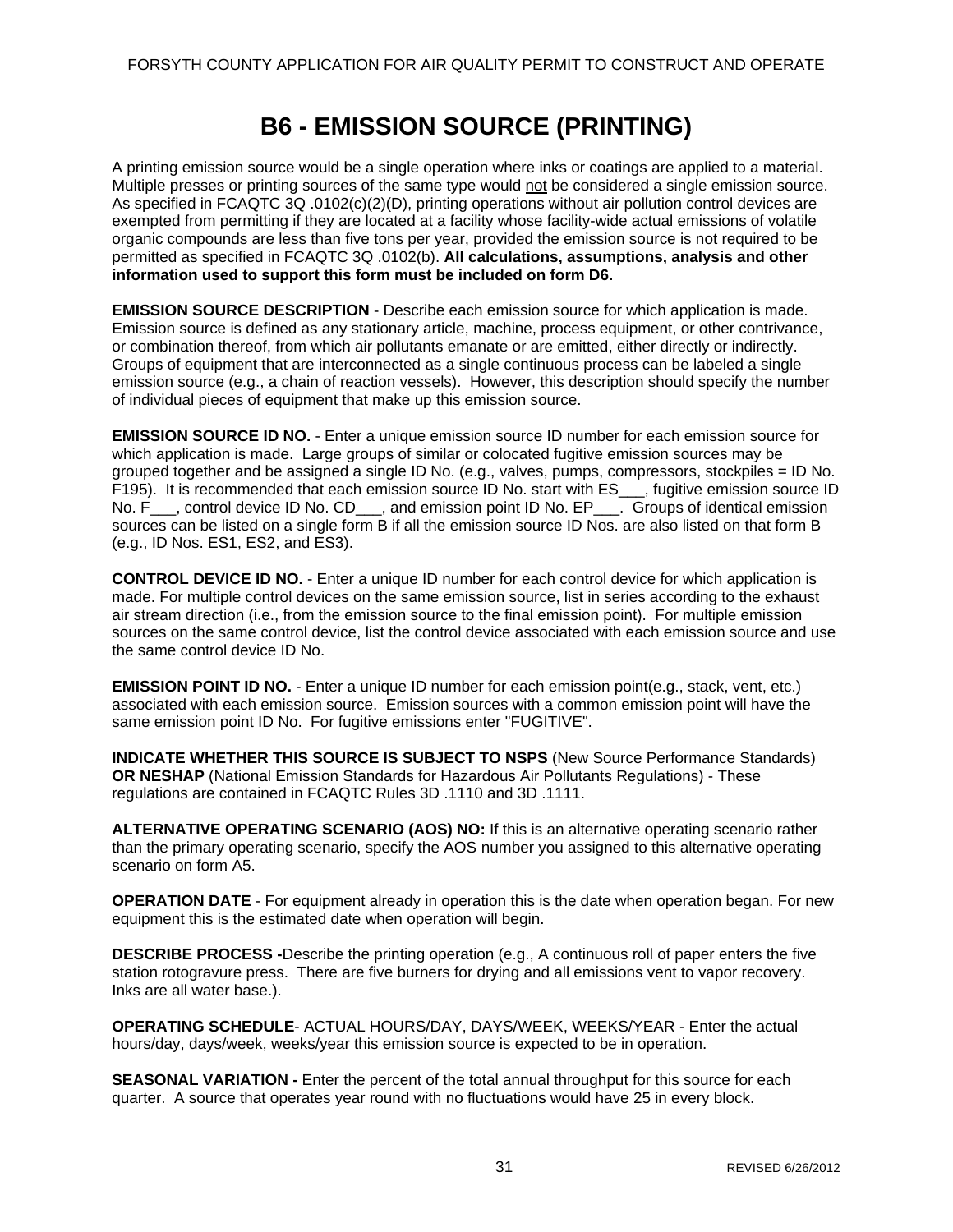**TYPE OF PRINTING OPERATION** - Specify the type of printing operation (e.g., flexographic, offset lithographic, rotogravure, publication rotogravure, packaging rotogravure, screen printing, etc).

**WHAT IS BEING PRINTED?** - Specify what is being printed (e.g., paper, packaging, envelopes, posters, T-shirts, etc).

**CONTINUOUS PRINTING** - This is a printing process where the material being printed is supplied to the printing machine continuously in a roll. At the end of the printing process, the material is normally folded and/or cut into properly sized products.

**NUMBER OF PRINT STATIONS** - Specify the total number of print stations. A station is a location within a printing operation where coatings are applied.

WEIGHT OF MATERIAL BEING PRINTED (LB/FT<sup>2</sup>) - Enter the maximum weight of the material being printed per unit square foot before printing.

**MAXIMUM WIDTH OF ITEMS BEING PRINTED (INCHES)** - This is the maximum width of the material proposed to be printed. Keep in mind that the operation may be limited by permit condition to this width and recordkeeping and reporting requirements may be required. **MAXIMUM SPEED (FT/MIN)** - This is the maximum feed rate of the material going through the printing operation. Keep in mind that the operation may be limited by permit condition to this speed and recordkeeping and reporting requirements may be required. **ACTUAL (FT/MIN)** - This is the actual feed rate of the material going through the printing operation.

**NON-CONTINUOUS PRINTING** - This is a printing process where the material being printed is fed individually, either mechanically or by hand (e.g., Printing envelopes that are not fed from a roll. Printing posters or screen printing of T-shirts where the material is placed in the printing unit one at a time by hand).

**NUMBER OF PRINT STATIONS** - Specify the total number of print stations. A station is a location within a printing operation where coatings are applied.

**WEIGHT OF MATERIAL** - What is the maximum weight of the material before printing per 100 units of the similar materials (e.g., 5 lb/100 envelopes or 10 lb/100 posters).

**MAXIMUM DIMENSIONS (INCHES) -**Enter the maximum dimensions of material being printed by LENGTH and WIDTH. Keep in mind that the operation may be limited by permit condition to these dimensions and recordkeeping and reporting requirements may be required.

**MAXIMUM PRINTED/MINUTE** - This is the maximum number of items printed per minute (e.g., 100 envelopes/minute, 150 checks/minute). Keep in mind that the operation may be limited by permit condition to this rate and recordkeeping and reporting requirements may be required.

**COATING USE** - This section establishes what coatings are applied at each print station. A form D1 must be completed for each coating used.

**PRINT STATION** - Identify each print station. It may be simplest to number them from 1 to X starting from the first station to the last. For some printing operations there may be only one. **COATING(S) APPLIED AT THIS STATION** - A unique coating ID must be assigned for each coating used by this source. List the ID for each coating which may be applied at each station. **ACTUAL USAGE** - Enter the actual amount of coating applied at this station in units per hour and units per year. The units are specified at the end of this row of information.

**MAXIMUM DESIGN CAPACITY (UNIT/HR & UNIT/YR) -**Enter the maximum amount of coating capable of being applied at this station in units per hour and units per year.

**UNITS** - Specify the units used in the adjacent entries for Actual and Maximum Design Capacity. (e.g. gallons, pounds)

**NO. OF OVENS** - Specify the total number of ovens or dryers used in the drying process.

**METHOD OF HEATING** - Specify the method of heating for the bake ovens as either STEAM, DIRECT FIRED, ELECTRIC, or OTHER.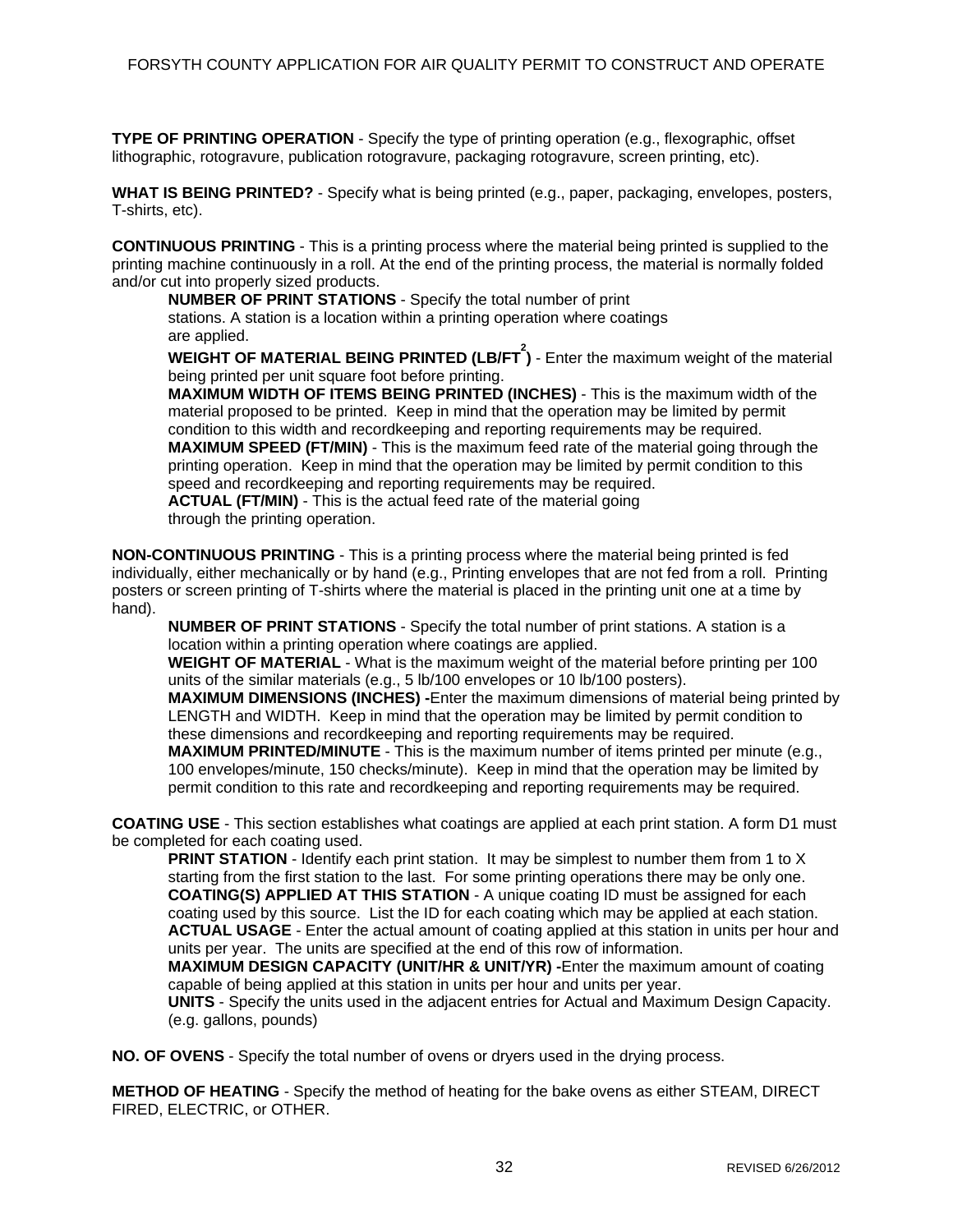### FORSYTH COUNTY APPLICATION FOR AIR QUALITY PERMIT TO CONSTRUCT AND OPERATE

**FUEL USED** - Many printing operations require the use of dryers or ovens to speed the drying process. Specify the type of fuel used if there are any associated with the printing process. If there is a separate boiler used for drying then this information should be supplied on either form B2, B3, or B4 depending on the type of fuel used.

**TOTAL MAXIMUM FIRING RATE (MILLION BTU/HR) -**Enter the total maximum firing rate for all burners at this emission source based on heat input.

**MAXIMUM ANNUAL FUEL USE -**Indicate the maximum amount of fuel you propose to burn at this emission source in one year. If this is less than the maximum capacity of the fuel burners then the source will be restricted to this amount.

**MAXIMUM HOURLY FUEL USE -**Indicate the maximum amount of fuel you propose to burn in one hour at this emission source. If this is less than the maximum capacity of the fuel burner then the source will be restricted to this amount.

**ACTUAL ANNUAL FUEL USE -**Indicate the actual amount of fuel consumed in one year.

**ACTUAL HOURLY FUEL USE -**Indicate the actual amount of fuel consumed in one hour.

**DESCRIBE ANY MONITORING DEVICES, GAUGES OR TEST PORTS** - List and describe any emission point monitoring devices, gauges, or test port locations used for monitoring compliance parameters or used in demonstrating compliance. Provide any calibration or maintenance activities and frequency (e.g., continuous emission monitors, opacity monitors, emission point temperature, steam flow, etc).

**INDICATE ALL REQUESTED STATE AND FEDERALLY ENFORCEABLE PERMIT LIMITS AND DESCRIBE HOW THESE LIMITS ARE MONITORED AND WITH WHAT FREQUENCY** - If any state and federally enforceable permit limits are to be placed on this source (e.g., the hours of operation, the material input rates, the emission rate, etc.) identify these here and identify the motivating regulation for such limitations.

**COMMENTS -** Comment on any process bottlenecks, requests for restrictions, or any other information that needs explanation on this page. Use additional pages if needed.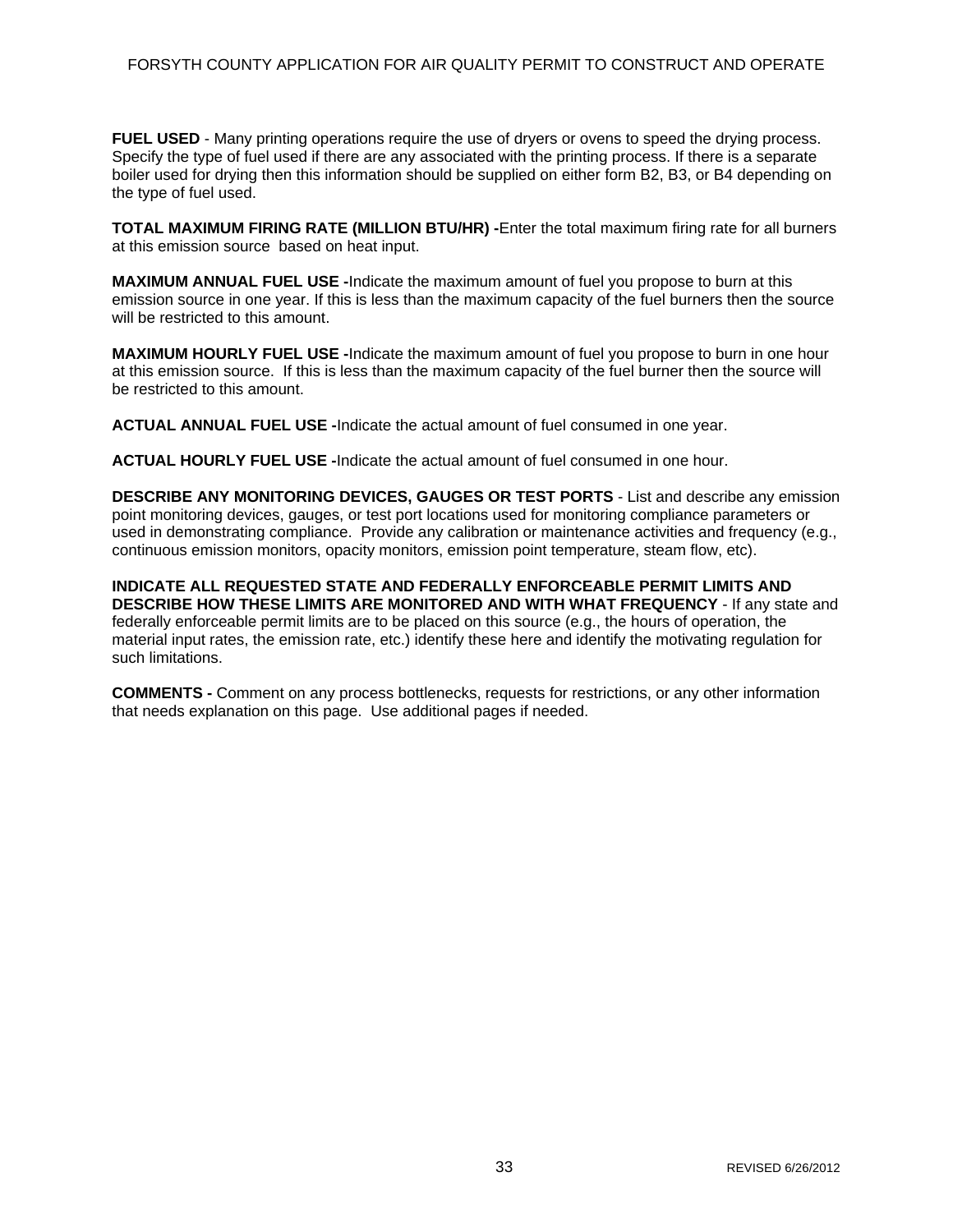## **B7 - EMISSION SOURCE (COATING/PAINTING)**

A coating/painting emission source is a single operation where coatings are applied to a material. As specified in FCAQTC 3Q .0102(c)(2)(D), paint spray booths or other painting or coating operations without air pollution control devices (water wash and filters that are an integral part of the paint spray booth are not considered air pollution control devices) are exempted from permitting if they are located at a facility whose facility-wide actual emissions of volatile organic compounds are less than five tons per year, provided the facility is not required to be permitted under FCAQTC 3Q .0102(b). **All calculations, assumptions, analysis and other information used to support this form must be included on form D6.** 

**EMISSION SOURCE DESCRIPTION** - Describe each emission source for which application is made. Emission source is defined as any stationary article, machine, process equipment, or other contrivance, or combination thereof, from which air pollutants emanate or are emitted, either directly or indirectly. Groups of equipment that are interconnected as a single continuous process can be labeled a single emission source (e.g., a chain of reaction vessels). However, this description should specify the number of individual pieces of equipment that make up this emission source.

**EMISSION SOURCE ID NO.** - Enter a unique emission source ID number for each emission source for which application is made. Large groups of similar or colocated fugitive emission sources may be grouped together and be assigned a single ID No. (e.g., valves, pumps, compressors, stockpiles = ID No. F195). It is recommended that each emission source ID No. start with ES\_\_\_, fugitive emission source ID No. F\_\_\_, control device ID No. CD\_\_\_, and emission point ID No. EP\_\_\_. Groups of identical emission sources can be listed on a single form B if all the emission source ID Nos. are also listed on that form B (e.g., ID Nos. ES1, ES2, and ES3).

**CONTROL DEVICE ID NO.** - Enter a unique ID number for each control device for which application is made. For multiple control devices on the same emission source, list in series according to the exhaust air stream direction (i.e., from the emission source to the final emission point). For multiple emission sources on the same control device, list the control device associated with each emission source and use the same control device ID No. for each.

**EMISSION POINT ID NO.** - Enter a unique ID number for each emission point(e.g., stack, vent, etc.) associated with each emission source. Emission sources with a common emission point will have the same emission point ID No. For fugitive emissions enter "FUGITIVE."

**INDICATE WHETHER THIS SOURCE IS SUBJECT TO NSPS (New Source Performance Standards) OR NESHAP** (National Emission Standards for Hazardous Air Pollutants Regulations) - These regulations are contained in FCAQTC Rules 3D .1110 and 3D .1111.

**ALTERNATIVE OPERATING SCENARIO (AOS) NO:** If this is an alternative operating scenario rather than the primary operating scenario, specify the AOS number you assigned to this alternative operating scenario on form A5.

**OPERATION DATE** - For equipment already in operation this is the date when operation began. For new equipment this is the estimated date when operation will begin.

**DESCRIBE PROCESS -**Describe the coating operation. *Example - Wood furniture is moved by conveyor through this spray booth where reactive and nonreactive lacquers are applied*. *There are no VOC controls. A water wall is used for particulate control. Coatings are already mixed and are applied as received.* 

**OPERATING SCHEDULE**- ACTUAL HOURS/DAY, DAYS/WEEK, WEEKS/YEAR - Enter the actual hours/day, days/week, weeks/year this emission source is expected to be in operation.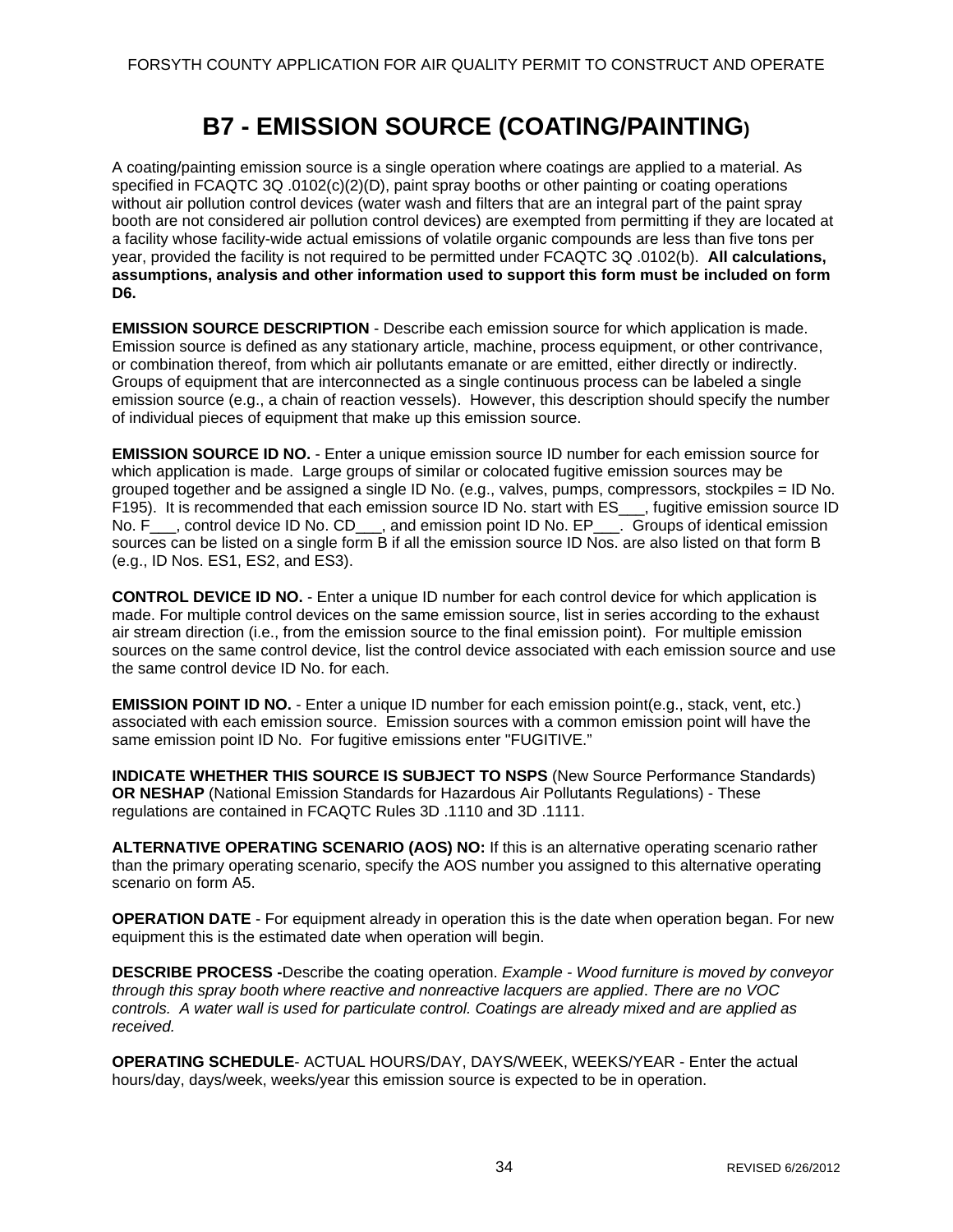**SEASONAL VARIATION -** Enter the percent of the total annual throughput for this source for each quarter. A source that operates year round with no fluctuations would have 25 in every block.

**WHAT IS BEING COATED?** - Specify what is being coated (e.g., metal furniture, wood furniture, structural steel, etc).

**TYPE OF COATING OPERATION** - Describe the method for applying the coating (e.g., flow coating, dip coating, roller coating, brush coating, air atomized spray, airless spray, electrodeposition, HVLP, electrostatic spray, powder coating, etc). Include the type of application equipment used (e.g., manual spray guns, automatic system, etc).

**CONTINUOUS COATING** - This is a painting or coating operation where the materials to be coated are introduced continuously into the spray operation.

**TYPE FEED SYSTEM** - Specify the type of system used to introduce the materials to be painted (e.g., conveyor, hangars, web-fed, trays, etc)

**MAXIMUM NO. ITEMS COATED/HOUR** - Specify the maximum number of items coated in one hour. Keep in mind that the operation may be limited by permit condition to this amount and recordkeeping/reporting requirements may be required.

**MAXIMUM SPEED** - Enter the maximum feeding speed of the line in feet per minute. Keep in mind that the operation may be limited by permit condition to this speed and recordkeeping and reporting requirements may be required.

**BATCH OPERATION** - This is a painting or coating operation where the materials to be coated are

introduced into the spray operation at one time, either individually or as a group, sprayed, then removed. **MAX. NO. ITEMS COATED/BATCH** - Specify the maximum number of materials coated/painted in one batch. Keep in mind that the operation may be limited by permit condition to this amount and recordkeeping/reporting requirements may be required.

**BATCH TIME AT MAX.** - At maximum capacity what is the shortest amount of time in minutes it takes to complete a batch. This would be the amount of time it takes to introduce the material, spray, dry (if drying is allowed as part of the operation), and remove the material. If batch time is dependent on another process at the facility, explain in the comments section.

**NUMBER OF STATIONS OR BOOTHS** - Enter the number of spray stations or spray booths in the painting/coating operation.

**NUMBER OF SPRAY GUNS** - Enter the total maximum number of spray guns that can be used in the operation at one time. The operation may be limited to this amount.

**TRANSFER EFF. -**Enter the % (expressed as decimal) of solid which actually is applied to item being sprayed, taking into consideration solid lost due to overspray, etc. Use the following default values or provide documentation for other:

- 0.25 air atomized
- 0.25 airless spray
- 0.60 manual electrostatic spray
- 0.70 nonrotational automatic electrostatic spray
- 0.80 rotating head electrostatic (manual and automatic)
- 0.90 dip coat and flow coat
- 0.95 electrodeposition

The above numbers are typical. Your numbers may vary.

**CAPTURE EFF**. - Enter the % (expressed as decimal) of total sprayed which is captured from the process and sent to the exhaust air stream. A coating operation with 60% transfer efficiency and 98% capture efficiency will have an overall efficiency of  $58.8\%$  (.98 x .60 = .588).

**COATING USE** - This section establishes what coatings are applied at each station or booth. A form D1 must be completed for each coating used.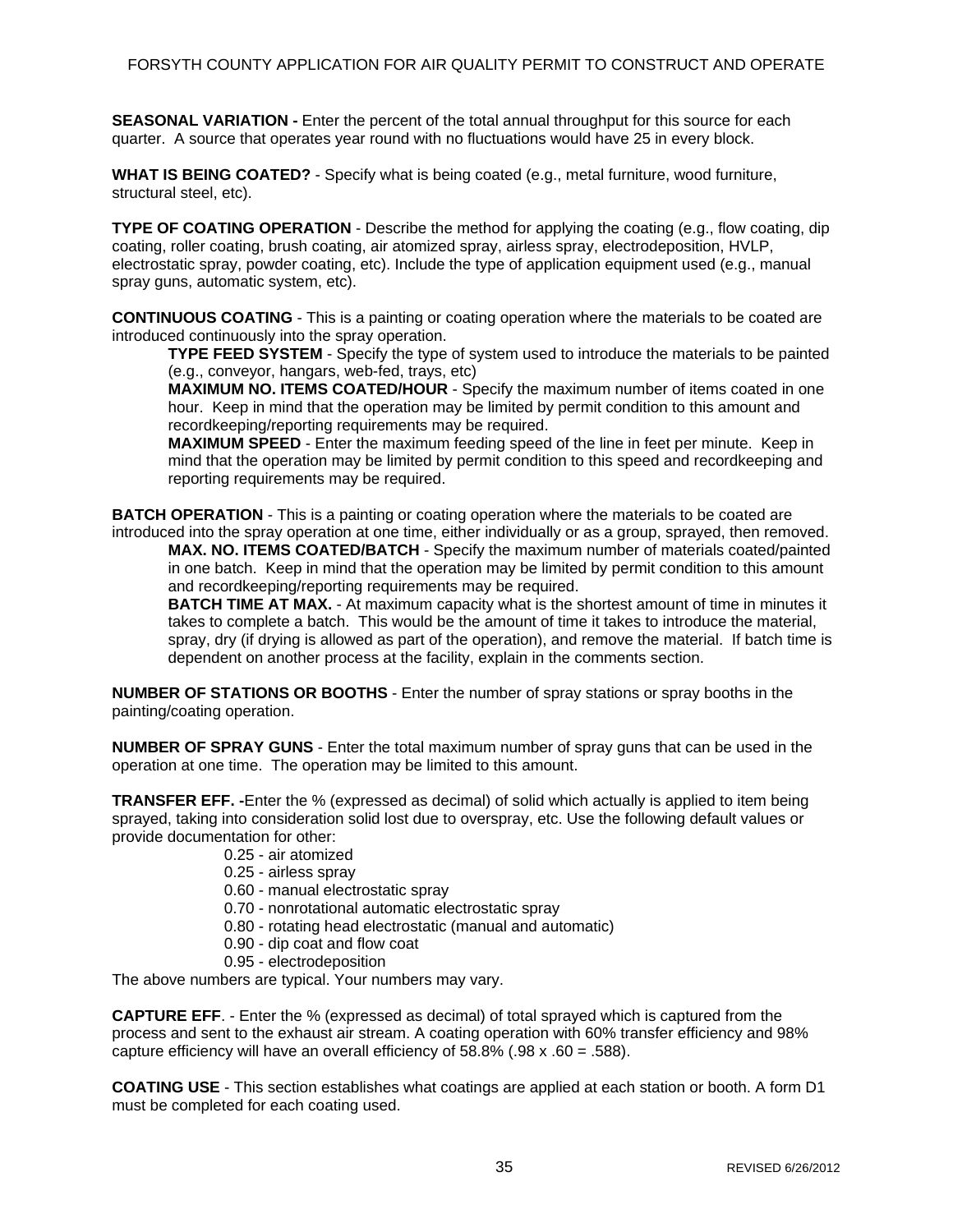**STATION** - Identify each station or booth. It may be simplest to number them from 1 to X starting from the first station to the last.

**COATING(S) APPLIED AT THIS STATION** - On each form D1 a unique coating ID has been assigned. List the ID for each coating which may be applied at each station.

**NO. GUNS -**Enter the maximum number of spray guns you propose for this station/booth. **ACTUAL USAGE** - Enter the actual amount of coating applied at this station in gallons per hour and gallons per year.

**MAXIMUM DESIGN CAPACITY (GAL/HR & GAL/YR) -**Enter the maximum amount of coating capable of being applied at this station in gallons per hour and gallons per year.

**TYPE OF SPRAY GUNS/NOZZLES -**Specify the type of spray guns or nozzles used at this emission source. Examples are: air atomized; airless; high volume low pressure; Electrostatic bell and disk; etc.

**NO. OF OVENS** - Specify the total number of ovens or dryers used in the drying process.

**METHOD OF HEATING** - Specify the method of heating for the bake ovens as either steam, direct fired, electric, or other.

**FUEL USED** - Many coating operations require the use of dryers or ovens to speed the drying process. Specify the type of fuel used if there are any associated with the process. If there is a separate boiler used for drying then this information should be supplied on either form B2, B3, or B4 depending on the type of fuel used.

**TOTAL MAXIMUM FIRING RATE (MILLION BTU/HR) -**Enter the total maximum firing rate for all burners based on heat input.

**MAXIMUM ANNUAL FUEL USE -**Indicate the maximum amount of fuel you propose to burn in one year. If this is less than the maximum capacity of the fuel burners then the source will be restricted to this amount.

**MAXIMUM HOURLY FUEL USE -**Indicate the maximum amount of fuel you propose to burn in one hour. If this is less than the maximum capacity of the fuel burner then the source will be restricted to this amount.

**ACTUAL ANNUAL FUEL USE -**Indicate the actual amount of fuel consumed in one year.

**ACTUAL HOURLY FUEL USE -**Indicate the actual amount of fuel consumed in one hour during normal operation.

**DESCRIBE ANY MONITORING DEVICES, GAUGES OR TEST PORTS** - List and describe any emission point monitoring devices, gauges, or test port locations used for monitoring compliance parameters or used in demonstrating compliance. Provide any calibration or maintenance activities and frequency (e.g., continuous emission monitors, opacity monitors, emission point temperature, steam flow, etc).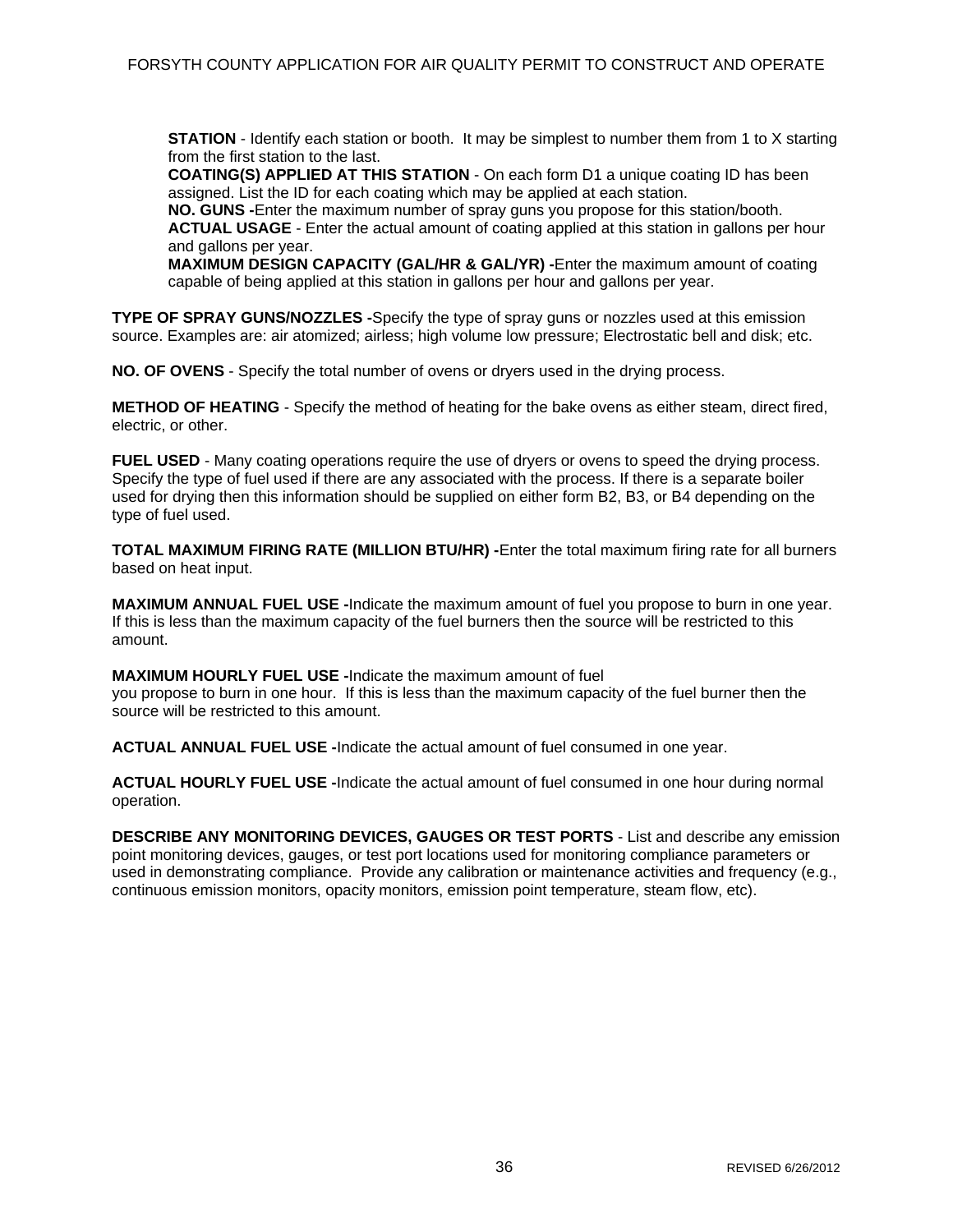**INDICATE ALL REQUESTED STATE AND FEDERALLY ENFORCEABLE PERMIT LIMITS AND DESCRIBE HOW THESE LIMITS ARE MONITORED AND WITH WHAT FREQUENCY** - If any state and federally enforceable permit limits are to be placed on this source (e.g., the hours of operation, the material input rates, the emission rate, etc.) identify these here and identify the motivating regulation for such limitations.

**COMMENTS -** Comment on any process bottlenecks, requests for restrictions, or any other information that needs explanation on this page. Use additional pages if needed.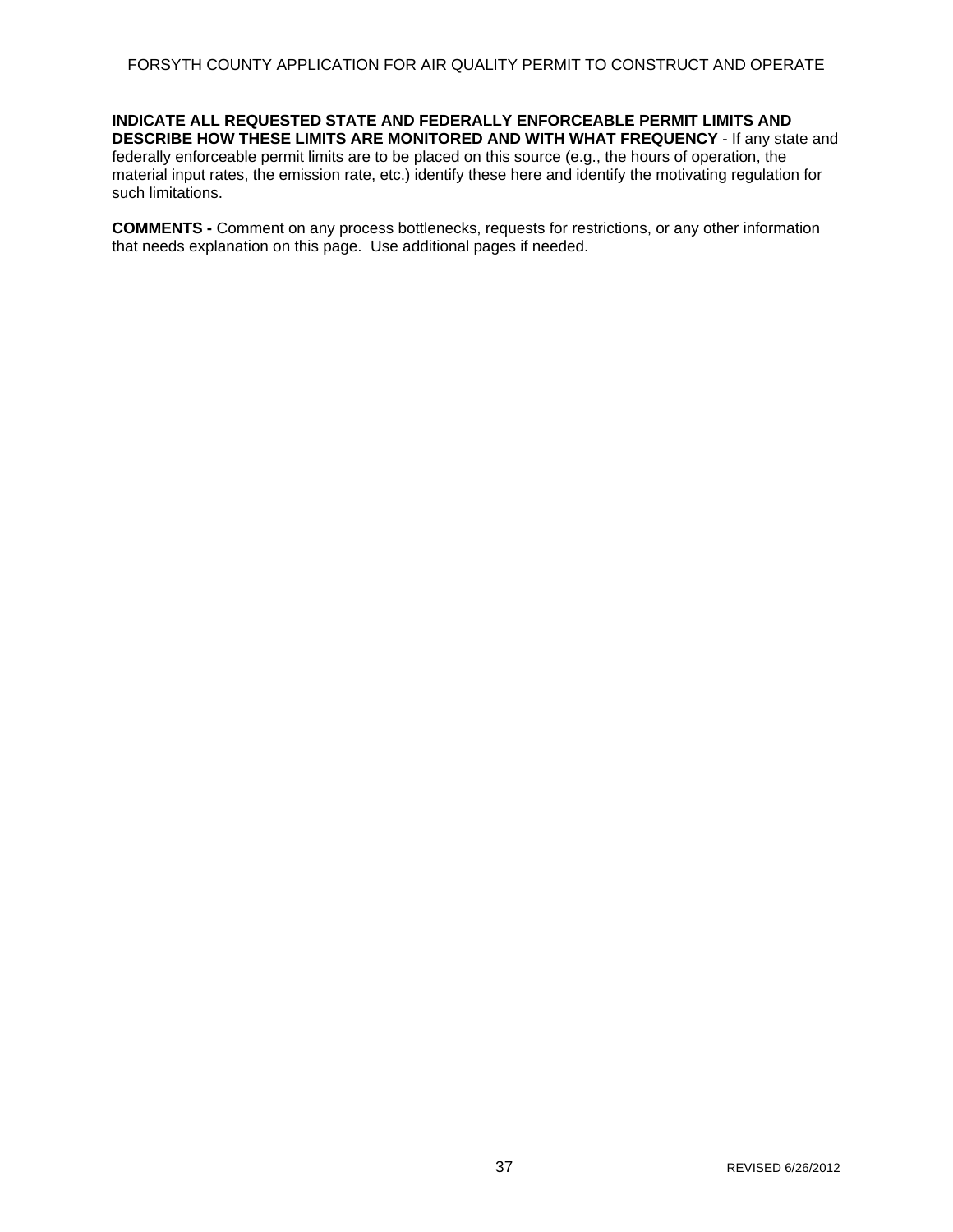## **B8 - EMISSION SOURCE (MIXING/PRODUCTION OF INKS/COATINGS)**

This form is for any process used for the manufacture of solvent containing coatings, inks, or other solvent containing products. Usually, this emission source will involve a batch type of process. **All calculations, assumptions, analysis and other information used to support this form must be included on form D6.** 

**EMISSION SOURCE DESCRIPTION** - Describe each emission source for which application is made. Emission source is defined as any stationary article, machine, process equipment, or other contrivance, or combination thereof, from which air pollutants emanate or are emitted, either directly or indirectly. Groups of equipment that are interconnected as a single continuous process can be labeled a single emission source (e.g., a chain of reaction vessels). However, this description should specify the number of individual pieces of equipment that make up this emission source.

**EMISSION SOURCE ID NO.** - Enter a unique emission source ID number for each emission source for which application is made. Large groups of similar or colocated fugitive emission sources may be grouped together and be assigned a single ID No. (e.g., valves, pumps, compressors, stockpiles = ID No. F195). It is recommended that each emission source ID No. start with ES\_\_\_, fugitive emission source ID No. F\_\_\_, control device ID No. CD\_\_\_, and emission point ID No. EP\_\_\_. Groups of identical emission sources can be listed on a single form B if all the emission source ID Nos. are also listed on that form B (e.g., ID Nos. ES1, ES2, and ES3).

**CONTROL DEVICE ID NO.** - Enter a unique ID number for each control device for which application is made. For multiple control devices on the same emission source, list in series according to the exhaust air stream direction (i.e., from the emission source to the final emission point). For multiple emission sources on the same control device, list the control device associated with each emission source and use the same control device ID No. for each.

**EMISSION POINT ID NO.** - Enter a unique ID number for each emission point(e.g., stack, vent, etc.) associated with each emission source. Emission sources with a common emission point will have the same emission point ID No. For fugitive emissions enter "FUGITIVE."

**INDICATE WHETHER THIS SOURCE IS SUBJECT TO NSPS** (New Source Performance Standards) **OR NESHAP** (National Emission Standards for Hazardous Air Pollutants Regulations) - These regulations are contained in FCAQTC Rule 3D .1110 and 3D .1111.

**ALTERNATIVE OPERATING SCENARIO (AOS) NO:** If this is an alternative operating scenario rather than the primary operating scenario, specify the AOS number you assigned to this alternative operating scenario on form A5.

**OPERATION DATE -** For equipment already in operation this is the date when operation began. For new equipment this is the estimated date when operation will begin.

**DESCRIBE PROCESS -** Describe the mixing operation (e.g., Inks are mixed for distribution in 55 gallon drums. This emission source includes all equipment in mixing room No. 2. All equipment is covered at all times, except during material transfer.).

**OPERATING SCHEDULE**- ACTUAL HOURS/DAY, DAYS/WEEK, WEEKS/YEAR - Enter the actual hours/day, days/week, weeks/year this emission source is expected to be in operation.

**SEASONAL VARIATION -** Enter the percent of the total annual throughput for this source for each quarter. A source that operates year round with no fluctuations would have 25 in every block.

**EQUIPMENT SUMMARY -**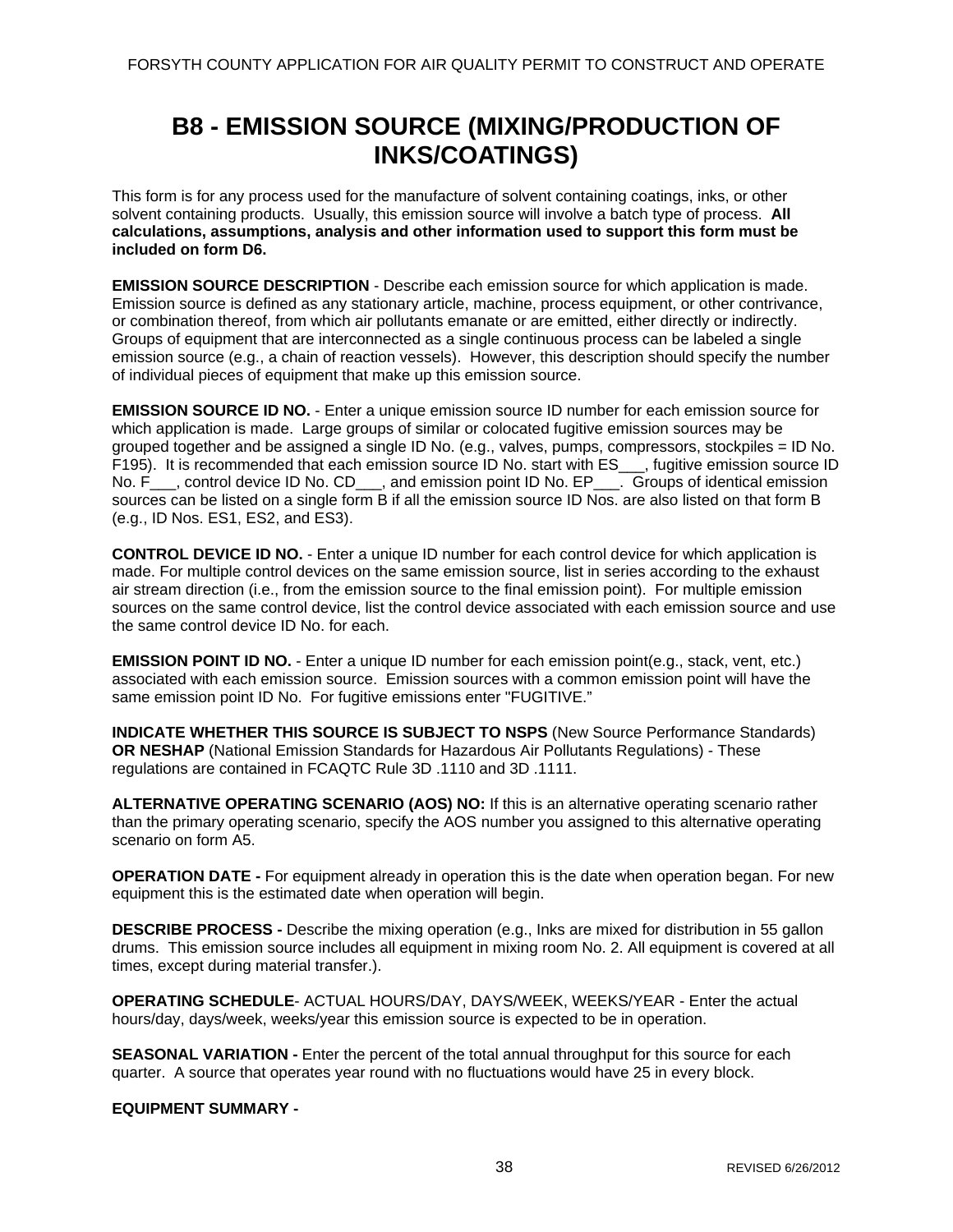**TYPE -**List equipment for which a quantity of throughput can be measured. They must be similar in function and identical in capacity to list together on the same line (e.g., 100 gallon mixers, 55 gallon portable mixers, etc).

**CAPACITY -**Enter the maximum capacity this piece of equipment can process per batch. If several similar sources are included on one line enter the capacity of a single source. **NO. OF UNITS -**Enter the number of sources identical to this type and capacity of equipment.

### **PRODUCT THROUGHPUT (GAL)**

**ACTUAL (HOURLY) -**List the actual hourly throughput in gallons that is typically processed through this emission source. This would be the total gallons/hour from all of the equipment types listed.

**ACTUAL (ANNUAL) -** List the actual annual throughput in gallons that are typically processed through this emission source (i.e., the total gallons for all of the equipment types).

**MAXIMUM (HOURLY) -**List the maximum hourly throughput in gallons that you propose to process in this emission source. Keep in mind that the operation may be limited by permit condition to this amount and recordkeeping and reporting requirements may be required. **MAXIMUM (ANNUAL) -**List the maximum annual throughput in gallons that you propose to process in this emission source. Keep in mind that the operation may be limited by permit condition to this amount and recordkeeping and reporting requirements may be required.

**MAXIMUM VOC WEIGHT (LB/GAL) -**Enter the permitted maximum lb/gal by weight of Volatile Organic Compounds (VOC) in the product you are producing that you propose for this emission source. Keep in mind that the operation may be limited by permit condition to this amount and recordkeeping and reporting requirements may be required.

**EVAPORATION RATE (% OF THROUGHPUT) -** Enter the evaporation rate as a percent of the total product throughput.

**METHOD FOR DETERMINATION -**Enter your method for determining the above "Evaporation Rate" (e.g., material balance, test results, literature search, Federal//State/Local Factor, etc).

**NO. OF COOKERS** - Specify the total number of heated vessels or cookers used in the heating process.

**METHOD OF HEATING** - Specify the method of heating for the cookers as either steam, direct fired, electric, or other (specify).

**FUEL USED** - Many mixing operations require the use of cookers to complete the chemical integration of the product. Specify the type of fuel used if there are any associated with the mixing process. If there is a separate boiler used for cooking then this information should be supplied on either form B2, B3, or B4 depending on the fuel used.

**TOTAL MAXIMUM FIRING RATE (MILLION BTU/HR) -**Enter the total maximum firing rate for all burners based on heat input.

**DESIGNED MAXIMUM ANNUAL FUEL USE -**Indicate the maximum amount of fuel capable of being burned in one year.

**DESIGNED MAXIMUM HOURLY FUEL USE -**Indicate the maximum amount of fuel capable of being burned in one hour.

**ACTUAL ANNUAL FUEL USE -**Indicate the actual amount of fuel consumed in one year.

**ACTUAL HOURLY FUEL USE -**Indicate the actual amount of fuel consumed in one hour.

**DESCRIBE DEVICES USED TO REDUCE EVAPORATION -** Describe any device that is used at this emission source to reduce evaporation (e.g., bottom filled, sealed lids, etc).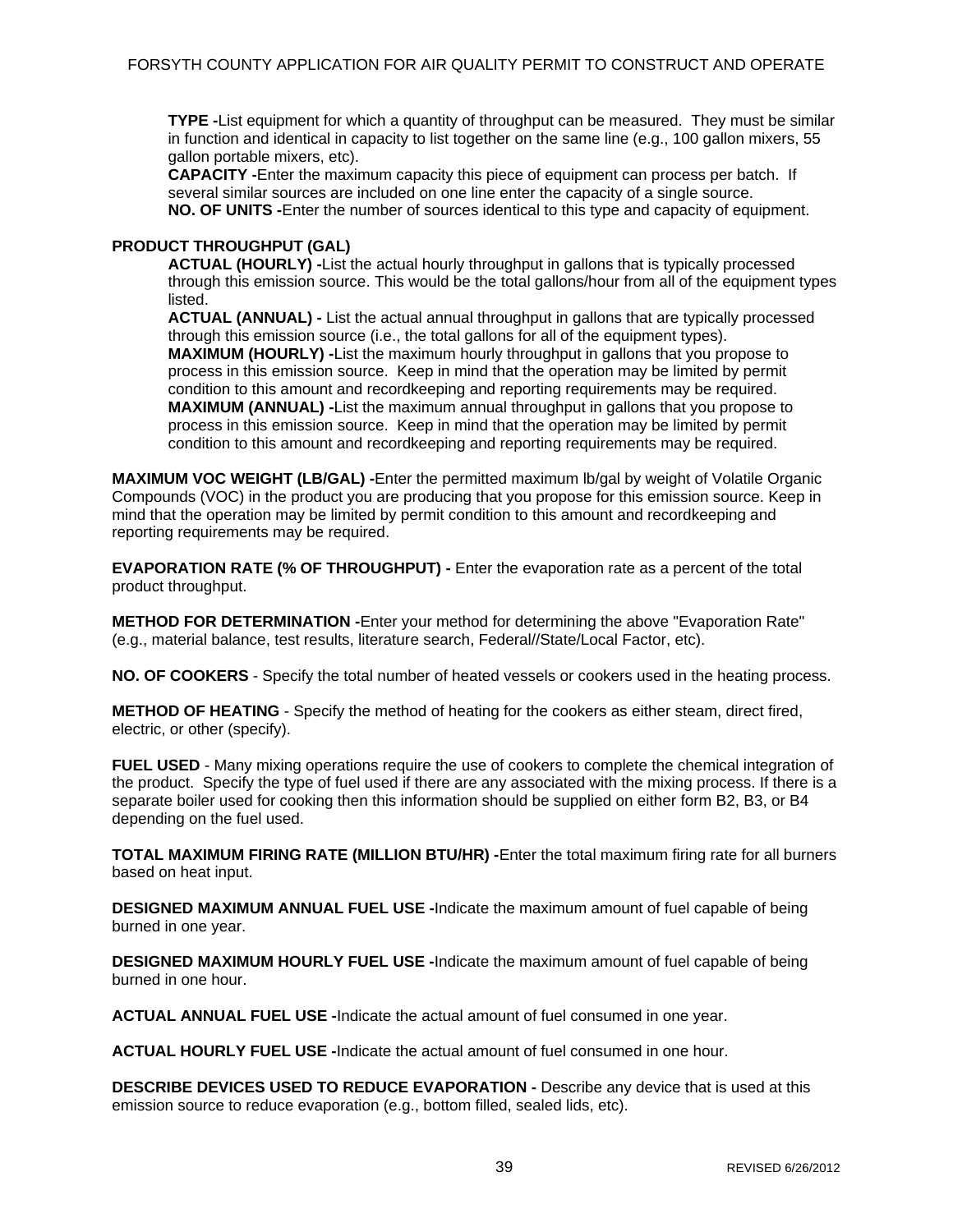**INDICATE ALL REQUESTED STATE AND FEDERALLY ENFORCEABLE PERMIT LIMITS AND DESCRIBE HOW THESE LIMITS ARE MONITORED AND WITH WHAT FREQUENCY** - If any state and federally enforceable permit limits are to be placed on this source (e.g., the hours of operation, the material input rates, the emission rate, etc.) identify these here and identify the motivating regulation for such limitations.

**COMMENTS -** Comment on any process bottlenecks, requests for restrictions, or any other information that needs explanation on this page. Use additional pages if needed.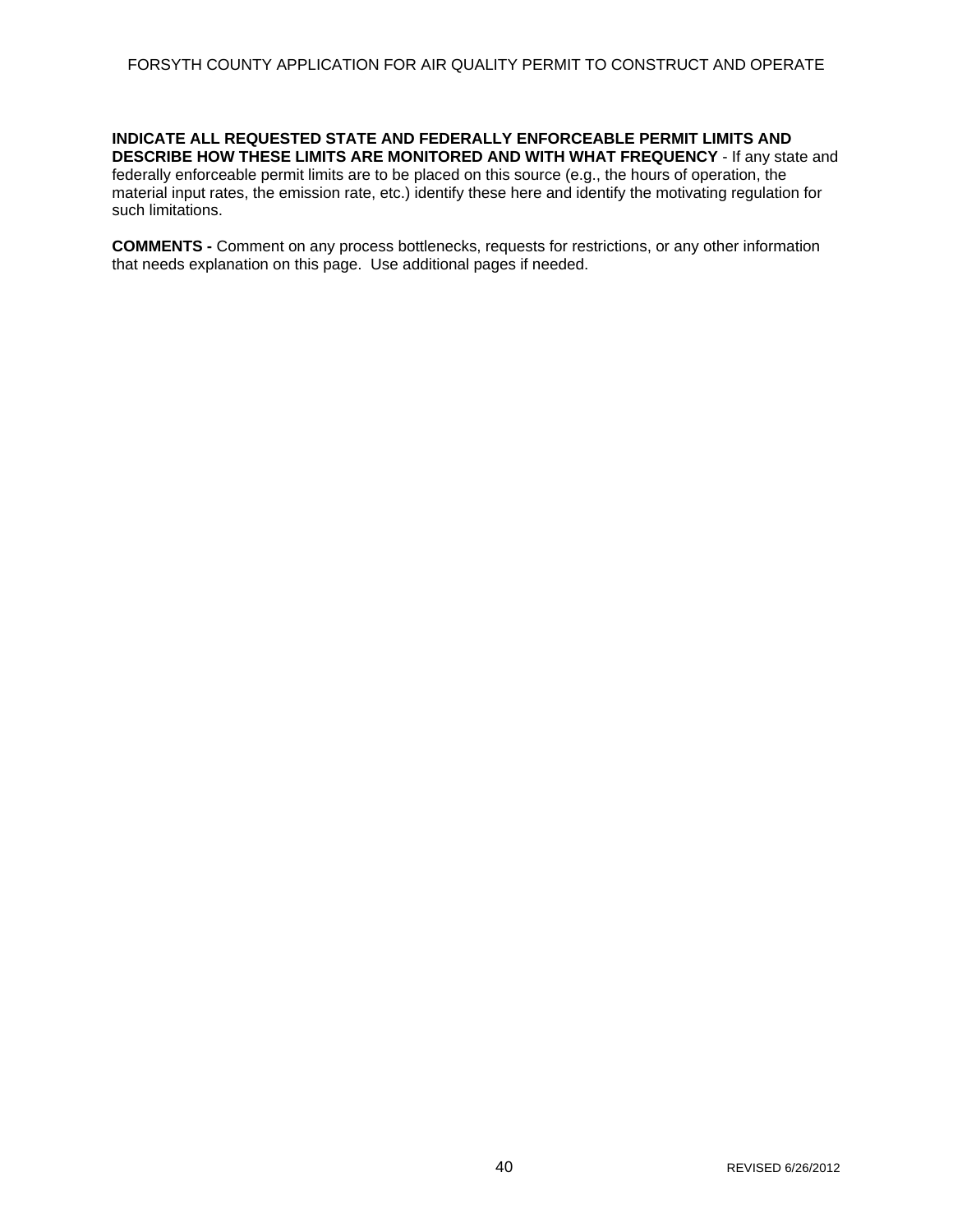# **B9 - EMISSION SOURCE (STORAGE SILO/BIN)**

Many industries use storage vessels to store ingredients and final products. The material stored is usually bulk solids. **All calculations, assumptions, analysis and other information used to support this form must be included on form D6.** 

**EMISSION SOURCE DESCRIPTION** - Describe each emission source for which application is made. Emission source is defined as any stationary article, machine, process equipment, or other contrivance, or combination thereof, from which air pollutants emanate or are emitted, either directly or indirectly. Groups of equipment that are interconnected as a single continuous process can be labeled a single emission source (e.g., a chain of reaction vessels). However, this description should specify the number of individual pieces of equipment that make up this emission source.

**EMISSION SOURCE ID NO.** - Enter a unique emission source ID number for each emission source for which application is made. Large groups of similar or colocated fugitive emission sources may be grouped together and be assigned a single ID No. (e.g., valves, pumps, compressors, stockpiles = ID No. F195). It is recommended that each emission source ID No. start with ES\_\_\_, fugitive emission source ID No. F\_\_\_, control device ID No. CD\_\_\_, and emission point ID No. EP\_\_\_. Groups of identical emission sources can be listed on a single form B if all the emission source ID Nos. are also listed on that form B (e.g., ID Nos. ES1, ES2, and ES3).

**CONTROL DEVICE ID NO.** - Enter a unique ID number for each control device for which application is made. For multiple control devices on the same emission source, list in series according to the exhaust air stream direction (i.e., from the emission source to the final emission point). For multiple emission sources on the same control device, list the control device associated with each emission source and use the same control device ID No. for each.

**EMISSION POINT ID NO.** - Enter a unique ID number for each emission point(e.g., stack, vent, etc.) associated with each emission source. Emission sources with a common emission point will have the same emission point ID No. For fugitive emissions enter "FUGITIVE".

**INDICATE WHETHER THIS SOURCE IS SUBJECT TO NSPS** (New Source Performance Standards) **OR NESHAP** (National Emission Standards for Hazardous Air Pollutants Regulations) - These regulations are contained in FCAQTC Rules 3D .1110 and 3D .1111.

**ALTERNATIVE OPERATING SCENARIO (AOS) NO:** If this is an alternative operating scenario rather than the primary operating scenario, specify the AOS number you assigned to this alternative operating scenario on form A5.

**OPERATION DATE -** For equipment already in operation this is the date when operation began. For new equipment this is the estimated date when operation will begin.

**DESCRIPTION OF PROCESS -** Describe the process (e.g., Lead oxide is loaded into storage vessel pneumatically from truck. It is stored for use in battery manufacturing.).

**SEASONAL VARIATION -** Enter the percent of the total annual throughput for this source for each quarter. A source that operates year round with no fluctuations would have 25 in every block.

**MATERIAL STORED -**List what material is being stored in vessel (e.g., cement, lead oxide, sand).

**DENSITY OF MATERIAL -**What is the weight (pounds) of a cubic foot of material.

**CAPACITY -**List the capacity of vessel in CUBIC FEET and also in TONS.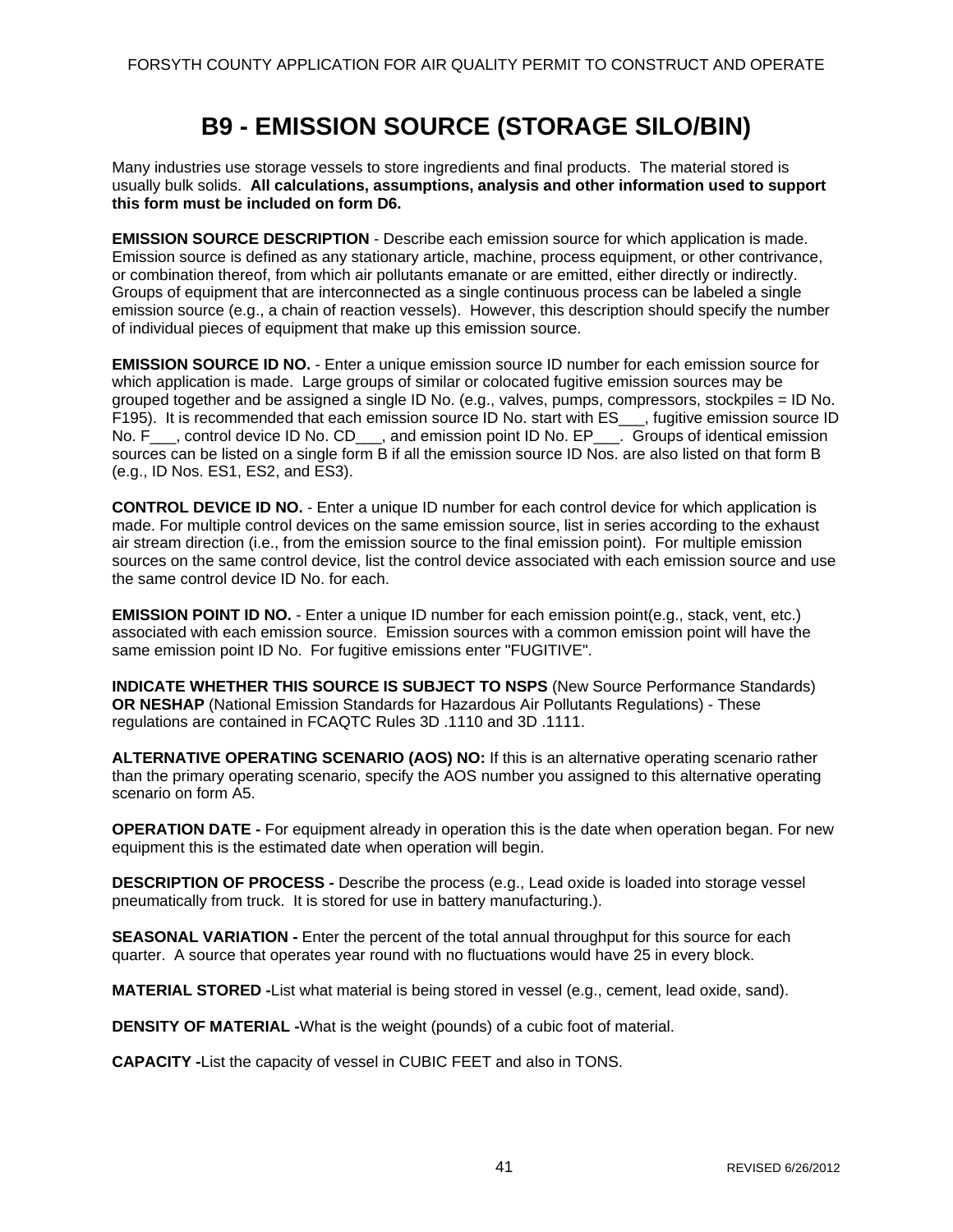**DIMENSIONS -** For a round vessel give the dimensions (feet) in HEIGHT and DIAMETER. The height should be the height of the vessel only and should not include any structural supports. If the storage vessel is not round, give the dimensions of the vessel in LENGTH, WIDTH, and HEIGHT.

**ACTUAL ANNUAL PRODUCTION THROUGHPUT -** List the actual annual throughput for the previous calendar year. For new sources, list the projected throughput for this emission source.

**MAXIMUM ANNUAL PRODUCT THROUGHPUT (TONS) - List the maximum annual throughput in tons** that you propose for this emission source. Keep in mind that the operation may be limited by permit condition to this amount and recordkeeping and reporting requirements may be required.

**PNEUMATICALLY FILLED -**If vessel is filled pneumatically, check which is applicable. BLOWER - Air flow created by a blower.

COMPRESSOR - Air flow created by a compressor

**NO. FILL TUBES -** Enter the number of fill tubes used at one time to fill the silo.

**MAXIMUM ACFM -** Enter the volumetric capacity of system in cubic feet per minute while filling.

**MECHANICALLY FILLED -**If vessel is filled mechanically, check which is applicable. **SCREW CONVEYOR** -Vessel is filled by screw conveyor.

**BELT CONVEYOR** -Vessel is filled by belt conveyor. **BUCKET ELEVATOR** -Vessel is filled by bucket elevator. **OTHER -** If filling method is not listed please describe. **MOTOR HP -**List the horsepower of motor driving system. **FILLED FROM -**Check where the material, being filled into silo, is coming from. RAILCAR - Material loaded from railroad car. TRUCK - Material loaded from tractor/trailer type motor vehicle. STORAGE PILE - Material loaded from a storage pile. **OTHER -**If other, describe.

**MATERIAL IS UNLOADED TO -**Describe where the material goes as it leaves the silo for use. If it goes to another emission source include the source ID No. (e.g., boiler, cement truck, etc).

**BY WHAT METHOD IS MATERIAL UNLOADED FROM SILO? -** Describe how material is unloaded from vessel (e.g., gravity, pneumatically, screw conveyor, etc).

**MAXIMUM FILLING RATE OF MATERIAL (TONS/HOUR) -**What is the maximum rate that you plan to fill the silo. The permit to operate may have conditions limiting the filling rate to this rate. There may be permit recordkeeping and reporting requirements associated with these amounts.

**MAXIMUM UNLOAD RATE OF MATERIAL (TONS/HOUR) -**What is the maximum rate that you plan to use the material in the silo. The permit to operate may have conditions limiting the use to this rate. If the material is input directly into another emission source then the limits will probably be associated with that emission source.

**DESCRIBE EMISSION CONTROLS WHILE LOADING SILO -**Describe how emissions to the atmosphere are reduced while loading the silo. If there is a pollution control device then complete the proper form C for the control(s).

**DESCRIBE EMISSION CONTROLS WHILE UNLOADING SILO -**Describe how emissions to the atmosphere are reduced while unloading the silo. If there is a pollution control device, then complete the proper pages for the control(s). If the controls are associated with another emission source then also address the controls as part of that emission source.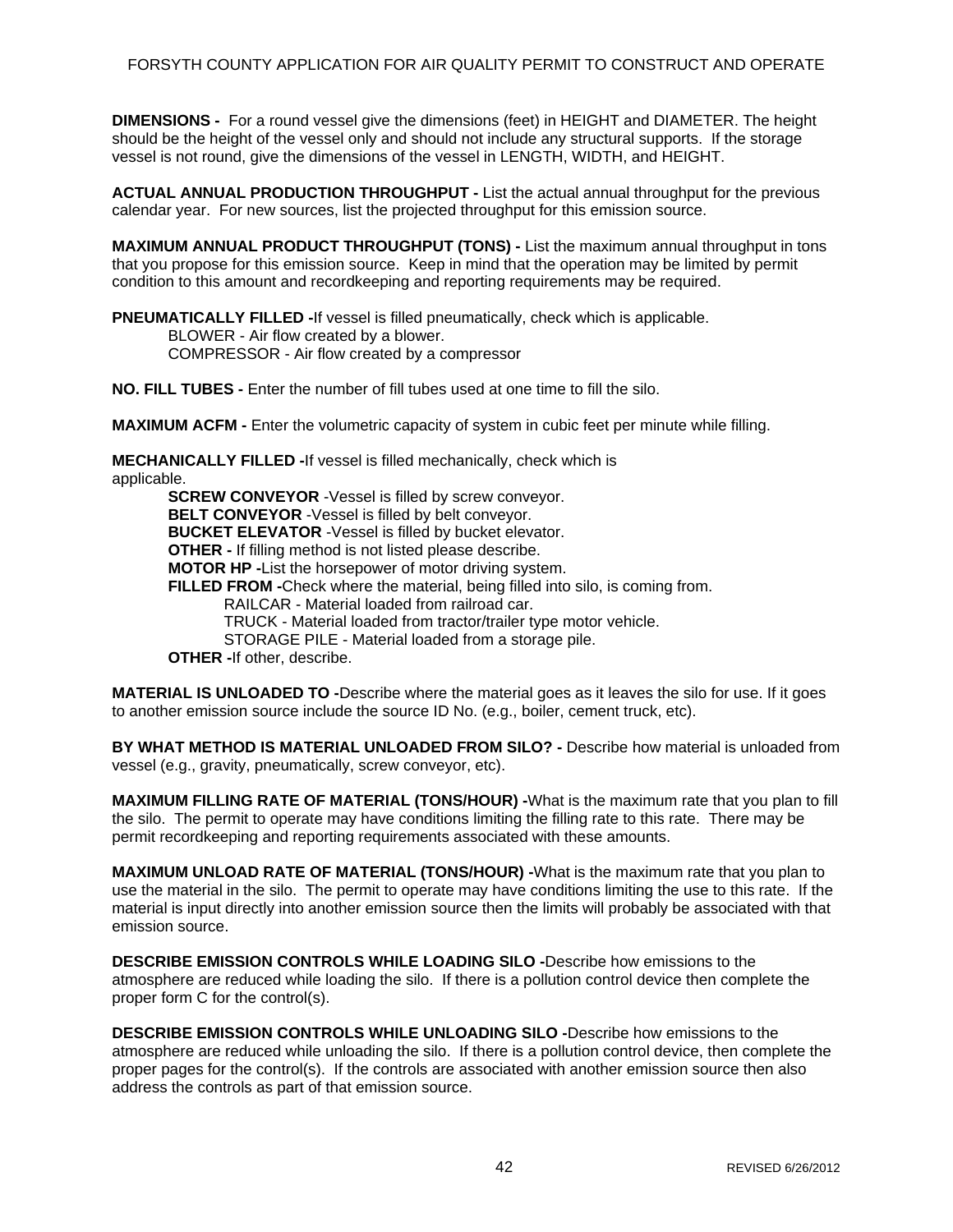**DESCRIBE ANY MONITORING OR WARNING DEVICES -** Describe any warning devices alerting the operator that the silo is full. Describe any gauges such as pressure drop, PSI, etc.

**INDICATE ALL REQUESTED STATE AND FEDERALLY ENFORCEABLE PERMIT LIMITS AND DESCRIBE HOW THESE LIMITS ARE MONITORED AND WITH WHAT FREQUENCY** - If any state and federally enforceable permit limits are to be placed on this source (e.g., the hours of operation, the material input rates, the emission rate, etc.) identify these here and identify the motivating regulation for such limitations.

**COMMENTS -** Add any additional information needed to evaluate the source.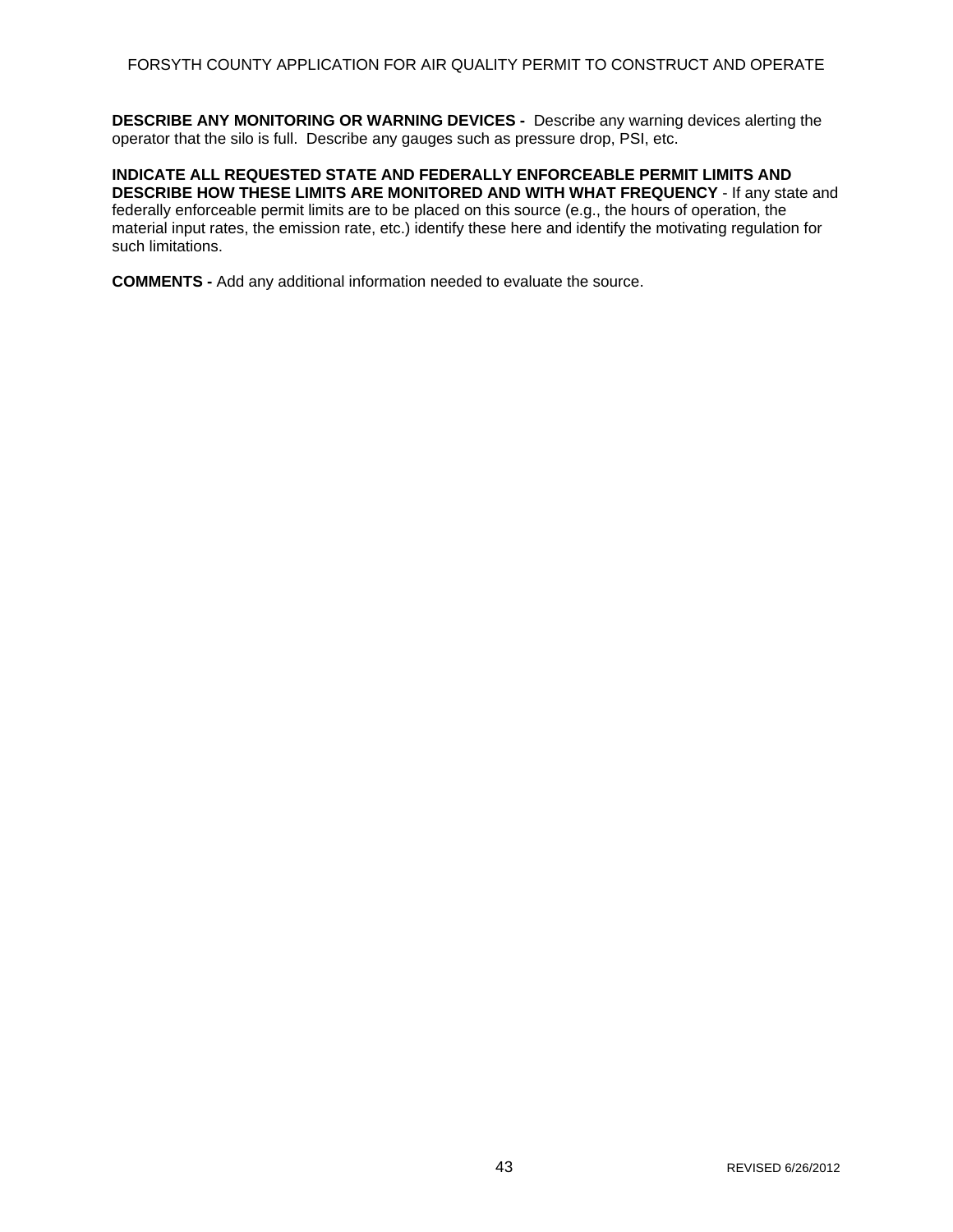## **B10 - EMISSION SOURCE (FIXED ROOF STORAGE TANK)**

**All calculations, assumptions, analysis and other information used to support this form must be included on form D6.** 

**EMISSION SOURCE DESCRIPTION** - Describe each emission source for which application is made. For fugitive emissions, enter the appropriate equipment such as valves, pumps, compressors, etc. The following storage tanks, unless otherwise required to be permitted in FCAQTC 3Q .0102(b), are exempted from permitting in accordance with FCAQTC 3Q .0102(c)(2)(A). However, for Title V facilities, these sources must be listed on form E2.

- (i) above-ground storage tanks with a storage capacity of no more than 1100 gallons storing organic liquids with a true vapor pressure of no more than10.8 pounds per square inch absolute at  $70^{\circ}$ F; or
- (ii) underground storage tanks with a storage capacity of no more than 2500 gallons storing organic liquids with a true vapor pressure of no more than 10.8 pounds per square inch absolute at  $70^{\circ}$ F.

**EMISSION SOURCE ID NO.** - Enter a unique emission source ID number for each emission source for which application is made. Large groups of similar or colocated fugitive emission sources may be grouped together and be assigned a single ID No. (e.g., valves, pumps, compressors, stockpiles = ID No. F195). It is recommended that each emission source ID No. start with ES\_\_\_, fugitive emission source ID No. F\_\_\_, control device ID No. CD\_\_\_, and emission point ID No. EP\_\_\_. Groups of identical emission sources can be listed on a single form B if all the emission source ID Nos. are also listed on that form B (e.g., ID Nos. ES1, ES2, and ES3).

**CONTROL DEVICE ID NO.** - Enter a unique ID number for each control device for which application is made. For multiple control devices on the same emission source, list in series according to the exhaust air stream direction (i.e., from the emission source to the final emission point). For multiple emission sources on the same control device, list the control device associated with each emission source and use the same control device ID No. for each.

**EMISSION POINT ID NO.** - Enter a unique ID number for each emission point(e.g., stack, vent, etc.) associated with each emission source. Emission sources with a common emission point will have the same emission point ID No. For fugitive emissions enter "FUGITIVE."

**INDICATE WHETHER THIS SOURCE IS SUBJECT TO NSPS** (New Source Performance Standards) **OR NESHAP** (National Emission Standards for Hazardous Air Pollutants Regulations) - These regulations are contained in FCAQTC Rules 3D .1110 and 3D .1111.

**ALTERNATIVE OPERATING SCENARIO (AOS) NO:** If this is an alternative operating scenario rather than the primary operating scenario, specify the AOS number you assigned to this alternative operating scenario on form A5.

**OPERATION DATE -** For equipment already in operation this is the date when operation began. For new equipment this is the estimated date when operation will begin.

**DESCRIPTION OF STORAGE TANK -** Describe fixed roof storage tank and tank condition. Include the roof and shell paint shade or type and condition, use for liquid etc. (e.g., Above ground vertical fixed roof tank. Tank shell is painted white. Toluene is stored for use in ink mixing process).

**SEASONAL VARIATION -** Enter the percent of the total annual throughput for this source for each quarter. A source that operates year round with no fluctuations would have 25 in every block.

**LIQUID STORED** - List name(s) of organic liquid(s) or volatile organic liquid(s) being stored. Where mixtures of organic liquids are stored include a form D1.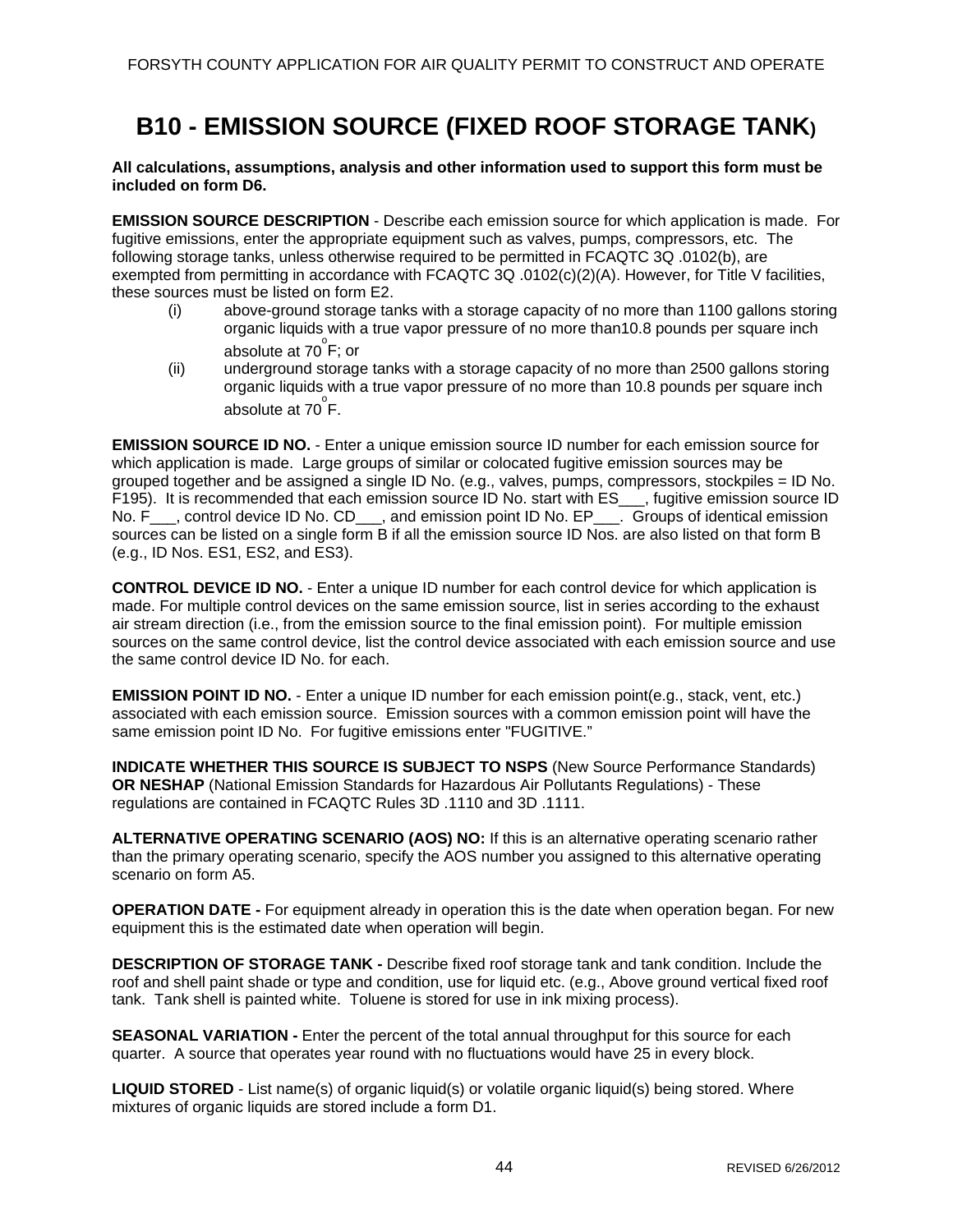**TRUE VAPOR PRESSURE (PSIA)** - List the true vapor pressure in (PSIA) pounds per square inch absolute. True vapor pressure is the equilibrium partial pressure exerted by a volatile organic liquid.

**DAILY AVERAGE LIQUID SURFACE TEMP. (R)** - List the daily average liquid storage temperature expressed in R (Rankin  $=$  F + 459.7). The average liquid surface temperature may be based on liquid surface temperature measurements from the tank.

**VAPOR MOLECULAR WEIGHT (LB/LB MOLE)** - List the molecular weight of the vapor(s) expressed in pound per pound mole. Molecular weight of vapor can be determined from reference materials which list physical properties of selected petroleum liquids or volatile organic liquids or by analyzing vapor samples.

**AVERAGE STORAGE TEMP. (F)** - List the daily average ambient temperature in degrees Fahrenheit. The daily average ambient temperature may be determined by dividing the daily maximum ambient temperature (F) plus the daily minimum ambient temperature by 2.

#### **CAPACITY**

**GALLONS** - List tank capacity in gallons for liquids. **TONS** - List tank capacity in tons.

### **DIMENSIONS (FEET)**

**HEIGHT** - List tank height in feet. **DIAMETER** - List tank diameter in feet.

**TANK ROOF HEIGHT (FT)** - List overall tank roof height in feet as measure from bottom of tank. List height at highest point of fixed roof if cone or dome roof. This is used to calculate tank vapor space volume.

**TANK LIQUID HEIGHT (FT)** - List average height of the stored liquid as measure from bottom of tank. This is used to calculate tank vapor space volume.

**TANK SHELL HEIGHT (FT)** - List tank shell height in feet as measure from bottom of tank. Shell height is the highest elevation of vertical cylinder of tank.

**TANK ROOF/SHELL COLOR** - List tank paint color for roof and shell.

**PAINT CONDITION -** State the condition of the paint. (ie. poor, fair, good, new)

**MAX. FILLS PER DAY** - List maximum number of times per 24 hour day tank filling activities could occur at maximum usage rates.

**MAX. FILLING RATE (GAL/MIN)** - List maximum filling rate in gallons per minute.

**DURATION OF FILL (HOUR/FILL)** - List duration of fill in hours per fill.

**MAX. THROUGHPUT PER YEAR (GAL)** - List the maximum potential throughput per year (annual) in gallons.

## **TURNOVERS PER YEAR** –

**MAXIMUM** - List maximum number of turnovers per year (dimensionless)that you desire this tank to be permitted. Number of turnovers per year is derived by dividing total throughput per year in gallons by tank capacity in gallons.

**ACTUAL** - List the actual number of turnovers per year for this tank for the previous calendar year. For new tanks, list the estimated actual number of turnovers for the first year of operation.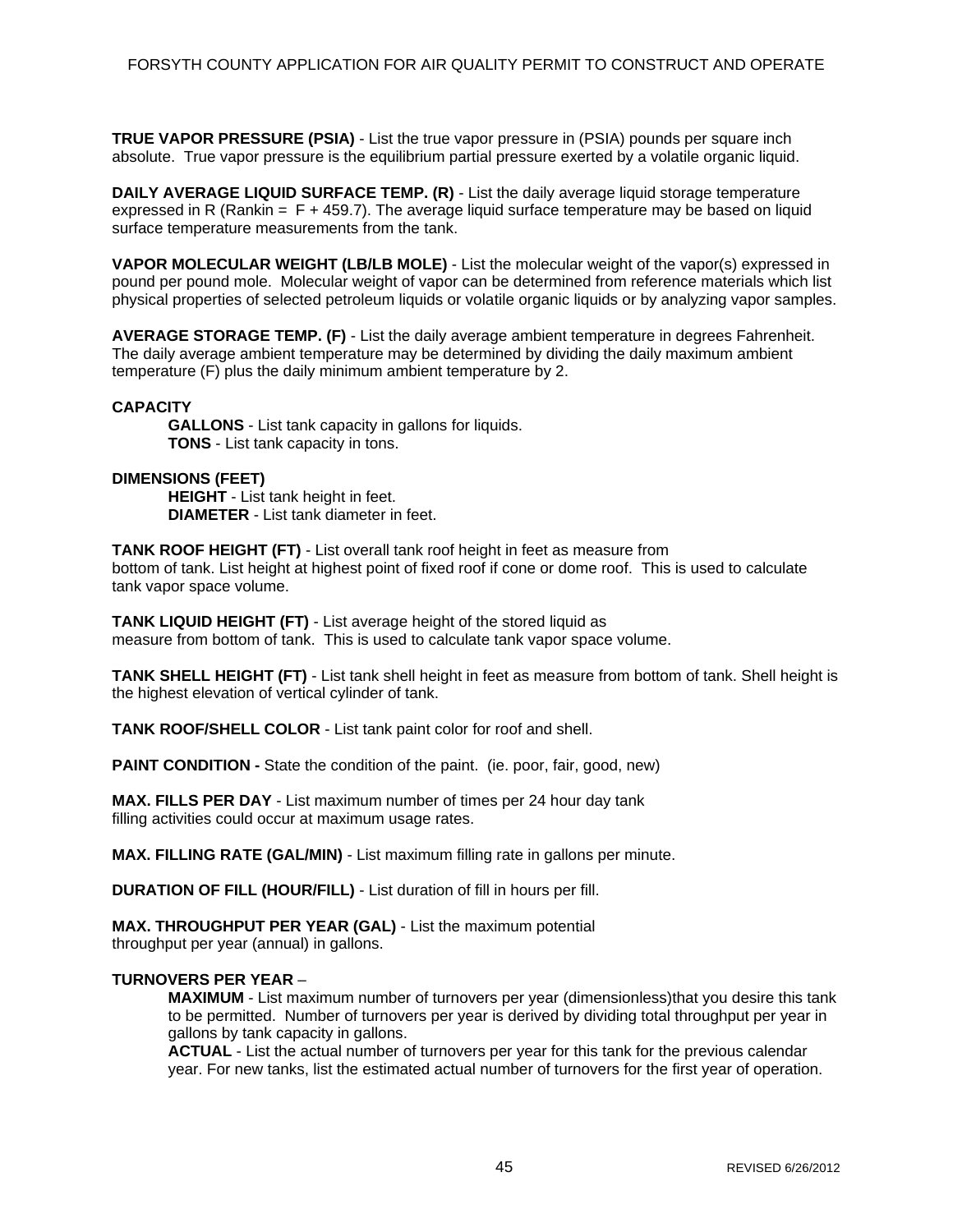**DESCRIBE ALL MAINTENANCE PROCEDURES** - Describe all maintenance procedures performed on the storage tank(s) and related equipment.

**DESCRIBE ANY MONITORING OR WARNING DEVICES (SUCH AS LEAK AND FUME DETECTION INSTRUMENTATION)** - Describe any liquid or bulk storage monitoring or warning devices and quality assurance procedures to assure the devices are operating properly.

**INDICATE ALL REQUESTED STATE AND FEDERALLY ENFORCEABLE PERMIT LIMITS AND DESCRIBE HOW THESE LIMITS ARE MONITORED AND WITH WHAT FREQUENCY** - If any state and federally enforceable permit limits are to be placed on this source (e.g., the hours of operation, the material input rates, the emission rate, etc.) identify these here and identify the motivating regulation for such limitations.

**COMMENTS** - Enter any supplementary comments, information, etc. as necessary.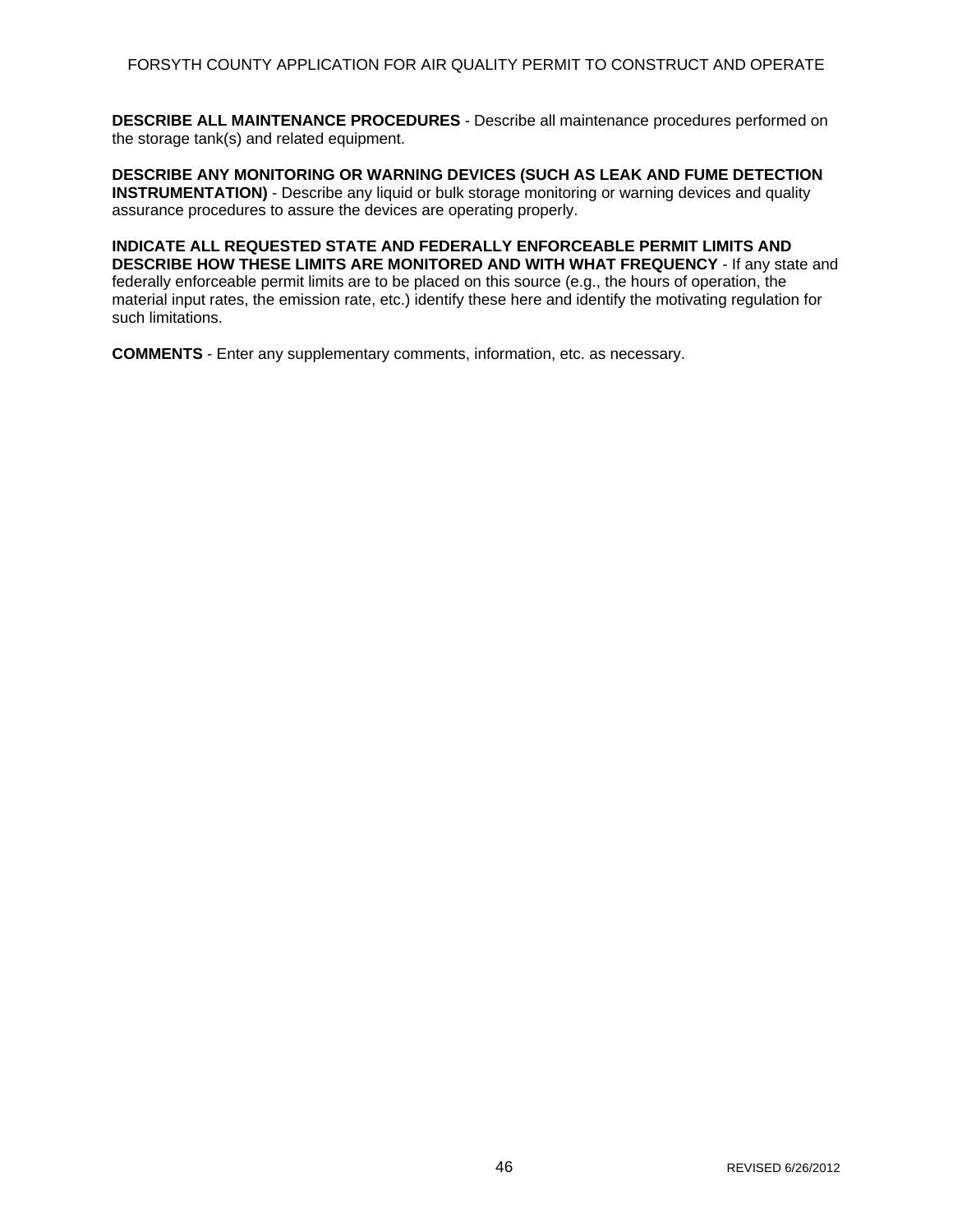## **B11 - EMISSION SOURCE (AIR STRIPPING OF GROUNDWATER)**

This page is for equipment which pumps contaminated groundwater from the subsurface then strips out the contaminants by mixing the contaminated water with air.

#### **All calculations, assumptions, analysis and other information used to support this form must be included on form D6.**

**EMISSION SOURCE DESCRIPTION** - Describe each emission source for which application is made. Emission source is defined as any stationary article, machine, process equipment, or other contrivance, or combination thereof, from which air pollutants emanate or are emitted, either directly or indirectly. Groups of equipment that are interconnected as a single continuous process can be labeled a single emission source (e.g., a chain of reaction vessels). However, this description should specify the number of individual pieces of equipment that make up this emission source.

**EMISSION SOURCE ID NO.** - Enter a unique emission source ID number for each emission source for which application is made. Large groups of similar or colocated fugitive emission sources may be grouped together and be assigned a single ID No. (e.g., valves, pumps, compressors, stockpiles = ID No. F195). It is recommended that each emission source ID No. start with ES\_\_\_, fugitive emission source ID No. F\_\_\_, control device ID No. CD\_\_\_, and emission point ID No. EP\_\_\_. Groups of identical emission sources can be listed on a single form B if all the emission source ID Nos, are also listed on that form B (e.g., ID Nos. ES1, ES2, and ES3).

**CONTROL DEVICE ID NO.** - Enter a unique ID number for each control device for which application is made. For multiple control devices on the same emission source, list in series according to the exhaust air stream direction (i.e., from the emission source to the final emission point). For multiple emission sources on the same control device, list the control device associated with each emission source and use the same control device ID No. for each.

**EMISSION POINT ID NO.** - Enter a unique ID number for each emission point(e.g., stack, vent, etc.) associated with each emission source. Emission sources with a common emission point will have the same emission point ID No. For fugitive emissions enter "FUGITIVE".

**INDICATE WHETHER THIS SOURCE IS SUBJECT TO NSPS** (New Source Performance Standards) **OR NESHAP** (National Emission Standards for Hazardous Air Pollutants Regulations) - These regulations are contained in FCAQTC Rules 3D .1110 and 3D .1111.

**DESCRIPTION OF EMISSION SOURCE** - Provide a brief description of unit. Example - Groundwater stripper for groundwater clean up of toluene from leaking underground storage tank.

**OPERATING SCHEDULE**- ACTUAL HOURS/DAY, DAYS/WEEK, WEEKS/YEAR - Enter the actual hours/day, days/week, weeks/year this emission source is expected to be in operation.

**DATE FIRST PUT INTO OPERATION -** This must be completed for all equipment already in operation when the application is completed.

**WHAT WILL DETERMINE WHEN UNIT WILL BE SHUT DOWN -** Provide the criteria which will determine when the unit will be shut down. If the system is to be shut down when the inlet Volatile Organic Compound (VOC) concentration of groundwater entering the system (or the VOC concentration in the groundwater) reaches a certain level, specify the concentration level. If the decision is based on an operating period, specify the length of the operating period.

**LIQUID FLOW RATE -** Provide the volumetric flow rate of groundwater that enters the air stripping system. This flow rate should be equal to the summation of the flow rates in all the stripping columns.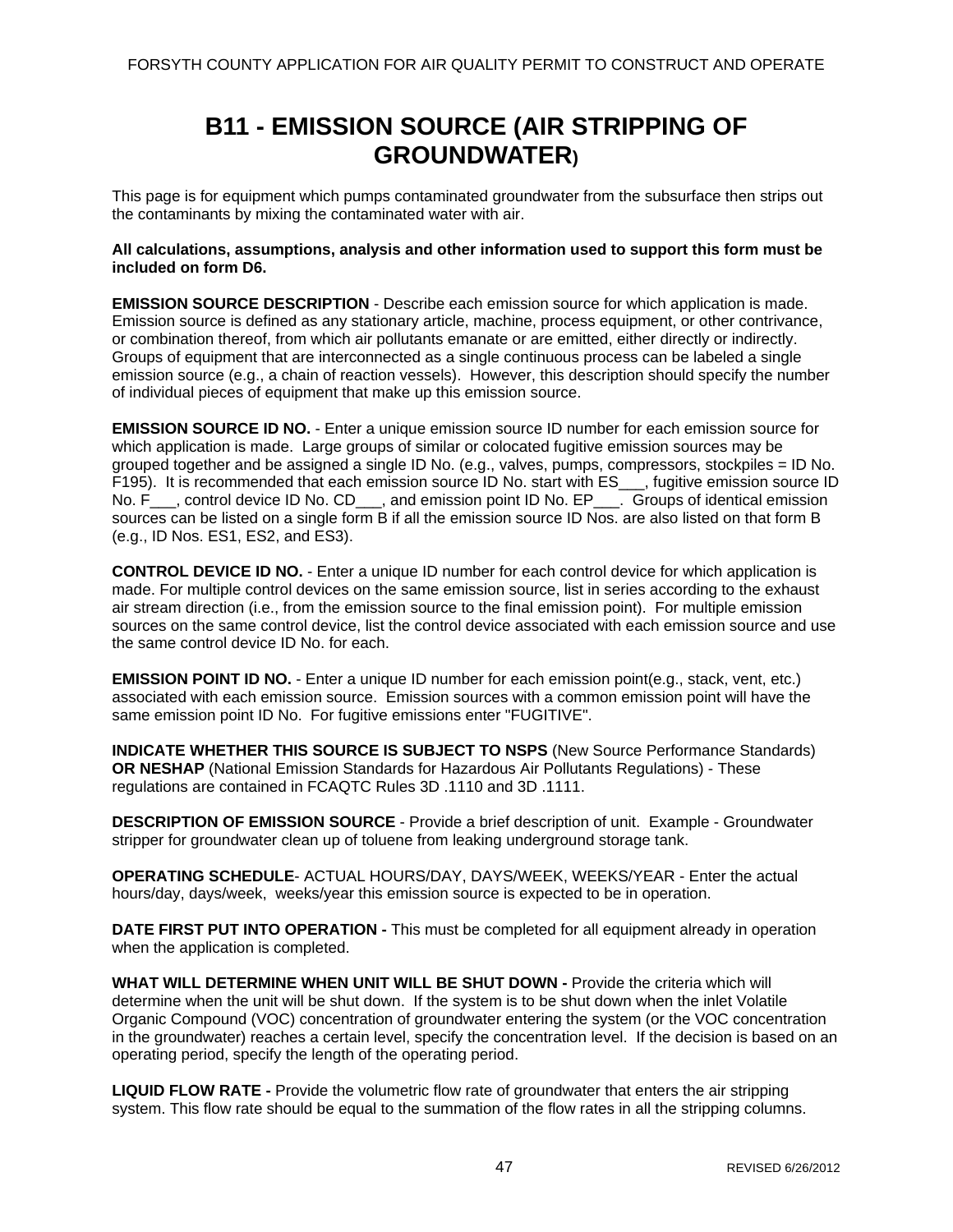**ACTUAL** - Specify the actual (during normal operation) groundwater flow rate to the stripper in gal/min.

**DESIGNED MAX.** - Specify the designed maximum amount (in gallons) of groundwater that can enter the stripper in gal/min.

**REMOVAL EFFICIENCY OF DESIGN CONTAMINANT** - This is the design stripping removal efficiency of the stripping unit. The removal efficiencies might be different for different compounds. Use the design efficiency of the stripper for the target compound.

**TARGET EFFLUENT CONCENTRATION OF DESIGN CONTAMINANT** -This is the liquid effluent concentration of the target volatile organic compound after the stripper. Use units of milligrams per liter (mg/l).

**NO. OF WELLS -**List the number of wells from which groundwater is being pumped.

**STRIPPING TOWER DATA** - Specify the stripping tower parameters. Include all manufacturer's literature. **NO. OF TOWERS** - The total number of stripping columns of the unit. **TOWER DIAMETER** - Specify the packed tower inside diameter of the

packed tower. **PACKING HEIGHT** - Specify the height of packing in the stripping tower. **TOTAL HEIGHT** - Specify the total tower height. **PACKING MATERIAL** - Specify the type of packing material used in the packing tower.

**DESCRIBE HOW CONTAMINANT CONCENTRATIONS WERE DETERMINED** - Describe the procedures used for determining the groundwater contaminant concentrations. Include the analysis results.

**CONTAMINANTS** - Specify the names of the contaminants detected in groundwater.

**CAS #** - Specify the Chemical Abstract Service registry number (CAS #) for this contaminant.

**CONCENTRATION** - Provide the concentration (mg/l) of the total volatile organic compound entering the air stripper as well as the worst case concentrations for each of the individual contaminants. This is not necessarily the concentration in the groundwater.

**INDICATE ALL REQUESTED STATE AND FEDERALLY ENFORCEABLE PERMIT LIMITS AND DESCRIBE HOW THESE LIMITS ARE MONITORED AND WITH WHAT FREQUENCY** - If any state and federally enforceable permit limits are to be placed on this source (e.g., the hours of operation, the material input rates, the emission rate, etc.) identify these here and identify the motivating regulation for such limitations.

**COMMENTS -** Provide any additional comments needed to evaluate the operation.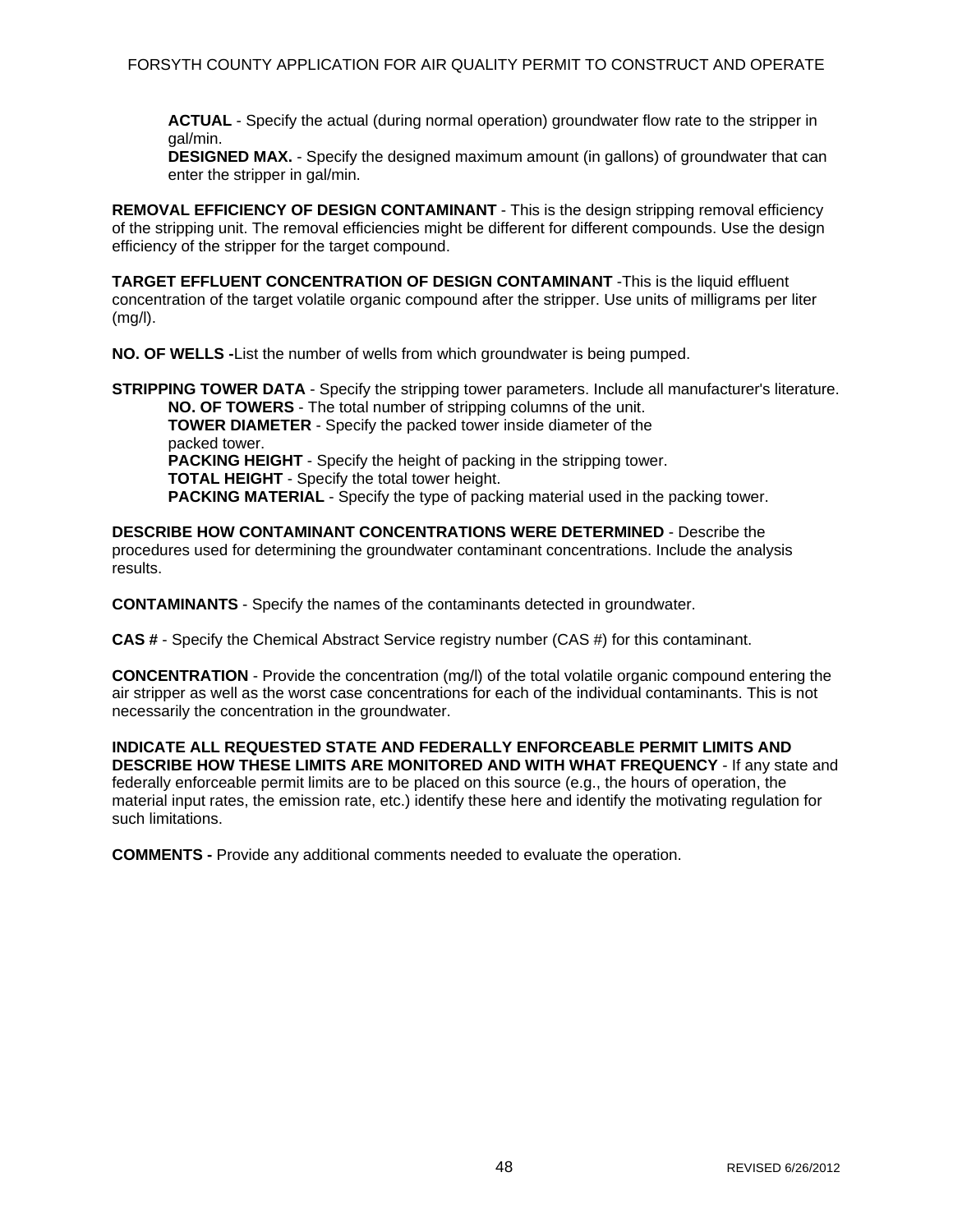## **B12 - EMISSION SOURCE (VACUUM EXTRACTION OF SOIL CONTAMINATION)**

This page is for systems that draw air from the soil to correct soil contamination.

**EMISSION SOURCE DESCRIPTION** - Describe each emission source for which application is made. Emission source is defined as any stationary article, machine, process equipment, or other contrivance, or combination thereof, from which air pollutants emanate or are emitted, either directly or indirectly. Groups of equipment that are interconnected as a single continuous process can be labeled a single emission source (e.g., a chain of reaction vessels). However, this description should specify the number of individual pieces of equipment that make up this emission source.

**EMISSION SOURCE ID NO.** - Enter a unique emission source ID number for each emission source for which application is made. Large groups of similar or colocated fugitive emission sources may be grouped together and be assigned a single ID No. (e.g., valves, pumps, compressors, stockpiles = ID No. F195). It is recommended that each emission source ID No. start with ES\_\_\_, fugitive emission source ID No. F<sub>\_\_\_</sub>, control device ID No. CD<sub>\_\_\_</sub>, and emission point ID No. EP<sub>\_\_\_\_</sub>. Groups of identical emission sources can be listed on a single form B if all the emission source ID Nos. are also listed on that form B (e.g., ID Nos. ES1, ES2, and ES3).

**CONTROL DEVICE ID NO.** - Enter a unique ID number for each control device for which application is made. For multiple control devices on the same emission source, list in series according to the exhaust air stream direction (i.e., from the emission source to the final emission point). For multiple emission sources on the same control device, list the control device associated with each emission source and use the same control device ID No. for each.

**EMISSION POINT ID NO.** - Enter a unique ID number for each emission point(e.g., stack, vent, etc.) associated with each emission source. Emission sources with a common emission point will have the same emission point ID No. For fugitive emissions enter "FUGITIVE".

**INDICATE WHETHER THIS SOURCE IS SUBJECT TO NSPS** (New Source Performance Standards) **OR NESHAP** (National Emission Standards for Hazardous Air Pollutants Regulations) - These regulations are contained in FCAQTC Rules 3D .1110 and 3D .1111.

**DESCRIPTION OF EMISSION SOURCE -** Provide a brief description of unit. *Example - Vacuum extraction system for cleanup of gasoline contaminated soil resulting from leaking underground storage tank.* 

**OPERATING SCHEDULE**- ACTUAL HOURS/DAY, DAYS/WEEK, WEEKS/YEAR **-** Enter the actual hours/day, days/week, weeks/year this emission source is expected to be in operation. **DATE FIRST PUT INTO OPERATION -** This must be completed for all equipment already in operation when the application is completed.

**WHAT WILL DETERMINE WHEN UNIT WILL BE SHUT DOWN** - Provide the criteria which will determine when the unit will be shut down. If the system is to be shut down when the inlet Volatile Organic Compound (VOC) concentration in the contaminated soil vapor entering the system (or the VOC concentration in the contaminated soil) reaches a certain level, specify the concentration level. If the decision is based on an operation period, specify the length of the operating time period.

**TYPE OF OPERATION** - Specify the method of operating the vacuum extraction system.

**CONTINUOUS** - The system is operated continuously without being shut down except for periods of malfunction or breakdown or maintenance.

**PULSED** - A "pulsed" system is the one that is operated and shut down in a cyclic pattern, or the air extraction rate is systematically increased or decreased.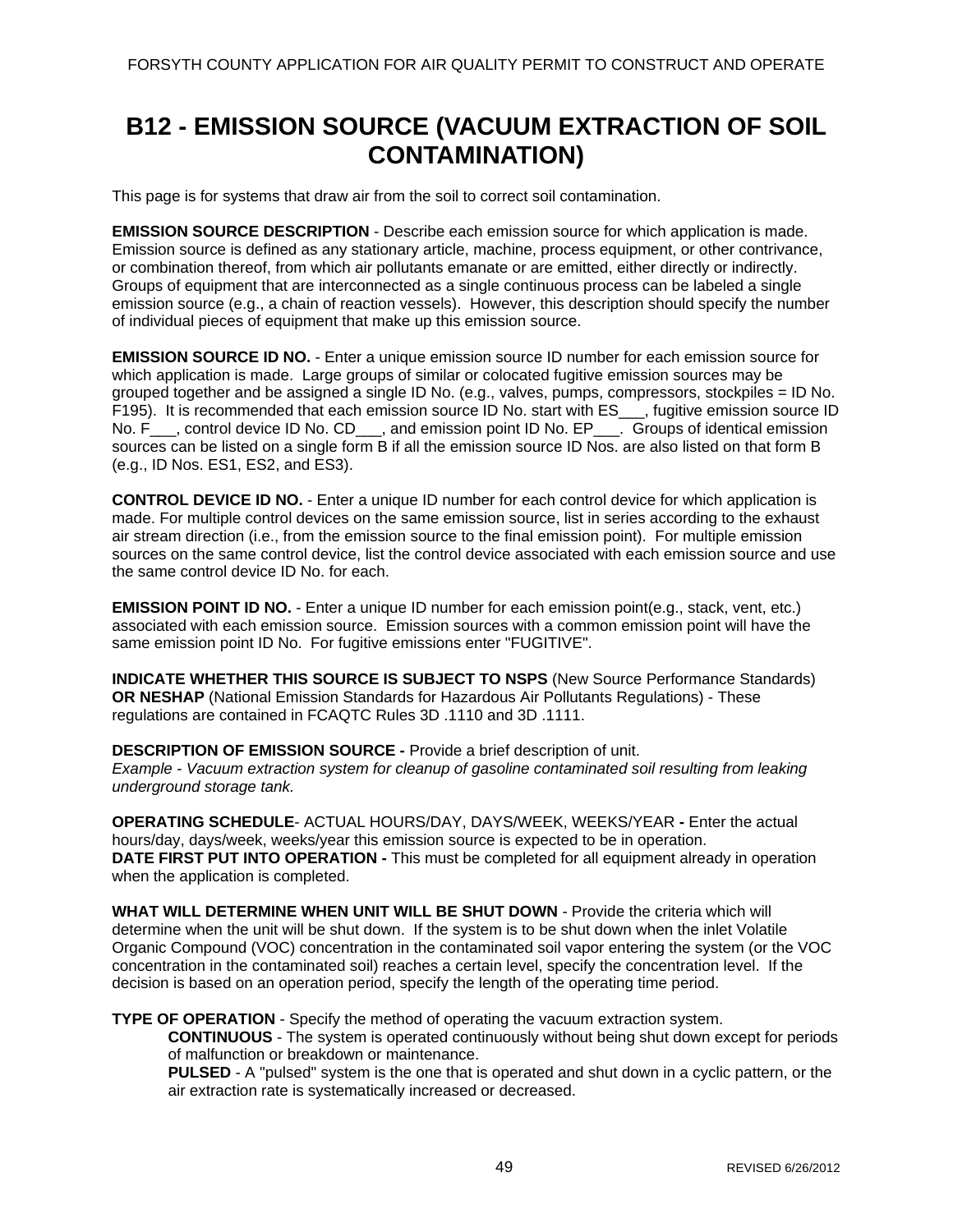**AIR/WATER SEPARATOR** - Indicate whether or not there is an air/water separator employed after the vacuum pump(s).

**INLET WELL DATA** - These are the wells used to introduce ambient air into the ground. **# AIR WELLS** - Specify the number of wells used for introducing ambient air. **AVG. DEPTH** - Specify the average well depth that is the distance from the land surface to the bottom of the wells. **AVG. DIAMETER** - Specify the average inside diameter of the wells. **MAX. SPACING** - Specify the maximum distance between the two farthest wells.

**EXTRACTION WELL DATA** - These are the wells from which the contaminated air is withdrawn. **# WELLS** - Specify number of wells used for the extraction of the solvent

laden air from the ground. **AVG. DEPTH** - Specify the average extraction well depth below the land surface. **AVG. DIAMETER** - Specify the average extraction well inside diameter.

**RADIUS OF INFLUENCE** - Specify the average radius of influence of extraction wells.

**TOTAL EXTRACTION FLOW RATE (SCFM)** - The total maximum air extraction rate at Standard Conditions (25 degrees centigrade, 1 atm.).

**TOTAL EXHAUST FLOW RATE (SCFM)** - Specify the total gas exhaust flow rate at Standard Conditions.

**DESCRIBE HOW CONTAMINANT CONCENTRATIONS WERE DETERMINED** - Describe the procedures for determining the soil contaminant concentrations. Include the analysis results.

**CONTAMINANTS** - Specify the names of the compounds detected in the contaminated soil.

**CAS #** - Specify the Chemical Abstract Service registry number (CAS #) for each contaminant.

**CONCENTRATION** - Provide the concentration (PPM-volume) of the total volatile organic compound entering the soil vapor extraction unit as well as the concentrations for each of the individual contaminants. This concentration is the volume of each of the contaminants in the vapor phase per unit volume of extracted air (not the mass of contaminant per unit mass of soil). Maximum concentrations from all lab results should be entered.

**INDICATE ALL REQUESTED STATE AND FEDERALLY ENFORCEABLE PERMIT LIMITS AND DESCRIBE HOW THESE LIMITS ARE MONITORED AND WITH WHAT FREQUENCY** - If any state and federally enforceable permit limits are to be placed on this source (e.g., the hours of operation, the material input rates, the emission rate, etc.) identify these here and identify the motivating regulation for such limitations.

**COMMENTS -** Provide any information that may be needed for evaluating this unit.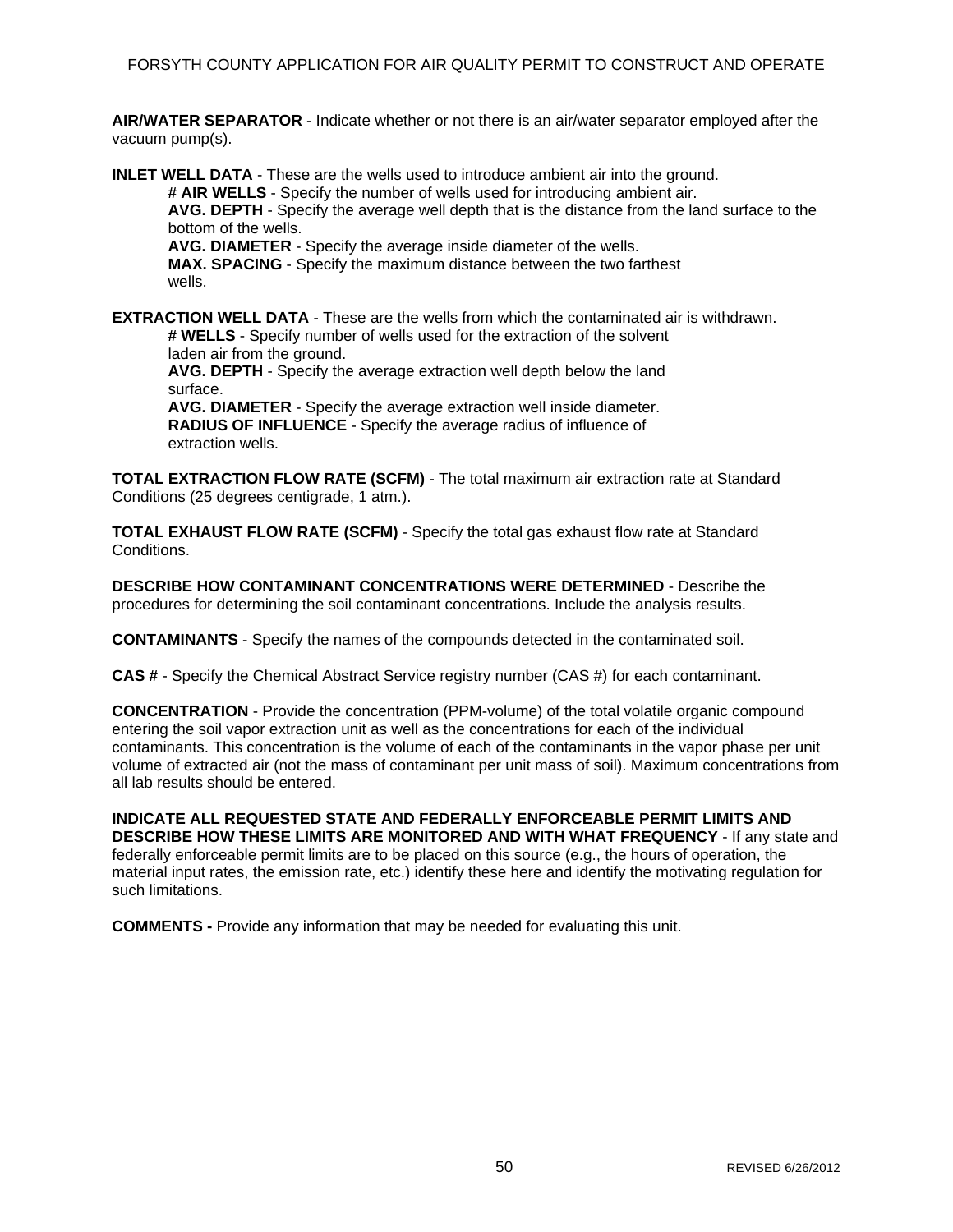## **B13 - SOLVENT USE: CLEANUP ACTIVITIES**

This form is intended to track only those cleanup activities that are an integral and routine part of the operation of an emission source. These are activities that serve to clean process material from emission sources, to enable continued operation of the equipment. *Examples include: stripping paint spray booth walls and filters of accumulated overspray; equipment cleanup between product changes; cleaning spray gun nozzles between color changes, on an as needed but recurrent basis, or on a routine schedule to prevent clogging.* This would **not** include solvents used during repair or maintenance of process equipment. Nor does the form apply to solvents used in facility housekeeping or maintenance activities such as floor stripping, painting buildings, or roof repairs. Parts cleaners or other types of degreasers are considered to be emission sources and should be described on form B1.

**SEASONAL VARIATION -**enter the percent of the total annual consumption of cleanup products which occurs during each calendar quarter. Activities that are evenly distributed throughout the year would show 25% in each of the four blocks.

**ATTACH FORM D1 FOR EACH -**For each solvent-containing product used in emission source cleanup activities, attach a Product Analysis form, D1.

**EMISSION SOURCE ID(S) -**Enter the unique emission source ID number(s) that was assigned to process equipment previously described on forms B1 - B12 that use the adjacent cleanup product.

**CLEANUP PRODUCT -**List the name of the cleanup product used in cleanup activities associated the emission source(s) listed in the adjacent column. This product name should be the same as that used in the corresponding Product Analysis form, D1.

### **PRODUCT USAGE -**

**ACT/HR -**The actual quantities of each cleanup product used on an hourly basis under typical operational conditions. Specify the units of measure in the last column on the page. **ACT/YR -**The actual quantities of each cleanup product used in the most recent 12 month period. Specify the units of measure in the last column on the page.

**MAX/HR; MAX/DAY; MAX/YR -** List the maximum quantities that could be used, given worst case production conditions and maximum 24-hour operation of the emission sources. Specify units of measure in the last column on the page.

**UNITS -**units of measure of the quantities of cleanup product used. Gallons, liters, pounds, etc.

**INDICATE ALL REQUESTED STATE AND FEDERALLY ENFORCEABLE PERMIT LIMITS AND DESCRIBE HOW THESE LIMITS ARE MONITORED AND WITH WHAT FREQUENCY** - If any state and federally enforceable permit limits are to be placed on this source (e.g., the hours of operation, the material input rates, the emission rate, etc.) identify these here and identify the motivating regulation for such limitations.

**COMMENTS -** Add any comments as necessary to clarify the information or the processes represented in this form.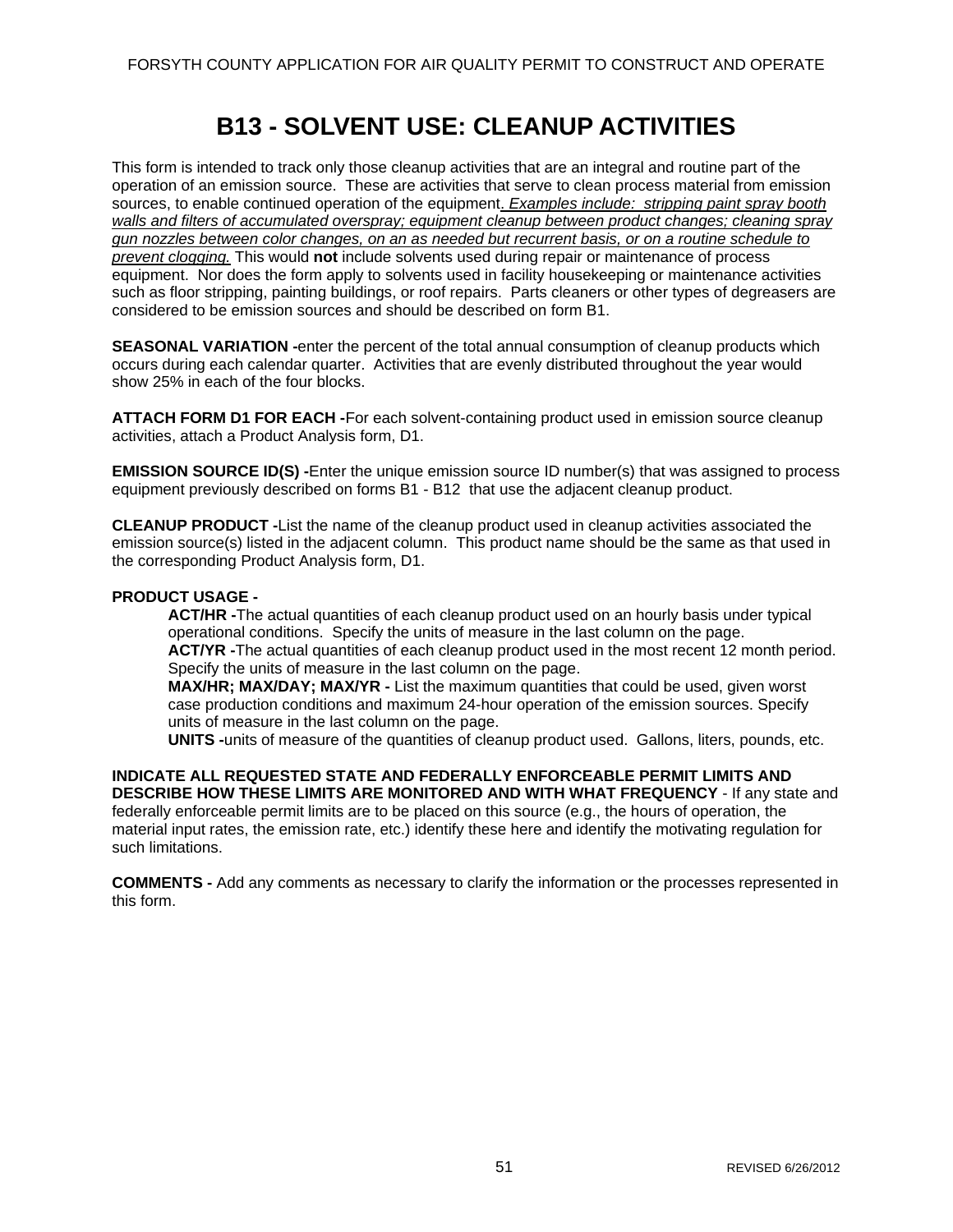# **C1 - CONTROL DEVICE (GENERAL)**

Use this form to describe any control device not included on Forms C2 through C9. This form allows for the entering of general control device parameters. A complete description of your control device may include other parameters not on this form. It is important that you attach manufacturer's specification, schematics, and all other drawings necessary to describe this control device and its relationship to its emission source. **All calculations, assumptions, analysis and other information used to support this form must be included on form D6.** 

**CONTROL DEVICE ID NO. -**Assign a unique control device ID No. for this control device. This ID No. must correspond to the ID No. used for this control device on all other forms and all other references.

**CONTROLS EMISSIONS FROM WHICH EMISSION SOURCE ID(S) -** List all emission source IDs whose emissions are controlled by this device.

**EMISSION POINT ID NO.** - Enter a unique ID number for each emission point(e.g., stack, vent, etc.) associated with each emission source. Emission sources with a common emission point will have the same emission point ID No. For fugitive emissions enter "FUGITIVE".

**POSITION IN SERIES OF CONTROLS** - If there are several devices operating in a series indicate in what position this device is located. If the exhaust air stream goes through this unit and then through a second unit then this would be the # 1 of 2 units.

**MANUFACTURER -** Enter the manufacturer of the device.

**MODEL NO. -** Enter the model number of the device.

**DESCRIBE CONTROL SYSTEM -** Give a brief description of the control device. Include such information as other devices used in conjunction with this device; number of compartments, etc.

**POLLUTANT(S) COLLECTED -** Enter the pollutants being collected.

**CORRESPONDING EFFICIENCY (%)** - Enter the collection efficiency of the control device for each pollutant collected.

**EFFICIENCY DETERMINATION CODE -** Enter the code to represent how the efficiency was determined. 1= Calculated (Attach all calculations to Form D6).

2= Manufacturers specification (Enclose documentation).

3= Source test (Attach documentation or reference test already submitted to agency).

4= Other (describe).

**BEFORE CONTROL EMISSION RATE (LB/HR)** - Estimate the emissions entering the control device for each pollutant listed.

**AFTER CONTROL EMISSION RATE (LB/HR)** - Estimate the emissions leaving the control device for each pollutant listed.

**PRESSURE DROP (IN. H2O) MIN/MAX** - Enter the minimum and maximum operating pressure drop across the device in inches H2O during normal operation needed to maintain the desired efficiency.

**INLET TEMPERATURE (F) MIN/MAX** - Enter the minimum and maximum inlet temperature during normal operation.

**OUTLET TEMPERATURE (F) MIN/MAX -**Enter the minimum and maximum outlet temperature during normal operation.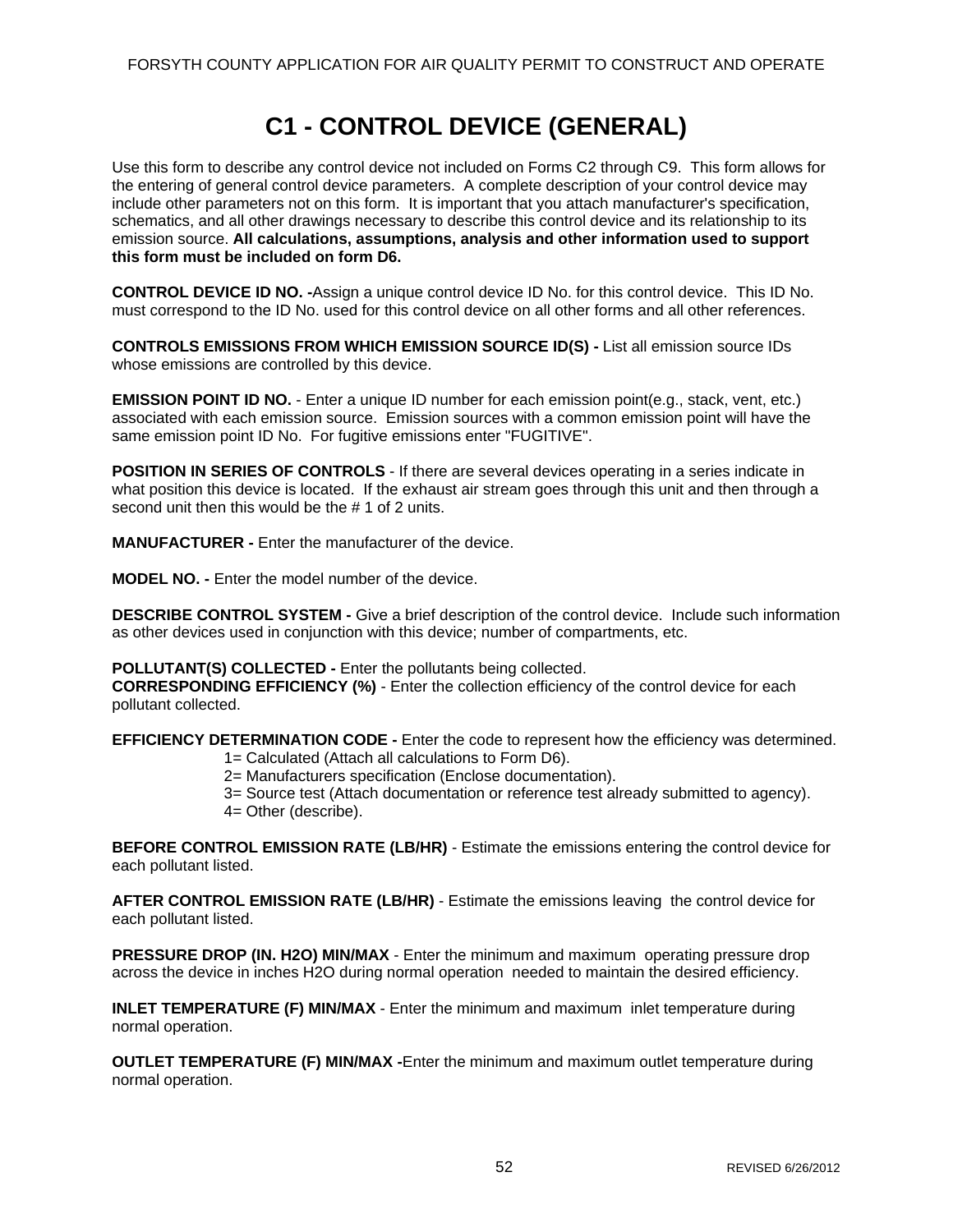**INLET AIR FLOW RATE (ACFM) -**Enter the actual air flow rate in cubic feet per minute entering the control device during normal operation.

**OUTLET AIR FLOW RATE (ACFM) -** Enter the actual air flow rate in cubic feet per minute exiting the control device during normal operation.

**INLET AIR FLOW VELOCITY (FT/SEC) -**Enter the actual air flow velocity infest per second entering the control device during normal operation.

**OUTLET AIR FLOW VELOCITY (FT/SEC) -** Enter the actual air flow velocity in feet per second exiting the control device during normal operation.

**INLET MOISTURE CONTENT (%)** - Enter the percent moisture content of the emission stream entering the control device.

**COLLECTION SURFACE AREA (FT 2 )** - Enter the area of pollutant collecting material in square feet.

**FUEL USED** - Enter the type(s) of fuel(s) used in the device.

**FUEL USAGE RATE** - Enter the maximum fuel usage rate on an hourly or annual basis.

**DESCRIBE STARTUP PROCEDURES** - Describe procedures for starting the equipment noting emissions and estimated rates where possible.

**DESCRIBE MAINTENANCE PROCEDURES -**Routine maintenance is one of the most important factors in maintaining continual compliance using any control device. Describe all maintenance procedures including the monitoring of pressure drops, temperature, dust removal, opacity, etc.

**DESCRIBE ANY AUXILIARY MATERIALS INTRODUCED INTO THE CONTROL SYSTEM** - Describe any auxiliary materials (e.g., lime, caustic acid, etc.) introduced into the control system.

**DESCRIBE ANY MONITORING DEVICES, GAUGES, TEST PORTS, ETC. –** List any devices and/or gauges installed on the system (e.g., magnahelics, temperature gauges, opacity monitors, etc) that are used for demonstrating proper operation of control equipment or compliance with air quality standards. Describe any test ports available for inspectors to conduct measurements of temperature and pressure drop. Describe quality assurance procedures to assure all gauges are operating properly. Gauges, test ports, etc. not used for air quality purposes are not required to be described.

**SHOW BY DIAGRAM THE RELATIONSHIP OF THE CONTROL DEVICE TO ITS EMISSION SOURCE(S):** - Provide a diagram of the control device and all accompanying emission sources (with ID numbers). Where possible, indicate flow rates, common manifolds, and other such information as may be necessary to understand the process.

#### **ATTACH MANUFACTURER'S SPECIFICATIONS, SCHEMATICS, AND ALL OTHER DRAWINGS NECESSARY TO DESCRIBE THIS CONTROL DEVICE AND ITS RELATIONSHIP TO ITS EMISSION SOURCE**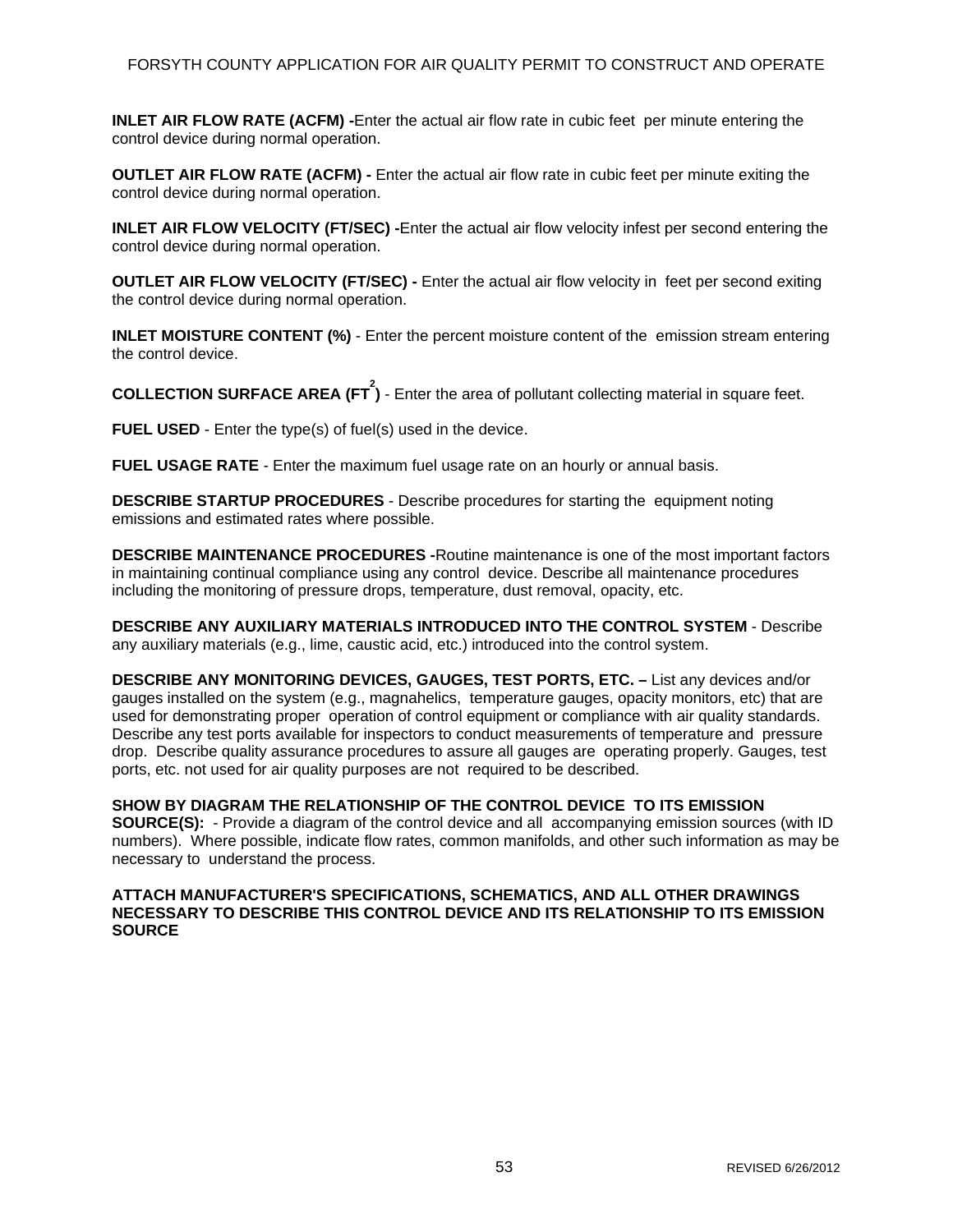# **C2 - CONTROL DEVICE (FABRIC FILTER)**

A fabric filter removes dust from a gas stream by passing the stream through a porous fabric (e.g., bagfilter, baghouse, HEPA filter). Dust particles form a more or less porous cake on the surface of the fabric. It is this cake that does the majority of the filtration. **All calculations, assumptions, analysis and other information used to support this form must be included on form D6.** 

**CONTROL DEVICE ID NO. -** Assign a unique control device ID No. for this control device. This ID No. must correspond to the ID No. used for this control device on all other forms and all other references.

**CONTROLS EMISSIONS FROM WHICH EMISSION SOURCE ID(S) -**List all emission source IDs whose emissions are controlled by this device.

**EMISSION POINT ID NO.** - Enter a unique ID number for each emission point(e.g., stack, vent, etc.) associated with each emission source. Emission sources with a common emission point will have the same emission point ID No. For fugitive emissions enter "FUGITIVE".

**POSITION IN SERIES OF CONTROLS** - If there are several devices operating in a series indicate in what position this device is located. If the exhaust air stream goes through this unit and then through a second unit then this would be # 1 of 2units.

**MANUFACTURER -** Enter the manufacturer of the device.

**MODEL NO. -** Enter the model number of the device.

**DESCRIBE CONTROL SYSTEM -** Give a brief description of the control device. Include such information as other devices used in conjunction with this device; number of compartments, etc. *Example - This fabric filter is the second of two control devices with the first unit being a cyclone (CD1). This control system collects sanding dust from the #3 sanding room. It has 2 separate compartments each of which can be operated while the other is shut down for maintenance.* 

**POLLUTANT(S) COLLECTED -** Enter the pollutants being collected.

**CORRESPONDING EFFICIENCY (%)** - Enter the collection efficiency of the control device for each pollutant collected.

**EFFICIENCY DETERMINATION CODE -** Enter the code to represent how the efficiency was determined.

- 1= Calculated (Attach all calculations to Form D6).
- 2= Manufacturers specification (Enclose documentation).
- 3= Source test (Attach documentation or reference test already
- submitted to agency).
- 4= Other (describe).

**BEFORE CONTROL EMISSION RATE (LB/HR)** - Estimate the emissions entering the control device for each pollutant listed.

**AFTER CONTROL EMISSION RATE (LB/HR)** - Estimate the emissions leaving the control device for each pollutant listed.

**PRESSURE DROP (IN. H2O) MIN/MAX** - Enter the minimum and maximum operating pressure drop across the device in inches H2O during normal operation needed to maintain the desired efficiency. A gauge indicating operating pressure drop must be installed and operational on this equipment at all times.

**WARNING ALARM?** - Indicate if a warning alarm is installed on the unit to sound an alert in the event the pressure drop is outside the allowable range.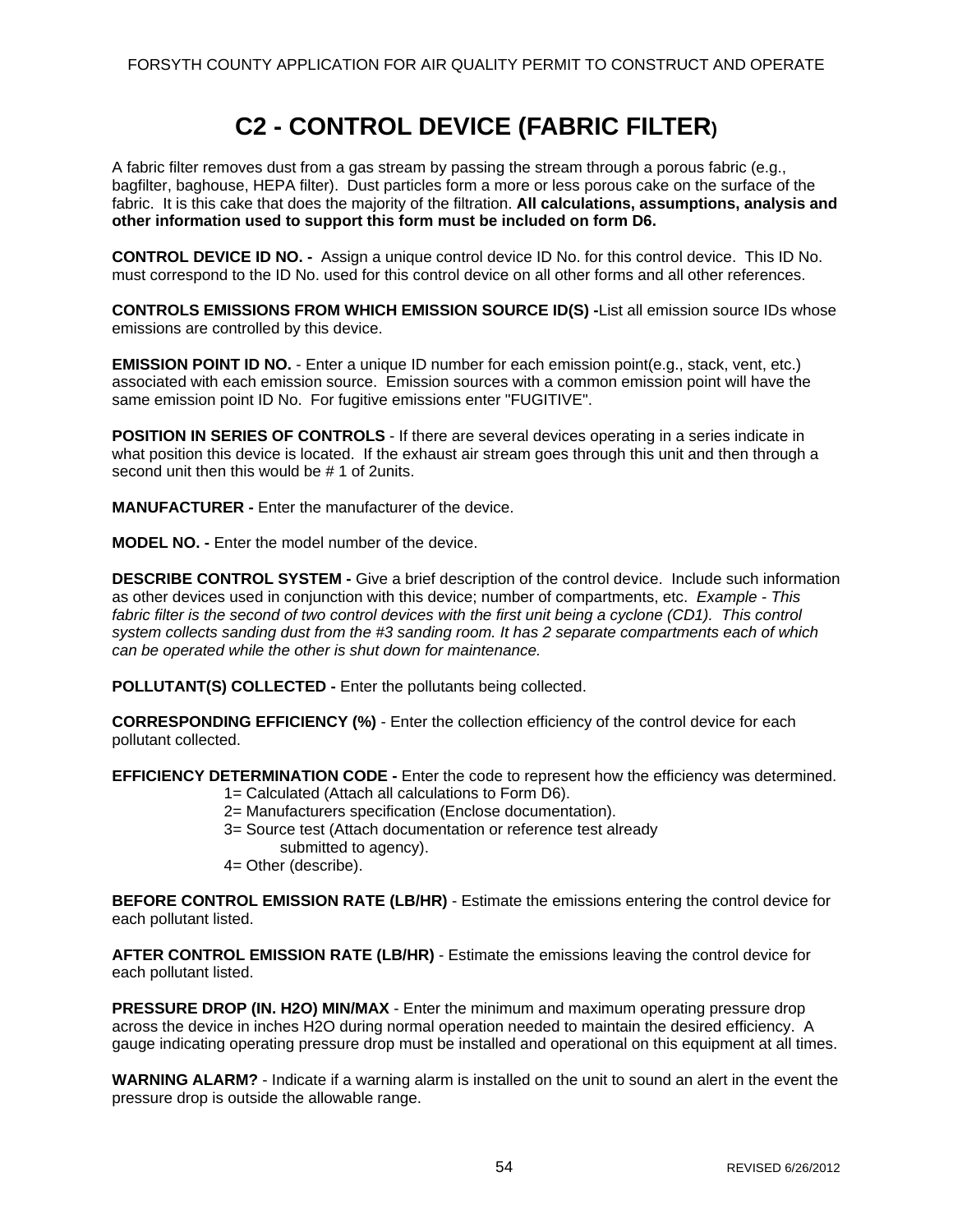**INLET TEMPERATURE (F) MIN/MAX** - Enter the minimum and maximum inlet temperature during normal operation.

**OUTLET TEMPERATURE (F) MIN/MAX** - Enter the minimum and maximum outlet temperature during normal operation.

**INLET AIR FLOW RATE (ACFM) -**Enter the actual inlet air flow rate in cubic feet per minute during normal operation.

**AIR TO CLOTH RATIO -** This is the ratio between the air flow rate (ACFM) listed above and the filter surface area listed in the next block (e.g., 10,000 ACFM divided by 1000 square feet of filter area would give an air to cloth ratio of 10:1).

**FILTER SURFACE AREA (FT 2 ) -**The total square feet of filter surface area. Round off to nearest whole number.

**FILTER MAXIMUM OPERATING TEMPERATURE (F)** - Enter the maximum operating temperature for the filter material.

**FILTER MATERIAL -** What is the filter material composed of. This can be obtained by contacting the supplier of the filters (e.g., fiberglass, nomex, wool, cotton, nylon, teflon, etc).

**DESCRIBE CLEANING PROCEDURES -**Most fabric filters have a mechanism to clean the filter media on a regular basis. The most common techniques are mechanical, reverse air, air pulse, and sonic cleaning. There are some types that require the replacement of the filter media rather than cleaning. Other parameters to include would be the frequency of cleaning, on-stream or off-stream cleaning, duration of cleaning, etc. Describe the cleaning procedures.

**CLEANING TIME -** The time required for each cleaning cycle.

**TIME BETWEEN CLEANING -**The time between cleaning cycles.

**DESCRIBE MAINTENANCE PROCEDURES -**Routine maintenance is one of the most important factors in maintaining continual compliance using a fabric filter. This is especially true when abrasive particulate is being collected. Describe all maintenance procedures including the monitoring of pressure drops, temperature, dust removal, opacity, etc. Describe methods used and frequency to detect leaks and holes in filter media.

**DESCRIBE MOISTURE BLINDING, CHEMICAL RESISTIVITY, AND/OR SPECIAL OPERATING CONDITIONS** - Describe any possible factors that would result in moisture blinding of the filter. Address the chemical resistivity of the filter if the pollutant is corrosive. Describe any special or unique operating conditions used for this filter.

## **DESCRIBE ANY MONITORING DEVICES, GAUGES, TEST PORTS, ETC.**

List any devices and/or gauges installed on the system (e.g., magnahelics, temperature gauges, opacity monitors, etc) that are used for demonstrating proper operation of control equipment or compliance with air quality standards. Describe any test ports available for inspectors to conduct measurements of temperature and pressure drop. Describe quality assurance procedures to assure all gauges are operating properly. Gauges, test ports, etc. not used for air quality purposes are not required to be described.

### **SHOW BY DIAGRAM THE RELATIONSHIP OF THE CONTROL DEVICE TO ITS EMISSION**

**SOURCE(S): -**Provide a diagram of the control device and all accompanying emission sources (with ID numbers). Where possible, indicate flow rates, common manifolds, and other such information as may be necessary to understand the process.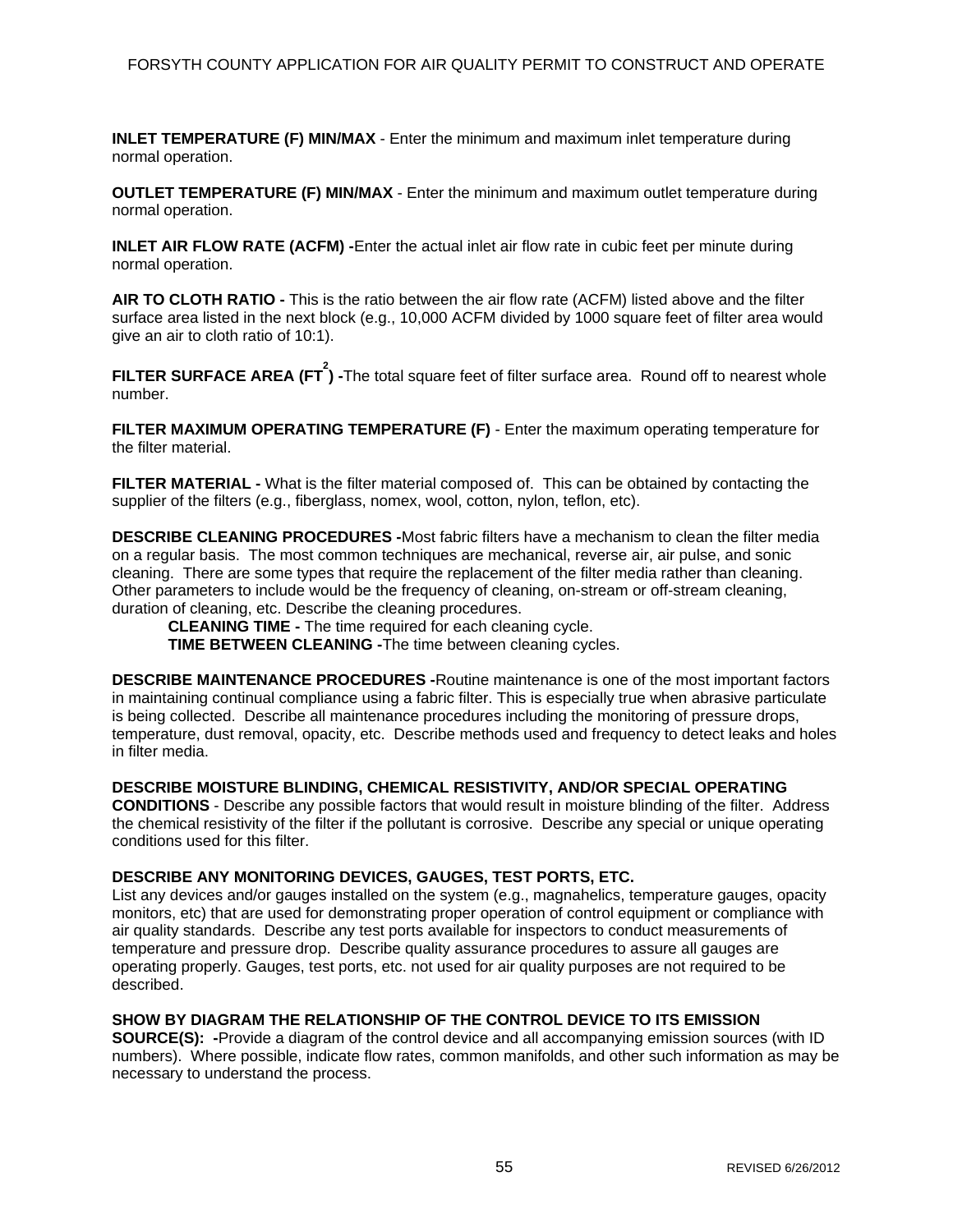## **C3 - CONTROL DEVICE (ELECTROSTATIC PRECIPITATOR)**

An electrostatic precipitator (ESP) removes particulate matter from a gas stream by passing the gas stream through discharge electrodes and collection plates. Most particulates become charged and are collected on the plates. **All calculations, assumptions, analysis and other information used to support this form must be included on form D6.** 

**CONTROL DEVICE ID NO. -** Assign a unique control device ID No. for this control device. This ID No. must correspond to the ID No. used for this control device on all other forms and all other references.

**CONTROLS EMISSIONS FROM WHICH EMISSION SOURCE ID(S) -** List all emission source IDs whose emissions are controlled by this device.

**EMISSION POINT ID NO.** - Enter a unique ID number for each emission point(e.g., stack, vent, etc.) associated with each emission source. Emission sources with a common emission point will have the same emission point ID No. For fugitive emissions enter "FUGITIVE".

**POSITION IN SERIES OF CONTROLS -**If there are several devices operating in a series indicate in what position this device is located. If the exhaust air stream goes through this unit and then through a second unit then this would be the # 1 of 2 units.

**MANUFACTURER -** Enter the manufacturer of the device.

**MODEL NO. -** Enter the model number of the device.

**DESCRIBE CONTROL SYSTEM** - Describe type of ESP: single stage, two stage, low voltage, high voltage, hot side, cold side, other (describe), negative or positive corona. Also, list any ancillary equipment: level detectors, hopper insulation, hopper heaters, and weather enclosures.

**POLLUTANT(S) COLLECTED -** Enter the pollutants being collected.

**CORRESPONDING EFFICIENCY (%)** - Enter the collection efficiency of the control device for each pollutant collected.

**EFFICIENCY DETERMINATION CODE -** Enter the code to represent how the efficiency was determined.

- 1= Calculated (Attach all calculations to Form D6).
- 2= Manufacturers specification (Enclose documentation).
- 3= Source test (Attach documentation or reference test already submitted to agency).
- 4= Other (describe).

**BEFORE CONTROL EMISSION RATE (LB/HR)** - Estimate the emissions entering the control device for each pollutant listed.

**AFTER CONTROL EMISSION RATE (LB/HR)** - Estimate the emissions leaving the control device for each pollutant listed.

**PRESSURE DROP (IN. H2O) MIN/MAX** - Enter the minimum and maximum operating pressure drop across the device in inches H2O during normal operation needed to maintain the desired efficiency. A gauge indicating operating pressure drop must be installed and operational on this equipment at all times.

**WARNING ALARM?** - Indicate if a warning alarm is installed on the unit to sound an alert in the event the pressure drop is outside the allowable range.

**INLET TEMPERATURE (F) MIN/MAX** - Enter the minimum and maximum inlet temperature during normal operation.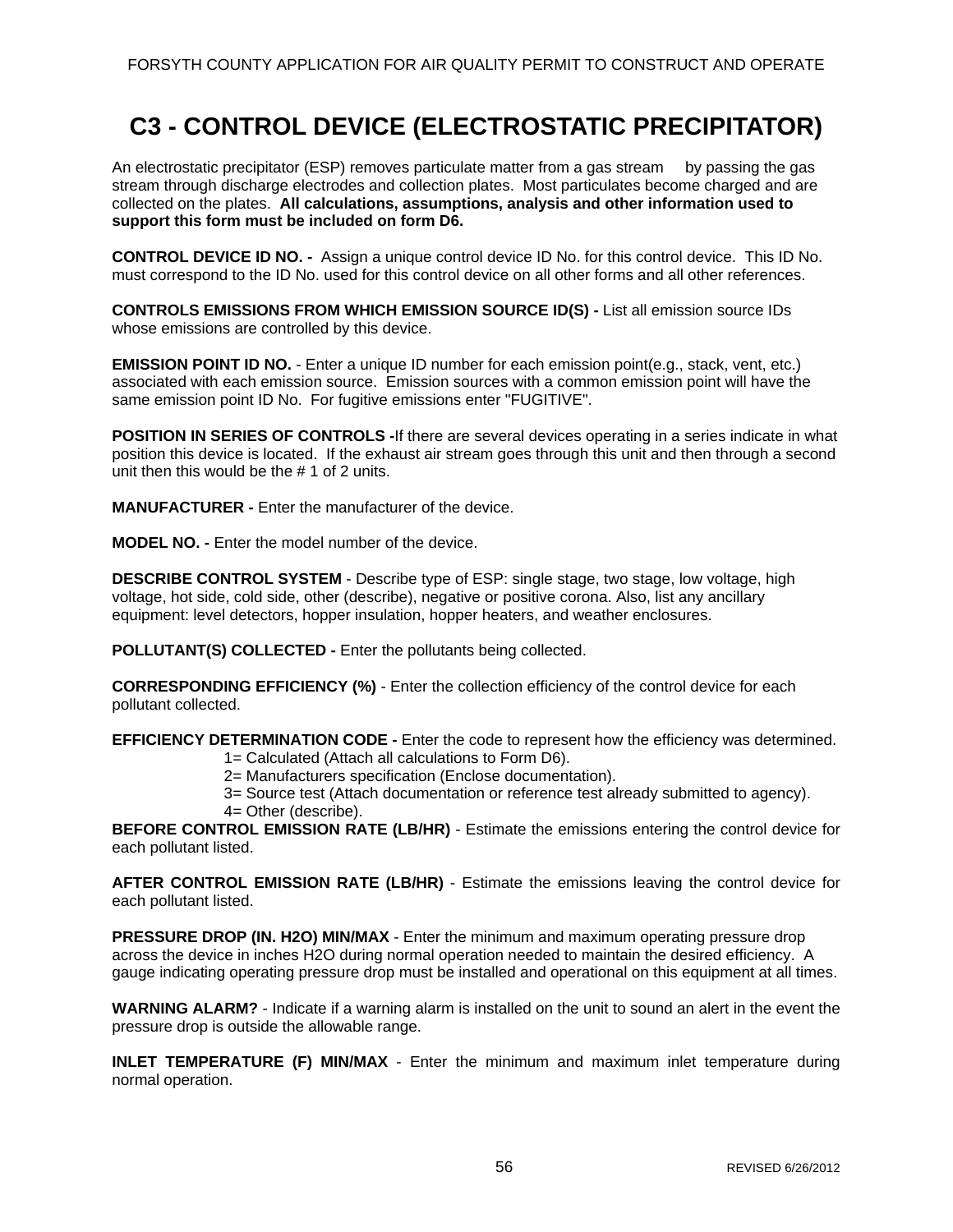**OUTLET TEMPERATURE (F) MIN/MAX** - Enter the minimum and maximum outlet temperature during normal operation.

**INLET AIR FLOW RATE (ACFM) -**Enter the actual air flow rate in actual cubic feet per minute during normal operation.

**COLLECTION PLATE AREA (FT2)** - Enter total ESP collection plate surface area expressed in square feet. See manufacturers specifications.

**NO. OF COMPARTMENTS** - List the number of compartments and their arrangement (series or in parallel sections).

**NO. OF CELLS PER COMPARTMENT** - List the number of cells per compartment.

**PARTICLE MIGRATION VELOCITY (FT/SEC)** - Enter the average migration(drift) velocity for the collected particles.

**PARTICLE DENSITY (LB/FT3)** - Enter the average particle density entering the ESP.

#### **FIELD STRENGTH (VOLTS)**

**CHARGING** - Enter the strength of the field (in volts) imparting the charge to the particles to be collected.

**COLLECTING** - Enter the strength of the field (in volts) where particles are to be collected.

**CORONA POWER (WATTS/1000 CFM)** - List corona power (input) in watts per 1000 CFM (this information should be contained in the manufacturer specifications).

**ELECTRICAL USAGE (KW/HR)** - List electrical usage in kilowatts per hour.

**RESISTIVITY OF POLLUTANT (OHM-CM) -** List the resistivity of pollutant to be collected by the unit. Resistivity is the overall resistance to charge dissipation to the ESP collection plate.

**GAS VISCOSITY (POISE)** - If the gas stream is other than predominantly air, list the viscosity of the gas stream in poise.

**DESCRIBE CLEANING PROCEDURES -**List cleaning method(s) used.

**DESCRIBE ANY MAINTENANCE PROCEDURES:** - Describe maintenance procedures performed on ESP.

#### **DESCRIBE ANY MONITORING DEVICES, GAUGES, TEST PORTS, ETC.**

List any devices and/or gauges installed on the system (e.g., primary voltage, secondary current, spark rate meter gauges, emission point temperature, opacity monitor, etc) that are used for demonstrating proper operation of control equipment or compliance with air quality standards. Describe any test ports available for inspectors to conduct measurements of temperature and pressure drop. Describe quality assurance procedures to assure all gauges are operating properly. Gauges, test ports, etc. not used for air quality purposes are not required to be described.

#### **SHOW BY DIAGRAM THE RELATIONSHIP OF THE CONTROL DEVICE TO ITS EMISSION**

**SOURCE(S): -** Provide a diagram of the control device and all accompanying emission sources (with ID numbers). Where possible, indicate flow rates, common manifolds, and other such information as may be necessary to understand the process.

### **ATTACH A DIAGRAM OF THE TOP VIEW OF THE ESP WITH DIMENSIONS (INCLUDING AT A MINIMUM THE PLATE SPACING AND WIRE SPACING AND INDICATE THE ELECTRODE TYPE)**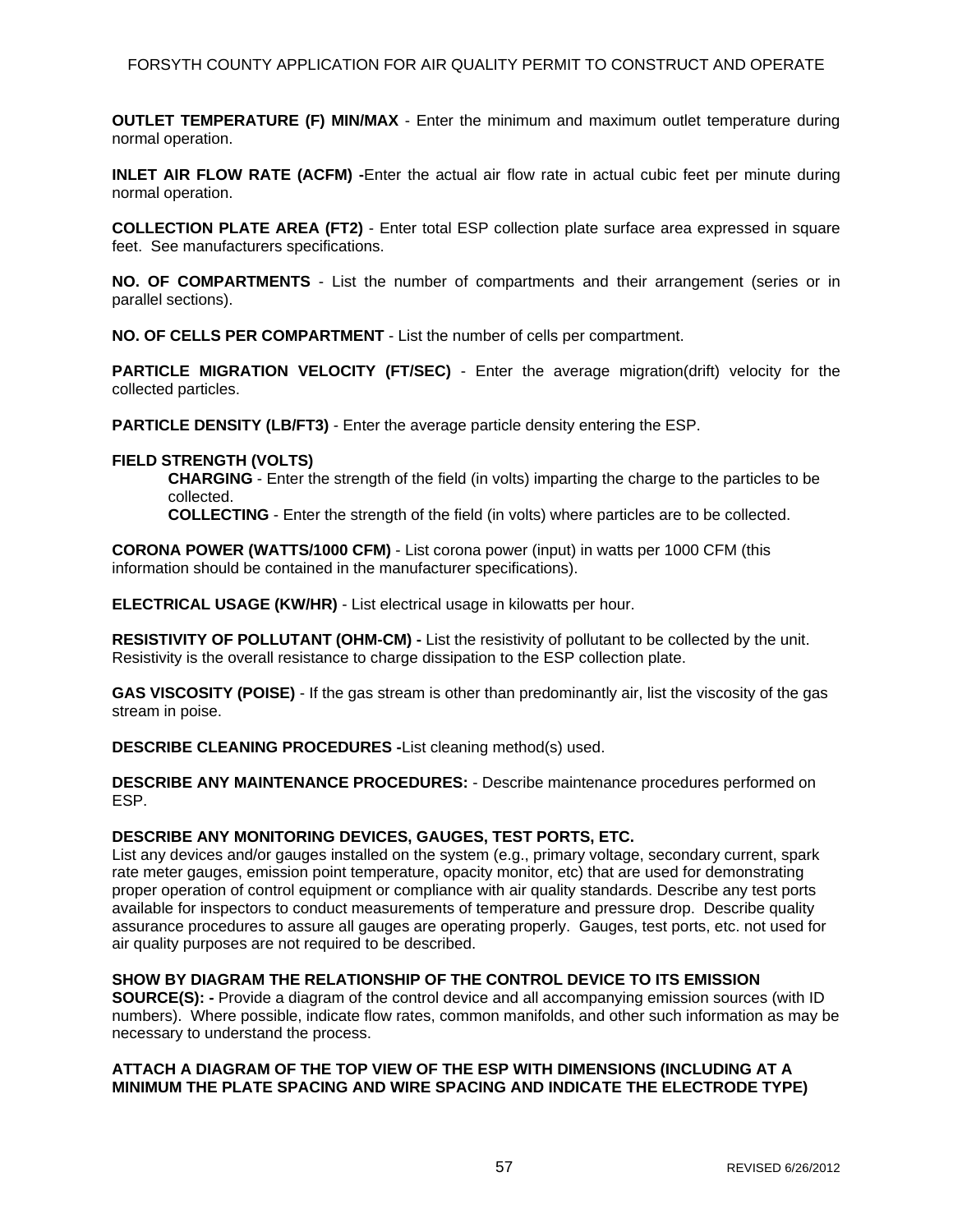# **C4 - CONTROL DEVICE (THERMAL OR CATALYTIC)**

A control device which operates by thermal (non-catalytic) and catalytic incineration can oxidize any hydrocarbons and/or toxic pollutants into carbon dioxide and water. High temperature and residence time must be sufficient to obtain the desired oxidation results. **All calculations, assumptions, analysis and other information used to support this form must be included on form D6.** 

**CONTROL DEVICE ID NO. -** Assign a unique control device ID No. for this control device. This ID No. must correspond to the ID No. used for this control device on all other forms and all other references.

**CONTROLS EMISSIONS FROM WHICH EMISSION SOURCE ID(S) -** List all emission source IDs whose emissions are controlled by this device.

**EMISSION POINT ID NO.** - Enter a unique ID number for each emission point(e.g., stack, vent, etc.) associated with each emission source. Emission sources with a common emission point will have the same emission point ID No. For fugitive emissions enter "FUGITIVE".

**POSITION IN SERIES OF CONTROLS** - If there are several devices operating in a series indicate in what position this device is located. If the exhaust air stream goes through this unit and then through a second unit then this would be the # 1 of 2 units.

**MANUFACTURER -** Enter the manufacturer of the device.

**MODEL NO. -** Enter the model number of the device.

**DESCRIBE CONTROL SYSTEM -** Provide a brief description of control system (e.g., Thermal incinerator which controls VOC emissions from can painting line).

**POLLUTANT(S) COLLECTED -** Enter the pollutants being collected.

**CORRESPONDING EFFICIENCY (%)** - Enter the collection efficiency of the control device for each pollutant collected.

**EFFICIENCY DETERMINATION CODE -** Enter the code to represent how the efficiency was determined.

- 1= Calculated (Attach all calculations to Form D6).
- 2= Manufacturers specification (Enclose documentation).

3= Source test (Attach documentation or reference test already submitted to agency).

4= Other (describe).

**BEFORE CONTROL EMISSION RATE (LB/HR)** - Estimate the emissions entering the control device for each pollutant listed.

**AFTER CONTROL EMISSION RATE (LB/HR)** - Estimate the emissions leaving the control device for each pollutant listed.

## **IF CATALYST USED**

**TYPE -**Enter the type of catalyst material (e.g., palladium on ceramic honeycomb design). **Velocity through catalyst (fps)**: Input the velocity of the pollutant laden air stream through the catalyst.

Catalyst Vol. (ft<sup>3</sup>): Enter the volume of the catalyst material used in this operating scenario in cubic feet.

**SCFM through catalyst:** Enter the Standard Cubic Feet per Minute of airflow through the above mentioned catalyst volume in this operating scenario.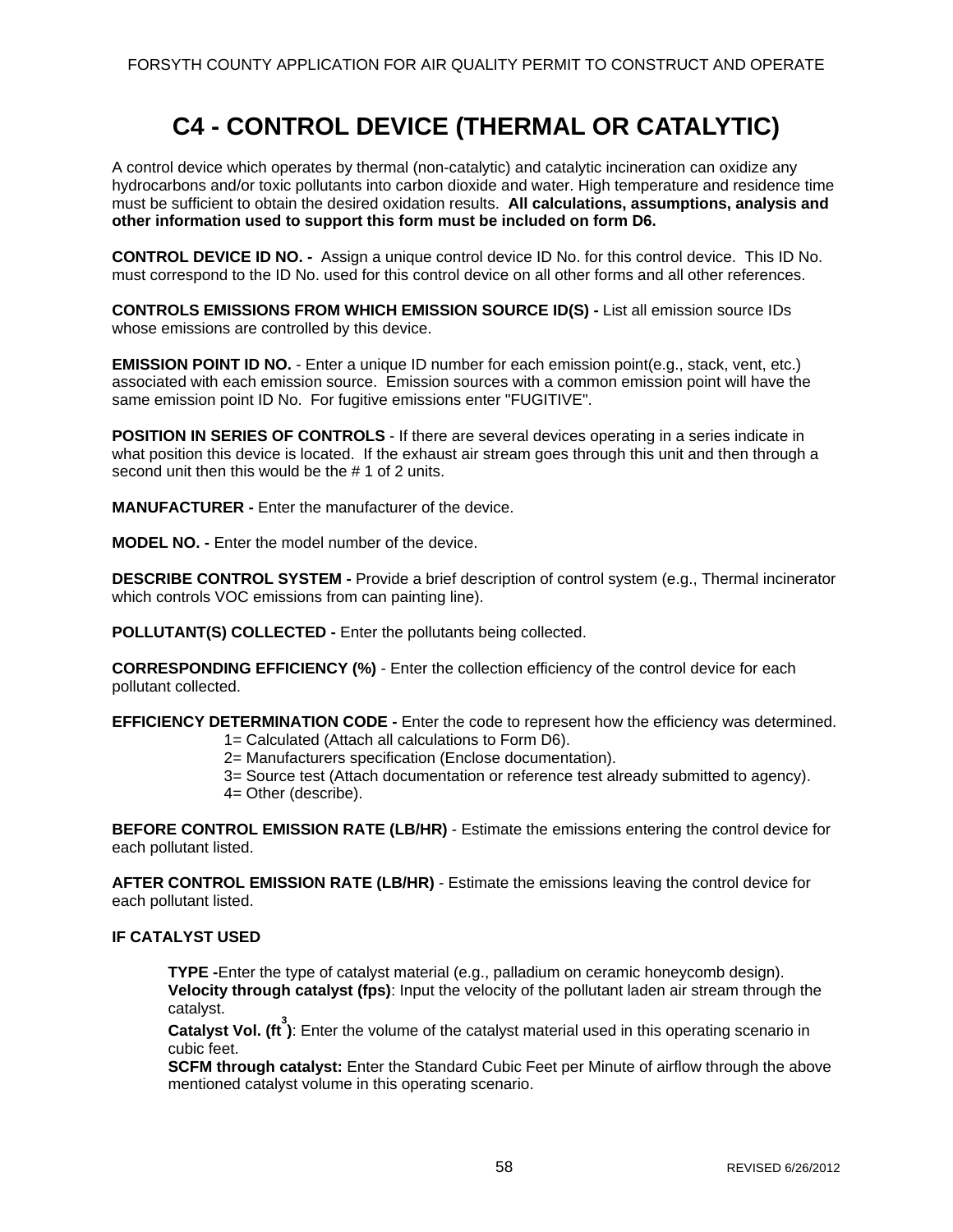**PRESSURE DROP (IN. H2O) MIN/MAX -** Enter the minimum and maximum operating pressure drop across the device in inches H2O during normal operation to maintain the desired efficiency. A gauge indicating operating pressure must be installed and operational on this equipment at all times.

**INLET TEMPERATURE (F) MIN/MAX** -Enter the minimum and maximum inlet temperature during normal operation.

**OUTLET TEMPERATURE (F) MIN/MAX -**Enter the minimum and maximum outlet temperature during normal operation.

**INLET AIR FLOW RATE (ACFM)** - Enter the actual inlet air flow rate in cubic feet per minute during normal operation.

**RESIDENCE TIME (SECONDS) -** Enter the amount of time the gas stream remains in the combustion chamber. This can be calculated by dividing the volume of the combustion chamber (cubic feet) by the actual air flow rate (cubic feet/minute) at the incinerator temperature and then multiplying this result by 60.

**COMBUSTION CHAMBER VOLUME (FT 3 ) -** Enter the volume of the combustion chamber.

**COMBUSTION TEMPERATURE (F) -** Enter the minimum temperature in the combustion chamber during normal operation.

**% EXCESS AIR** - The amount of air provided in excess of the minimum amount required for complete combustion expressed as a percentage.

**INLET MOISTURE CONTENT (%) -** Give the maximum % of moisture in the inlet emission stream. **FUEL USED** - Enter the type(s) of fuel(s) used in the device.

**TOTAL MAXIMUM FIRING RATE (MILLION BTU/HR) -**Enter the total maximum firing rate for all burners based on input.

**MAXIMUM ANNUAL FUEL USE -**Indicate the maximum amount of fuel you propose to burn in one year. If this is less than the maximum capacity of the fuel burners then the unit will be restricted to this amount.

**MAXIMUM HOURLY FUEL USE -**Indicate the maximum amount of fuel you propose to burn in one hour. If this is less than the maximum capacity of the fuel burner then the unit will be restricted to this amount.

**ACTUAL ANNUAL FUEL USE -** Indicate the actual amount of fuel consumed in one year during normal operation.

**ACTUAL HOURLY FUEL USE -** Indicate the actual amount of fuel consumed in one hour during normal operation.

**METHOD USED TO INCREASE MIXING -** Higher destruction efficiencies are achieved by thoroughly mixing the gas stream in the combustion chamber. Describe methods used to enhance mixing (e.g., refractory baffles, baffle plates, swirl-fired burner).

**DESCRIBE THE STARTUP/SHUTDOWN PROCEDURES -** Describe in detail the steps taken to bring the incinerator from a cold state to maximum operation and then through shut down.

**DESCRIBE ANY MAINTENANCE PROCEDURES:** - Describe maintenance procedures performed on control device.

#### **DESCRIBE ANY MONITORING DEVICES, GAUGES, TEST PORTS, ETC.:**

List any devices and/or gauges installed on the system (e.g., temperature, CO monitor, O2 monitor, opacity monitor, etc.) that are used for demonstrating proper operation of control equipment or compliance with air quality standards. Provide any calibration or maintenance activities and frequency.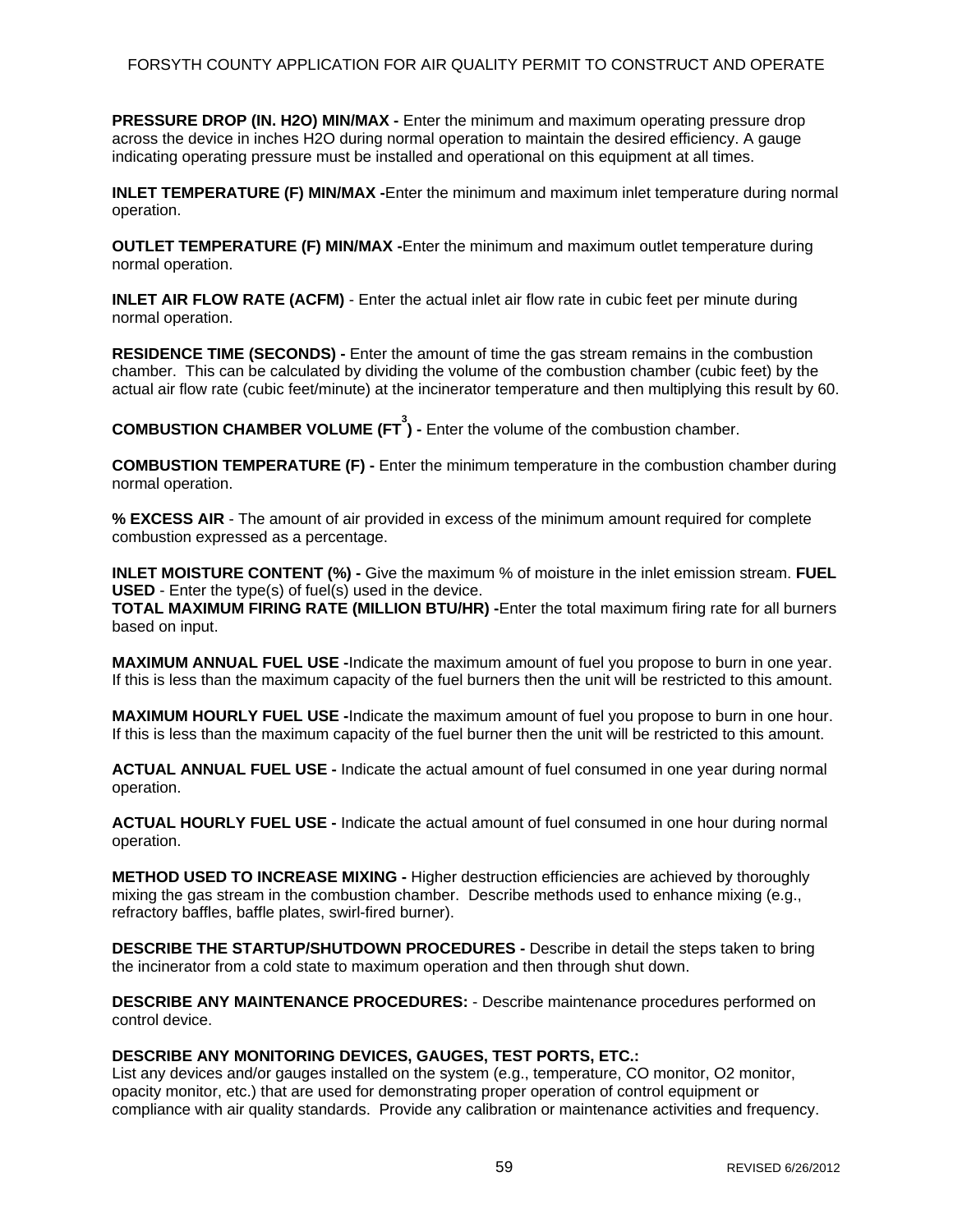Describe quality assurance procedures to assure all gauges are operating properly. Gauges, test ports, etc. not used for air quality purposes are not required to be described.

### **SHOW BY DIAGRAM THE RELATIONSHIP OF THE CONTROL DEVICE TO ITS EMISSION**

**SOURCE(S) - Provide a diagram of the control device and all accompanying emission sources (with ID** numbers). Where possible, indicate flow rates, common manifolds, and other such information as may be necessary to understand the process.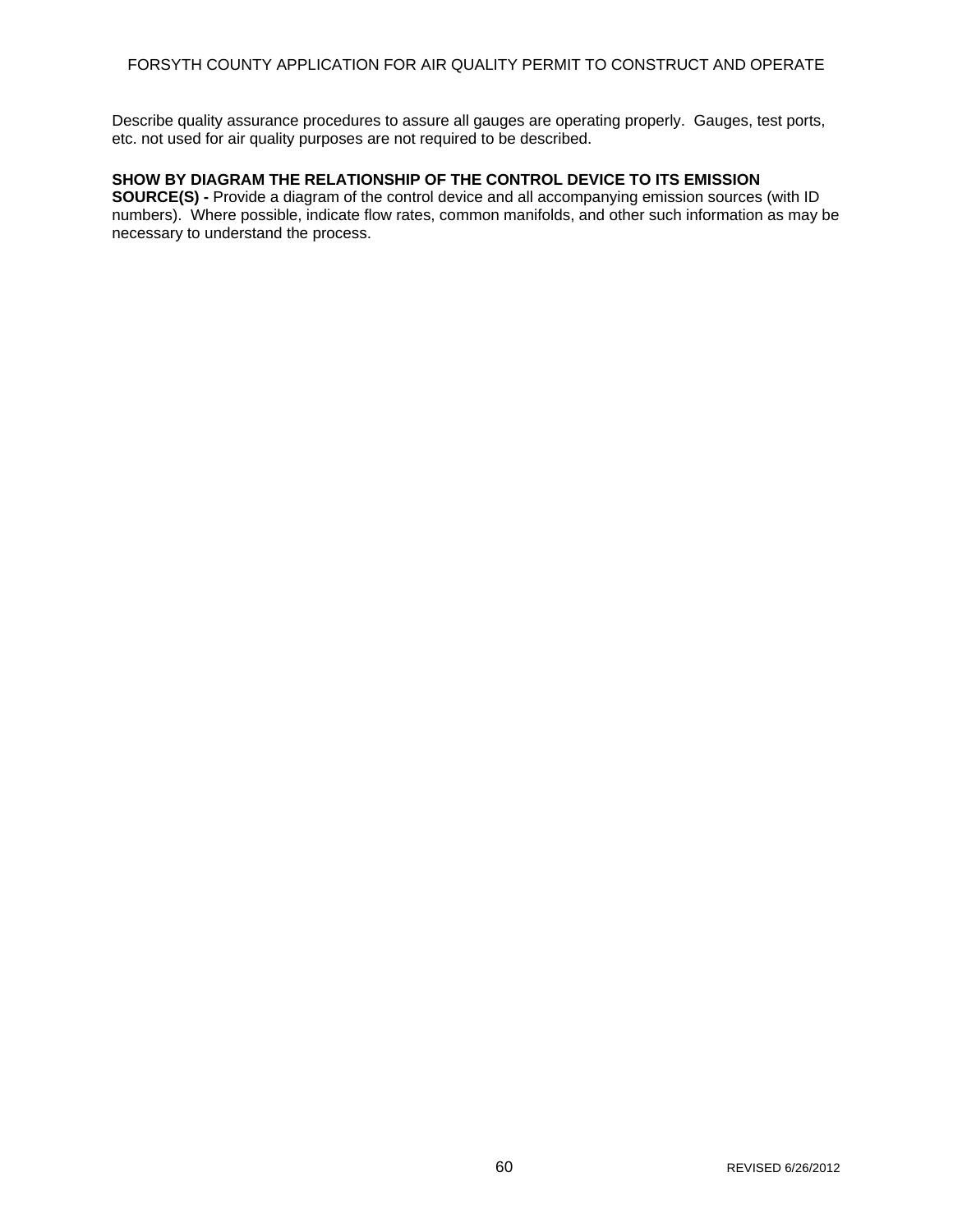# **C5 - CONTROL DEVICE (MECHANICAL)**

Mechanical collectors, such as settling chambers, cyclones, and multicyclones, utilize gravity and inertia to separate particulates from a gas stream. **All calculations, assumptions, analysis and other information used to support this form must be included on form D6.** 

**CONTROL DEVICE ID NO. -** Assign a unique control device ID No. for this control device. This ID No. must correspond to the ID No. used for this control device on all other forms and all other references.

**CONTROLS EMISSIONS FROM WHICH EMISSION SOURCE ID(S) -** List all emission source IDs whose emissions are controlled by this device.

**EMISSION POINT ID NO.** - Enter a unique ID number for each emission point(e.g., stack, vent, etc.) associated with each emission source. Emission sources with a common emission point will have the same emission point ID No. For fugitive emissions enter "FUGITIVE".

**POSITION IN SERIES OF CONTROLS -**If there are several devices operating in a series indicate in what position this device is located. If the exhaust air stream goes through this unit and then through a second unit then this would be the # 1 of 2 units.

**MANUFACTURER -** Enter the manufacturer of the device.

**MODEL NO. -** Enter the model number of the device.

**DESCRIBE CONTROL SYSTEM -** Provide a detailed description of the control device. Include all information needed to evaluate the system that is not already included.

**POLLUTANT(S) COLLECTED -** Enter the pollutants being collected.

**CORRESPONDING EFFICIENCY (%)** - Enter the collection efficiency of the control device for each pollutant collected.

**EFFICIENCY DETERMINATION CODE -** Enter the code to represent how the efficiency was determined.

1= Calculated (Attach all calculations to Form D6).

2= Manufacturers specification (Enclose documentation).

3= Source test (Attach documentation or reference test already submitted to agency).

4= Other (describe).

**BEFORE CONTROL EMISSION RATE (LB/HR)** - Estimate the emissions entering the control device for each pollutant listed.

**AFTER CONTROL EMISSION RATE (LB/HR)** - Estimate the emissions leaving the control device for each pollutant listed.

**PRESSURE DROP (IN. H2O) MIN/MAX** - Enter the minimum and maximum operating pressure drop across the device in inches H2O during normal operation to maintain the desired efficiency. A gauge indicating operating pressure must be installed and operational on this equipment at all times.

**WARNING ALARM?** - Indicate if a warning alarm is installed on the unit to sound an alert in the event the pressure drop is outside the allowable range.

**INLET TEMPERATURE (F) MIN/MAX** - Enter the minimum and maximum inlet temperature during normal operation.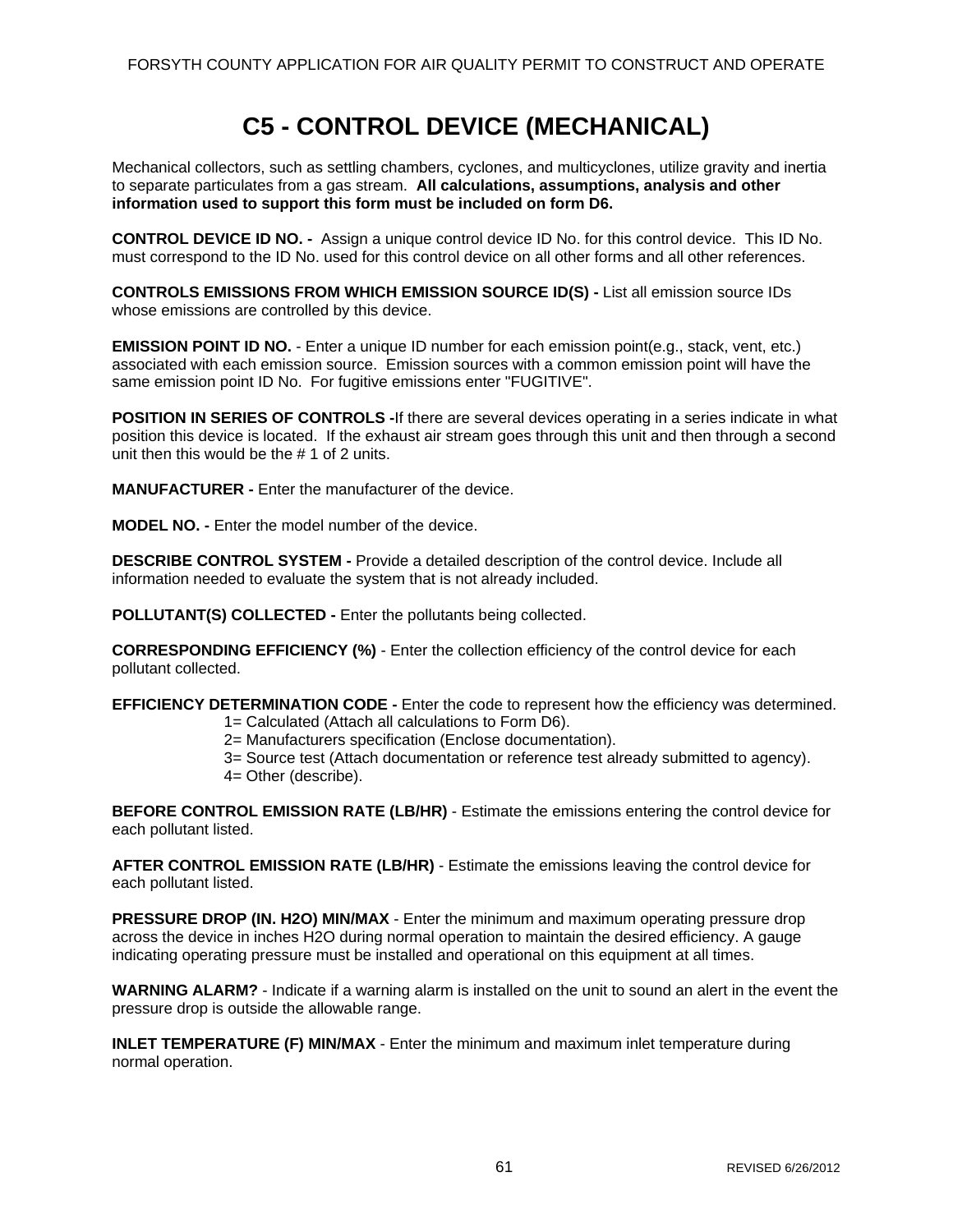**OUTLET TEMPERATURE (F) MIN/MAX** - Enter the minimum and maximum outlet temperature during normal operation.

**INLET AIR FLOW RATE (ACFM) -**Enter the actual inlet air flow rate in cubic feet per minute during normal operation.

**PARTICLE DENSITY (LB/FT3)** - Enter the average particle density entering the control device in pounds per cubic feet.

**SETTLING CHAMBER** - There are two types of gravity settling chambers. The SIMPLE EXPANSION CHAMBER which is basically a long, horizontal box with inlet, outlet and collection hoppers. The gas stream enters the expansion section of the device and its velocity is reduced, thereby allowing particulate matter in the gas stream to be collected by gravity. The MULTIPLE TRAY SETTLING CHAMBER (Howard settling chamber) operates on the same principle as the simple expansion chamber, but there are several horizontal collection plates in order to shorten the settling path of the particle, thus enhancing collection efficiency. The BAFFLE CHAMBER is a variation of the settling chamber. These units have baffles within the chamber in order to impart a downward motion to the particles in the gas stream, thus collection is accomplished by inertia as well as gravity.

## **DIMENSIONS (TO NEAREST INCH)**

**LENGTH** - Length of the chamber in inches.

**WIDTH** - Width of the chamber in inches.

**HEIGHT** - Greatest distance a particle must fall to be collected. In multiple tray devices this is the distance between trays.

**VELOCITY (FT/SEC)** - Specify the velocity at which the particulate laden gas travels through the chamber.

**NO. TRAYS** - If the device is of multiple tray design, specify the number of horizontal trays.

**NO. BAFFLES** - If the device is a baffle chamber, specify the number of baffles.

**CYCLONE** - An inertial separator in which the particulate laden gas stream is forced to spin in a vortex. As the gas changes direction, the inertia of the particles causes them to be separated from the gas stream and collected.

**INLET VELOCITY (FT/SEC) -**What is the velocity of air stream entering the cyclone. **CIRCULAR** or **SQUARE** - Indicate whether the inlet dimension "H" is for a circular or square inlet.

**DIMENSIONS** - Provide the dimensions of the cyclone. Refer to the diagram below for a description of variables for a typical top inlet cyclone. For other types of cyclones (such as bottom inlet, axial inlet or straight-through designs) provide a diagram labeling the dimensions of the analogous parts.

**IF WET SPRAY UTILIZED** - If wet spray is used inside the cyclone to enhance collection efficiency complete this section.

> **LIQUID USED** - Specify liquid that is sprayed. **FLOW RATE** - Rate of liquid application in gallons **performance** per minute.

**MAKE UP RATE** - Rate of replacement for liquid lost to the to the properties of contact to the properties of the contact of the properties of the contact of the contact of the properties of the contact of the contact of t evaporation, absorption and disposal, in gallons per minute.

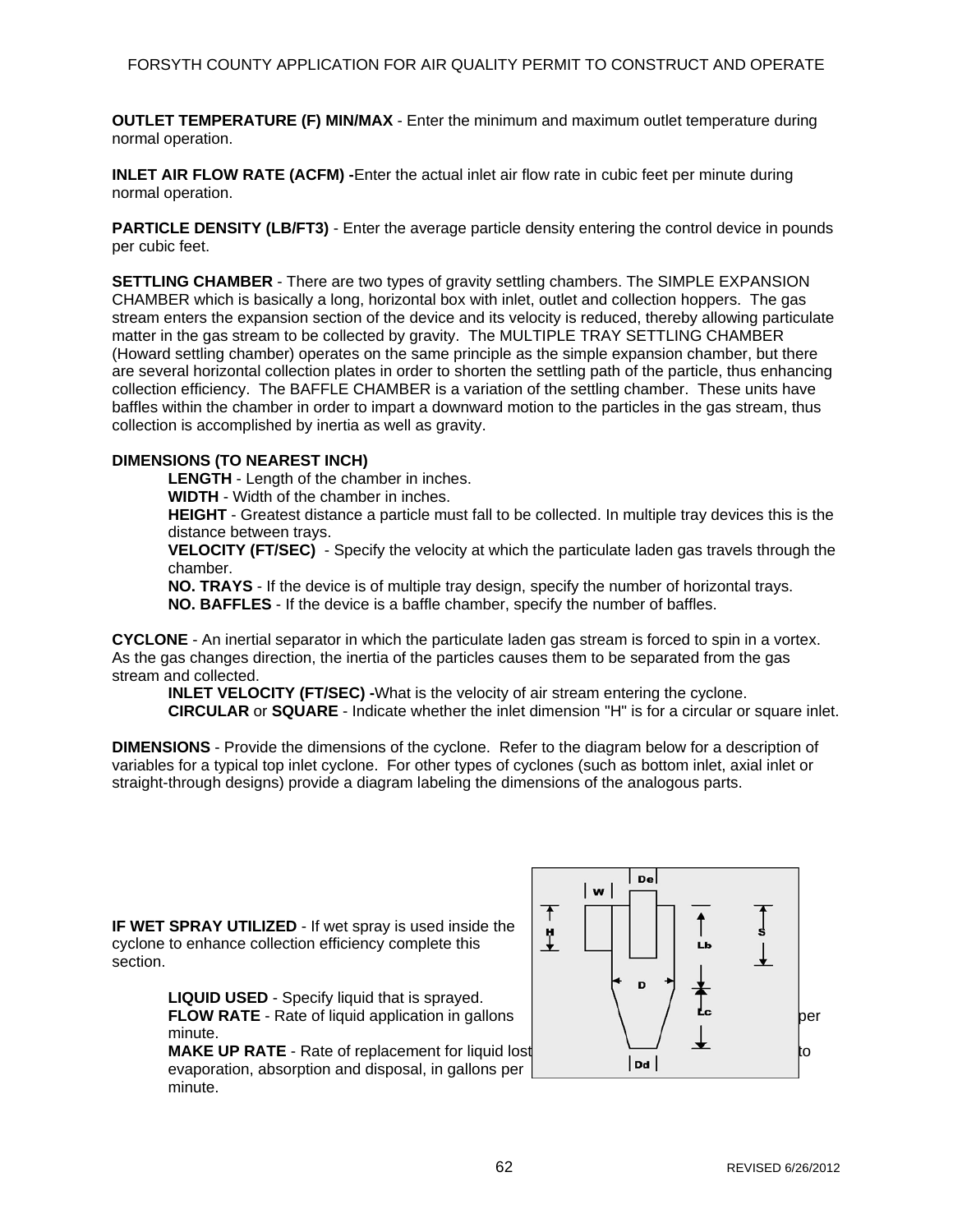**MULTICYCLONE** - When high efficiency and large throughput are necessary, multiple cyclones may be operated in parallel. In a multiple cyclone separator, the housing typically contains a large number of axial inlet cyclone tubes.

**NO. TUBES** - Number of tubes in the multicyclone.

**DIAMETER OF TUBES** - Diameter of tubes in inches.

**IS A HOPPER ASPIRATION SYSTEM UTILIZED?** - Yes or No. Hopper aspiration is when a small portion of the total gas flow is drawn off through the collection hopper which can increase collection efficiency by reducing particulate re-entrainment into the cyclone tubes. **LOUVERS** - Yes or No.

**DESCRIBE MAINTENANCE PROCEDURES** - Provide a detailed explanation of the maintenance procedures used to ensure the unit is operating at maximum efficiency.

### **DESCRIBE ANY MONITORING DEVICES, GAUGES, TEST PORTS, ETC.**

List any devices and/or gauges installed on the system (e.g., magnahelics, temperature gauges, opacity monitors, etc) that are used for demonstrating proper operation of control equipment or compliance with air quality standards. Describe any test ports available for inspectors to conduct measurements of temperature and pressure drop. Describe quality assurance procedures to assure all gauges are operating properly. Gauges, test ports, etc. not used for air quality purposes are not required to be described.

### **SHOW BY DIAGRAM THE RELATIONSHIP OF THE CONTROL DEVICE TO ITS EMISSION**

**SOURCE(S):** - Provide a diagram of the control device and all accompanying emission sources (with ID numbers). Where possible, indicate flow rates, common manifolds, and other such information as may be necessary to understand the process.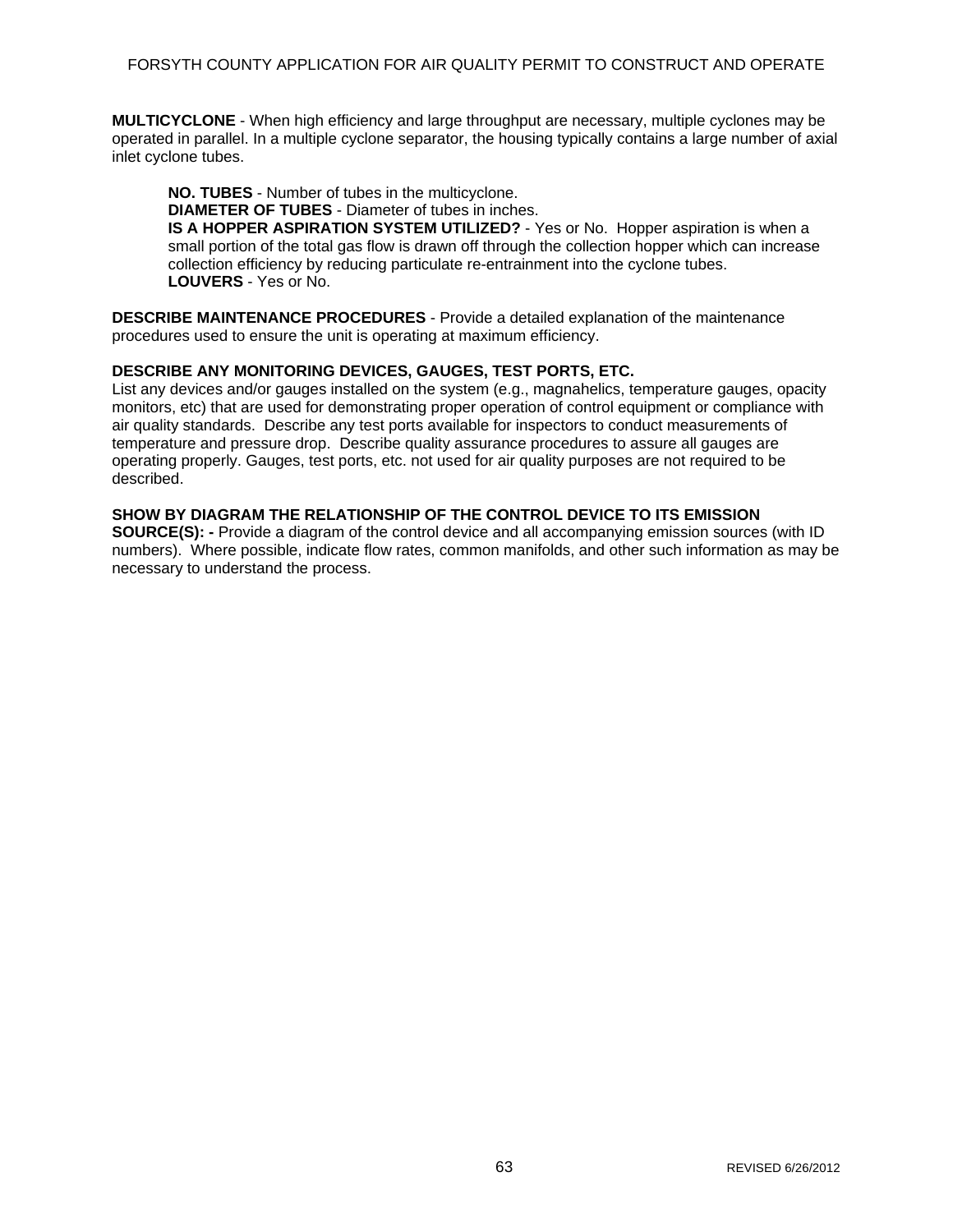# **C6 - CONTROL DEVICE (ADSORBER)**

Adsorption is a control where gaseous pollutants are extracted from gas phase and concentrated at the surface of a solid. Carbon is commonly used to adsorb volatile organic compounds from an airstream. **All calculations, assumptions, analysis and other information used to support this form must be included on form D6.** 

**CONTROL DEVICE ID NO. -** Assign a unique control device ID No. for this control device. This ID No. must correspond to the ID No. used for this control device on all other forms and all other references.

**CONTROLS EMISSIONS FROM WHICH EMISSION SOURCE ID(S) -** List all emission source IDs whose emissions are controlled by this device.

**EMISSION POINT ID NO.** - Enter a unique ID number for each emission point(e.g., stack, vent, etc.) associated with each emission source. Emission sources with a common emission point will have the same emission point ID No. For fugitive emissions enter "FUGITIVE".

**POSITION IN SERIES OF CONTROLS** - If there are several devices operating in a series indicate in what position this device is located. If the exhaust air stream goes through this unit and then through a second unit then this would be the # 1 of 2 units.

**MANUFACTURER -** Enter the manufacturer of the device.

**MODEL NO. -** Enter the model number of the device.

**DESCRIBE CONTROL SYSTEM** - Give a detailed description of the adsorber system used. Indicate whether the system is a recirculating system, a nonregenerative system, or a regenerative system; whether the system has a fixed, moving, or fluidized bed, whether it involves multiple beds, and any other relevant information. Include the gas pretreatment methods such as particulate removal, heat exchange, dehumidification, etc. List the methods for bed regeneration such as thermal, chemical, pressure swing, displacement cycle, etc. Attach a blueprint or diagram of the system along with the manufacturer's literature.

**POLLUTANT(S) COLLECTED -** Enter the pollutants being collected.

**CORRESPONDING EFFICIENCY (%)** - Enter the collection efficiency of the control device for each pollutant collected.

**EFFICIENCY DETERMINATION CODE -** Enter the code to represent how the efficiency was determined.

1= Calculated (Attach all calculations to Form D6).

2= Manufacturers specification (Enclose documentation).

- 3= Source test (Attach documentation or reference test already submitted to agency).
- 4= Other (describe).

**BEFORE CONTROL EMISSION RATE (LB/HR)** - Estimate the emissions entering the control device for each pollutant listed.

**AFTER CONTROL EMISSION RATE (LB/HR)** - Estimate the emissions leaving the control device for each pollutant listed.

**INLET AIR FLOW RATE (ACFM) -**Enter the actual air flow rate in cubic feet per minute during normal operation.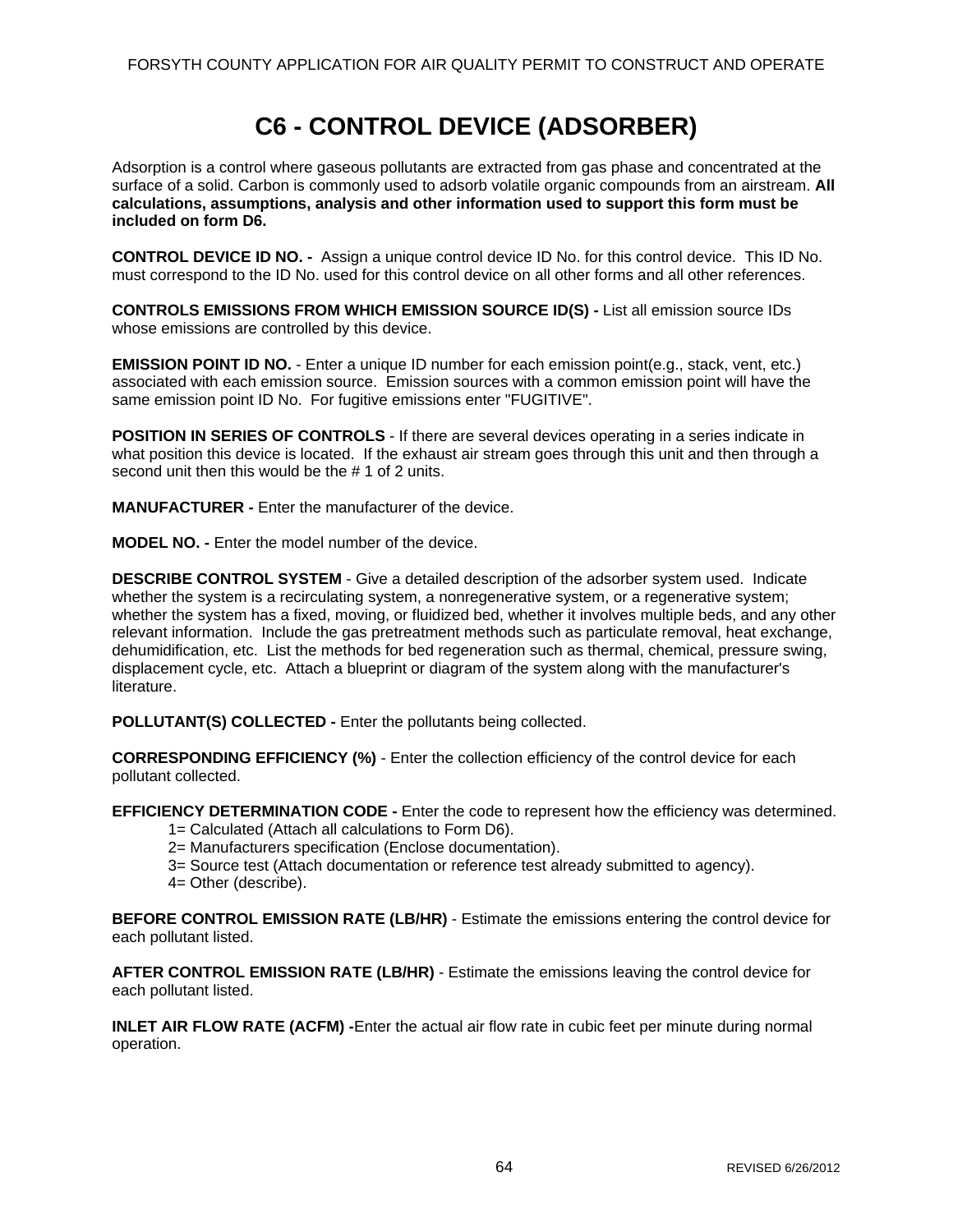**PRESSURE DROP (IN. H2O) MIN/MAX** - Enter the minimum and maximum operating pressure drop across the device in inches H2O during normal operation to maintain the desired efficiency. A gauge indicating operating pressure must be installed and operational on this equipment at all times.

**WARNING ALARM?** - Indicate if a warning alarm is installed on the unit to sound an alert in the event the pressure drop is outside the allowable range.

**INLET TEMPERATURE (F) MIN/MAX** - Enter the minimum and maximum inlet temperature during normal operation.

**OUTLET TEMPERATURE (F) MIN/MAX -**Enter the minimum and maximum outlet temperature during normal operation.

**SIZE OF COMPARTMENTS (FT)** - Specify the dimensions of the adsorber bed, either length, width, and height, or bed depth and radius in feet. The bed depth is the dimension parallel to the gas flow.

**METHOD OF ADSORPTION** - Indicate which method of adsorption this control device uses.

**TYPE OF ADSORPTION MATERIAL** -Provide the chemical composition of thebe material (e.g., powdered coal base activated carbon, granular wood base activated carbon, hydrous silicate, modified zeolite, clays, oxides, nutshell base activated carbon). Include manufacturer's literature if available.

**NUMBER OF COMPARTMENTS** - This is the number of compartments or beds into which the adsorber unit is divided. The gas flow can be cut off individually from these beds. Include all the beds that are in use.

**REGENERATIVE METHOD** - Indicate which method of regenerating the adsorption material is used by this control device.

**REGENERATIVE SCHEDULE** - Enter the maximum amount of time necessary to completely clean (desorption) the collecting material and the maximum amount of time necessary to saturate the material. If more than one pollutant is being collected, chose the maximum value for the above from the pollutants collected.

**HOW ARE EMISSIONS CONTROLLED DURING REGENERATION?** -Emission control during the cleaning process can be accomplished by several methods. Briefly discuss how emissions are controlled while the adsorption material is regenerated.

#### **VOLATILE CONCENTRATIONS (PPMV)**

**ENTERING UNIT** - Specify the total VOC concentration of the gas stream entering the adsorber unit in the volume of VOC per million volumes of gas stream. **LEAVING UNIT** - Specify the total VOC concentration of the gas stream leaving the adsorber unit.

**RELATIVE HUMIDITY OF AIR STREAM ENTERING UNIT** - Specify the relative humidity of the gas stream that enters the adsorber unit.

**ORIENTATION OF BEDS -**Specify whether the gas flow through the adsorption beds is in the vertical or horizontal direction.

**BREAKTHROUGH CAPACITY (LB. VAPOR/LB. ADSORBENT)** - Provide the breakthrough capacity in pounds of vapor per pound of adsorbent. This is the capacity of the bed at which unreacted vapors begin to be exhausted.

**BREAKTHROUGH ALARM?** - Indicate if a warning alarm is installed on the unit to sound an alert in the event the breakthrough capacity is exceeded.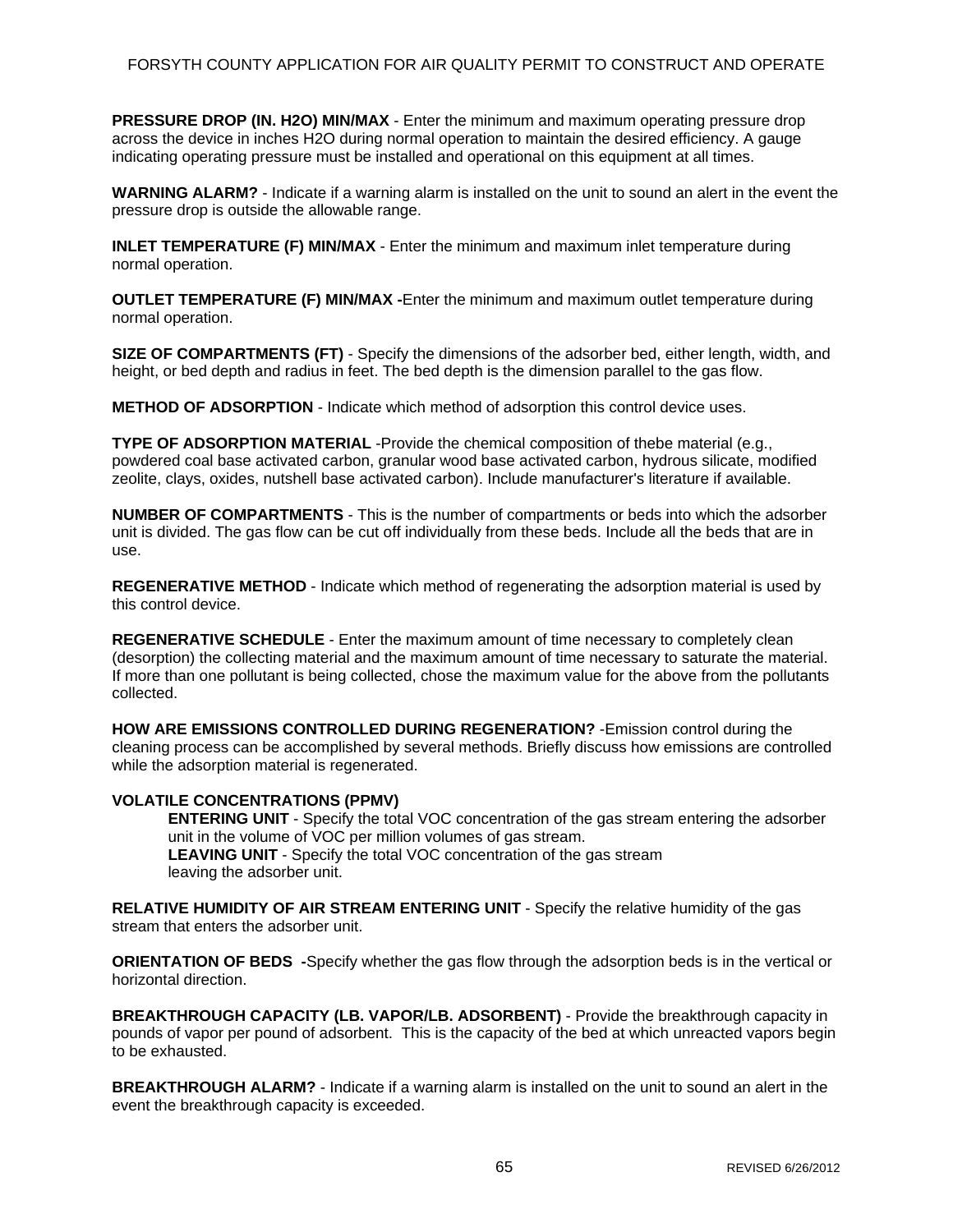**CYCLE TIME** - Specify the service time of the adsorber before breakthrough (include units).

**DESCRIBE MAINTENANCE PROCEDURES** - Provide a detailed explanation of the maintenance procedures used to ensure the unit is operating at maximum efficiency.

#### **DESCRIBE ANY MONITORING DEVICES, GAUGES, TEST PORTS, ETC.**

List any devices and/or gauges installed on the system (e.g., inlet/outlet vapor concentrations, temperature, etc.) that are used for demonstrating proper operation of control equipment or compliance with air quality standards. Provide any calibration or maintenance activities and frequency. Describe quality assurance procedures to assure all gauges are operating properly. Gauges, test ports, etc. not used for air quality purposes are not required to be described.

## **SHOW BY DIAGRAM THE RELATIONSHIP OF THE CONTROL DEVICE TO ITS EMISSION**

**SOURCE(S): -**Provide a diagram of the control device and all accompanying emission sources (with ID numbers). Where possible, indicate flow rates, common manifolds, and other such information as may be necessary to understand the process.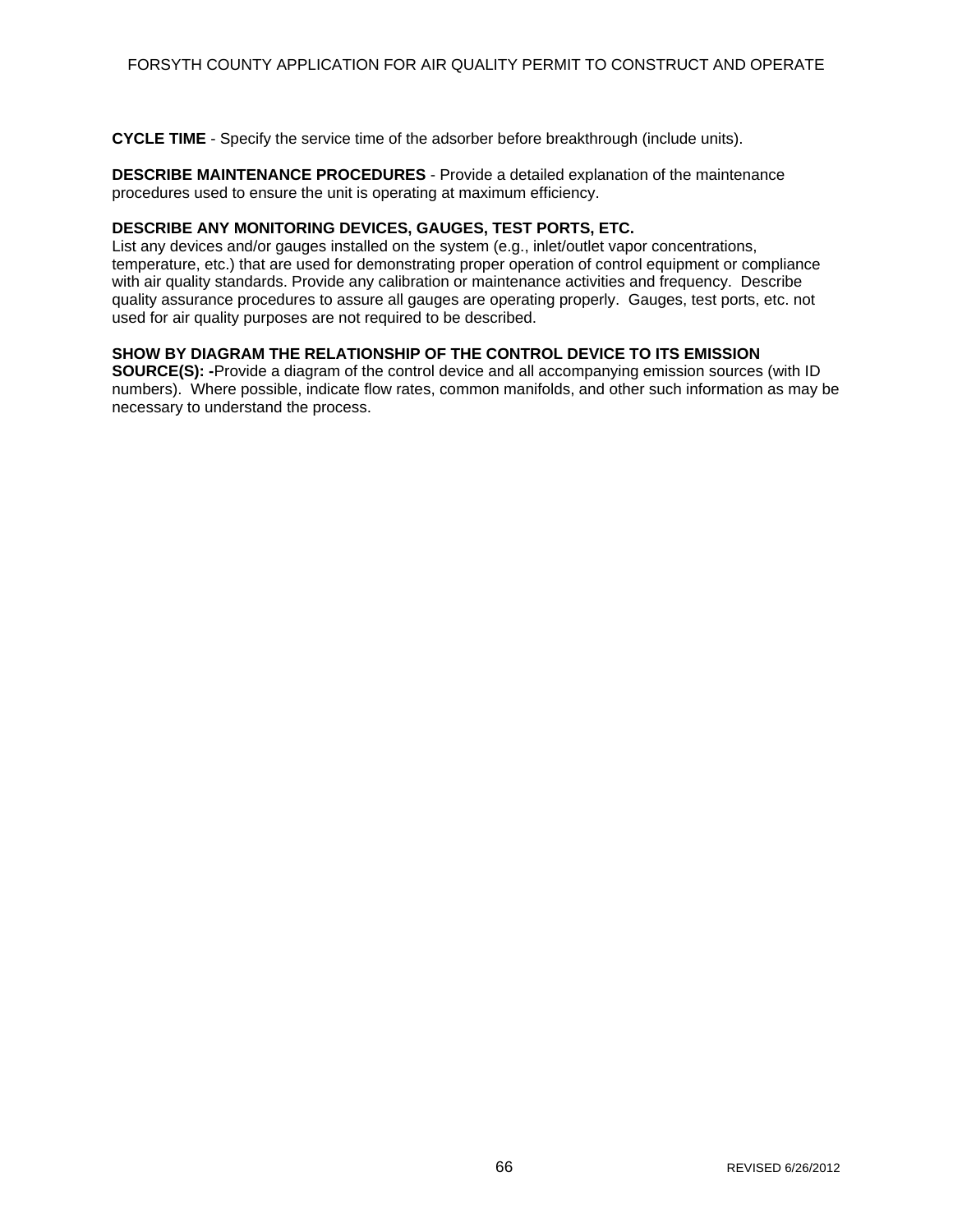# **C7 - CONTROL DEVICE (GASEOUS ABSORBER)**

A gas absorber is a control device where one or more gaseous pollutants are removed by absorption with a liquid that it is brought in contact. **All calculations, assumptions, analysis and other information used to support this form must be included on form D6.** 

**CONTROL DEVICE ID NO. -** Assign a unique control device ID No. for this control device. This ID No. must correspond to the ID No. used for this control device on all other forms and all other references.

**CONTROLS EMISSIONS FROM WHICH EMISSION SOURCE ID(S) -** List all emission source IDs whose emissions are controlled by this device.

**EMISSION POINT ID NO.** - Enter a unique ID number for each emission point(e.g., stack, vent, etc.) associated with each emission source. Emission sources with a common emission point will have the same emission point ID No. For fugitive emissions enter "FUGITIVE".

**POSITION IN SERIES OF CONTROLS** - If there are several devices operating in a series indicate in what position this device is located. If the exhaust air stream goes through this unit and then through a second unit then this would be the # 1 of 2 units.

**MANUFACTURER -** Enter the manufacturer of the device.

**MODEL NO. -** Enter the model number of the device.

**DESCRIBE CONTROL SYSTEM** - Give a detailed description of the gas absorber system used. Include information on specific nozzle type for spray towers, throat type and throat velocity for venturi scrubbers, or packing materials and packing length for packed-bed type absorbers. Also include the liquid distribution system, the mist elimination system, and any other relevant information. Attach a blueprint or diagram of the system along with the manufacturer's literature.

**POLLUTANT(S) COLLECTED -** Enter the pollutants being collected.

**CORRESPONDING EFFICIENCY (%)** - Enter the collection efficiency of the control device for each pollutant collected.

**EFFICIENCY DETERMINATION CODE -** Enter the code to represent how the efficiency was determined.

- 1= Calculated (Attach all calculations to Form D6).
- 2= Manufacturers specification (Enclose documentation).
- 3= Source test (Attach documentation or reference test already submitted to agency).
- 4= Other (describe).

**BEFORE CONTROL EMISSION RATE (LB/HR)** - Estimate the emissions entering the control device for each pollutant listed.

**AFTER CONTROL EMISSION RATE (LB/HR)** - Estimate the emissions leaving the control device for each pollutant listed.

**PRESSURE DROP (IN. H2O) MIN/MAX** - Enter the minimum and maximum operating pressure drop across the device in inches H2O during normal operation to maintain the desired efficiency. A gauge indicating operating pressure must be installed and operational on this equipment at all times.

**WARNING ALARM?** - Indicate if a warning alarm is installed on the unit to sound an alert in the event the pressure drop is outside the allowable range.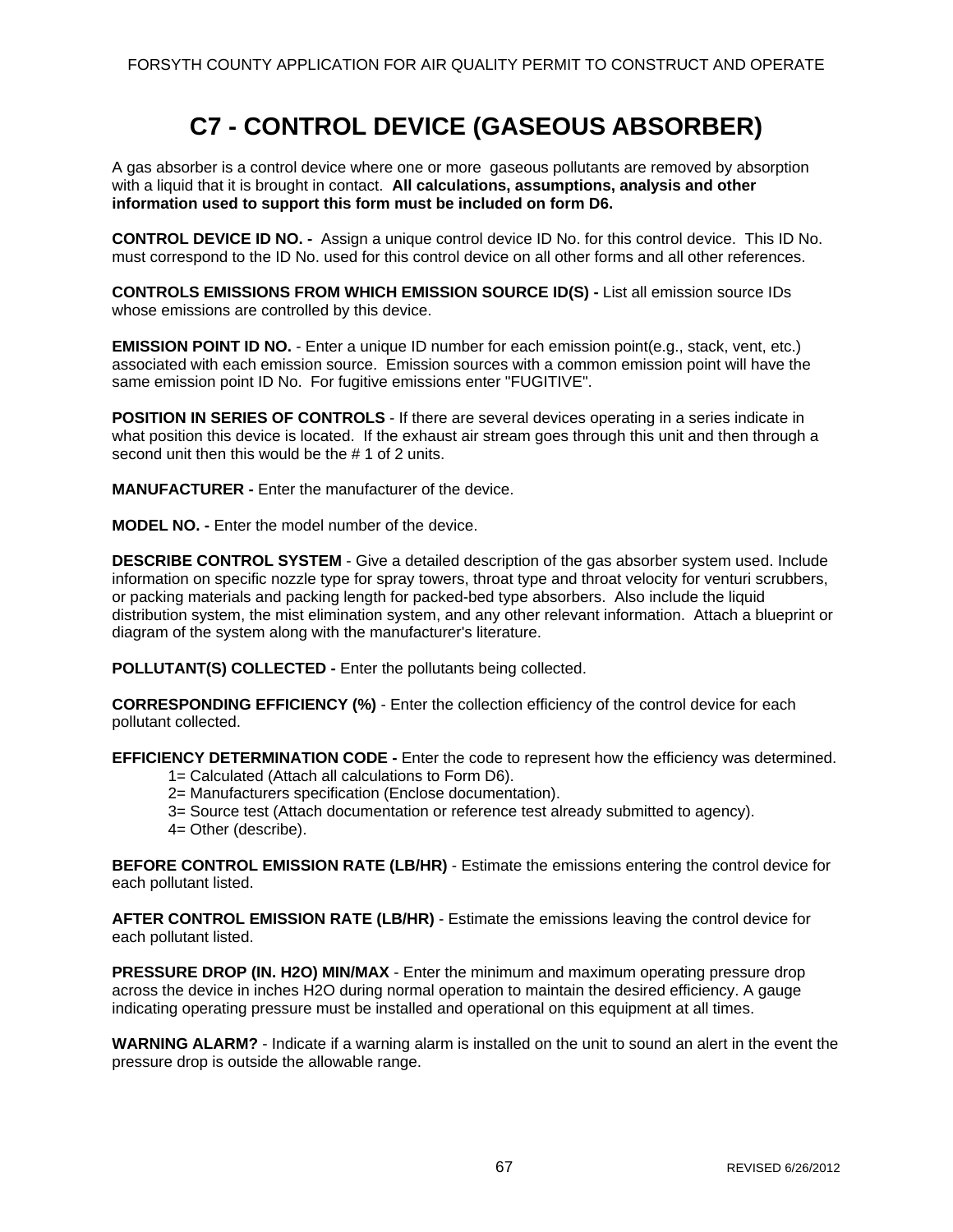**INLET TEMPERATURE (F) MIN/MAX** - Enter the minimum and maximum inlet temperature during normal operation.

**OUTLET TEMPERATURE (F) MIN/MAX -**Enter the minimum and maximum outlet temperature during normal operation.

**INLET AIR FLOW RATE (ACFM)** - Enter the actual air flow rate in cubic feet per minute during normal operation.

**TOTAL GAS PRESSURE (PSIG)** - Specify the total inlet gas pressure in pounds per square inch (gauge).

**GAS DEW POINT (F)** - Enter the temperature at which the gas stream first changes into liquid phase.

**GAS VELOCITY (FT/SEC.)** - Enter the maximum gas velocity through the net column cross-sectional area.

**TYPE OF SYSTEM** - Specify types of gas absorbing system used (e.g., spray tower, cyclone spray chamber, packed columns, plate columns, venturi scrubber, sparging tank).

**PACKED COLUMNS** - Complete this only if the absorbing system is classified as a packed column system. This absorbing process is a continuous operation where the gas and liquid phases flow through the system in a continuous manner with intimate contact throughout.

**TYPE OF PACKING USED** - Specify packing used in your packed tower (e.g., partition tricklers, pall rings, berl saddles, tellerettes).

**COLUMN LENGTH (FT)** - Enter the length of the packed column.

**COLUMN DIAMETER (FT) -**Enter the column diameter.

**PLATE COLUMNS** - Complete this only if the absorbing system is classified as a plate column system. This absorbing process is a staged operation on plates or trays where the liquid and gas are contacted in stepwise fashion in the vertical cylinders.

**PLATE SPACING** - Enter the distance between the plates in the absorbing tower. **COLUMN LENGTH (FT)** - Enter the length of the packed column. **COLUMN DIAMETER (FT) -**Enter the column diameter.

**ADDITIVE LIQUID SCRUBBING MEDIUM** - Specify what kind of liquid is used. Include the name of the additives (e.g., propanol, detergents, etc).

**PERCENT RECIRCULATED** - If the absorber is operated with recirculating slurries, specify the percentage of the liquid returned to the system

**TOTAL LIQUID INJECTION RATE (GAL/MIN)** - Enter the total volumetric flow rate of the liquid.

**MAKE UP RATE (GAL/MIN)** - Specify the amount of new liquid that must be added to the system due to evaporation or discharge to a disposal system.

**FOR ADDITIVE (GAL/MIN)** - Specify the amount of new additive(s) that must be added to the system due to evaporation or discharge to a disposal system.

**DESCRIBE MAINTENANCE PROCEDURES** - Provide a detailed explanation of the maintenance procedures used to ensure the unit is operating at maximum efficiency.

### **DESCRIBE ANY MONITORING DEVICES, GAUGES, TEST PORTS, ETC.**

List any devices and/or gauges installed on the system (e.g., magnahelics, temperature gauges, opacity monitors, etc) that are used for demonstrating proper operation of control equipment or compliance with air quality standards. Provide any calibration or maintenance activities and frequency. Describe quality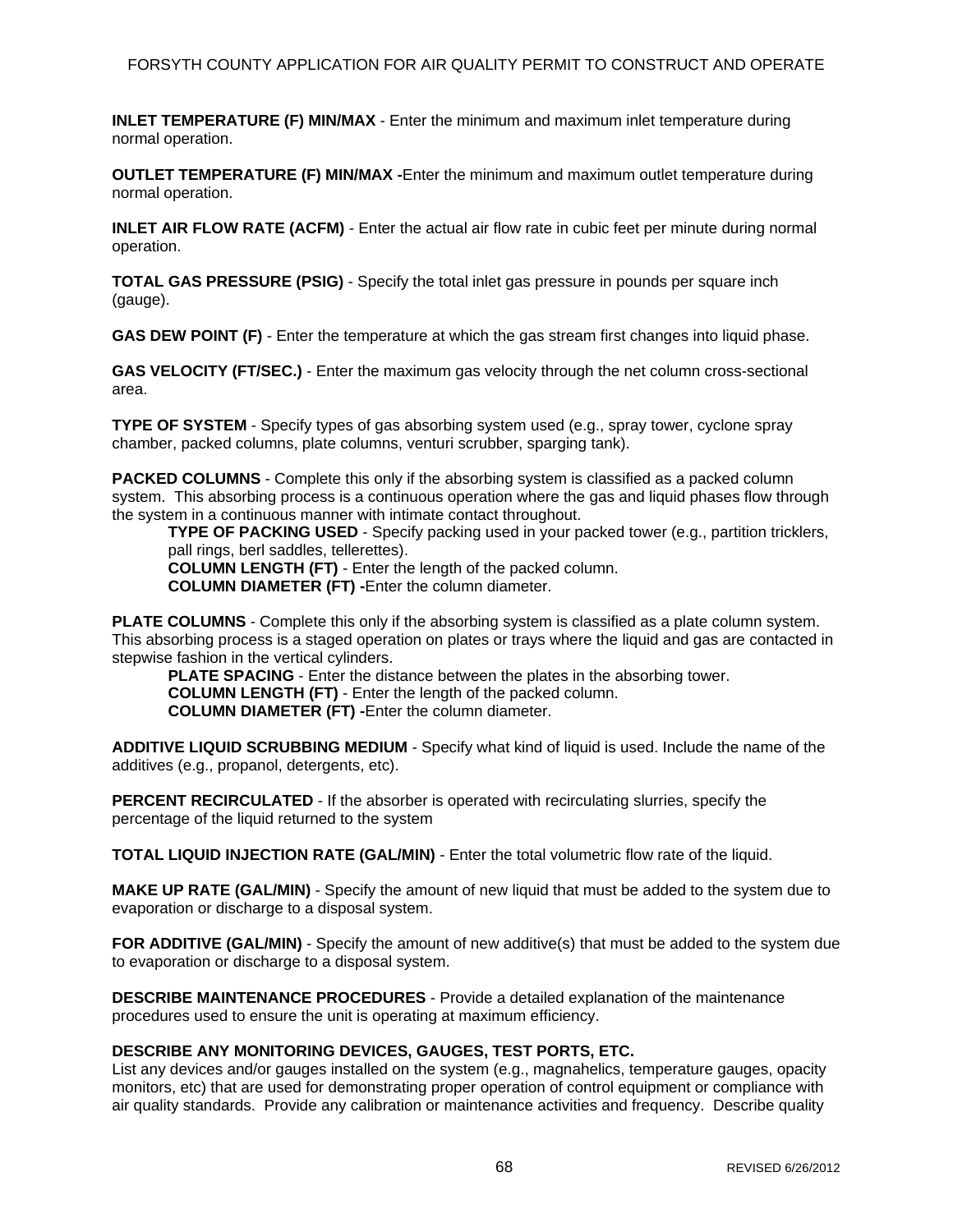assurance procedures to assure all gauges are operating properly. Gauges, test ports, etc. not used for air quality purposes are not required to be described.

### **SHOW BY DIAGRAM THE RELATIONSHIP OF THE CONTROL DEVICE TO ITS EMISSION**

**SOURCE(S): -** Provide a diagram of the control device and all accompanying emission sources (with ID numbers). Where possible, indicate flow rates, common manifolds, and other such information as may be necessary to understand the process.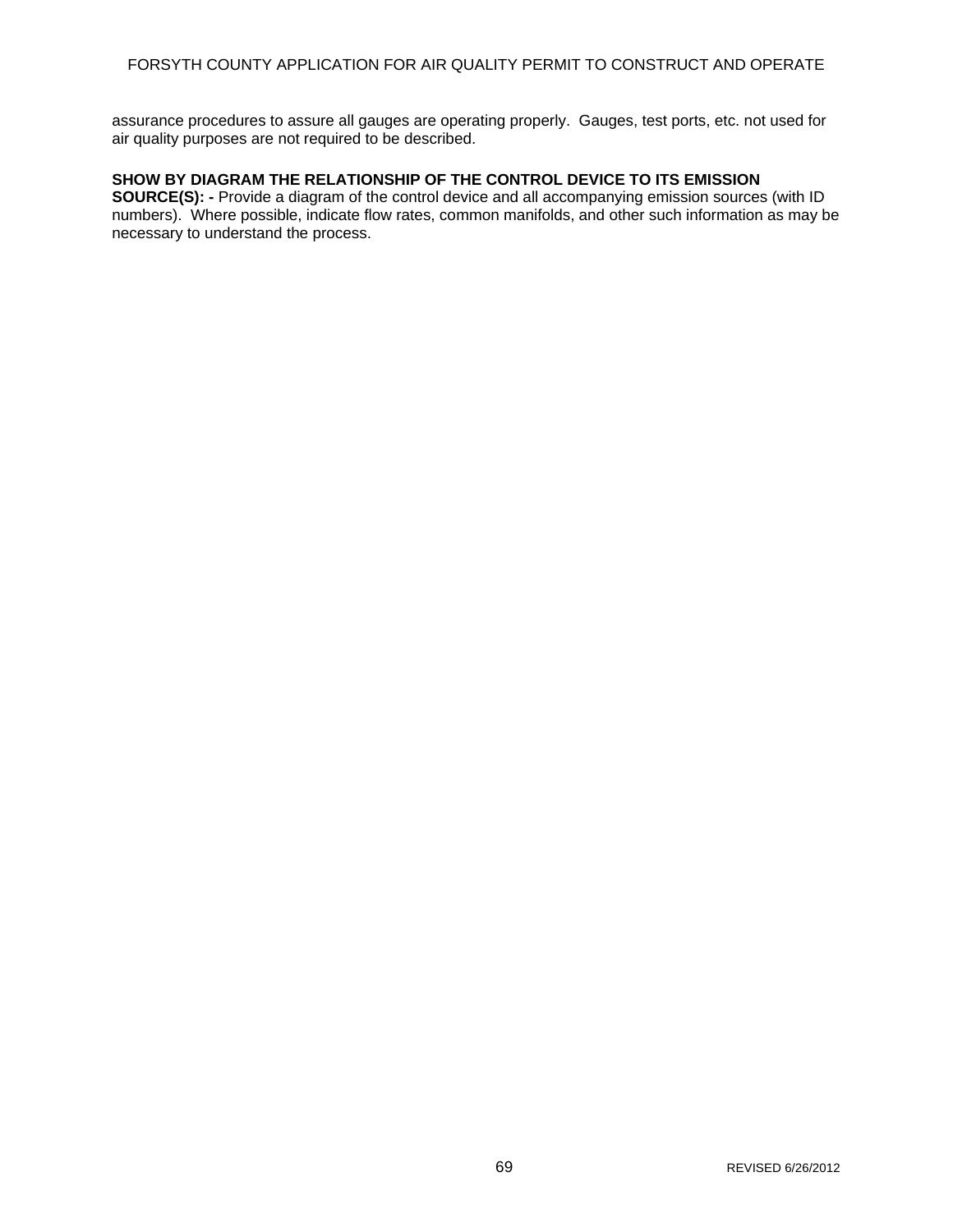# **C8 - CONTROL DEVICE (WET SCRUBBER)**

Wet scrubbers are commonly used to separate particulates (sometimes gases) from an airstream. Scrubber liquids are introduced for particle collection. The system performance depends on the particle size of pollutant being collected. **All calculations, assumptions, analysis and other information used to support this form must be included on form D6.** 

**CONTROL DEVICE ID NO. -** Assign a unique control device ID No. for this control device. This ID No. must correspond to the ID No. used for this control device on all other forms and all other references.

**CONTROLS EMISSIONS FROM WHICH EMISSION SOURCE ID(S) -** List all emission source IDs whose emissions are controlled by this device.

**EMISSION POINT ID NO.** - Enter a unique ID number for each emission point(e.g., stack, vent, etc.) associated with each emission source. Emission sources with a common emission point will have the same emission point ID No. For fugitive emissions enter "FUGITIVE".

**POSITION IN SERIES OF CONTROLS** - If there are several devices operating in a series indicate in what position this device is located. If the exhaust air stream goes through this unit and then through a second unit then this would be the # 1 of 2 units.

**MANUFACTURER -** Enter the manufacturer of the device.

**MODEL NO. -** Enter the model number of the device.

**DESCRIBE CONTROL SYSTEM** - Give a detailed description of the wet scrubber system used. Include information on specific nozzle type for spray towers, throat type and throat velocity for venturi scrubbers, or packing materials and packing length for packed-bed type scrubbers. Also include the liquid distribution system, the mist elimination system, and any other relevant information. Include manufacturer's literature.

**POLLUTANT(S) COLLECTED -** Enter the pollutants being collected.

**CORRESPONDING EFFICIENCY (%)** - Enter the collection efficiency of the control device for each pollutant collected.

**EFFICIENCY DETERMINATION CODE -** Enter the code to represent how the efficiency was determined.

- 1= Calculated (Attach all calculations to Form D6).
- 2= Manufacturers specification (Enclose documentation).
- 3= Source test (Attach documentation or reference test already submitted to agency).
- 4= Other (describe).

**BEFORE CONTROL EMISSION RATE (LB/HR)** - Estimate the emissions entering the control device for each pollutant listed.

**AFTER CONTROL EMISSION RATE (LB/HR)** - Estimate the emissions leaving the control device for each pollutant listed.

**PRESSURE DROP (IN. H2O) MIN/MAX** - Enter the minimum and maximum operating pressure drop across the device in inches H2O during normal operation to maintain the desired efficiency. A gauge indicating operating pressure must be installed and operational on this equipment at all times.

**WARNING ALARM?** - Indicate if a warning alarm is installed on the unit to sound an alert in the event the pressure drop is outside the allowable range.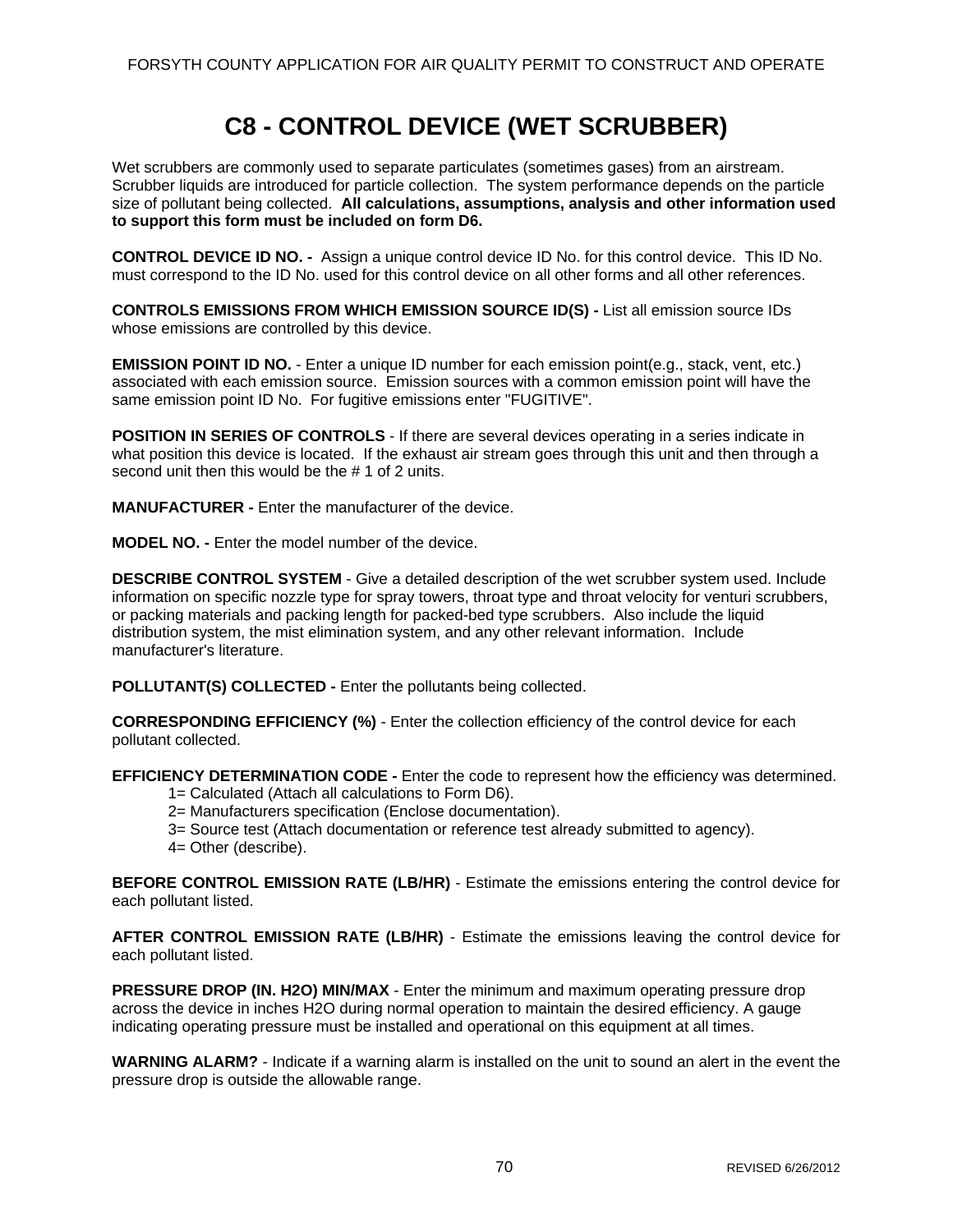**INLET TEMPERATURE (F) MIN/MAX** - Enter the minimum and maximum inlet temperature during normal operation.

**OUTLET TEMPERATURE (F) MIN/MAX -**Enter the minimum and maximum outlet temperature during normal operation.

**INLET AIR FLOW RATE (ACFM)** - Enter the actual air flow rate in cubic feet per minute during normal operation.

**MOISTURE CONTENT: INLET (%)/OUTLET(%)** - Enter the percent moisture by weight of the control device's inlet and outlet air stream.

**THROAT VELOCITY (FT/SEC)** - Enter the velocity of the air stream at the throat (or inlet) to the scrubber.

**THROAT TYPE** - Is the inlet to the scrubber a fixed or variable configuration?

**EMISSION STREAM MEAN PARTICLE DIAMETER (MICRONS)** - Enter the average micron size of particles leaving the control device.

**TYPE OF SYSTEM** - Specify type of particulate scrubber system used (e.g., spray tower, cyclone spray tower, packed bed scrubber, tray-type scrubber, mechanically aided scrubber, venturi scrubber, orifice scrubber).

**TYPE OF PACKING USED IF ANY** - Specify packing used in your packed tower (e.g., partition tricklers, pall rings, berl saddles, tellerettes).

**ADDITIVE LIQUID SCRUBBING MEDIUM** - Specify what kind of liquid is used. Include the name of the additives (e.g., propanol, detergents, etc).

**PERCENT RECIRCULATED** - If the scrubber is operated with recirculating slurries, specify the percentage of the liquid returned to the system

**TOTAL LIQUID INJECTION RATE (GAL/MIN) MIN/MAX** - Specify the total minimum and maximum volumetric flow rate of the liquid.

**FLOW RATE GAUGE INSTALLED?** - Indicate if the control device has a gauge to indicate injection flow rate

**MAKE UP RATE (GAL/MIN)** - Specify the amount of new liquid that must be added to the system due to evaporation or discharge to a disposal system.

**FOR ADDITIVE (GAL/MIN)** - Specify the amount of new additive(s) that must be added to the system due to evaporation or discharge to a disposal system.

**DESCRIBE MAINTENANCE PROCEDURES** - Provide a detailed explanation of the maintenance procedures used to ensure the unit is operating at maximum efficiency.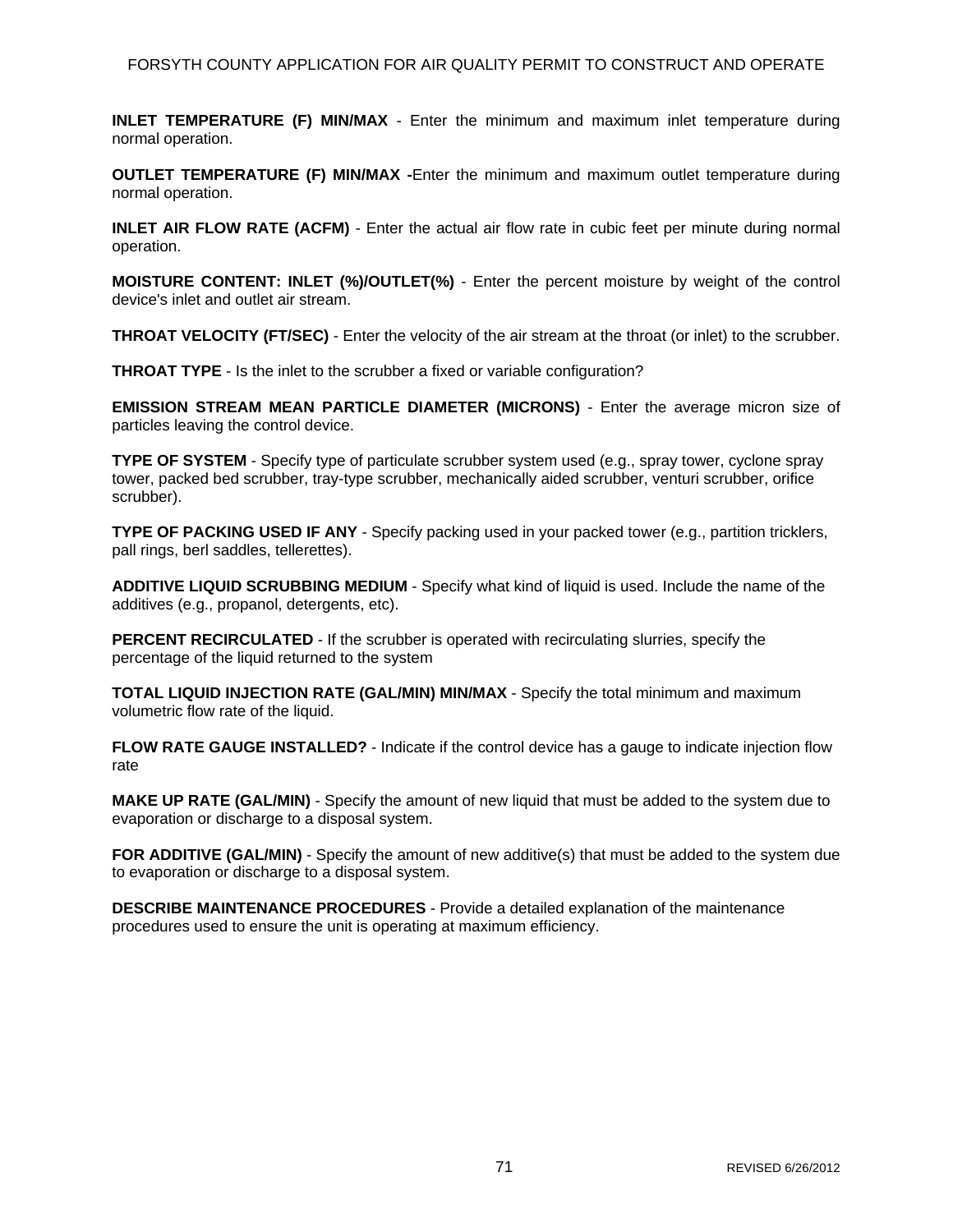### **DESCRIBE ANY MONITORING DEVICES, GAUGES, TEST PORTS, ETC.**

List any devices and/or gauges installed on the system (e.g., magnahelics, temperature gauges, opacity monitors, etc) that are used for demonstrating proper operation of control equipment or compliance with air quality standards. Provide any calibration or maintenance activities and frequency. Describe quality assurance procedures to assure all gauges are operating properly. Gauges, test ports, etc. not used for air quality purposes are not required to be described.

### **SHOW BY DIAGRAM THE RELATIONSHIP OF THE CONTROL DEVICE TO ITS EMISSION**

**SOURCE(S): -** Provide a diagram of the control device and all accompanying emission sources (with ID numbers). Where possible, indicate flow rates, common manifolds, and other such information as may be necessary to understand the process.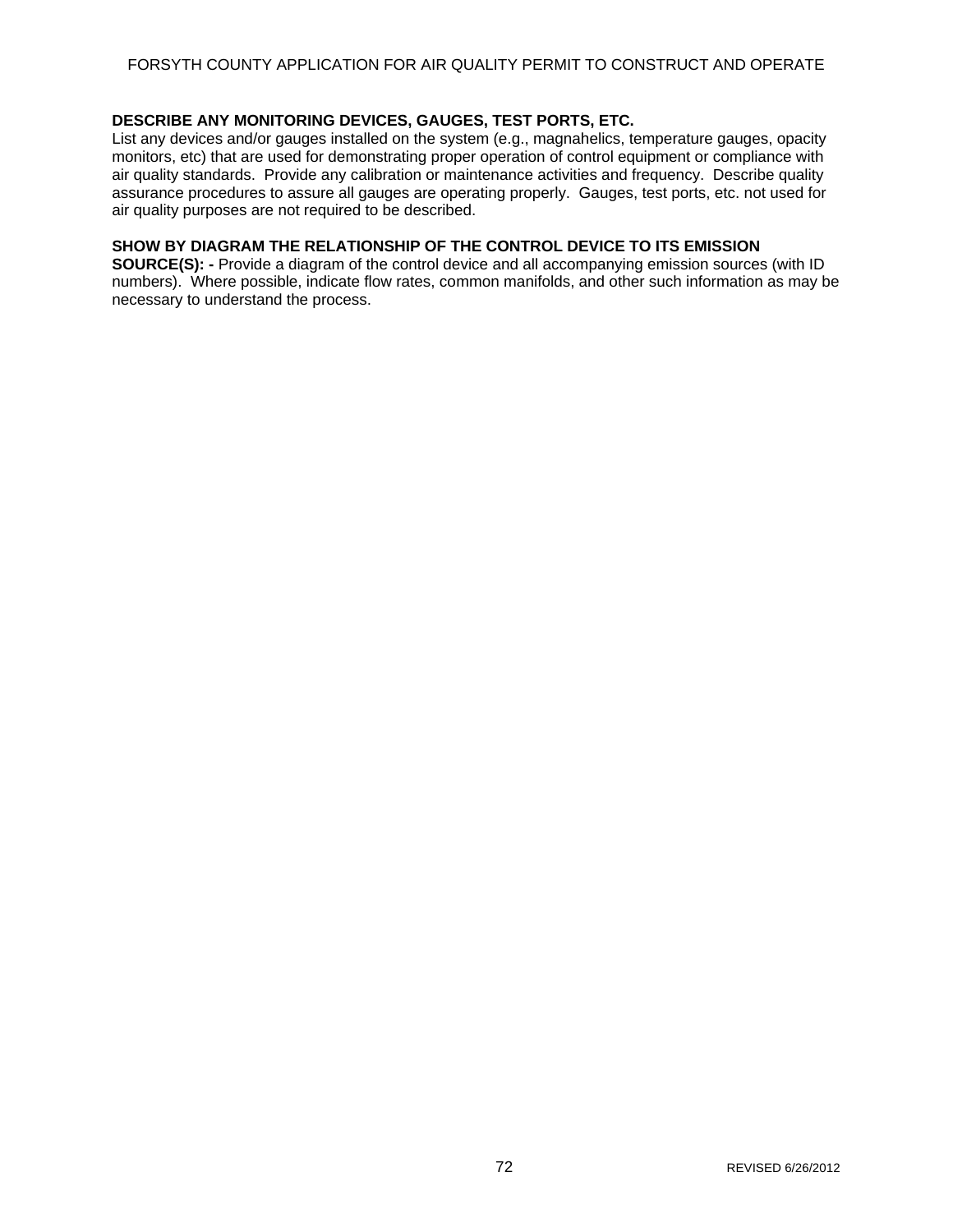# **C9 - CONTROL DEVICE (CONDENSER)**

Condensers are generally used to remove Volatile Organic Compounds (VOC's) by cooling the pollutant to below its saturation temperature and thereby effecting a phase change from VOC gas to VOC liquid. Separating the liquid from the gas removes a fraction of the VOC from the emission stream. The amount of VOC that remains in the gas stream as a vapor is a function of the temperature and the vapor-liquid equilibrium of the VOC. **All calculations, assumptions, analysis and other information used to support this form must be included on form D6.** 

**CONTROL DEVICE ID NO. -** Assign a unique control device ID No. for this control device. This ID No. must correspond to the ID No. used for this control device on all other forms and all other references.

**CONTROLS EMISSIONS FROM WHICH EMISSION SOURCE ID(S) -** List all emission source IDs whose emissions are controlled by this device.

**EMISSION POINT ID NO.** - Enter a unique ID number for each emission point(e.g., stack, vent, etc.) associated with each emission source. Emission sources with a common emission point will have the same emission point ID No. For fugitive emissions enter "FUGITIVE".

**POSITION IN SERIES OF CONTROLS** - If there are several devices operating in a series indicate in what position this device is located. If the exhaust air stream goes through this unit and then through a second unit then this would be the # 1 of 2 units.

**MANUFACTURER -** Enter the manufacturer of the device. **MODEL NO. -** Enter the model number of the device.

**DESCRIBE CONTROL SYSTEM -** Give a brief description of the control device. Include such information as other devices used in conjunction with this device; number of compartments, etc.

**POLLUTANT(S) COLLECTED -** Enter the pollutants being collected.

**CORRESPONDING EFFICIENCY (%)** - Enter the collection efficiency of the control device for each pollutant collected.

**EFFICIENCY DETERMINATION CODE -** Enter the code to represent how the efficiency was determined.

- 1= Calculated (Attach all calculations to Form D6).
- 2= Manufacturers specification (Enclose documentation).
- 3= Source test (Attach documentation or reference test already submitted to agency).
- 4= Other (describe).

**BEFORE CONTROL CONCENTRATION (PPMV)** - Estimate the concentration in ppmv for each pollutant entering the control device.

**AFTER CONTROL CONCENTRATION (PPMV) -**Estimate the concentration in ppmv for each pollutant exiting the control device.

**EMISSION STREAM FLOW RATE (CFM)** - Enter the flow rate in cubic feet per minute of the emission stream exiting the condenser.

**EMISSION STREAM TEMPERATURE (F)** - Enter the temperature in degrees Fahrenheit of the emission stream exiting the condenser.

**MOISTURE CONTENT OF EMISSION STREAM (%)** - Enter the percent moisture of the emission stream exiting the condenser.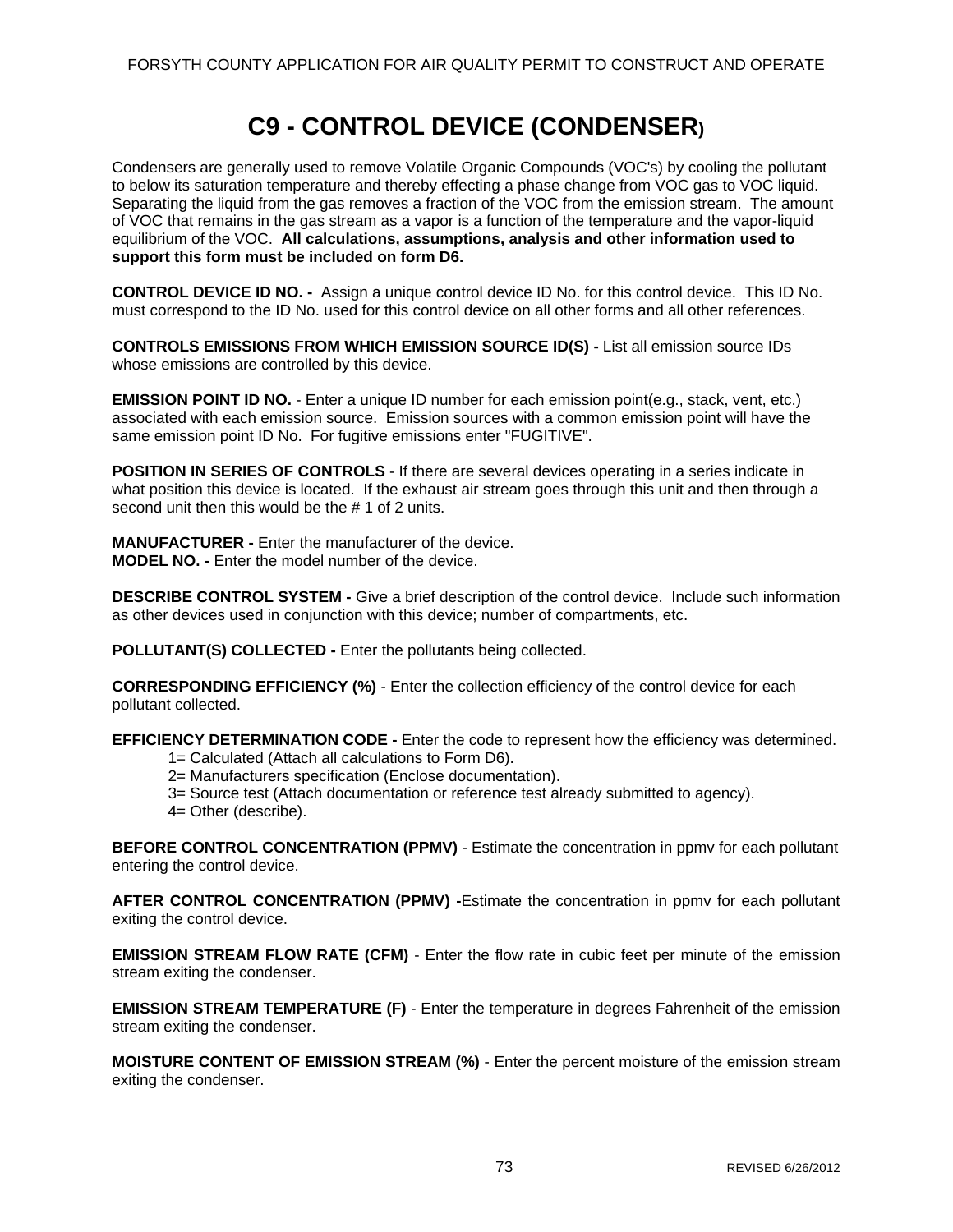**TEMPERATURE OF CONDENSATION (F)** - Enter the temperature in degrees Fahrenheit of the condensed pollutant VOC.

**COOLANT USED** - Enter the type of coolant used to lower the pollutant emission stream to its saturation point.

**TEMPERATURE OF INLET COOLANT (F)** - Enter the temperature in degrees Fahrenheit of the coolant entering the condenser.

**COOLANT FLOW RATE (LB/HR)** - Enter the flow rate in pounds per hour of the coolant.

**REFRIGERATION CAPACITY (TONS)** - Enter the capacity of the condenser in standard ton rating.

**CONDENSER SURFACE AREA (FT 2 )** - Enter the total surface area in square feet available for condensation of the pollutant.

**SPECIFIC HEAT OF POLLUTANT COLLECTED (BTU/LB-MOLE**  ${}^{\circ}$ **F) - Enter the specific heat of the** pollutant.

### **HEAT OF VAPORIZATION OF COLLECTED POLLUTANT (BTU/LB-MOLE)**

Enter the heat of vaporization of the pollutant.

**DESCRIBE MAINTENANCE PROCEDURES** - Describe all maintenance procedures including methods used and frequency to detect leaks and holes.

### **DESCRIBE ANY MONITORING DEVICES, GAUGES, TEST PORTS, ETC.:**

List any devices and/or gauges installed on the system (e.g., magnahelics, temperature gauges, opacity monitors, etc) that are used for demonstrating proper operation of control equipment or compliance with air quality standards. Describe any test ports available for inspectors to conduct measurements of temperature and pressure drop. Describe quality assurance procedures to assure all gauges are operating properly. Gauges, test ports, etc. not used for air quality purposes are not required to be described.

### **SHOW BY DIAGRAM THE RELATIONSHIP OF THE CONTROL DEVICE TO ITS EMISSION**

**SOURCE(S): -**Provide a diagram of the control device and all accompanying emission sources (with ID numbers). Where possible, indicate flow rates, common manifolds, and other such information as may be necessary to understand the process.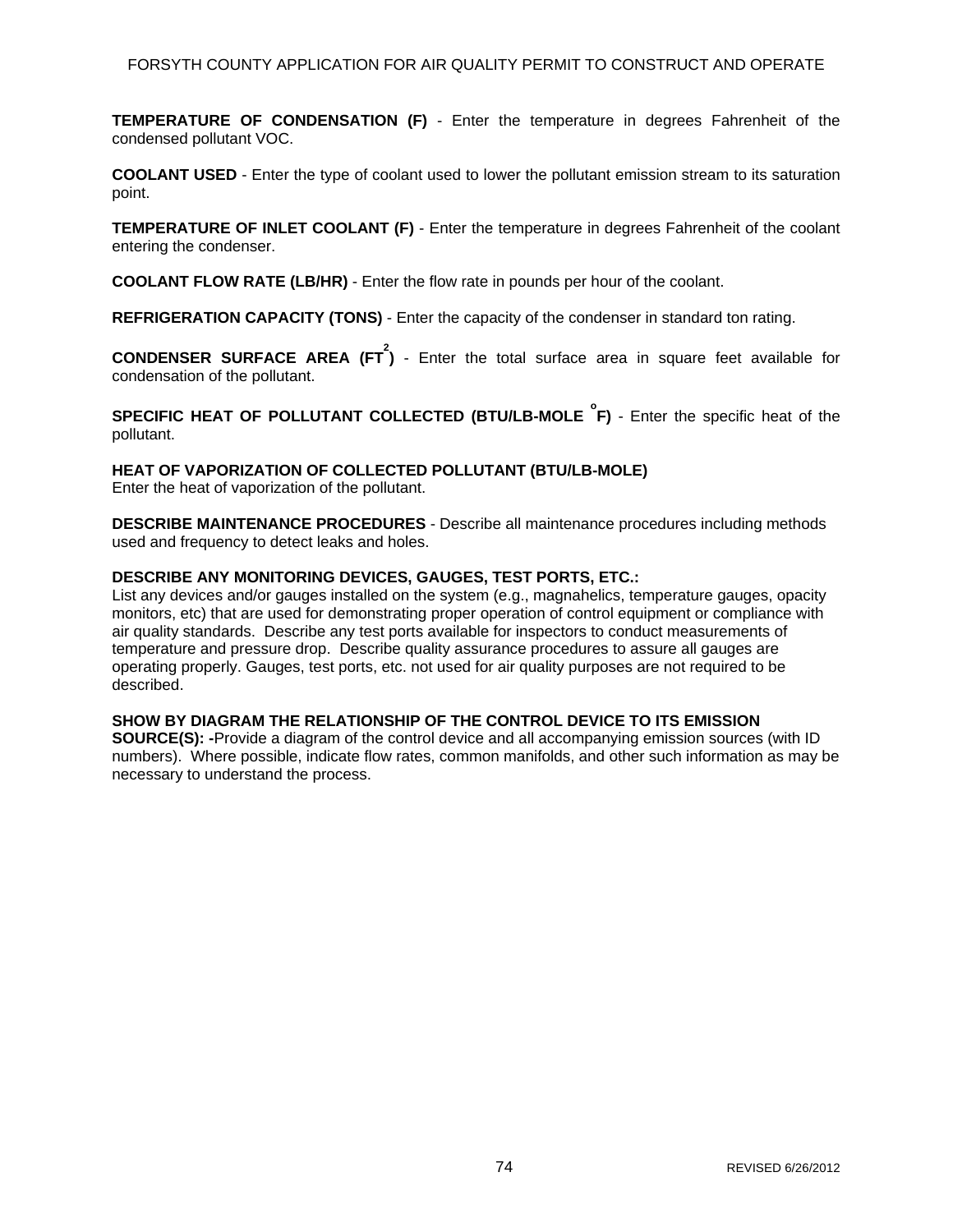# **D1 - PRODUCT ANALYSIS WORKSHEET (VOC EMISSIONS)**



Form D1 must be completed for each product use as requested in other parts of the permit application package. The product must be evaluated **AS APPLIED**. For example, a product is used as delivered from the supplier; is sometimes reduced with toluene before use; and is sometimes mixed with a catalyst before use. For this example, the products as applied would be considered three separate products and a D1 form must be completed for each. **All calculations, assumptions, analysis and other information used to support this form must be included on form D6.** 

Most of the information requested on Form D1 may be found in the product's Manufacturer's Safety Data Sheet (MSDS) which is available from the manufacturer or supplier. Keep in mind that the MSDS rarely includes a breakdown of all constituents therefore the MSDS cannot be substituted for form D1.

When constituents such as thinners or catalysts are added to the product the resulting mixture may have physical characteristics which differ from those listed on the MSDS.

**PRODUCT NAME, PRODUCT NO., MANUFACTURER, SUPPLIER** - Identify the product used by trade name, number and manufacturer. If the product is not purchased directly from the manufacturer, identify the supplier.

**PRODUCT ID NO.** - Assign a unique number to each product analysis.

**LIST EMISSION SOURCE ID NO(S) WHERE PRODUCT IS USED** - Identify by emission source ID the emission sources where the product is used.

**DESCRIPTION OF USE** - Describe briefly how the product is used (e.g., surface coating of metal furniture; blanketwash in offset lithographic printing process). If the product is used as an additive for other products, identify those products and the emission source IDs in which the products are used (e.g., reducer for Flat Black Enamel (V12) and PGP Green Enamel (V14), both used in emission sources ES3, ES4, and ES5).

**PRODUCT DENSITY** – Pounds per gallon of product.

**VOLATILE DENSITY IN PRODUCT** – Density of the volatile portion of the product. Exclude water and exempt VOCs as listed in 40 CFR 51.100(s).

LB VOC/GAL SOLID and KG VOC/L SOLID – Some standards are have the form of LB. VOC/GAL. SOLID or . KG VOC/L SOLID. Complete this if this type of standard is applicable to this coating. **PRODUCT -** This is the condition of coating/product received from the manufacturer. **SUPPLIED TO APPLICATOR -This is the condition of coating/product after dilution by the user** just before application to the substrate.

**% BY WEIGHT** - Percent by weight of SOLIDS, VOLATILES and WATER in the product. Treat exempt VOC's as water.

**% BY VOLUME** - Percent by volume of SOLIDS, VOLATILES and WATER in the product. Treat exempt VOC's as water.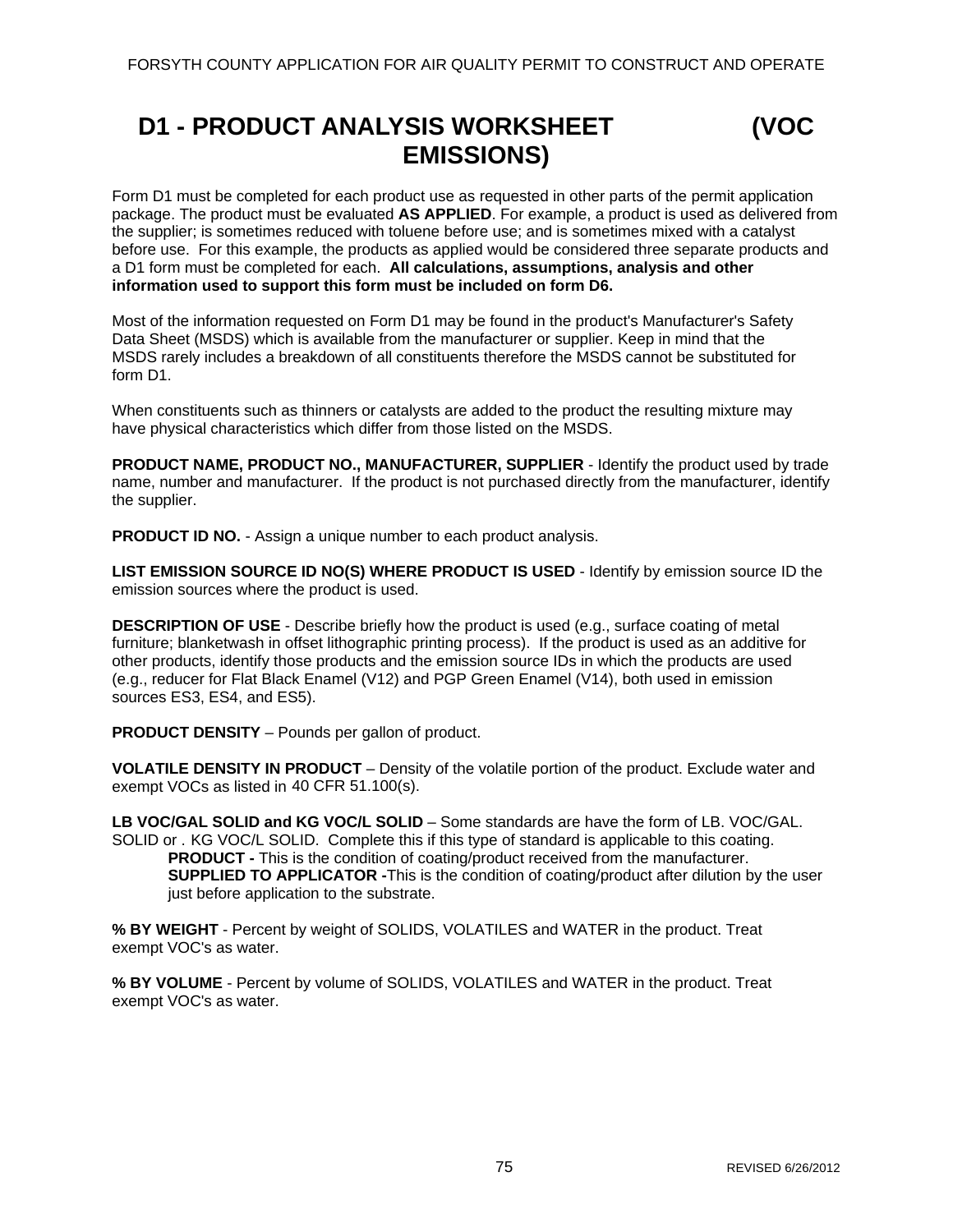### **PRODUCT BREAKDOWN OF CONSTITUENTS**

**VOC CONSTITUENTS** – List all of the volatile organic compounds, including exempt compounds, in the product as applied to the substrate or used in the process. Any VOCs (thinners, catalysts, etc.) added to the product before or during use must be included.

**CAS NO.** - List the Chemical Abstract Service Number for each constituent. If listing an additive with more than one constituent by trade name, enter "N/A" if there is no CAS NO.

**EXEMPT** – Check this box if the volatile constituent is an exempt VOC as listed in 40 CFR 51.100(s).

**% BW IN PRODUCT** - Percent by weight of each volatile constituent in the product.

**% BV IN VOLATILE** - Percent by volume of each volatile constituent in the volatile portion of the product. Do not include solids, water and exempt VOCs in this volatile portion of the product. The aggregate percentage of all the volatiles must total 100%.

**SOLID CONSTITUENTS** – List solid compounds and materials in the product as applied to the substrate or used in the process.

#### **THINNERS/ADDITIVES**

**THINNERS/ADDITIVES** – List the products, diluents, catalysts, etc., added to the product described on this form. Include a separate D1 form for each of these products. If the thinner/additive product is a single compound, a separate D1 form is not required. **PRODUCT ID NO.** – The ID number assigned on the D1 form for this product. **AMOUNT ADDED PER GALLON** – provide the amount of the thinner/additive added to the product.

**COMMENTS:** - Provide any comments regarding the use of the product, such as what operating conditions this particular formulation of the product is used.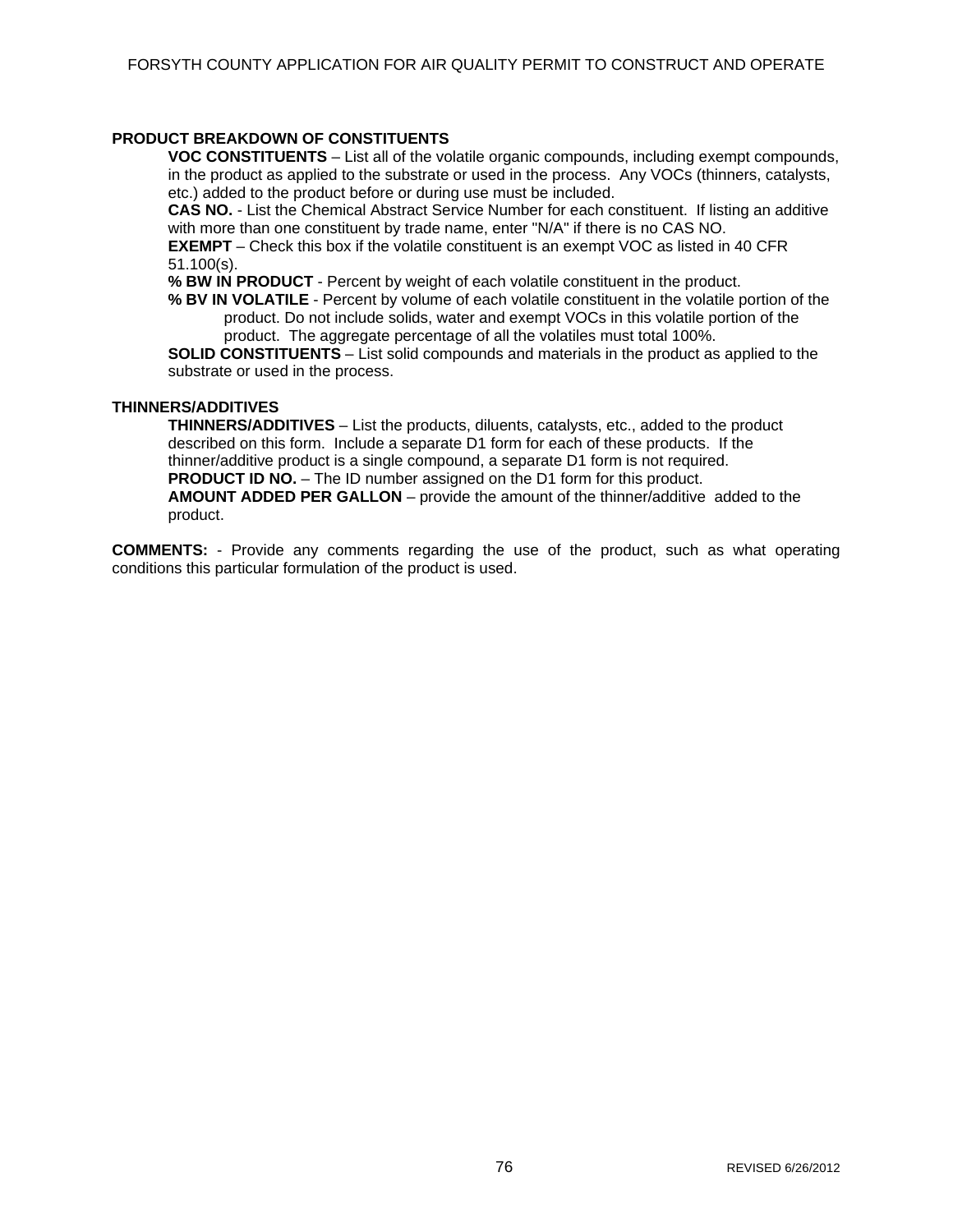### **D2 - GENERAL INSTRUCTIONS FOR AIR TOXICS APPLICATION FORMS**

These application forms are used for any of the following situations that includes the emissions of one or more Toxic Air Pollutant(s) (TAP) listed in Section 3Q .0700 of the Forsyth County Air Quality Technical Code (FCAQTC):

- 1. new facilities according to Rule .0704 of this Section ;
- 2. existing facilities according t Rule .0705 of this Section;
- 3. modifications according to Rule .0706 of this Section;

New facilities and existing facilities summoned by the Director under a SIC call must complete a facilitywide evaluation for all TAPs that are or will be emitted from the existing or proposed facility, respectively. A D2-1 form must be filled out for each emission source. The total emissions of TAPs calculated must be summarized on form D2-2 in Section C. Go to the instructions for the D2-1 and D22 (Section C) forms below.

Existing facilities applying to modify an emission source must determine if the physical or operational changes being made will cause a net increase in emissions of any TAP or result in the emission of any TAP not previously emitted at this facility. If this happens, the applicant should use the potential emissions of the modified emission source, and any resultant increases from other emission sources, in a facility-wide evaluation for each TAP increased by the modification unless the applicant: requests permit limits (e.g. restricting the operation of the modified source so that actual emissions do not increase); offsets the emissions at the time of the modification; or completes a five-year netting exercise. Actual emissions prior to the modification are determined by reviewing the previous two years of operating data to determine the most representative emission rate from each emission source. Offsetting and netting are explained below.

In many cases, performing a facility-wide review of each TAP to determine if its emission rate falls below the de-minimis levels found in Section 3Q .0700 of the FCAQTC may be the easiest and most economic manner to complete this application process. If the facility-wide emissions of a TAP falls below these deminimis rates then no further analysis would be required for that TAP. However, if it is demonstrated that the facility-wide emissions of a TAP are greater than the deminimis value(s), then an ambient air quality modeling analysis must be performed to determine it the ambient levels for that TAP are at or below the acceptable ambient levels found in Section 3D .1100 of the FCAQTC [NCAC 2D .1104]. The applicant may do three things to avoid a facility-wide evaluation for any TAP initially showing an increase in emissions:

- 1. Offset the increase in emissions from the new/modified source by a physical\chemical modification to another emission source such that the net change from the immediate modification is less than or equal to zero. The offset must demonstrate actual emission decreases (not "permit only" decreases) that will occur after the date of submittal of this application.
- 2. Request permit conditions to either limit the emissions from the new source or reduce actual emissions from an existing source to pre-modification levels. This is similar to offsetting only you are using permit restrictions rather than actual physical or chemical changes to an emission source. In this case, recording and/or reporting requirements will be required.
- 3. Perform a facility-wide netting demonstration to show no net increase in each TAP over the previous five (5) years. Every emission source at the facility which has been modified within this time period must be evaluated for both increases and decreases. When compared to the increase in emissions of the TAP in the immediate modification, it must show a net change of zero (0) or less.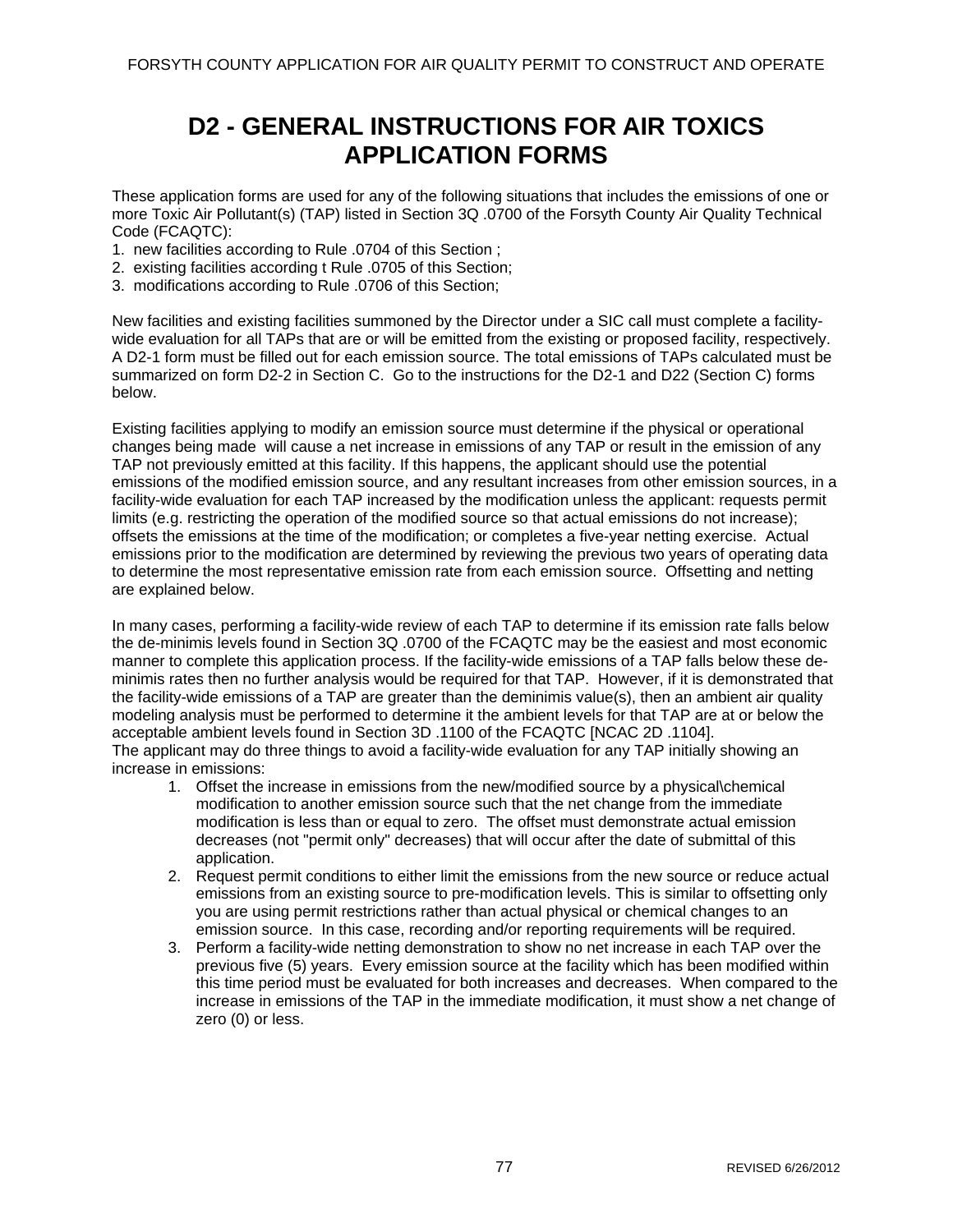# **D2-1 - TOXIC AIR POLLUTANT EMISSIONS SUMMARY**

*(Make a copy of this blank form to use for each emission source being added or modified)*  Use one form for each emission source and attach all supporting calculations and documentation. This form is used for TAP emissions from: each emission source of a new facility; each new/modified emission source at existing facilities; each emission source involved in a facility-wide evaluation; and all emission sources at a facility upon the Director's SIC calls. A D2-1 Form should be filled out for e very emission source that emits a TAP and is affected by this modification or SIC call. This form will also be used for any netting exercise (See Section B of form D2-2).

**EMISSION SOURCE DESCRIPTION -** This is a brief description of this emission source as it relates to the emissions of TAPs. If any of the following are represented, the description shall be so indicated: boiler, internal combustion engine, kiln, flare, incinerator, oven, furnace, dryer, or heater. Include the model and rated capacity of any boiler or other combustion device in the description.

**EMISSION SOURCE ID NUMBER** - Enter a unique identification number for each emission source being added or modified. Each identification number must correspond to all references on other application forms.

**PRIMARY CONTROL DEVICE -** Describe the primary control device associated with this emission source. Attach calculations, documentation, or literature supporting the capture and control efficiencies of this control device.

**CONTROL ID NUMBERS** - Enter an unique identification number for the associated control devices. Each identification number must correspond to all references on other application forms.

**SECONDARY CONTROL DEVICE -**If you have a secondary control device, enter its unique control device ID number.

**CONTROL ID NUMBERS** - Enter an unique identification number for the associated control devices.

Each identification number must correspond to all references on other application forms. **TOXIC AIR POLLUTANT** - Enter every TAP being emitted from the emission source. Enter one pollutant per line. The adjacent entries in this row should reflect evaluations. two years. the calculated emissions and data for the new/modified emission source.

**TAP NO**. - For each TAP, enter its number as specified in Section 3Q .0700 of the Forsyth County Air Quality Technical Code (FCAQTC).

**PERMITTED MAXIMUM EMISSIONS -** Enter the maximum controlled emission rates that you desire to have permitted in pounds per year **(LB/YEAR)**, pounds per day **(LB/DAY)**, pounds per hour **(LB/HOUR)** and pounds per 15-minute **(LB/15MIN.)** for each of the TAPs emitted from the source. Unless you are requesting or already have permit limits, the maximum permitted emissions are emissions of any TAP that occur at the maximum capacity of a process operating 24 hrs. a day, 365 days a year. Please enter the emission rates in Form D2-1 and attach the supporting calculations and documentation.

"**Prior to modification/netting event**" – This row of entries should be filled out if this is a modification for an existing source. These entries will be compared to the entries for the new/modified sources to determine any offsets, as well as, documentation of increases and/or decreases in credible emissions should netting be used in future evaluations

Actual emissions for this row should be based on the most representative process data over the previous two years. Short term emission rates (lbs/hour, lbs/day) are the maximum actual emission rate the source actually emitted during the previous two years.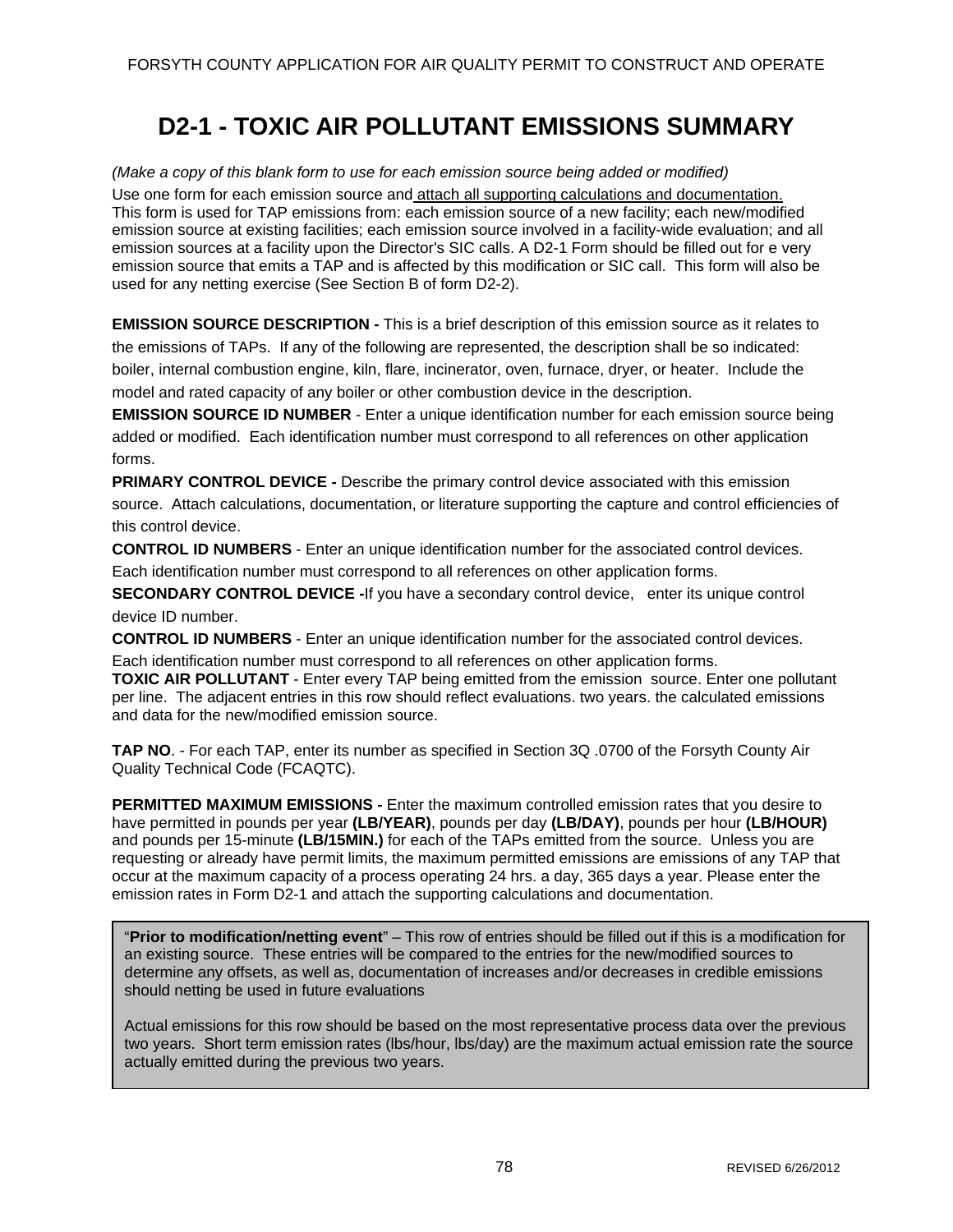**EMISSION POINT ID** - Enter an unique identification number for each emission point [e.g. S1 (for Stack 1), etc.] associated with each emission source. Enter "FUGITIVE" if emissions from the source enter the atmosphere without first passing through a stack or duct designed to direct or control their flow. Different emission sources with a common emission point will have the same emission point identification number.

**EMISSION FACTOR TYPE -**Enter one or more of the following numbers corresponding to the calculation method(s) used for emission estimations.

1 = Emissions calculated based on source test or other emission measurements;

2 = Emissions calculated based on material balance using engineering knowledge of the process.

3 = Emissions calculated based on AP-42, FIRE, EPA 450/2-90-011 or other EPA emission factors.

4 = Emissions calculated by engineering judgment. This factor must be approved by this Office prior to use.

5 = Emissions calculated based on a emission factor approved by a state or local agency. This factor should also be reviewed by this Office prior to use.

*MODELING PARAMETERS - This section should be completed ONLY if air dispersion modeling analysis is required for one or more of the TAPs.* 

**EMISSION POINT ID -**Same as above

**EXHAUST TEMPERATURE (deg F)** - Enter the gas exit temperature in degrees Fahrenheit.

**EMISSION POINT DIAMETER (FT)** - Enter the internal diameter at stack exit in feet.

**EMISSION POINT HEIGHT (FT)** - Enter the release height of the gaseous pollutant from the ground level in feet.

**EXIT VELOCITY (FT/SEC)** - Enter the gaseous velocity at stack exit in feet per second.

**STACK DIR -** Circle "RC" if the stack or vent is fitted with a rain cap, "V" if the stack is not capped and vertical, and "H" if the stack exit is anything other than vertical.

**INDICATE ALL REQUESTED FEDERALLY ENFORCEABLE PERMIT LIMITS -** If you already have or are requesting enforceable permit limits for this emission source (e.g. hours of operation, material input rates, emission rates, etc.), identify these limits in this space. The requested emission rates must have the same units as those in Section 3Q .0700 of the FCAQTC. For example, the unit for the deminimis emission rate for ammonia is in pounds per 15-minute (lb/15-min.). Therefore, the requested emission rate for ammonia must be in lb/15-minute and must be verifiable. Enter the recording procedures and/or reporting conditions that you are proposing to verify these limits.

### **D2-2 - TOXIC AIR POLLUTANT NETTING WORKSHEET & FACILITYWIDE EMISSIONS SUMMARY**

This form is used as a worksheet for offsetting and netting analyses (Sections A & B). It is also used as a facility-wide emissions summary for each TAP (Section C). Sections A & B need only be completed if the applicant is attempting to avoid a toxics evaluation. Otherwise, complete Section C only.

#### SECTION A - EMISSION OFFSETTING ANALYSIS FOR MODIFIED/NEW SOURCES

This section should be filled out if the modification that you are applying for includes increases and decreases in the same pollutant at different emission sources. The results of this section will determine if the increases have been offset by any decreases of the same pollutant during this modification. If the net change from this modification is zero (0) or less, then a facility-wide review of this pollutant can be avoided. The emission rate of any pollutant that has a net change greater than zero must perform either the five year netting exercise (see SECTION B instructions below) or the facility-wide review for that pollutant.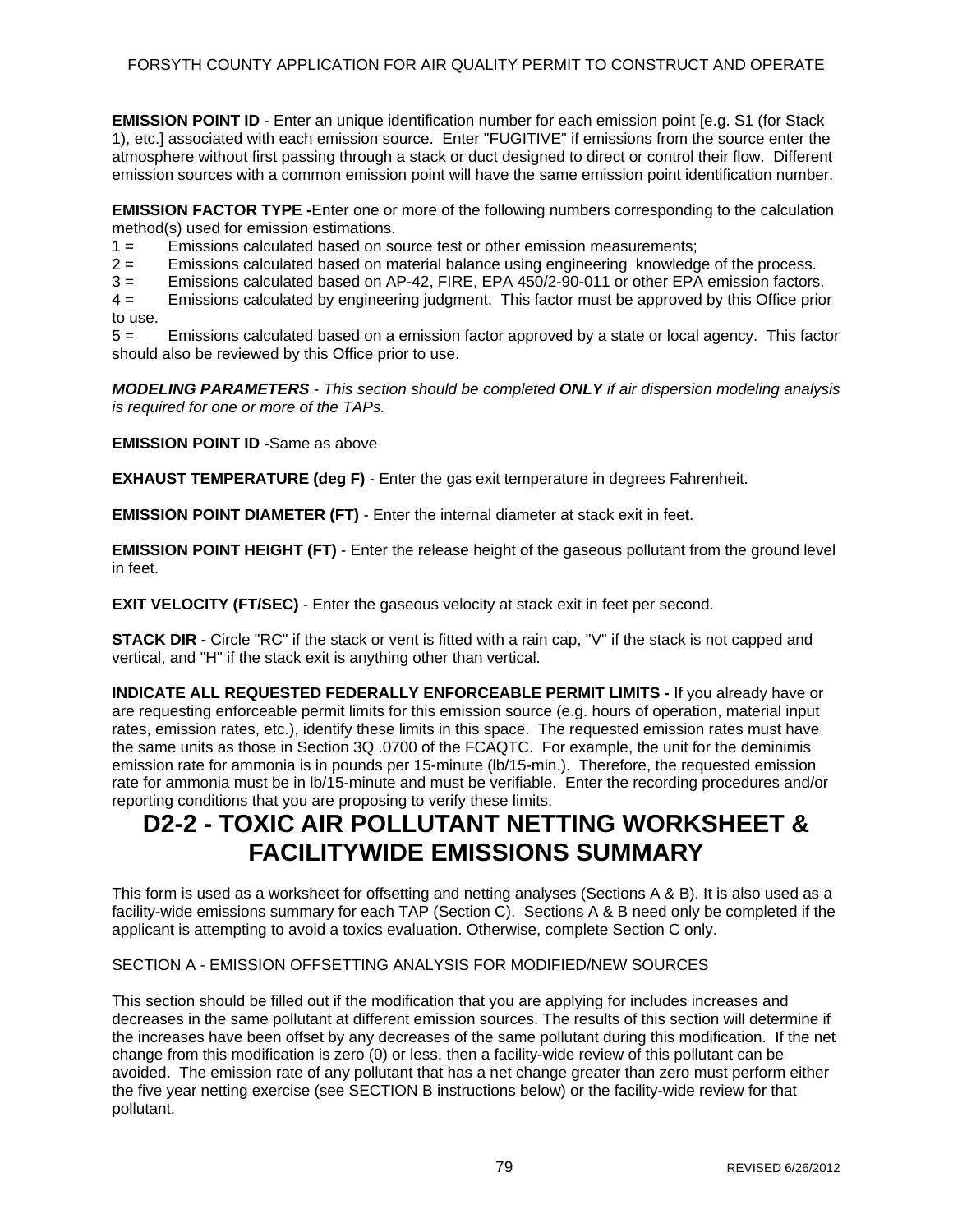Perform the offsetting analysis using only the units (lb/yr, lb/day, etc.) that correspond to each pollutant's de-minimis rates set forth in Section 3Q .0700 of the FCAQTC.

Use one D2-2 Form for each of the TAPs and be sure that there is a D2-1 Form completed for each emission source claiming increases or decreases in emission rates. Be sure all supporting calculations and documentation are attached.

#### SECTION B - FACILITY-WIDE EMISSION NETTING ANALYSIS

This section is to be filled out if you did not offset increases in TAPs during a modification and you do not desire to perform a facility-wide evaluation at this time. Netting is done over the five years immediately preceding this application.

Every change in operation or modification at the facility which caused an increase or decrease in the actual emissions of a TAP must be included as a netting event. All actual emissions must be demonstrated by a review of operations for the two years preceding the netting event to find the most representative emissions for each TAP.

Use the D2-1 form to show each netting event. Attach all calculations and documentation with each D2-1 form. Summarize the D2-1 form entries to this section of the D2-2 form.

#### SECTION C - FACILITY-WIDE EMISSIONS

Complete this section for each TAP for which a facility-wide evaluation was performed. If you are doing a facility-wide evaluation, complete a D2-1 form for every emission source at your facility. If you have a different procedure that will provide all of the necessary information found on the D2-1 form, send a sample to this Office for approval.

**TOXIC AIR POLLUTANT (TAP), TAP NO**. **-** Enter the chemical name for the TAP emitted from the modified and/or new sources and its toxic air pollutant number as specified in Section 3Q .0700 of the FCAQTC.

**EMISSION SOURCE ID NUMBER(S)** - Enter the unique identification number for each emission source affected by this analysis for the TAP entered above. If applicable, use the same ID numbers that you used in the emissions inventory for these emission sources.

#### **SECTION A - EMISSION OFFSETTING ANALYSIS FOR MODIFIED/NEW SOURCES**

**MODIFICATION INCREASE** - Enter the total requested increase of TAP emissions from the proposed modified sources using the applicable units set forth in Section 3Q .0700.

**MODIFICATION DECREASE** - Enter the total requested decrease of TAP emissions from the proposed modified sources using the applicable units set forth in Section 3Q .0700.

**NET CHANGE FROM MODIFICATION** - Enter the difference in values by subtracting the "modification decrease" emission rates from "modification increase" emission rates. If the result is positive, there is a net increase in TAP emissions due to the modification. Therefore, either Section B or Section C needs to be completed. Section B should be completed if the applicant desires to avoid a facility-wide toxic evaluation. Section C should be completed if the applicant does not want to perform a netting exercise and/or wants to go ahead and complete the evaluation for the pollutants in question.

A facility-wide evaluation does not necessarily mean that modeling must be performed. If the facility-wide emissions demonstrate that the emissions of a TAP are below the de-minimis levels set forth in Section 3Q .0700 of the FCAQTC, then this TAP would not require any further analysis. The applicant may request permit restrictions and verification (recordation and reporting) procedures be amended to the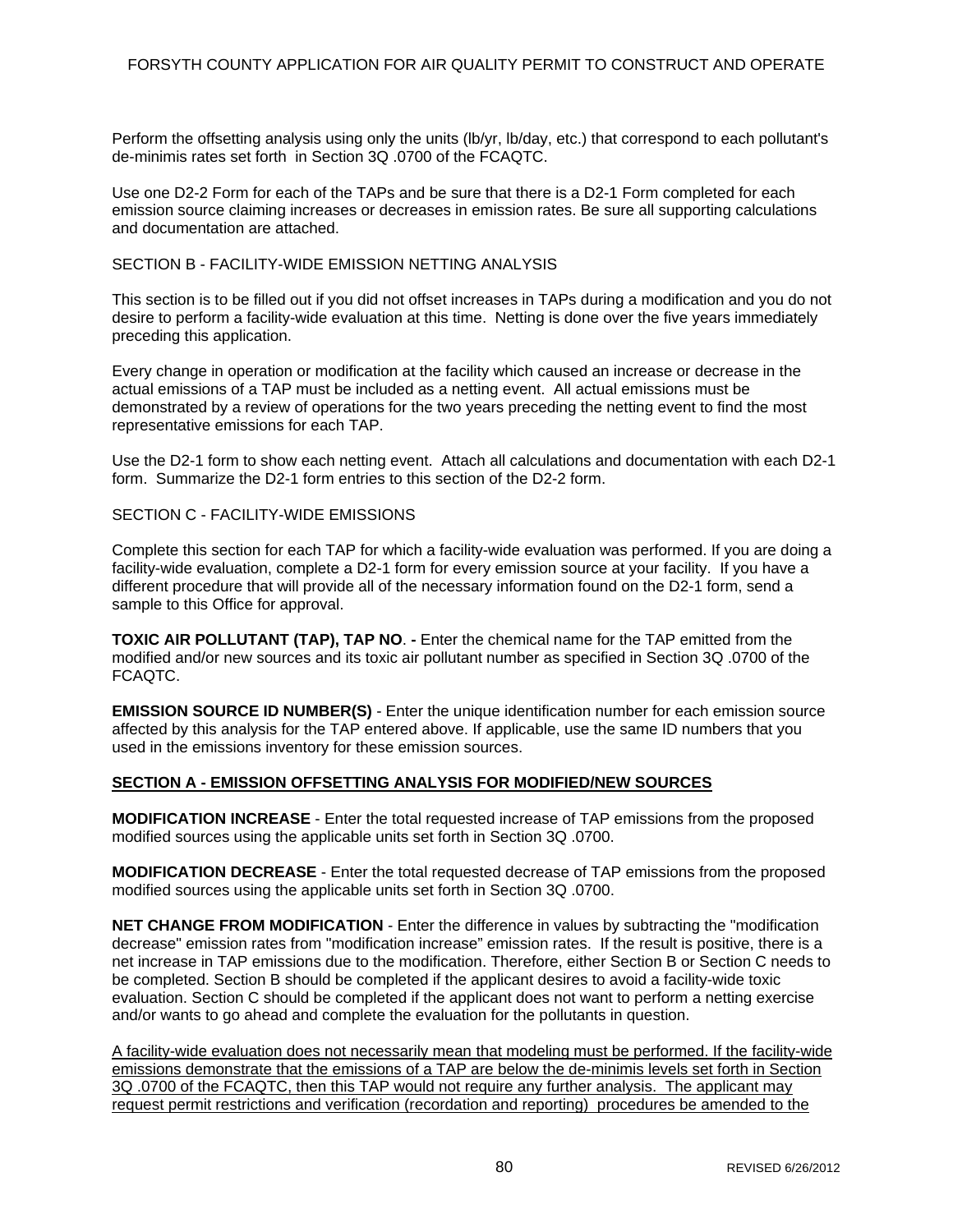### FORSYTH COUNTY APPLICATION FOR AIR QUALITY PERMIT TO CONSTRUCT AND OPERATE

facility's operating permit that restrict the potential emissions of a TAP to below the de-minimis levels. In this case, no further analysis would be required.

### **SECTION B - FACILITY-WIDE EMISSION NETTING ANALYSIS**

**CREDITABLE INCREASE** - Enter the total creditable increase of TAP emissions over the previous fiveyear period. The increases should be the result of ACTUAL emission increments. Attach a D2-1 form and supporting documentation for each emission source at the facility and for each TAP.

**CREDITABLE DECREASE** - Enter the total creditable decrease of TAP emissions over the previous fiveyear period. The decreases should be the result of ACTUAL emission reductions. Attach a D2-1 form and supporting documentation for each emission source at the facility and for each TAP.

**NET CREDITABLE CHANGE** - Enter the difference of "creditable increase" and "creditable decrease" by subtracting "creditable decrease" from "creditable increase". If the result is positive, Form D2-1 should be completed for all existing emission sources in the facility and the facility-wide TAP emission estimates should be entered in Section C. If the result is zero or negative, no further evaluation is required.

#### **SECTION C - FACILITY-WIDE EMISSIONS**

**TOTAL FACILITY EMISSIONS** - Enter the summations of facility-wide TAP emissions from each emission sources. Form D2-1 should be completed for all new/modified and existing emission sources in the facility prior to completing this section.

**Section 3Q .0700 LEVEL** - Input the de-minimis emission rate found in Section 3Q .0700 of the FCAQTC. Compare this value with the facility-wide calculated emission rate for each TAP being evaluated.

**IS AN AIR QUALITY DISPERSION MODELING ANALYSIS REQUIRED? -**If any of the TAP emission rates exceed the de-minimis rates set forth in Section 3Q .0700 of the FCAQTC, a modeling analysis must be performed to assure that the ambient impact of each TAP does not exceed the Acceptable Ambient Levels shown in Section 3D. 1100 of the FCAQTC.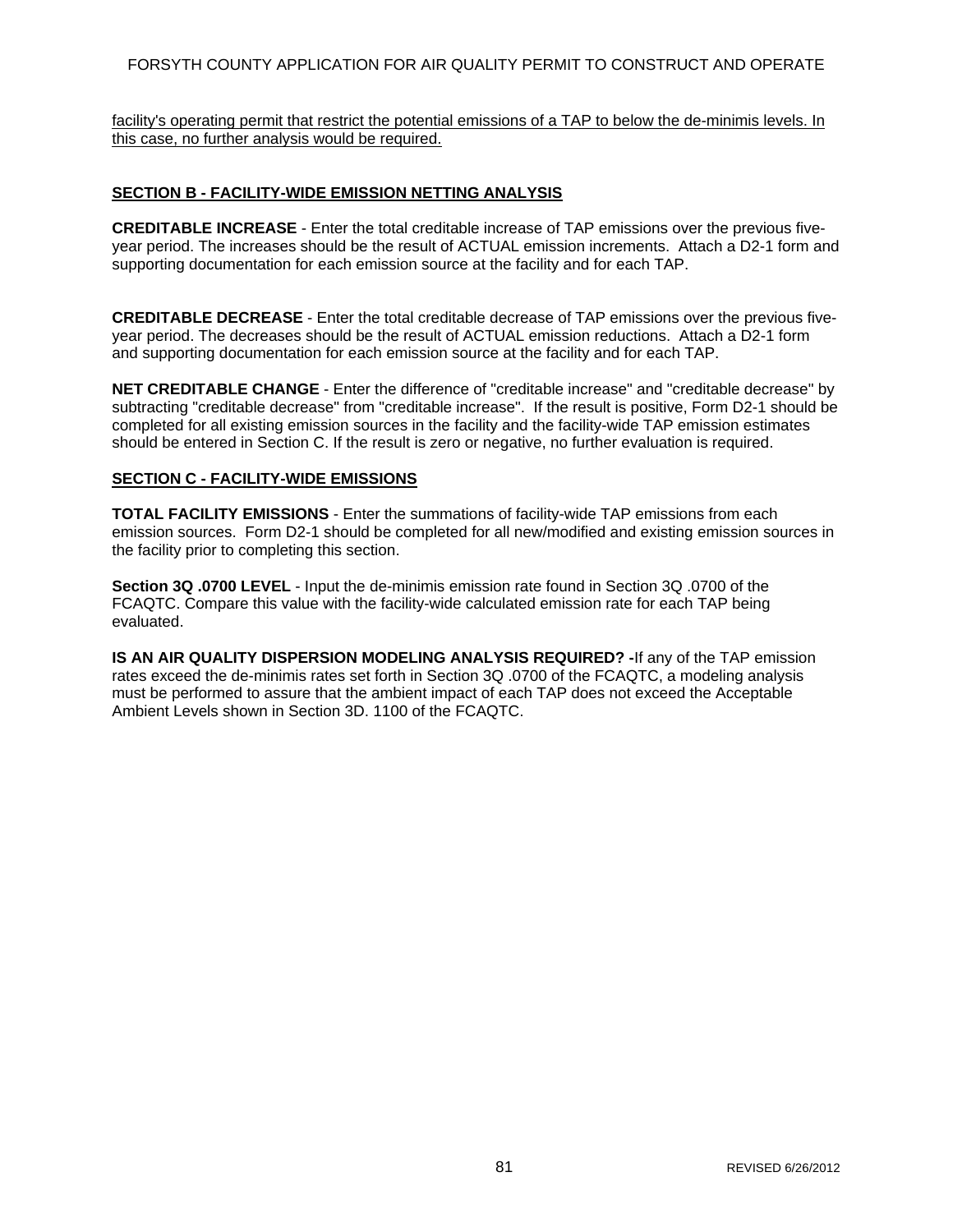### **D2M - TOXICS MODELING WORKSHEET**

This form is used to provide the Forsyth County Office of Environmental Assistance and Protection (FCOEAP) modelers with the necessary information to conduct an initial modeling evaluation of facility toxic emissions. This form should only be completed if the FCEAD modelers are requested by the applicant to conduct dispersion modeling. The FCEAD modelers will perform screening, and if necessary and where possible, refined modeling. If the model results indicate the facility will be unable to demonstrate compliance with the applicable AAL for one or more pollutants at the requested emission rates, the applicant will be notified and will be required to perform the compliance demonstration using established modeling protocol and modeling analysis requirements as defined in the Forsyth County Air Quality Control Ordinance and Technical Code Chapter 3A Section 3D .1100 and 3Q .0700 and as discussed in the *Guideline for Evaluating the Air Quality Impacts of Toxic Pollutants in North Carolina.* 

(1) INTRODUCTION - Provide enough information to allow the modeler to understand the purpose of the new or modified source(s) affected by the proposed changes.

(2) EMISSIONS DATA - Source emissions by pollutant should represent the maximum emissions (expected or desired) after controls and should match the emissions data given in the permit application. These emissions will become permit limits for each pollutant for each source. **Note:** If facility-wide pollutant emission limits are desired, FCEAD will evaluate compliance assuming all the pollutant emissions are being emitted from the worst case stack, i.e., the emission point which would result in the highest ambient concentrations.

(3) SOURCE DATA - If the modeling is required due to an operational change or an equipment change, addition, or modification subject to Rule 3Q .0706, then list all the sources which emit toxic pollutants affected by the proposed changes, additions, or modifications. If the modeling is required due to (1) the construction of a new facility subject to Rule 3Q .0704, (2) the applicability of a MACT standard to an existing source or facility subject to Rule 3Q .0705(b), or (3) the issuance of an SIC call by the Director in accordance with Rules 3Q .0705(c) or 3Q .0712, then list all toxic pollutant emissions from all sources. -*Point source* examples include stacks, vents, chimneys, etc.

-*Area source* examples include ponds, storage piles, open pits, etc.

-*Volume sources* are generally a collection or multitude of small sources very close

together such as emissions from the doors, windows, roof, and miscellaneous vents of a building or from numerous valves and flanges where defining each source separately as a point source would be difficult or unfeasible. Another example would be a large-diameter storage tank with no lid or top. Based on model input requirements, source emission data should be provided in metric units of measurement; however, if you are unable to provide metric emission characteristics, FCEAD will convert from English units, as necessary.

 (4) SITE DATA - Although the site map does not have to be a detailed blue print of the site and may be hand drawn, the map is critical for conducting modeling, screen or refined, and should be drawn with care to accurately depict the information requested.

(5) BUILDING DATA - The building data is used to determine which building, building tier, or structure has the greatest influence on each of the emission sources identified. That structure is then used in the model to evaluate wake effects and downwash which can have a significant impact on offsite pollutant concentrations.

(6) MISCELLANEOUS DATA - This section is intended to provide any miscellaneous data pertinent to conducting the modeling exercise for a given facility; however, since modeling details are case-specific, much of this information will be gained through the initial review of this worksheet and communication with your facility point of contact.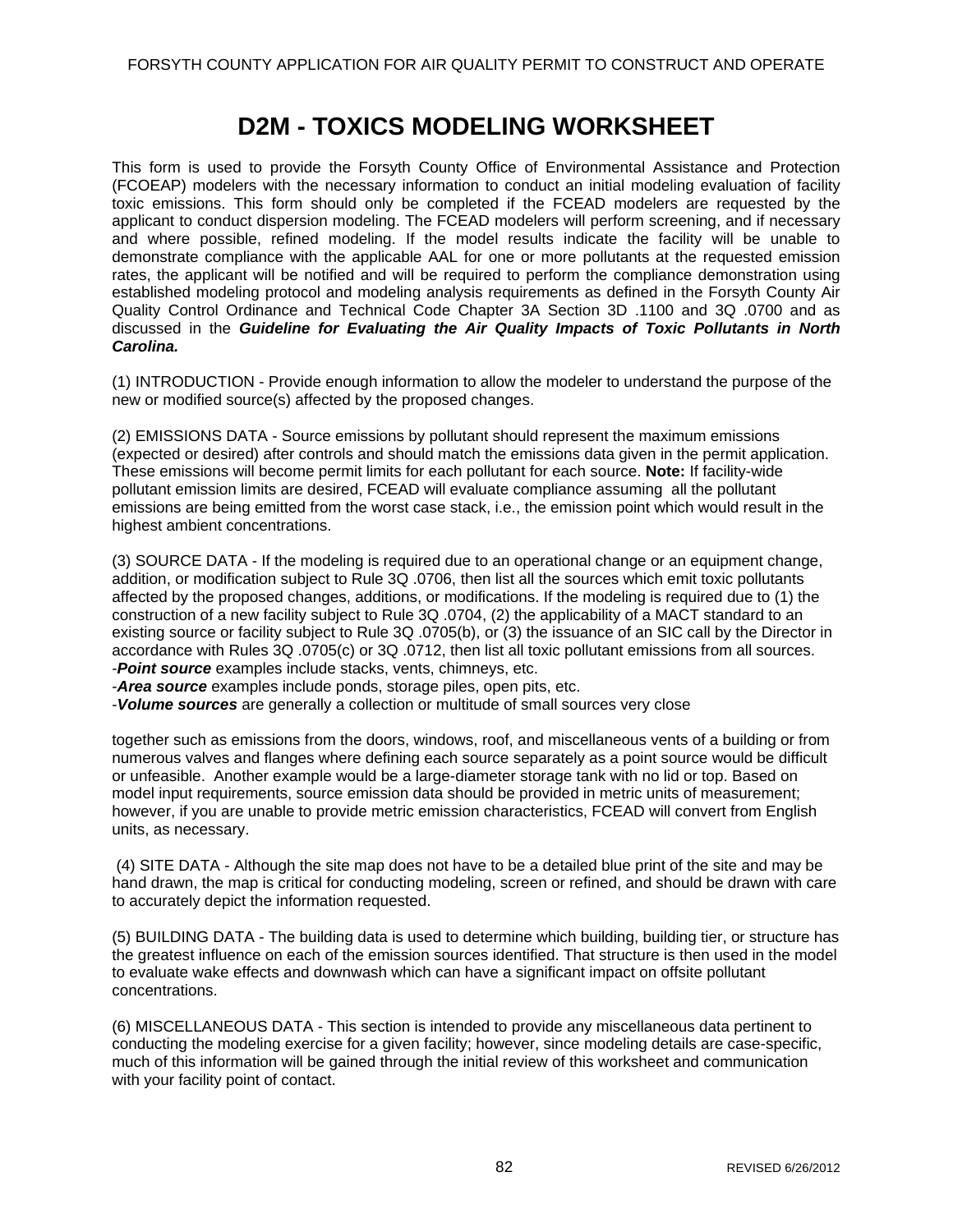### **D3-1 - SPECIFIC EMISSION SOURCE (EMISSION INFORMATION)**

**NOTE** - Do not include the toxic air pollutant emissions regulated only by FCAQTC Section 3D .1100. Such toxic air pollutant emissions should be included in form D2 1. Pollutants regulated or listed as hazardous air pollutants in Section 112(b) of the federal Clean Air Act

should be included on this form.

This form is used to list emissions of all of the regulated pollutants for each of the emission sources identified in Section B. A separate form D3-1 must be completed for each emission source. Title V facilities must complete a form D3-1 for each activity that is deemed insignificant due to the size or production levels listed in FCAQTC Rule .0102 (2) and is listed on Form E2. This form and its attachments will be used for calculating actual and potential hourly and annual emissions. **All calculations, assumptions, analysis and other information used to support this form must be included on form D6.** 

**EMISSION SOURCE DESCRIPTION -**Complete this section for each emission source described on Form B and for the sources or groups of sources listed on Form E2.

**EMISSION SOURCE ID NO.** - Enter a unique emission source ID number for each emission source for which application is made. Large groups of similar or colocated fugitive emission sources may be grouped together and be assigned a single ID No. (e.g., valves, pumps, compressors, stockpiles = ID No. F195). The choice of ID numbers is at the discretion of the applicant. It is recommended that each emission source ID No. start with ES \_\_\_, control device ID No. CD\_\_\_, and emission point ID No. EP\_\_\_.

**IS THIS SOURCE A FUGITIVE SOURCE? NO/YES** - Form D3 must also be completed for each fugitive source designated on Form A3, A4, or E3.

**ALTERNATIVE OPERATING SCENARIO (AOS) NO.:** If this is an alternative operating scenario rather than the primary operating scenario, specify the AOS number you assigned to this alternative operating scenario on form A5.

**POLLUTANT -** In addition to the criteria pollutants, enter every regulated air pollutant being emitted from this emission source (one pollutant per line).

**EMISSION FACTOR TYPE** - Enter one of the following numbers corresponding to the type of emission factor used in the calculations:

- **1**= Emissions calculated based on source test or other emissions measurements.
- **2**= Emissions calculated based on material balance using engineering knowledge of the process.
- **3**= Emissions calculated based on AP-42 or EPA 450/2-90-011 or other EPA emission factor.
- **4**= Emissions calculated by engineering judgment. This factor must be approved by the agency prior to use.
- **5**= Emissions calculated based on a state or local agency emission factor.

**LBS/HR POTENTIAL** - Calculate the potential emissions of each pollutant from this emission source based on the emission factor used for each pollutant.

*EXAMPLE: The AP-42 emission factor for emissions of SO2 from distillate oil is 142S lbs/10<sup>3</sup> gal. of oil burned (where S = % sulfur in the fuel). Assume that the oil has a .5% sulfur content, a 33 million Btu/hour boiler is the emissions source, one (1) gallon of distillate oil has a heating value of 145,000 Btu, and FCAQTC Rule 3D .0516 is the applicable regulation with a standard of 2.3 lb/million Btu. The actual operating hours for this plant are 12 hours/day, 5 days/week, 50 weeks/year. There are no hourly or annual fuel restrictions and there are no operating hour limits. When calculating the potential emissions,*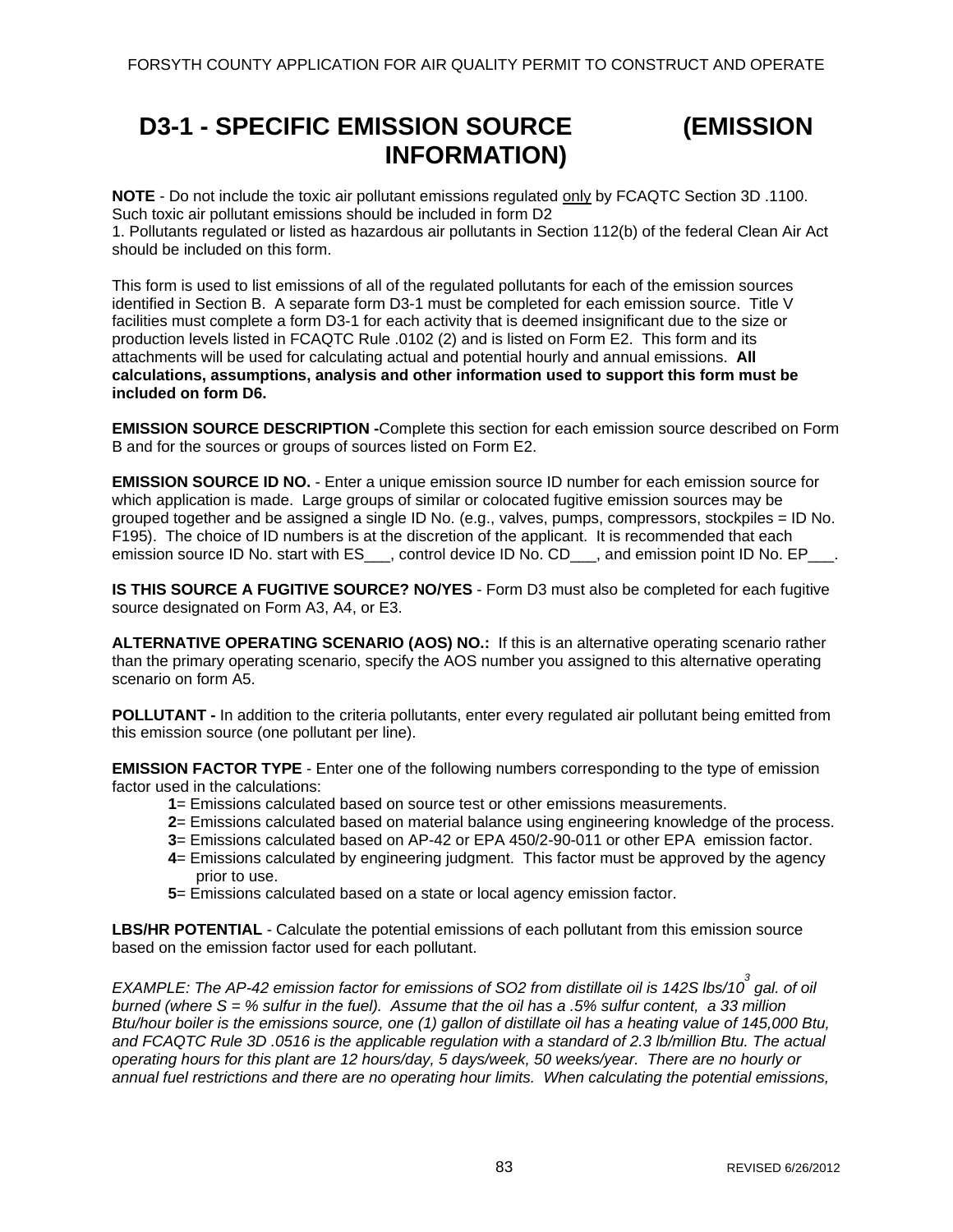### FORSYTH COUNTY APPLICATION FOR AIR QUALITY PERMIT TO CONSTRUCT AND OPERATE

*it is assumed that the boiler will be operated 24 hours per day for 365 days per year at the maximum heat input. The estimated potential SO2 emissions are:*  {33MMBtu}/{hour}x{1 gal}/{145,000MMBtu}x{142(.5)lbs}/{1000gal} ={16.16lbs}/{hour}

**LBS/HR ACTUAL**. - Calculate the actual emissions of each pollutant from this emission source based on the emission factor used for each pollutant. If the above boiler is usually operated at 90% of the maximum heat input, the actual emissions would be 14.54 lbs/hr.

**LBS/YR POTENTIAL** -Calculate the potential emissions of each pollutant from this emission source based on the emission factor used for each pollutant.

*Using the above example and assuming the boiler normally operates at full capacity:*  {16.16 lbs}/{hour}x{8760hours}/{year}={141,562lbs}/{year}

LBS/YR ACTUAL. - Calculate the actual emissions of each pollutant from this emission source based on the emission factor used for each pollutant.

*Using the above example and assuming the boiler normally operates at 75% capacity:*  {16.16lbs}/{hour}x{.75}x{12hours}/{day}x{5days}/{week}x{50weeks}/{year} ={36,360lbs}/{year}

*Or, if there is a federally enforceable permitted fuel restriction of 1.4 million gallons of distillate NO.2 oil per year, then the potential emissions would be:*  {1,400,000gallons}/{1year}x{145,000Btu}/{1gallon}x{16.16lbs}/{hour}x{1hour}/{33MMBtu}={99,408Lbs}/{ye ar}

**COMMENTS -** Use additional pages if needed.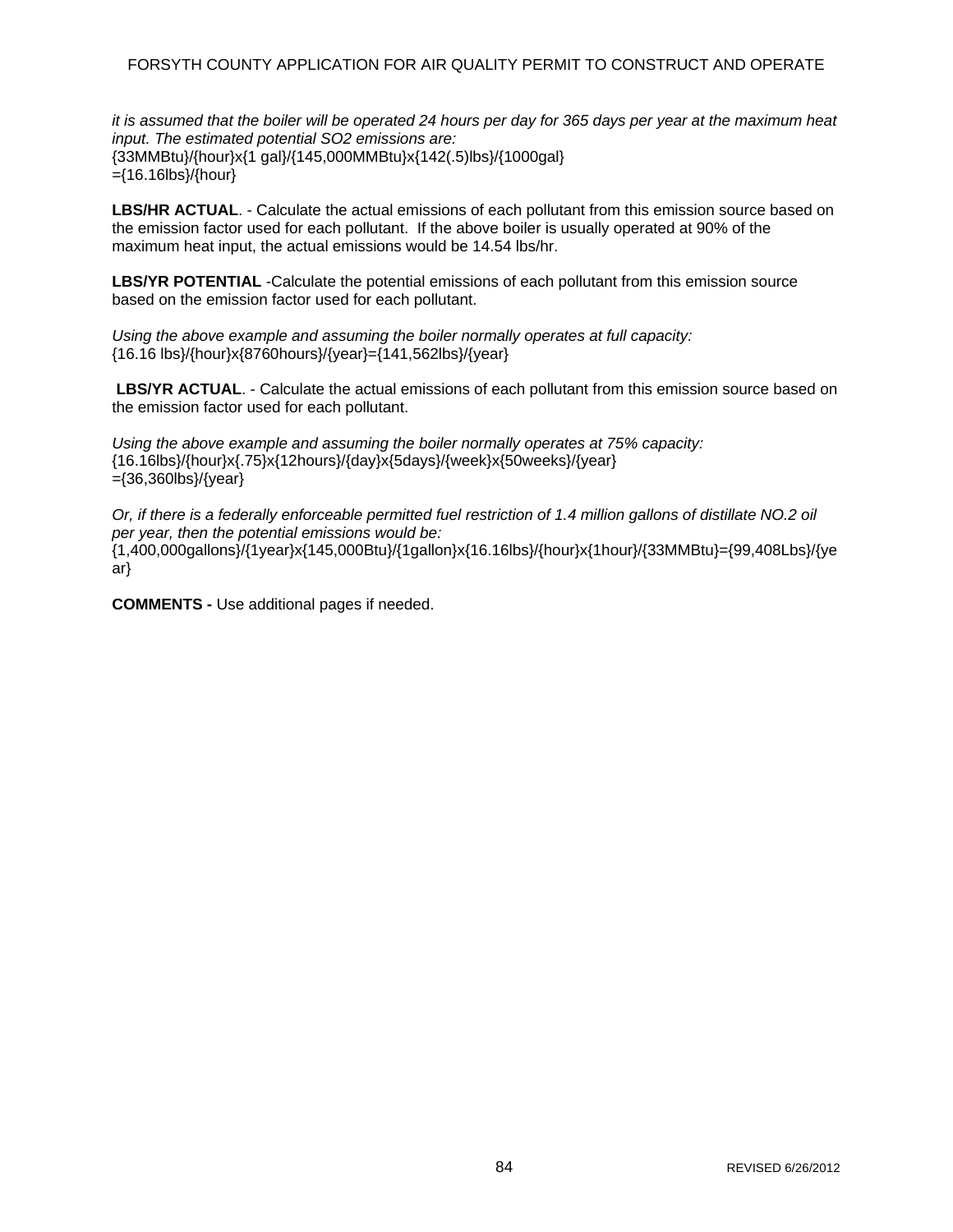# **D3-2 - SPECIFIC EMISSION SOURCE (REGULATION ANALYSIS)**

This form is to be used by non-Title V and Title V facilities to list all regulated pollutants, emission and operating limits, and applicable regulations for each pollutant for each emission source. **All calculations, assumptions, analysis and other information used to support this form must be included on form D6.** 

**EMISSION SOURCE DESCRIPTION** - Describe the emission source for which this form applies.

**EMISSION SOURCE ID NO.** - This form must be completed for each emission source listed on Form A3, A4, or E3.

**ALTERNATIVE OPERATING SCENARIO (AOS) NO.:** If this is an alternative operating scenario rather than the primary operating scenario, specify the AOS number you assigned to this alternative operating scenario on form A5.

**REGULATED POLLUTANT** - List all regulated pollutants for which this sources to be permitted.

**EMISSION AND OPERATING LIMITS** - Indicate all applicable regulatory emission limitations and operating restrictions, including work practice standards to be permitted for this pollutant (e.g. lbs/million Btu, lbs/hr, raw material input rate, etc.).

**APPLICABLE REGULATION** - List the regulation limiting the emission and operating limits of this pollutant. All specific information that is necessary to determine applicability and compliance with all applicable State requirements and Federal requirements of the Clean Air Act shall be included. Any proposed exemptions from otherwise applicable requirements should be identified on this form. The applicable regulations to be listed here can generally be found in:

- (a) FCAQTC Subchapters 3D and 3Q. The majority of the applicable regulations will be found in these Subchapters.
- (b) Section 111 or 112 of the federal Clean Air Act (with the exception of the risk management plan regulation under Section 112(r)).
- (c) Section 129 of the federal Clean Air Act for solid waste incineration.
- (d) Sections 183(e), 183(f), or 328 of the federal Clean Air Act.
- (e) Section 504(b) or 114(a)(3) of the federal Clean Air Act.
- (f) Part C of Title I of the federal Clean Air Act (national ambient air quality standards, increment standards, or visibility requirements) as applicable to temporary sources permitted pursuant to 504(e) of the federal Clean Air Act.

**COMMENTS -** Use additional pages if needed.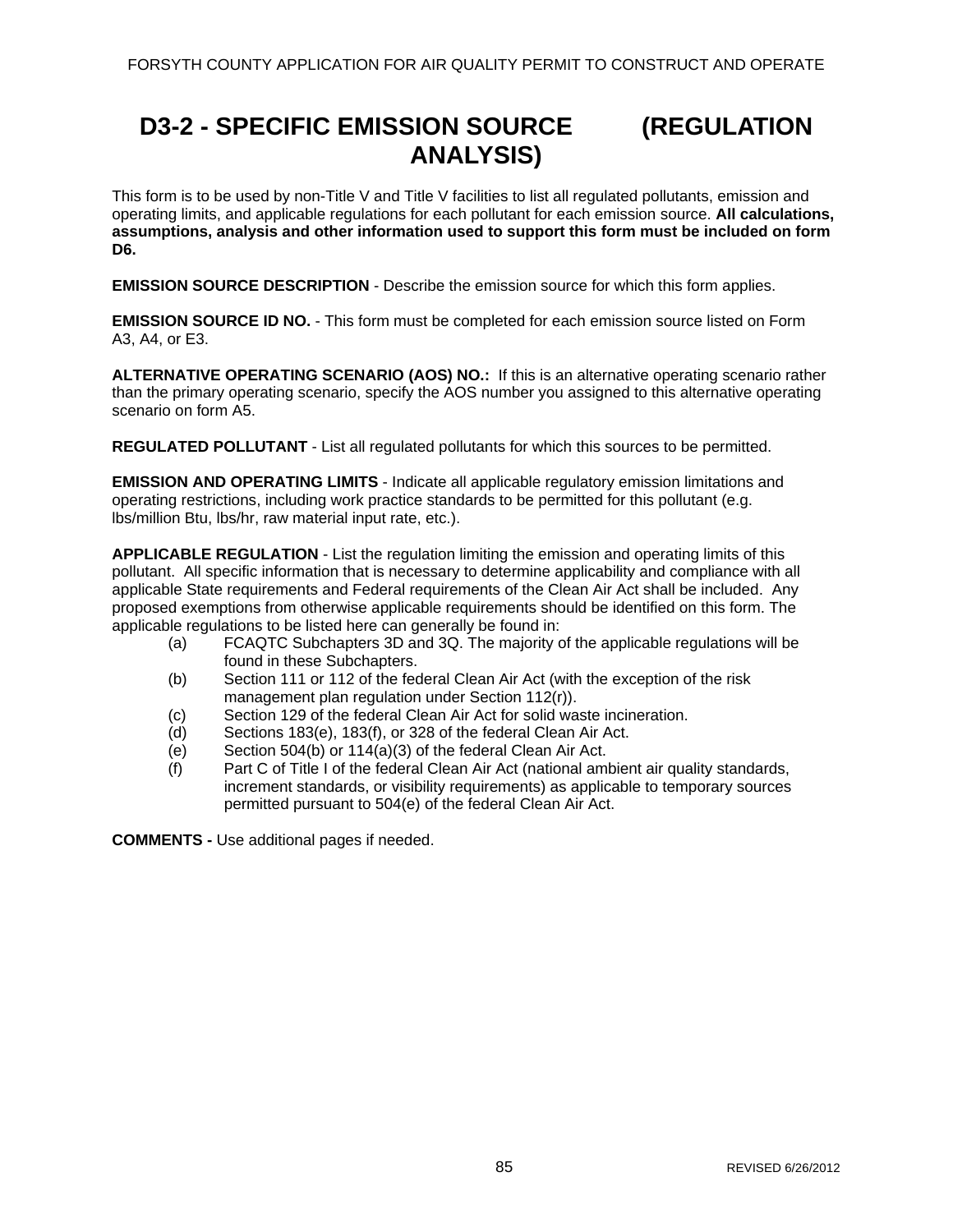### **D3-3 - EMISSION SOURCE (REDUCTION AND RECYCLING ACTIVITIES)**

This form may be used for fulfilling the requirements of Rules 3Q .0206, 3Q .0304, and 3Q .0507 of the Forsyth County Air Quality Technical Code (FCAQTC), which state that a source reduction and recycling description must be submitted along with each:

- (a) payment of an annual permit fee [Rule 3Q. 0206(d)],
- (b) permit application for modification of an existing facility [Rules 3Q. 0304(b)(2)(A) and 3Q .0507(d)(2)(A)], and
- (c) permit application for a new facility  $[Rules 3Q. 0304(b)(2)(B)$  and 3Q. 0507(d)(2)(B)].

This form should be completed for each facility source reduction or recycling activity. *If no reductions were made throughout the facility during the previous year, only one inclusive form is necessary.* In the event of a modification of an existing permit, quantify the reductions realized by the modified or new emission source, as well as any amendments to facility-wide plans for future reduction activities.

**FACILITY-WIDE OR SPECIFIC EMISSION SOURCE?** Indicate whether the data on this form refers to the facility or a specific emission source.

**If this form is being used for a single emission source, please include EMISSION SOURCE DESCRIPTION AND SOURCE ID NO.** (found on your permit to operate)**:** Describe the emission source for which this form applies

**POLLUTANT EMITTED:** Identify the air contaminants (e.g. regulated criteria pollutants {PM, PM10, SO2, NOx, VOC, CO, Pb}, TAPs or HAPs) emitted from this emission source.

**SOURCE REDUCTION ACTIVITIES (ENTER CODES):** From the attached list of source reduction and recycling codes, chose the code that most accurately identifies the current source reduction and recycling activities being utilized for the emission of this pollutant from this emission source. **If no source reduction activities have been implemented in the past year, enter "NC" (No change from the previous year).** 

**QUANTITY EMITTED LAST CALENDAR YEAR:** Quantify the amount of this pollutant emitted before the current source reduction and recycling activities were utilized in pounds/year *and* convert to tons/year. **QUANTITY EMITTED THIS CALENDAR YEAR:** Quantify the amount of this pollutant emitted after the utilization of the current source reduction and recycling activities in pounds/year *and* convert to tons/year.

**PLANNED SOURCE REDUCTION ACTIVITIES (ENTER CODES):** From the attached list of source reduction and recycling codes, chose the code that most accurately identifies the planned source reduction and recycling activities being utilized for the emission of this pollutant from this emission source. **If no new source reduction activities are planned, write "NP" (no planned source reduction activities).** 

**COMMENTS –** This area can be used to specify codes or for miscellaneous comments. Use additional pages if needed.

**Refer to this Office's P2 webpage (**<http://www.forsyth.cc/EAP/P2.aspx>**) for more information on pollution prevention opportunities.**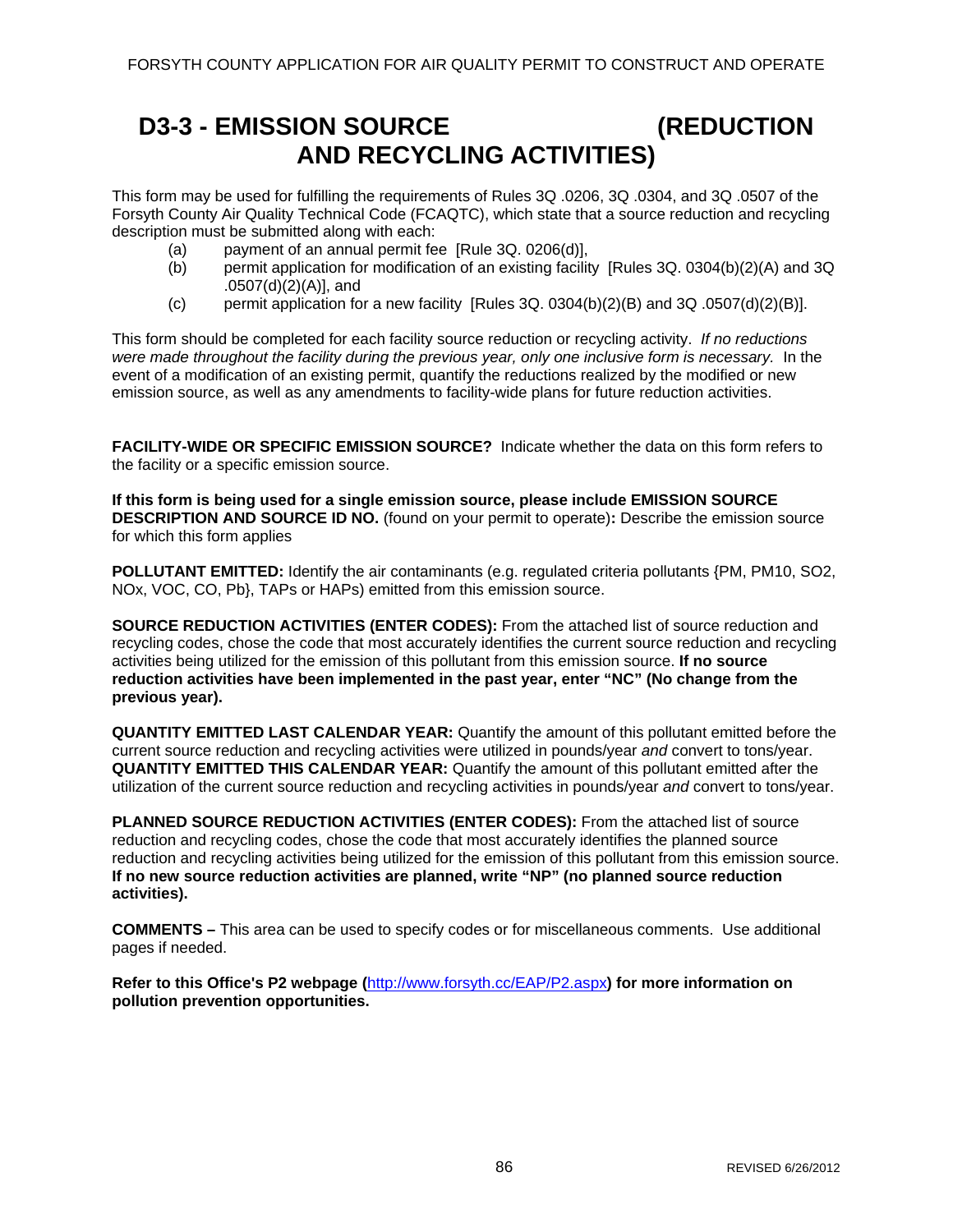#### **SOURCE REDUCTION AND RECYCLING ACTIVITY CODES**

To be used with the D3-3 Form

#### **NO RECORDED ACTIVITIES**

NC: No source reduction activities implemented in the previous year NP: No planned source reduction activities

#### **RECYCLING ACTIVITIES**

W01: On-site beneficial use/reuse W02: Off-site beneficial use/reuse

### **SOURCE REDUCTION ACTIVITIES**

#### Good Operating Practices

- W11: Began to segregate types of hazardous waste to make them more amenable to recycling
- W12: Began to segregate (stopped combining) hazardous waste from non- hazardous waste (Note: for purposes of hazardous waste from non- hazardous waste reporting, reduces volume of hazardous waste, but does not reduce total waste volume)
- W13: Improved maintenance scheduling, record-keeping, or procedures
- W14: Changed production schedule to minimize equipment and feedstock changeovers W19: Other changes in operating practices (Specify in "Comments")
- Other changes in operating practices (*Specify in "Comments"*)

#### Inventory Control (Instituted procedures to ensure that materials do not stay in inventory beyond shelf-life)

- W22: Began to test outdated material—continue to use if still effective
- W23: Eliminated shelf-life requirements for stable materials W24: Instituted better labeling procedures
- W25: Instituted clearinghouse to exchange materials that would otherwise be discarded W29: Other (*Specify in "Comments"*)

#### Spill and Leak Prevention

- W31: Improved storage or stacking procedures
- W32: Improved procedures for loading, unloading, and transfer operations
- W33: Installed overflow alarms or automatic shut-off valves
- W34: Installed secondary equipment W35: Installed vapor recovery systems
- W36: Implemented inspection or monitoring program of potential spill or leak sources
- W39: Other (Specify in "Comments")

#### Raw Material Modifications

W41: Increased purity of raw materials W42: Substituted raw materials (*Specify in "Comments"*)

W49: Other (*Specify in "Comments")* 

#### Process Modifications

- W51: Instituted closed-loop recycling W52: Modified equipment, layout, or piping
- W53: Changed process catalyst W54: Instituted better controls on operating conditions (flow rate, temperature, pressure, residence time)
- W55: Changed from small volume containers to bulk containers to minimize discarding of empty containers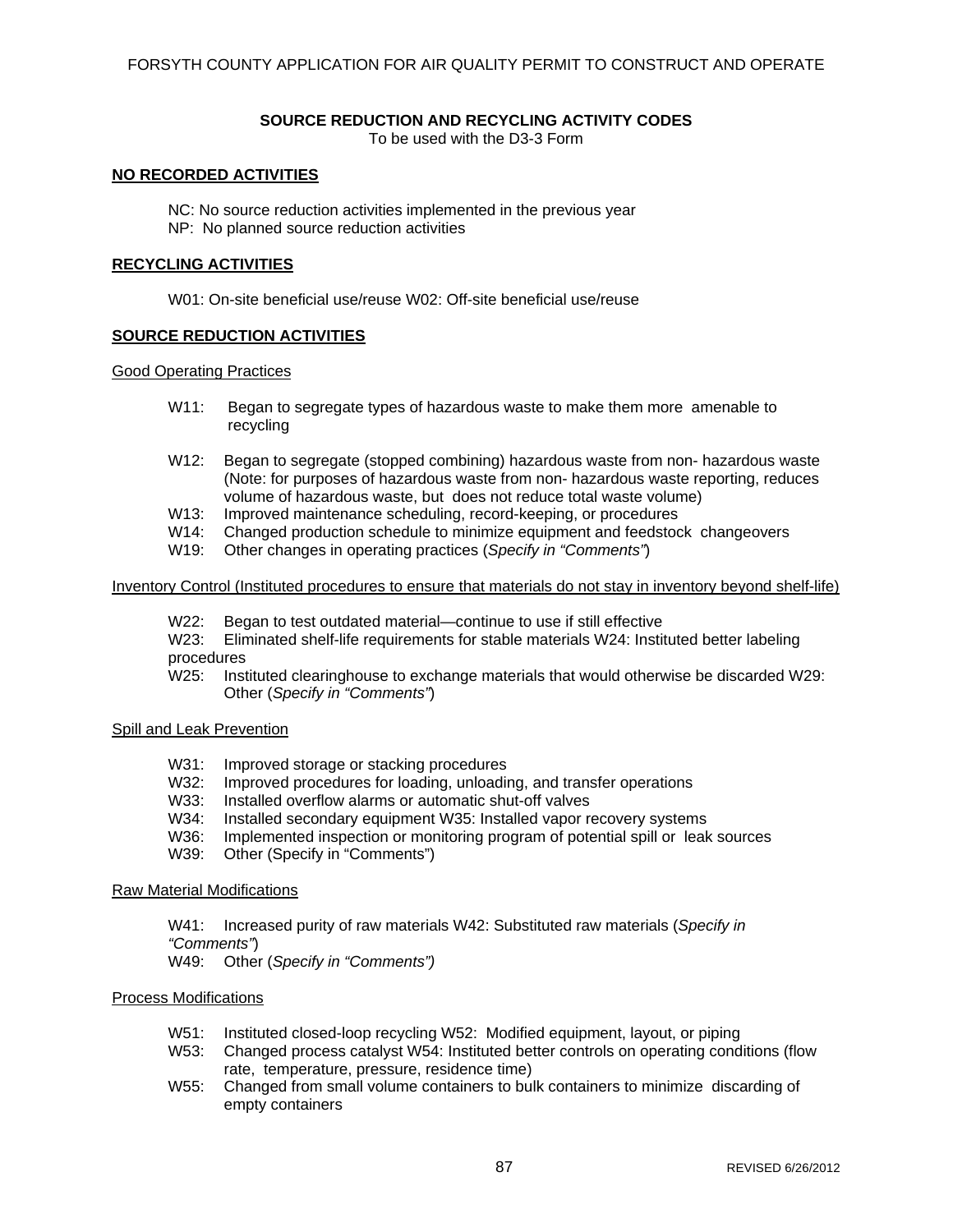### W58: Other (*Specify in "Comments"*)

#### Cleaning and Degreasing

- W59: Modified stripping/cleaning equipment
- W60: Changed to mechanical stripping/cleaning devices (from solvents or other materials)
- W61: Changed to aqueous cleaners (from solvents or other materials)
- W62: Reduced the number of solvents used, to make waste more amenable to recycling
- W63: Modified containment procedures for cleaning units
- W64: Improved draining procedures
- W65: Redesigned parts racks to reduce dragout
- W66: Modified or installed rinse systems
- W67: Improved rinse equipment design W68: Improved rinse equipment operation
- W71: Other (*Specify in "Comments")*

### Surface Preparation and Finishing

- W72: Modified spray systems or equipment
- W73: Substituted coating materials used W74: Improved application techniques
- W75: Changed from spray to other system
- W78: Other (*Specify in "Comments")*

#### Product Modifications

- W81: Changed product specifications
- W82: Modified design or composition
- W83: Modified packaging
- W89: Other (*Specify in "Comments")*

#### Other Source Reduction Activity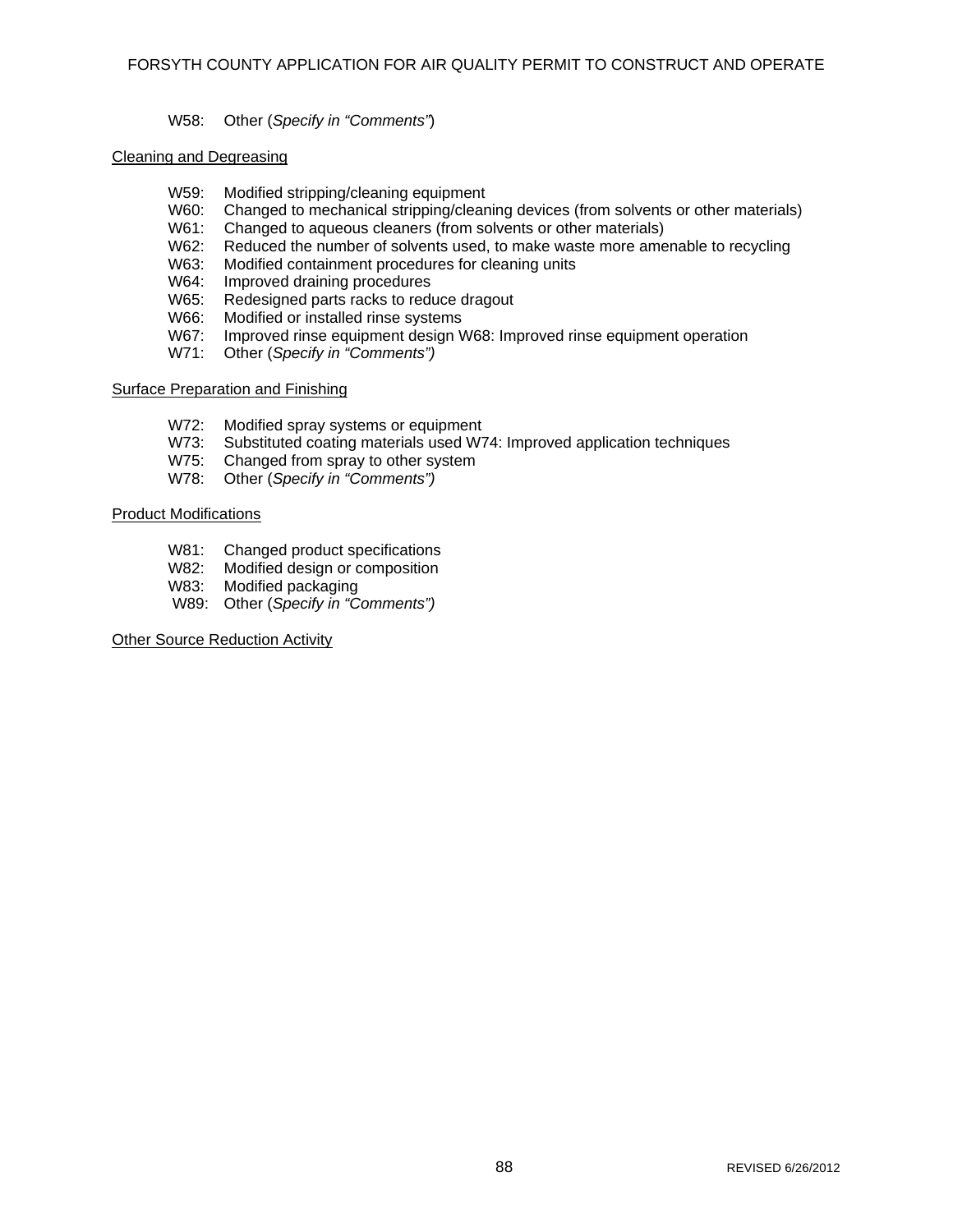## **D4 - EMISSION POINT SUMMARY**

This form will be used to describe all of the emission points designated on forms A3, A4, and E3. Emission point parameters are needed for air dispersion modeling purposes, for determining operating parameters, and to help in determining the capacity of the equipment when making additional construction requests. Any information related to stack height regulations pursuant to FCAQTC 3D .0533 and section 123 of the Clean Air Act must also be submitted.

**EMISSION POINT ID NO.** - Enter a unique ID number for each emission point(e.g., stack, vent, etc.) associated with each emission source. Emission sources with a common emission point will have the same emission point ID No.

**EMISSION POINT HEIGHT (FT) -** Enter the height (feet) of this emission point from base (ground level at area below emission point) to the top of the emission point.

**EQUIV. DIAM. (FT) -** Enter the inside diameter of the emission point at its exit point. If the emission point is not round enter the equivalent diameter using the following equation:  $2 \times L \times W$  / (L+W) where L is the length and W is the width

**TEMP.(F) -** Enter temperature of the emission point gas in Fahrenheit.

**VELOCITY (FT/SEC) -** Enter the velocity in feet per second of the emission point gas emitted from the emission point.

**FLOW RATE (ACFM) -** Enter flow rate of the emission point gases in actual cubic feet per minute.

**EMISSION POINT DIRECTION -** Enter one of the following:

**V=** Vertical emission point **H=** Horizontal emission point **D=** Downturned emission point

**RAIN CAP?** - Is there a rain cap or other type of obstruction at the emission point opening? Yes or no.

The following formulas may be helpful in completing this section: Flow rate (ACFM) = Velocity (ft/sec) x 3.14 x (Equivalent Diameter/2)<sup>2</sup> x 60 sec/min Velocity (ft/sec) = flow rate (ACFM) / [3.14 x (Equivalent Diameter/2) $2 \times 60$  sec/min]

**COMMENTS -** Use additional pages if needed.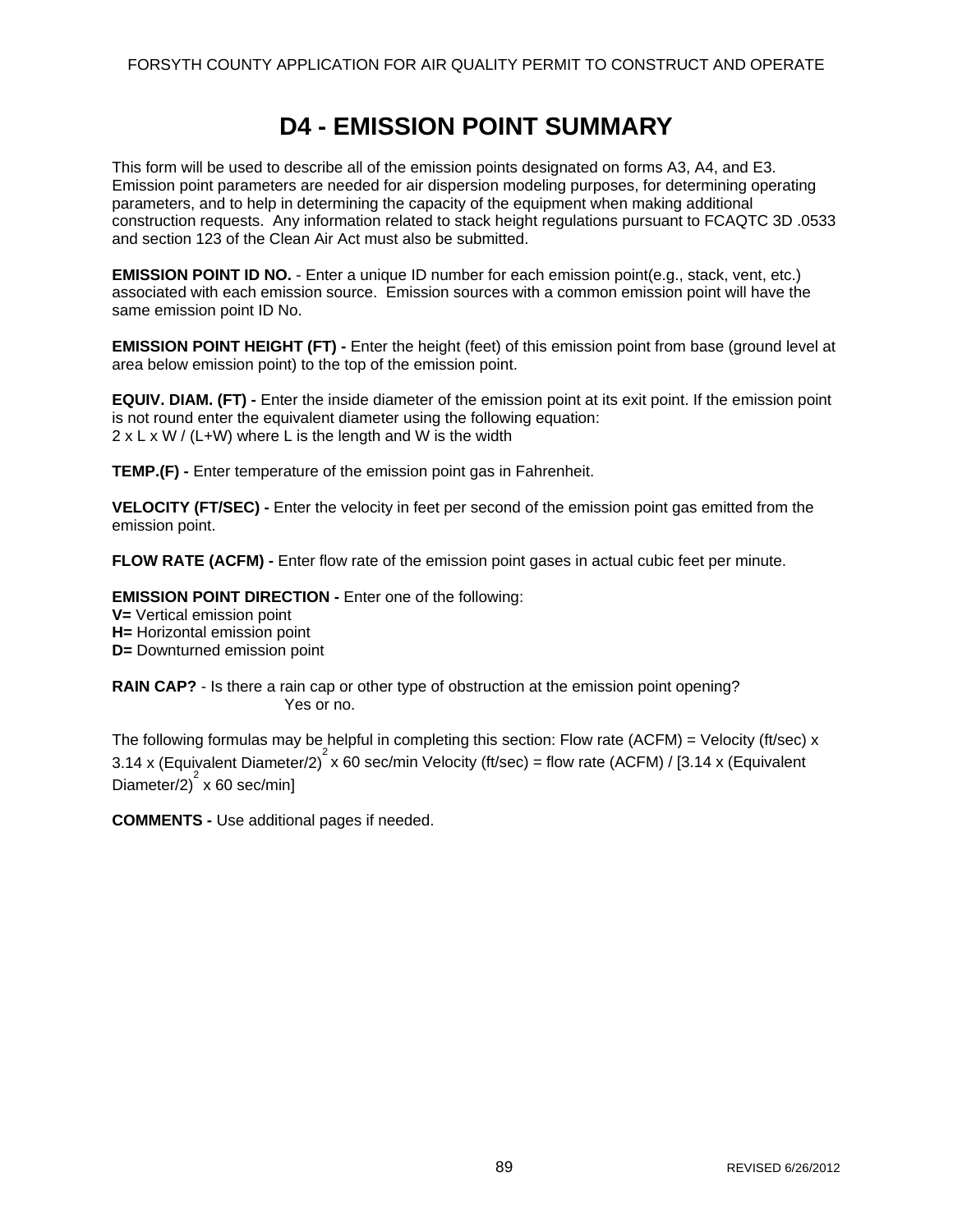# **D5 - FACILITY EMISSIONS SUMMARY**

This form is used to total the emissions of all regulated air pollutants from all emission sources at this facility in order to evaluate annual emissions for applicability to state and federal regulations. Refer to **CALCULATING POTENTIAL EMISSIONS** at end of this section for more information about potential annual emissions.

**All calculations, assumptions, analysis and other information used to support this form must be included on form D6.** 

**POLLUTANT -** Bring forward all regulated pollutants from the D3-1 forms and summarize them on this form.

**CAS NUMBER** - Bring forward the CAS No. for each regulated air pollutant. This is the Chemical Abstract Service Registry Number assigned to each constituent by the American Chemical Society.

**H/T/O** – Indicate the pollutant type(s) by entering the appropriate letters:

H – Hazardous Air Pollutant (HAP) listed under 40 CFR Part 63

T – Toxic Air Pollutant (TAP) listed in FCAQTC 3D .1104 and 3Q .0711

O – Other pollutants including those subject to an NSPS standard, Class I or II substances under

Title VI of the Clean Air Act (Stratospheric Ozone Protection) and greenhouse gases GHGs).

Note: Pollutants may be more than one type. For example tolene is classified as both a HAP and a TAP so HT should be entered for this pollutant.

**ANNUAL EMISSIONS IN LBS/YR** – All emissions should be entered in **lbs/yr**.

**ACTUAL** - For each pollutant total all of the calculated actual lbs/year for all of the emission sources entered on Form D3-1 and enter the sum here.

**POTENTIAL** - For each pollutant total all of the calculated potential lbs/year for all of the emission sources entered on Form D3-1 and insert the sum here.

**TOTAL FACILITY FIRING RATE FOR FOSSIL AND WOOD-FIRED BURNERS** - Enter the total heat input rate in Btu/hr firing rate for all fossil and wood-fired burners at the facility.

**COMMENTS -** Use additional pages if needed.

### **CALCULATING POTENTIAL EMISSIONS:**

Potential emissions as defined in FCAQTC 3Q .0103(29), "means the rate of any air pollutant which would occur at the facility's maximum capacity to emit any air pollutant under its physical and operational design. Any physical or operational limitation on the capacity of a facility to emit an air pollutant shall be treated as a part of its design if the limitation is federally enforceable. Such physical or operational limitations include air pollution control equipment and restrictions on hours of operation or on the type or amount of material combusted, stored, or processed. Potential emissions include fugitive emissions as specified in the definition of major source in 40 CFR 70.2. Potential emissions do not include a facility's secondary emissions such as those from motor vehicles associated with the facility and do not include emissions from insignificant activities because of category defined under Rule .0503 of this section."

In determining a facility's potential emissions, three quantities (uncontrolled emissions rate, control efficiency, and operational restrictions) must be measured, calculated, or estimated. In addition, emissions from some exempt sources and fugitive emissions sources must be included in determining a facilities potential annual emissions rate.

A. Uncontrolled Potential Annual Emissions Rate - the worst case uncontrolled annual emissions rate (assuming no emissions control or operational limitations). This is determined based on the fuels, materials, etc. which produce the greatest emissions and the maximum operating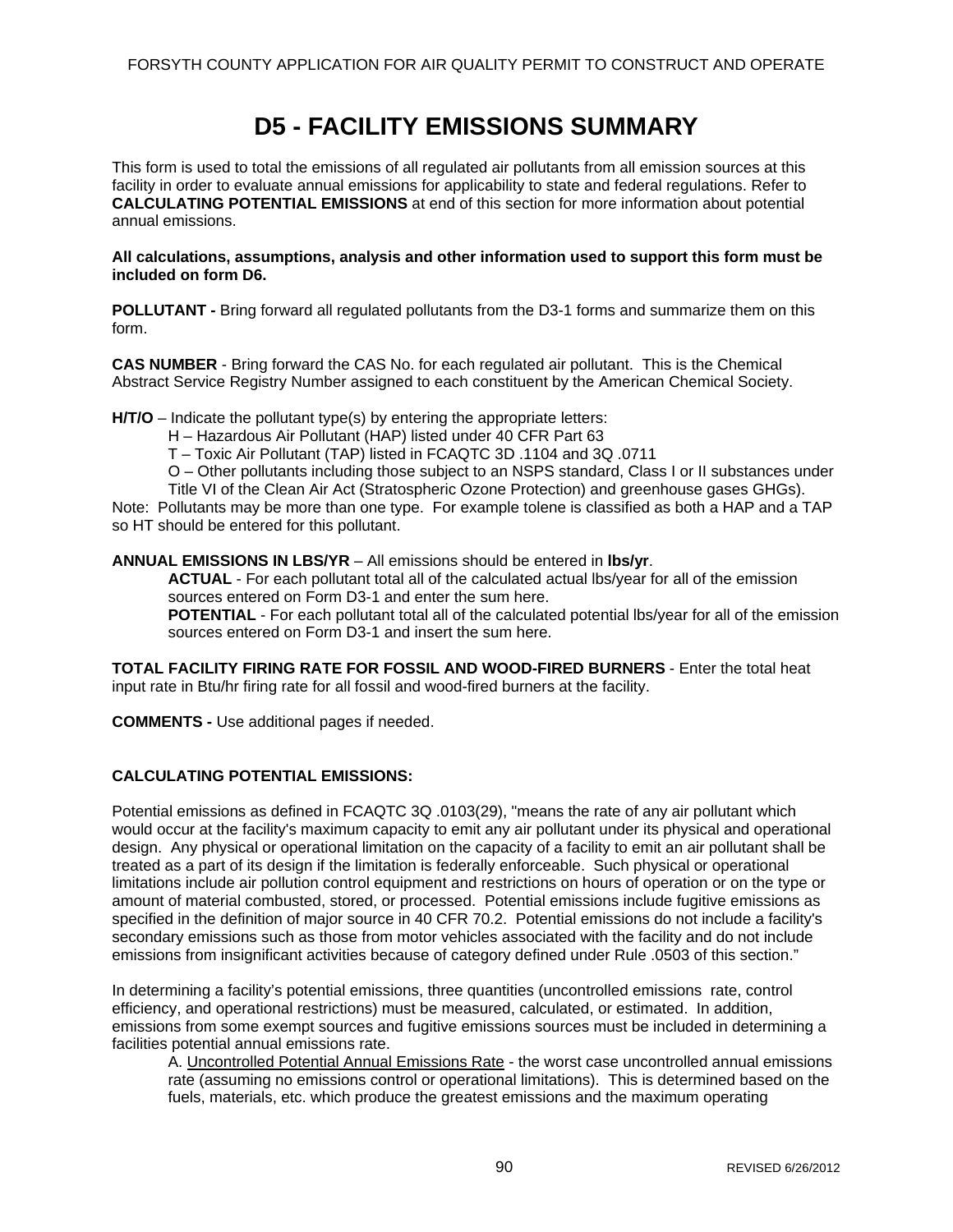conditions that the emission source is capable of operating with out operational restrictions. For example:

i. For boilers which are permitted to combust No. 2 and No.6 fuel oil, the worst case uncontrolled emission rate is calculated with No. 6 fuel oil.

ii. For paint spray booths which use different paints, the worst case uncontrolled emissions rate is calculated with the paint which produces the highest emission rate. iii. The maximum annual operation is assumed to be 8,760 hrs/yr unless it can be demonstrated that the emission source is only capable of operating for fewer hours per year, e.g. the source must be shut down on a regular schedule for required maintenance.

B. Controlled Potential Annual Emissions Rate – the annual emissions rate considering emissions control efficiency and operational limitations specified in federally enforceable permit conditions. If there are no federally enforceable permit limitations, controlled potential annual emissions are equal to the uncontrolled potential annual emissions.

Control Efficiency - the minimum control device efficiency or other parameters as specified in a federally enforceable permit limitation. If your facility's permit does not contain a federally enforceable permit condition for your control device, then the uncontrolled emission rate determines your applicability. If this application is for a new facility or a modification of an existing non-Title V facility, you may use this application as a means to establish synthetic minor limitations in order to avoid Title V permitting. Operational Restrictions - the limitations on the operation of an emissions source as specified in a federally enforceable permit limitation. If your facility's permit does not contain a federally enforceable permit condition limiting the hours of operation or another parameter, then the uncontrolled emission rate determines your applicability. If this application is for a new facility or a modification of an existing non-Title V facility, you may use this application as a means to establish synthetic minor limitations in order to avoid Title V permitting.

C. Exempt Emissions Sources - Emissions from sources exempted from permitting because of category (FCAQTC Rule 3Q .0102 (c)(1)) are not required to be included when determining the facility-wide potential emissions for Title V applicability purposes. However, potential emissions from emission sources exempted from permitting because of size or production rate (FCAQTC Rule 3Q .0102 (c)(2)) must be included when determining the facility-wide potential emissions for Title V applicability purposes.

D. Fugitive Emissions – fugitive emissions are required to be included in the calculation of facilitywide potential annual emissions rate for Title V applicability purposes if:

(1) the fugitive emissions consist of criteria pollutants and the facility belongs to one of the 26 stationary source categories listed in 40 CFR 70.2, or

(2) the fugitive emissions are from stationary source categories regulated by a standard promulgated under Section 111 (NSPS) or 112 (NESHAP, including Maximum Achievable Control Technology (MACT)) of the federal Clean Air Act, but only with respect to those air pollutants that have been regulated for that category, or (3) the fugitive emissions are HAPs (Hazardous Air Pollutants listed in Section 112(b) of

the Clean Air Act).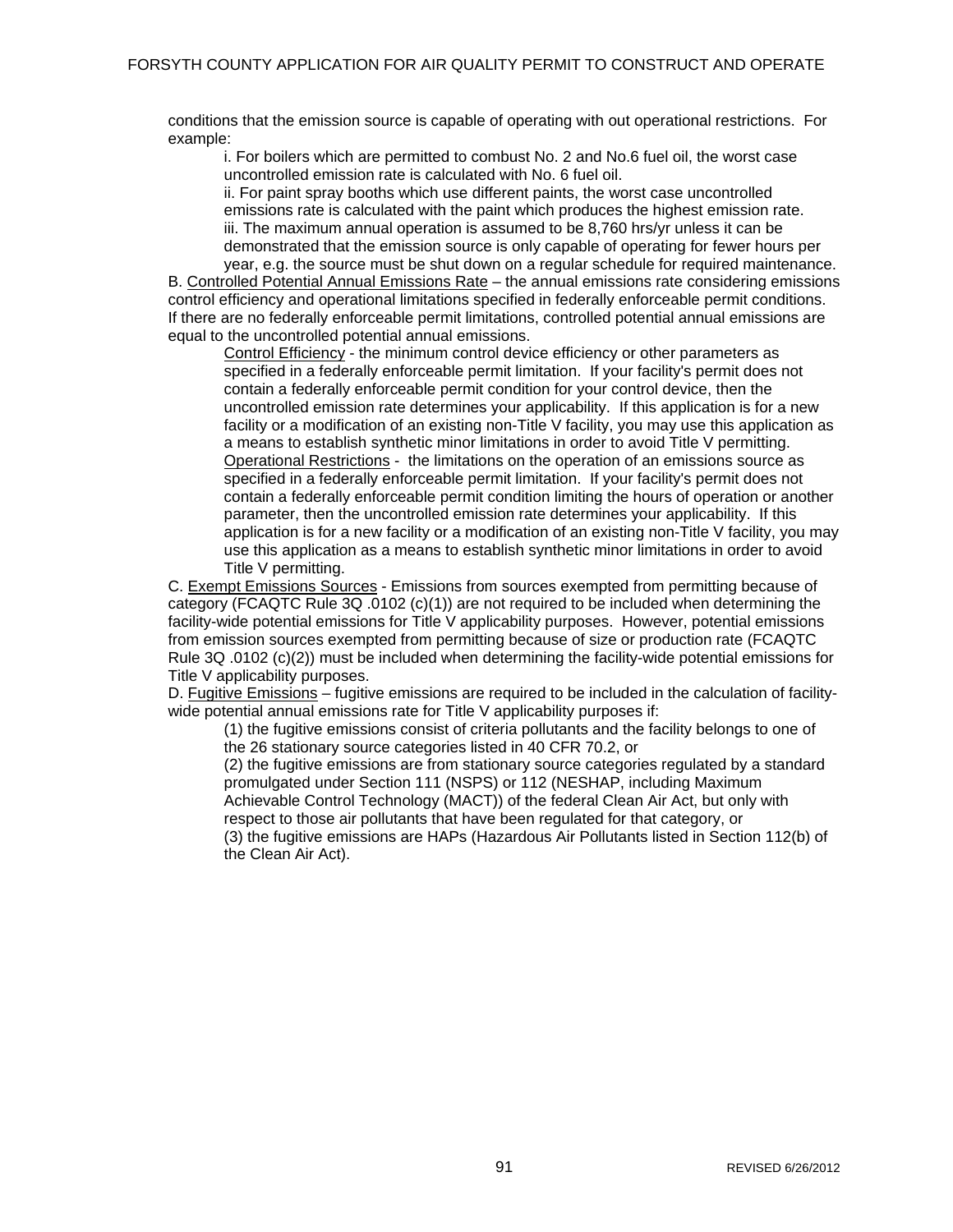# **E1 - TITLE V INFORMATION**

**INDICATE IF YOUR FACILITY IS SUBJECT TO TITLE V BY CATEGORY OR BY EMISSION LEVEL -** A facility may be subject to Title V requirements based on its emissions level or its source category classification as described in FCAQTC 3Q .0502 and 40 CFR 70.3

.

Emissions level facilities: Facilities with emissions levels exceeding the major source definitions in 40 CFR 70.2 are subject to Title V requirements. (i.e., all major sources are subject to Title V).

Source category facilities subject to Title V: All NSPS and NESHAP sources, including area sources; any source required to have a permit under parts C or D of Title I of the Act; or any source in a source category designated by the U.S. EPA as requiring a Title V permit. In Forsyth County, NSPS and NESHAP area source facilities are currently deferred from Title V applicability, pending the completion of a study by EPA to determine whether or not this deferral should be permanent. As new NSPS and Section 112(d) standards (MACT/GACT) are promulgated, each rule will state whether the area source category affected by the rule may continue to be deferred, will be permanently deferred or will require a Title V permit.

**IF SUBJECT BY CATEGORY, INDICATE THE CATEGORY - Indicate which categories, as specifically** designated by the U.S. EPA, at your facility trigger the Title V permit requirements. If your facility is an NSPS or NESHAP area source which is currently deferred from Title V permit requirements, do not enter the category.

**IF SUBJECT BY EMISSION LEVEL, COMPLETE THE FOLLOWING - List the pollutants at your facility** which exceed the emission rates established for a major facility as defined in 40 CFR 70.2. Note that, the U.S. EPA may also establish by rule, "lesser quantity" emission rates for certain hazardous air pollutants which also define a source as major. Also indicate the rate (including units) at which the pollutant is emitted from your facility.

**ARE YOU SUBJECT TO ANY CURRENT MAXIMUM ACHIEVABLE CONTROL TECHNOLOGIES (MACTs) OR FUTURE MACTs** - Indicate all promulgated MACTs or future MACTs for which your facility is subject or will be subject.

**LIST ANY ADDITIONAL REGULATIONS WHICH ARE REQUESTED TO BE INCLUDED IN THE PERMIT SHIELD AND PROVIDE AN EXPLANATION FOR THE REQUESTED SHIELD.** - All applicable regulations identified in the permit application will be included in the permit shield. List here any additional regulations which are requested to be included in the permit shield and provide an explanation (For more detail, see FCAQTC 3Q .0512).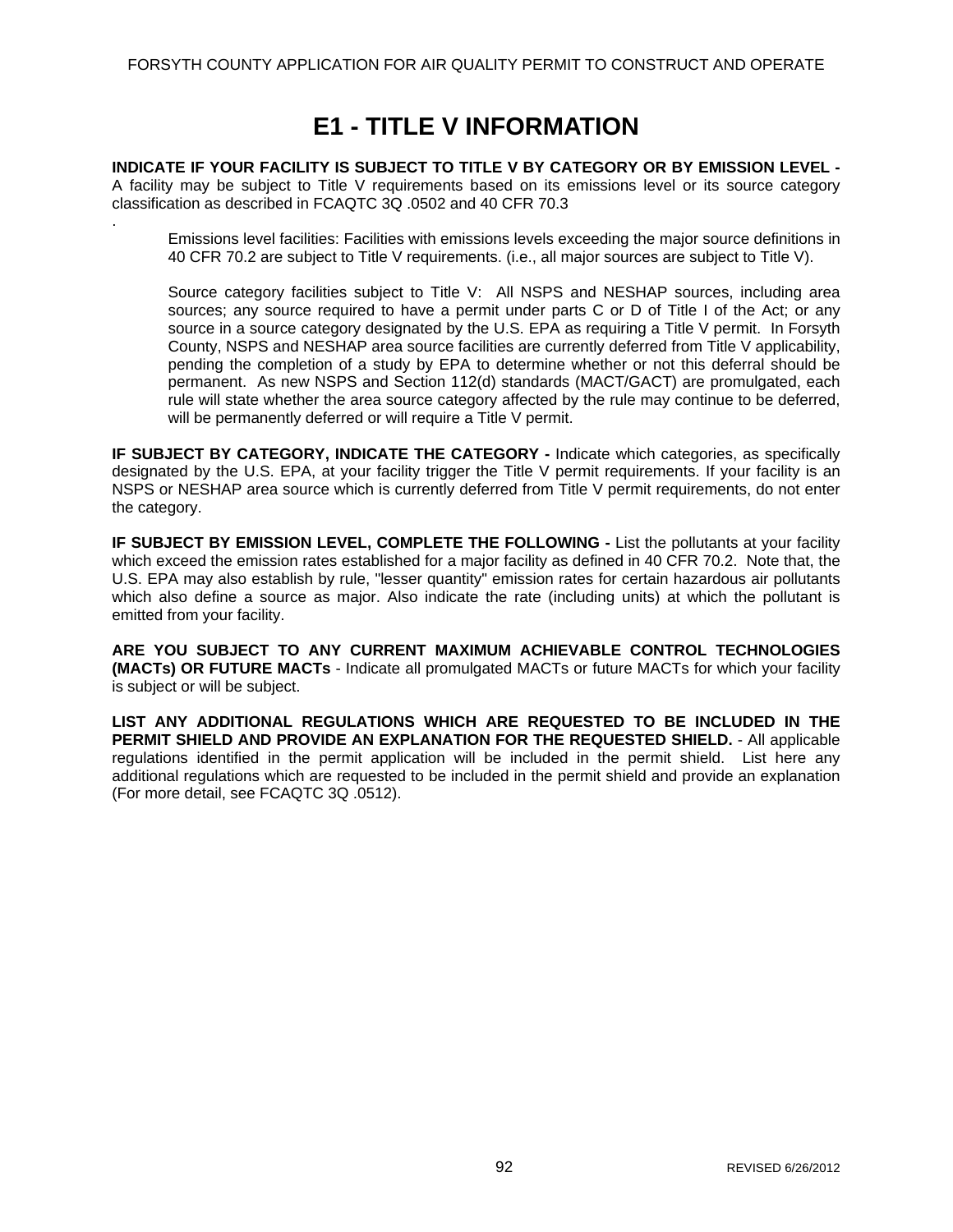# **E2 - TITLE V INSIGNIFICANT ACTIVITIES SUMMARY**

Title FCAQTC 3Q .0507(b) states that a Title V application shall identify insignificant activities exempted because of size or production rates under 3Q .0503(8). However, the insignificant activities exempted because of category under3Q .0507(7) are not required to be identified in the application. Additionally, a D3-1Form must be completed for each of the insignificant activities listed on this form.

### **INSIGNIFICANT ACTIVITIES PER TITLE FCAQTC 3Q .0507(b)**

**DESCRIPTION OF EMISSION SOURCE** - Briefly describe the emission source for which exemption is allowed per .0507(b) as an insignificant activity (e.g., a 200 gallon organic liquid storage tank, emergency generator, etc.). These activities are listed in 3Q .0503(8). If there are multiple identical emission sources qualifying for exemption (e.g., five (5) 200 gallon organic liquid storage tanks) indicate the number of these sources in the description.

**UNITS** - Enter the unit capacity which qualifies this emission source as an insignificant activity (e.g., 1000 gallons, 30 KW, etc).

**BASIS FOR EXEMPTION (REF. FCAQTC 3Q .0507(b))** - Indicate the basis for which this emission source qualifies as an insignificant activity (e.g., size, emission level, or production rate).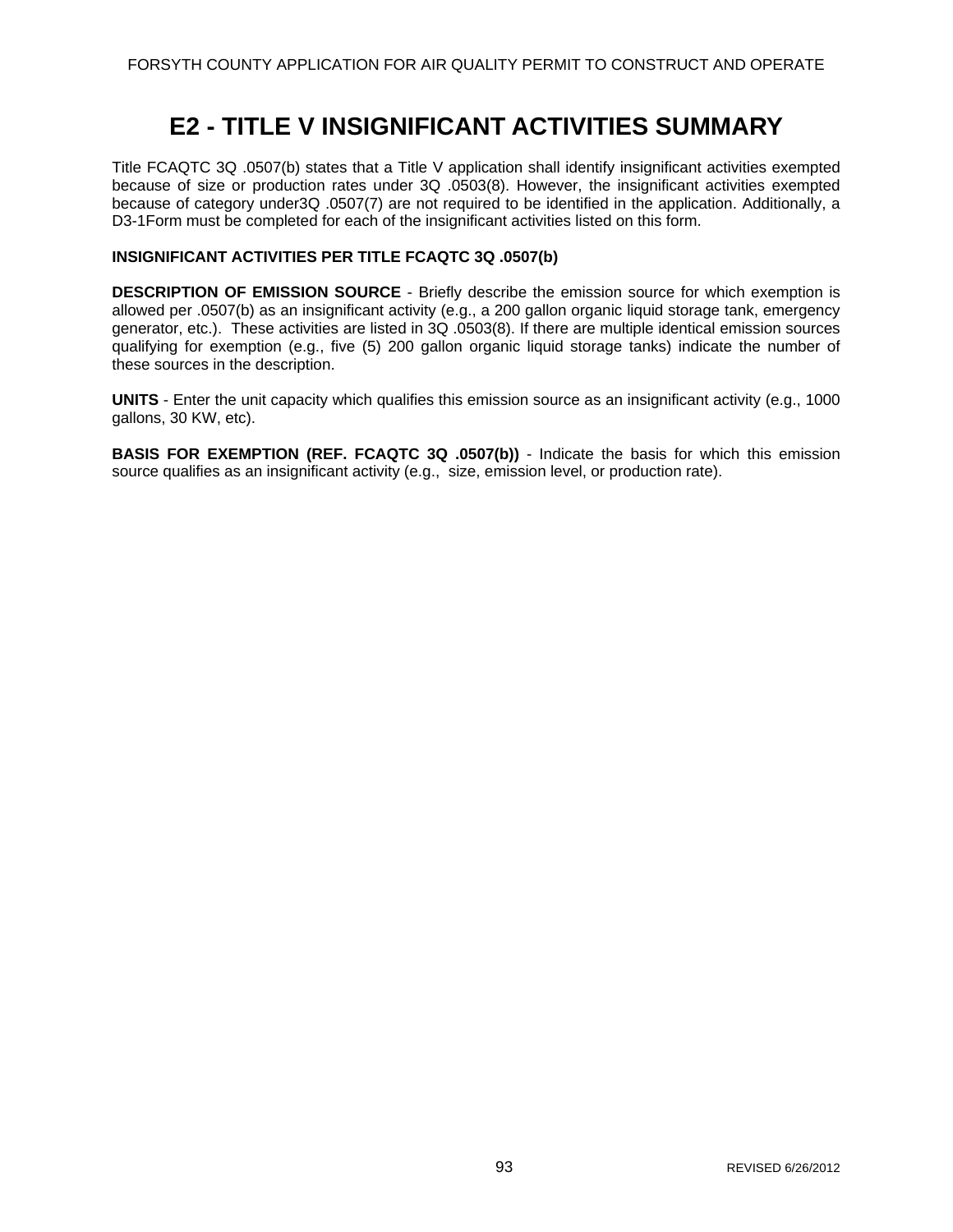## **E3 - EMISSION SOURCE LISTING (INITIAL TITLE V FACILITY)**

This form is to be used by existing Title V facilities for their initial permit applications. It is not required for subsequent permit modifications. Form A4 should not be used.

**EMISSION SOURCE ID NO.** - Enter a unique emission source ID number for each emission source for which application is made. Large groups of similar or colocated fugitive emission sources may be grouped together and be assigned a single ID No. (e.g., valves, pumps, compressors, stockpiles = ID No. F195). It is recommended that each emission source ID No. start with ES\_\_\_, fugitive emission source ID No. F<sub>\_\_\_</sub>, control device ID No. CD<sub>\_\_\_</sub>, and emission point ID No. EP<sub>\_\_\_</sub>.

**EMISSION SOURCE DESCRIPTION** - Describe each emission source for which application is made. For fugitive emissions, enter the appropriate equipment such as valves, pumps, compressors, etc.

**CONTROL DEVICE ID NO.** - Enter a unique ID number for each control device for which application is made. For multiple control devices on the same emission source, list in series according to the exhaust air stream direction (i.e. from the emission source to the final emission point). For multiple emission sources on the same control device, list the control device associated with each emission source and use the same control device ID No. for each.

**CONTROL DEVICE DESCRIPTION** - Describe each control device to be permitted at this facility.

**EMISSION POINT ID NO.** - Enter a unique ID number for each emission point

(e.g. stack, vent, etc.) associated with each emission source. Emission sources with a common emission point will have the same emission point ID No. For fugitive emissions enter "FUGITIVE".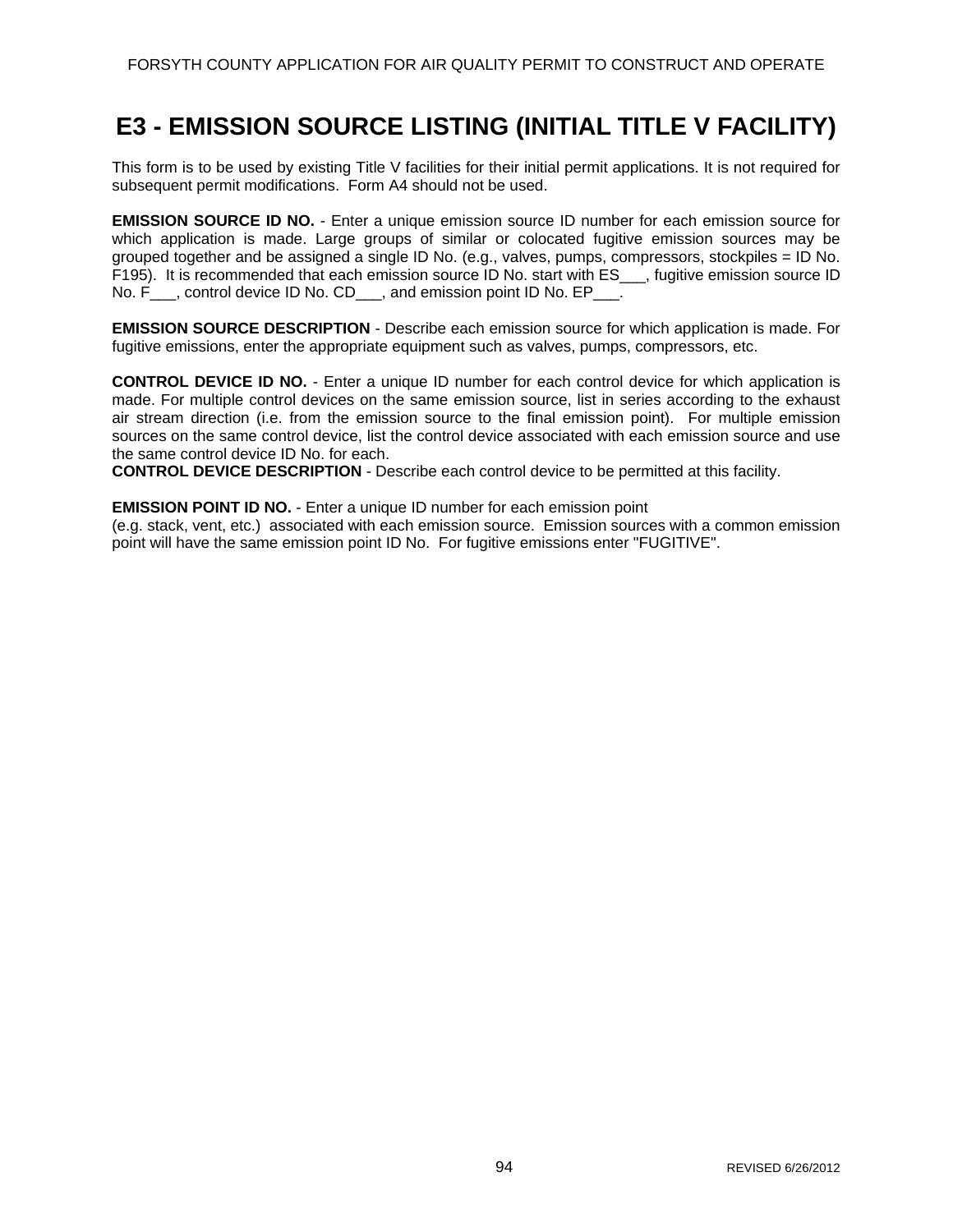# **E4 - COMPLIANCE PLAN (METHOD OF COMPLIANCE)**

This form must be completed for each pollutant from each permitted emission source. Therefore, the applicant must indicate the monitoring requirements, test methods, recordkeeping requirements, and reporting requirements for each pollutant listed on form D3-2 from each permitted emission source listed on a form B.

**EMISSION SOURCE ID NO**. -Transfer the emission source ID No. from forms B.

**REGULATED POLLUTANT** - Identify a pollutant listed on form D3-2.

**APPLICABLE REGULATION** -Transfer the regulation to which this pollutant is applicable from form D3- 2.

**ALTERNATIVE OPERATING SCENARIO (AOS) NO.:** If this is an alternative operating scenario rather than the primary operating scenario, specify the AOS number you assigned to this alternative operating scenario on form A5.

*MONITORING REQUIREMENTS* - As required by 40 CFR 70.5(c)(3)(v), the permit shall contain monitoring requirements to assure compliance with the permit terms and conditions. Where the applicable requirements do not require periodic testing or instrumental monitoring, periodic monitoring sufficient to yield reliable data indicating compliance with the permit condition may be required. Such monitoring requirements should be summarized in the appropriate areas below.

**IS COMPLIANCE ASSURANCE MONITORING (CAM) APPLICABLE -**Enter YES if CAM is required by 40 CFR Part 64. Enter NO if not required.

**IS COMPLIANCE ASSURANCE MONITORING PLAN ATTACHED -** If CAM is required, attach a "CAM Plan" containing the information required under 40 CFR 64.4.

**MONITORING DEVICE TYPE** - Indicate the type of device which will be used to monitor the emission rate of this pollutant (if applicable).

**MONITORING LOCATION** - Indicate the location of the monitoring device for this pollutant (e.g. inlet to emission point ID No. EP254, exit from baghouse ID No. CD423).

**OTHER MONITORING METHODS** - Describe those monitoring methods or procedures for which a specific monitoring device is not required (e.g. fuel sampling, visual inspection, supplier certification, etc.) which demonstrates compliance with the applicable requirement.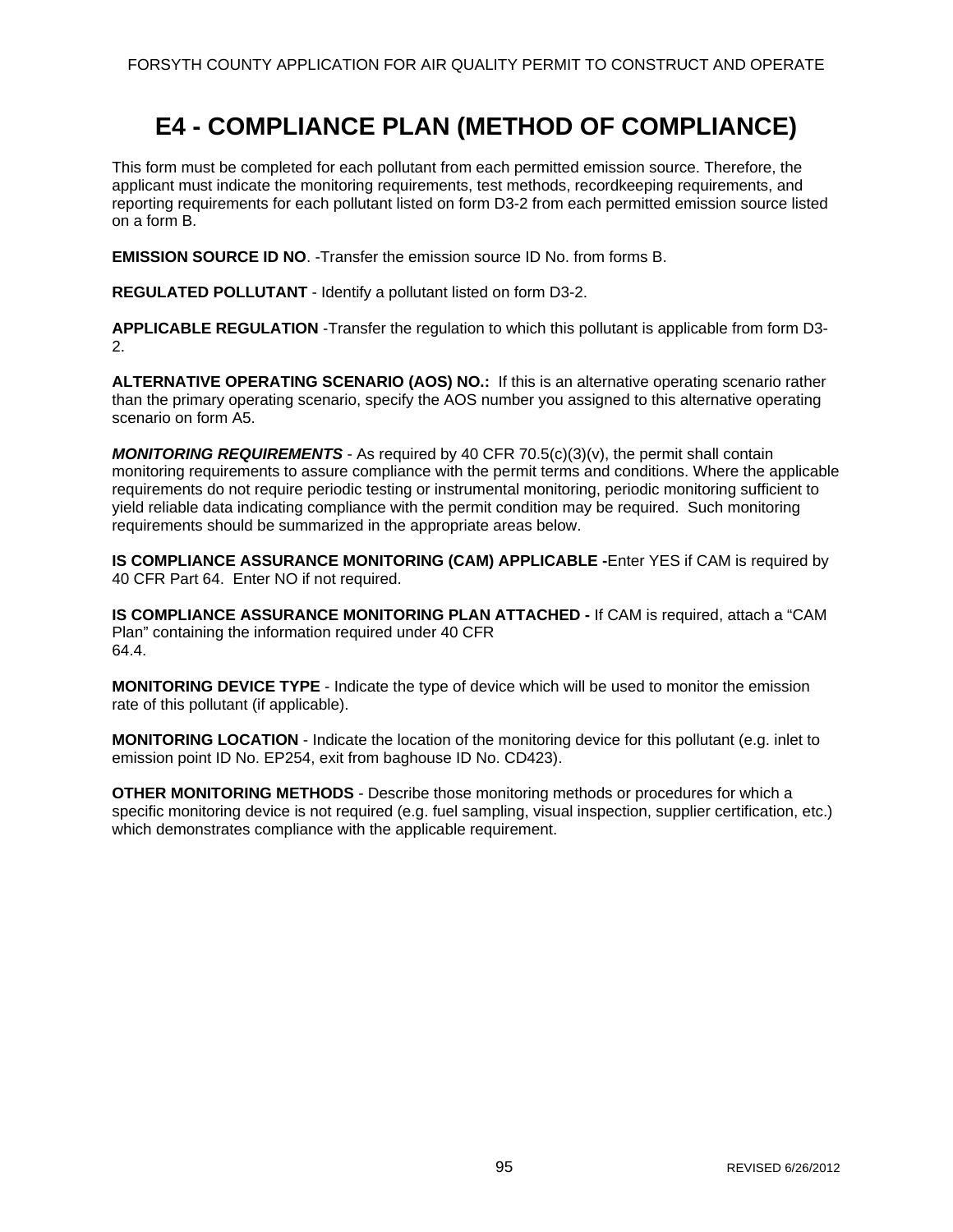# **E5 - TITLE V COMPLIANCE CERTIFICATION**

#### **A Compliance Certification must be completed for each Title V permit application (not once for each emission source). If this information is not supplied, the application will be considered incomplete.**

Fill in the blanks with the company name, address, city, state, county and air quality permit number (if existing). The name of the company must be the legal entity name as shown on Form A1.

**Schedule for Submission of Compliance Certifications During the Term of the Permit:** Fill in the frequency of submittal, which must be at least annually or more frequently if specified by an applicable requirement. In addition, fill in the beginning date of the submittal. The applicant must certify that he complies with the requirements as specified in Title FCAQTC 3Q .0520. These include certifying to the truth, accuracy, and

completeness of this application.

**The undersigned certifies under the penalty of law that all information and statements provided in the application, based on information and belief formed after reasonable inquiry, are true, accurate, and complete.** This Compliance Certification must be signed and dated by a "responsible official "as defined in Title FCAQTC 3Q .0520(b). Type or print the name and title of the responsible company official in the blank provided under the signature line. 40CFR Part 70.2 defines a responsible official as meaning one of the following:

- 1) For a corporation: a president, secretary, treasurer, or vice-president of the corporation in charge of a principal business function, or any other person who performs similar policy or decisionmaking functions for the corporation, or a duly authorized representative of such person if the representative is responsible for the overall operation of one or more manufacturing, production, or operating facilities applying for or subject to a permit and either:
	- i) The facilities employ more than 250 persons or have gross annual sales or expenditures exceeding \$25 million (in second quarter 1980 dollars); or
	- ii) The delegation of authority to such representatives is approved in advance by the permitting authority;
- 2) For a partnership or sole proprietorship: a general partner or the proprietor, respectively;
- 3) For a municipality, State, Federal, or other public agency: Either a principal executive officer or ranking elected official. A principal executive officer of a Federal agency includes the chief executive officer having responsibility for the overall operations of a principal geographic unit of the agency (e.g., a Regional Administrator of EPA).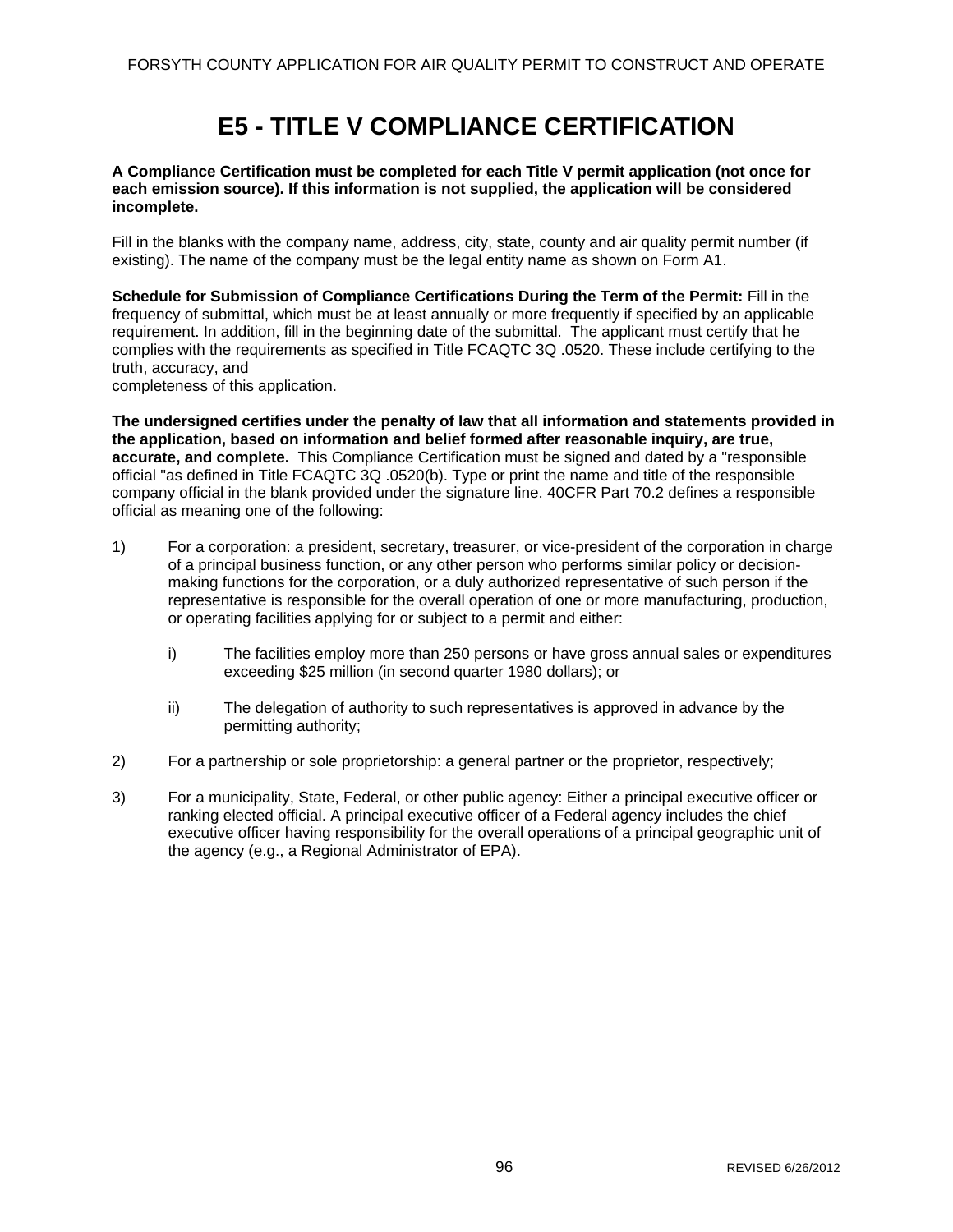# **E6 - COMPLIANCE SCHEDULE**

This form is to be used for any requirement with which the facility does not comply. The applicant must describe how compliance will be achieved. The applicant must also outline a schedule of compliance by listing the step through which compliance will be achieved and the anticipated dates of completion for each step. This must be done for both promulgated and future regulations for which the facility may not be in compliance. If the facility is in compliance with all applicable requirements, this must be indicated on the form.

#### **COMPLIANCE STATUS WITH RESPECT TO ALL APPLICABLE REQUIREMENTS:**

**EFFECTIVE AT THE TIME OF PERMIT ISSUANCE (YES) or (NO)** – Indicate the facility's compliance status with respect to all applicable requirements in effect at the time of permit issuance. Compliance requires that the facility be meeting ALL aspects of the applicable requirements and permit conditions including the operation of all necessary control equipment, the implementation of all required monitoring procedures, implementing operating restrictions (where applicable), and all other such activities required under the permit.

**EFFECTIVE DURING THE TERM OF THE PERMIT (Future-Effective Requirements) (YES) or (NO)** - Indicate the facility's compliance status with respect to all applicable requirements which will become effective after permit issuance. Compliance requires that the facility meet ALL aspects of the applicable requirements and permit conditions including the operation of all necessary control equipment, the implementation of all required monitoring procedures, implementing operating restrictions (where applicable), and all other such activities.

- **a. IDENTIFY EMISSION SOURCE ID NO.** Identify by ID No. the emission source for which compliance will not occur at the time of permit issuance. Attach additional sheets as required if multiple sources will not be in compliance.
- **b. IDENTIFY APPLICABLE REQUIREMENT FOR WHICH COMPLIANCE IS NOT ACHIEVED**  Identify by specific regulation number the applicable requirement for which this emission source will not be in compliance.
- **c. NARRATIVE DESCRIPTION OF HOW COMPLIANCE WILL BE ACHIEVED WITH THIS APPLICABLE REQUIREMENT** - Describe in general the plan to bring the listed emission source into compliance with the applicable requirements.
- **d.** DETAILED SCHEDULE OF COMPLIANCE: STEP(s)/DATE EXPECTED List the specific steps to be taken to bring the emission source into compliance with the applicable requirements. For each step, indicate the date of expected completion. The proposed schedule should resemble any judicial consent decree or administrative order to which the source is subject.
- **e. FREQUENCY FOR SUBMITTAL OF PROGRESS REPORTS (6 MONTH MINIMUM)**  Subsequent reports on the progress of the compliance schedule must be submitted semiannually or more frequently. Indicate the submittal rate of progress reports for the previously described schedule of compliance.
- **f. STARTING DATE FOR SUBMITTAL OF PROGRESS REPORTS**  Indicate the initial date of submittal for the progress reports.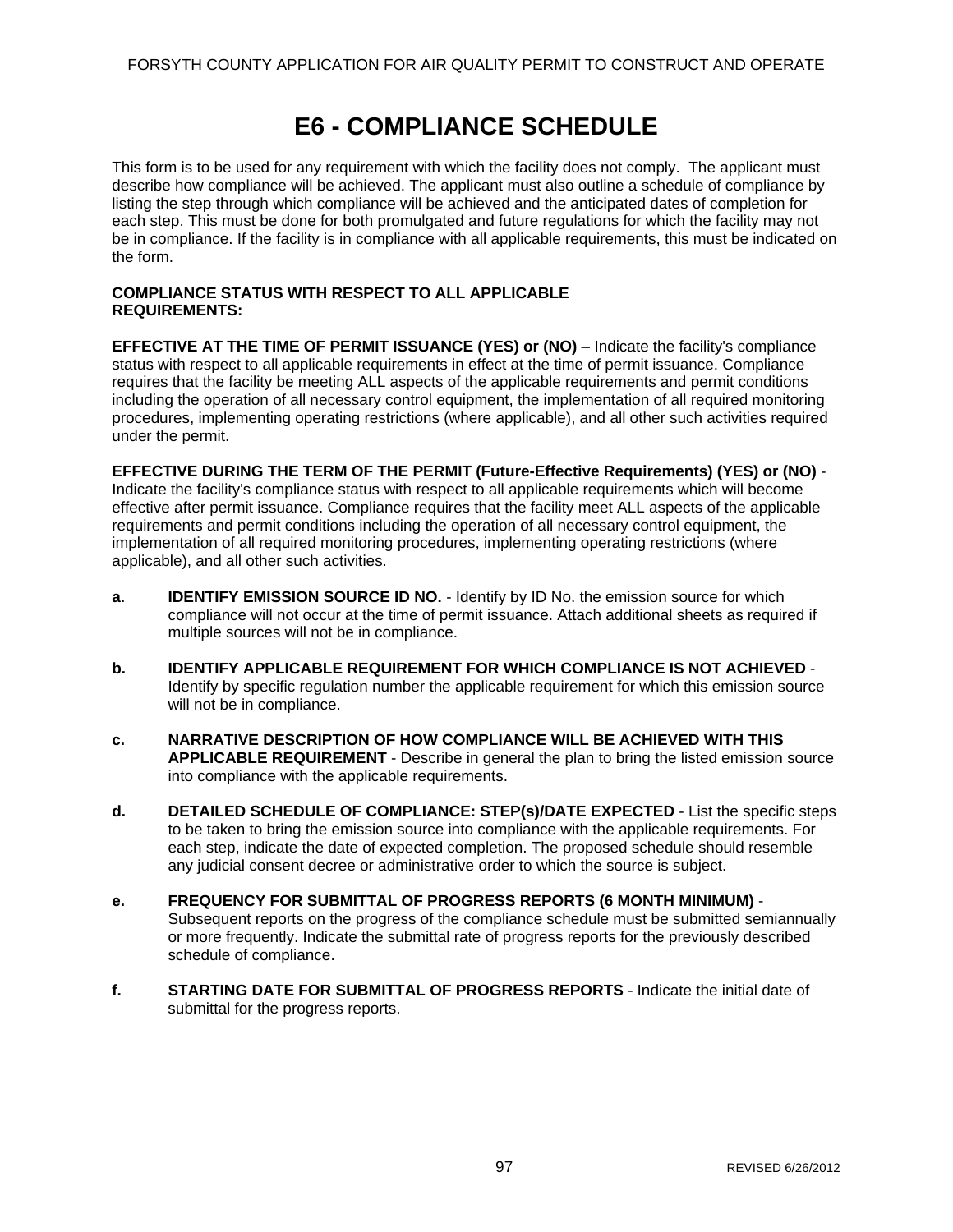# **E7 - TITLE V MINOR MODIFICATION**

This form must be completed and submitted for each minor modification to a Title V permit. If this information is not supplied the application will be considered incomplete.

Fill in the blanks with the facility name, current permit number, and the CDS Plant ID number. The CDS Plant ID is a 10 digit number used to identify facilities in a national database. For facilities in Forsyth County, North Carolina the first five digits are 37067. The last five digits are the permit number for the facility (e.g. 00123).

**New or Modified Equipment:** List the emissions sources, control devices, and associated ID numbers of the equipment to be modified or added by the modification (see the instructions for Form A3 for additional information). Continue the list on an additional page if necessary. Alternatively, this information may be provided by providing the Department an additional copy of the local construction and operation (Section 3Q .0300) permit application.

**Description of Modification:** Provide a brief narrative description of the changes proposed in the modification. The description should explain why the modification is being requested, where the modification will be made at the facility, any emissions units being removed, and any other information needed to describe the proposed changes. Alternatively, this information may be provided by providing the Department an additional copy of the local construction and operation (Section 3Q .0300) permit application.

**Emissions Changes Resulting from Modification:** List any increases or decreases in the potential emissions at the facility resulting from the proposed modification. Only the emissions changes for particulate matter (PM), sulfur dioxide  $(SO<sub>2</sub>)$ , nitrogen oxides  $(NO<sub>x</sub>)$ , carbon monoxide (CO), volatile organic compounds (VOC), lead, and aggregated hazardous air pollutant emissions (HAPs) are required to be listed. Alternatively, this information may be provided by providing the Department an additional copy of the local construction and operation (Section 3Q .0300) permit application.

**Completed D3-2 Forms Attached:** Attach copies of the D3-2 Forms for the emissions sources modified or added by the proposed modification. Alternatively, this information may be provided by providing the Department an additional copy of the local construction and operation (Section 3Q .0300) permit application.

**Group Processing Requested:** Indicate whether group processing is being requested for this application. If group processing is requested, Rule 3Q .0515(b)(2) require's the applicant to provide a list of the facility's other pending applications awaiting group processing and a determination of whether the requested modification, aggregated with these other applications, equals or exceeds:

- (1) 10 percent of the emissions allowed for the source or which the change is requested,
- (2) 20 percent of the applicable definition of major facility, or
- (3) five tons per year.

**Draft Permit Attached:** Indicate whether draft permit language addressing the proposed modification has been provided with the application. If not provided, this language will be provided by the Department. Omission of this information will not delay approval the application under the local construction and operation (Section 3Q .0300) permit program.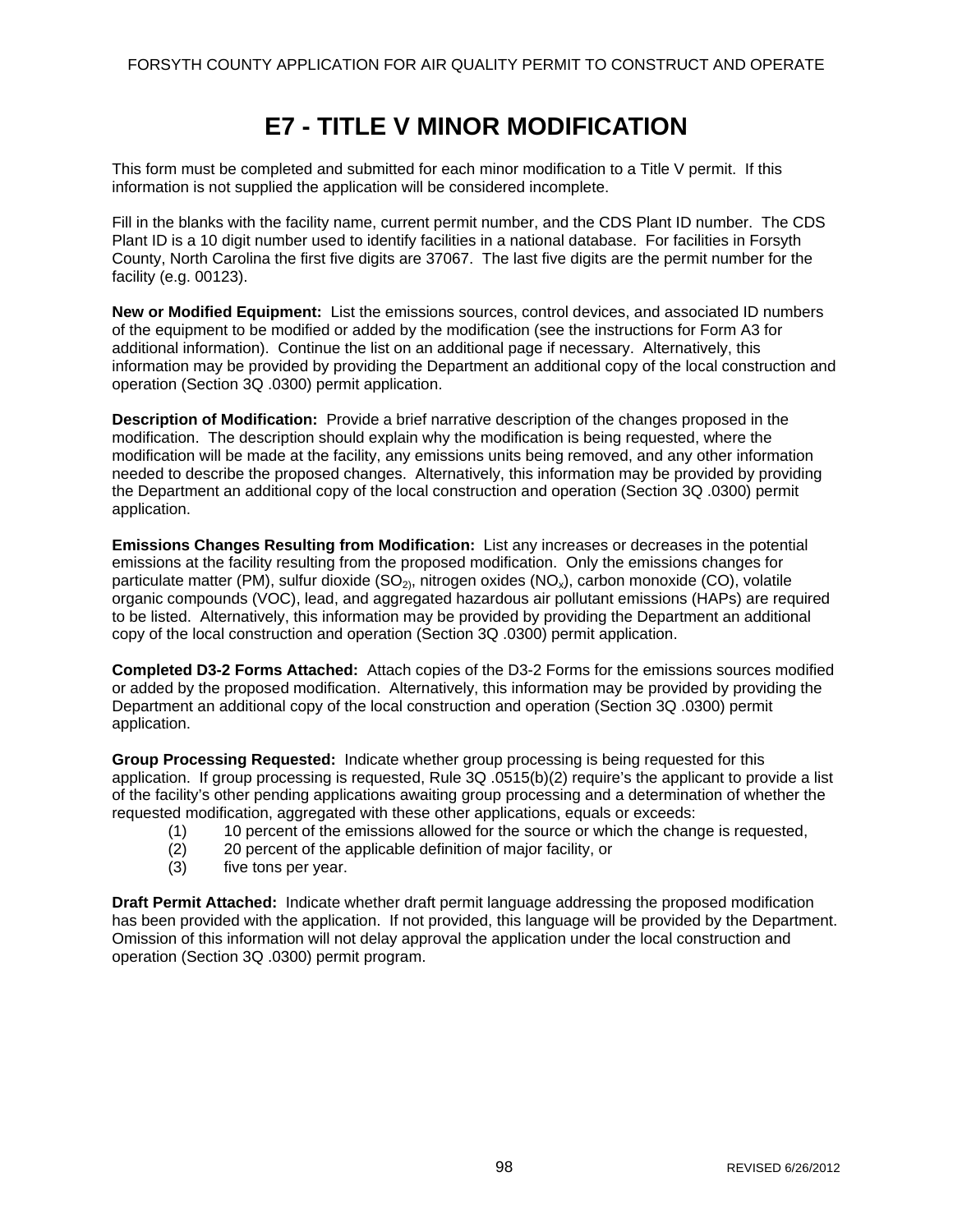### FORSYTH COUNTY APPLICATION FOR AIR QUALITY PERMIT TO CONSTRUCT AND OPERATE

**Certification:** The application must be signed and dated by a Responsible Official certifying that the proposed modification meets the criteria for using the procedures for minor modifications (Rule 3Q .0515). This certification will be considered a request that these procedures be used. Rule 3Q .0520 also requires the Responsible Official to certify the truth, accuracy, and completeness of any application. Form E5 - Title V Compliance Certification is not required for minor modifications provided this form is signed and dated by a Responsible Official. 40 CFR 70.2 defines a responsible official as meaning one of the following:

- 1) For a corporation: a president, secretary, treasurer, or vice-president of the corporation in charge of a principal business function, or any other person who performs similar policy or decision-making functions for the corporation, or a duly authorized representative of such person if the representative is responsible for the overall operation of one or more manufacturing, production, or operating facilities applying for or subject to a permit and either:
	- i) the facilities employ more than 250 persons or have gross annual sales or expenditures exceeding \$25 million (in second quarter 1980 dollars); or
	- ii) the delegation of authority to such representatives is approved in advance by the permitting authority;
- 2) For a partnership or sole proprietorship: a general partner or the proprietor, respectively;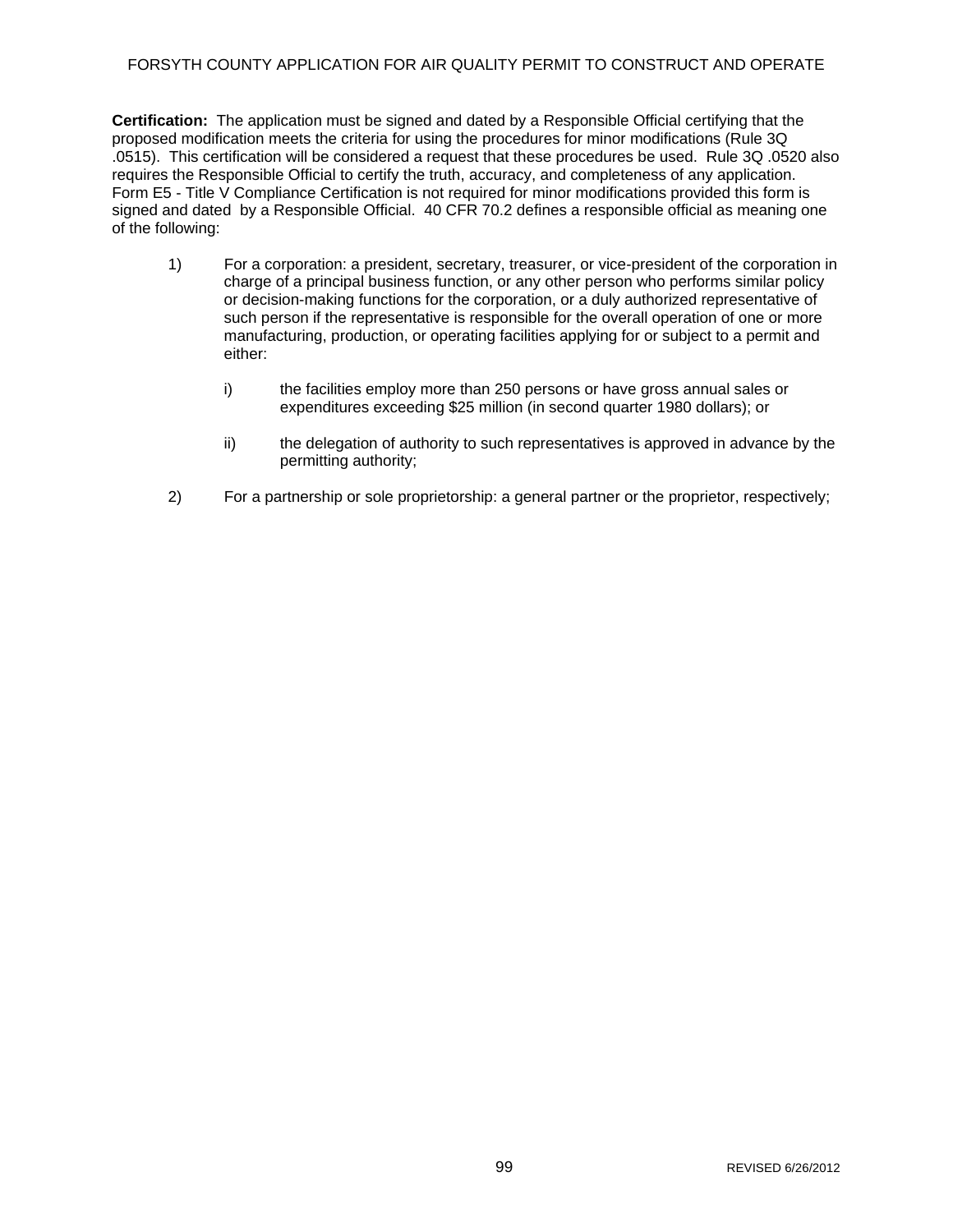# **E8 - SECTION 502(b)(10) CHANGE NOTIFICATION**

This form must be completed and submitted for each Section 502(b)(10) Change at a Title V facility. If this information is not supplied the application will be considered incomplete.

Fill in the blanks with the facility name, current permit number, and the CDS Plant ID number. The CDS Plant ID is a 10 digit number used to identify facilities in a national database. For facilities in Forsyth County, North Carolina the first five digits are 37067. The last five digits are the permit number for the facility (e.g. 00123).

**Anticipated Date of Change:** Specify the date the changes are expected to be implemented at the facility. This notification must be received by the Department and EPA Region 4 at least seven days before operating the proposed changes.

**New or Modified Equipment:** List the emissions sources, control devices, and associated ID numbers of the equipment to be modified or added by the modification (see the instructions for Form A3 for additional information). Continue the list on an additional page if necessary. Alternatively, this information may be provided by providing the Department an additional copy of the local construction and operation (Section 3Q .0300) permit application.

**Description of Change:** Provide a brief narrative description of the changes proposed in the modification. The description should explain why the modification is being requested, where the modification will be made at the facility, any emissions units being removed, and any other information needed to describe the proposed changes. Alternatively, this information may be provided by providing the Department an additional copy of the local construction and operation (Section 3Q .0300) permit application.

**Emissions Changes Resulting from Change:** List any increases or decreases in the potential emissions at the facility resulting from the proposed modification. Only the emissions changes for particulate matter (PM), sulfur dioxide  $(SO<sub>2</sub>)$ , nitrogen oxides  $(NO<sub>x</sub>)$ , carbon monoxide (CO), volatile organic compounds (VOC), lead, and aggregated hazardous air pollutant emissions (HAPs) are required to be listed. Alternatively, this information may be provided by providing the Department an additional copy of the local construction and operation (Section 3Q .0300) permit application.

**Permit Conditions Not Applicable After Change:** List the emissions source ID Numbers and cite any permit conditions that will not be applicable after the proposed modification. Alternatively, this information may be provided by providing the Department an additional copy of the local construction and operation (Section 3Q .0300) permit application.

**Notification Mailed to EPA Region 4?:** Indicate whether a copy of the notification has been mailed to EPA. If this notification is not sent to EPA Region 4, the Department will forward a copy to the appropriate at EPA Region 4. The permittee is required to notify the Director and EPA Region 4 at least seven days before making Section 502(b)(10) changes. Submitting this form to the Department satisfies the requirement to notifiy the Director. A copy of this form may be mailed directly to EPA Region 4 at the following address:

> Operating Source Section USEPA/APTMD/ARTB 61 Forsyth St., SW Atlanta, GA 30303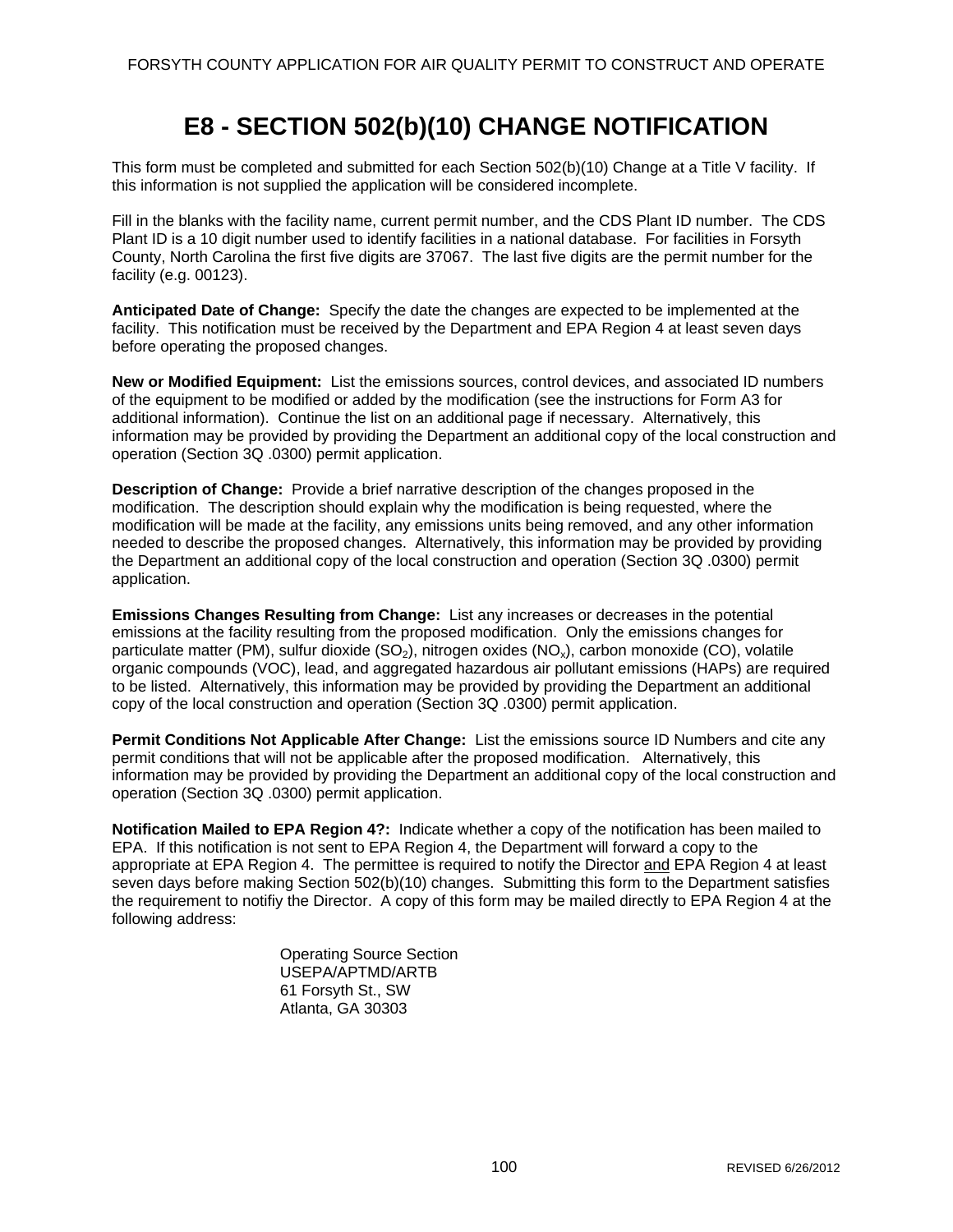### FORSYTH COUNTY APPLICATION FOR AIR QUALITY PERMIT TO CONSTRUCT AND OPERATE

**Certification:** The Responsible Official is required to certify that the changes meet the criteria for processing as a Section 502(b)(10) Change. Rule 3Q .0520 also requires the Responsible Official to certify the truth, accuracy, and completeness of any application. To meet these requirements, this notification must be signed and dated by a Responsible Official certifying the truth, accuracy, and completeness of this notification as well as any associated permit applications. Form E5 - Title V Compliance Certification is not required to incorporate the Section 502(b)(10) Changes in the Title V permit provided this form is signed and dated by a Responsible Official. 40 CFR 70.2 defines a responsible official as meaning one of the following:

- 1) For a corporation: a president, secretary, treasurer, or vice-president of the corporation in charge of a principal business function, or any other person who performs similar policy or decision-making functions for the corporation, or a duly authorized representative of such person if the representative is responsible for the overall operation of one or more manufacturing, production, or operating facilities applying for or subject to a permit and either:
	- i) the facilities employ more than 250 persons or have gross annual sales or expenditures exceeding \$25 million (in second quarter 1980 dollars); or
	- ii) the delegation of authority to such representatives is approved in advance by the permitting authority;
- 2) For a partnership or sole proprietorship: a general partner or the proprietor, respectively;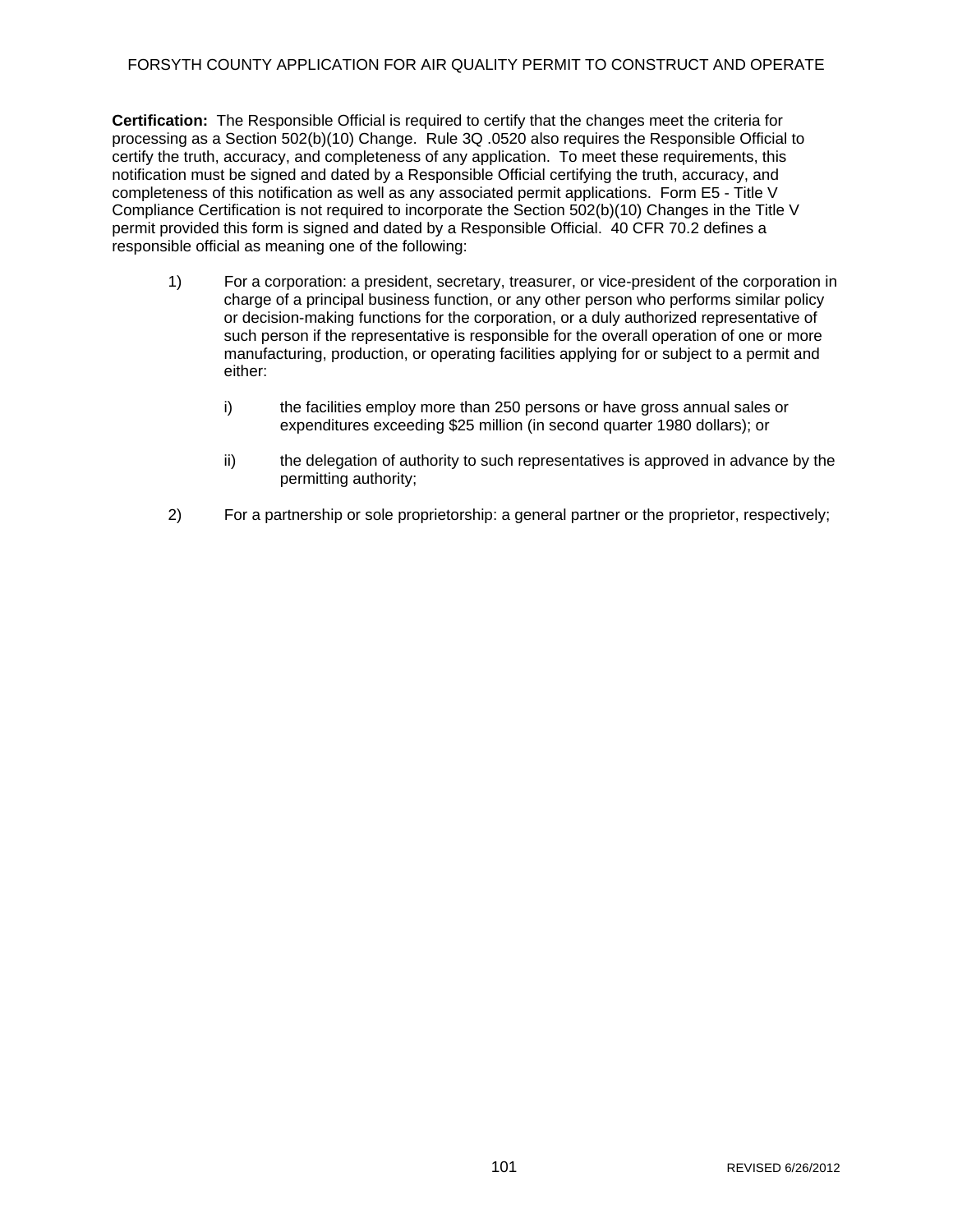# **E9 – TITLE V RENEWAL**

Form E9 must be submitted by Title V facilities no later than 9 months before the expiration of the permit. Additional forms are required to address requirements not included in the current permit or for regulations that will become effective during the next permit term.

**FACILITY NAME** – The full business name of the facility as registered with the Secretary of State's Office.

**SITE ADDRESS, CITY** – The physical location where the agency would go to inspect the equipment.

**MAILING ADDRESS, CITY, STATE, ZIP CODE** – The address at which the facility receives mail.

**ON-SITE CONTACT PERSON, TITLE, PHONE, FAX, EMAIL** – The person at the facility who is responsible for providing information concerning the facility.

**LEGAL CORPORATE OWNER** – If the facility is wholly or partly owned by another entity, identify that entity.

**TECHNICAL CONTACT, MAILING ADDRESS, CITY, STATE, ZIP CODE, TITLE, PHONE, FAX, EMAIL** – The person at the facility to contact for information about the permit application.

**RESPONSIBLE OFFICIAL** – The person authorized to sign permit applications defined in 40 CFR 70.2:

- 1) For a corporation: a president, secretary, treasurer, or vice-president of the corporation in charge of a principal business function, or any other person who performs similar policy or decision-making functions for the corporation, or a duly authorized representative of such person if the representative is responsible for the overall operation of one or more manufacturing, production, or operating facilities applying for or subject to a permit and either:
	- i) The facilities employ more than 250 persons or have gross annual sales or expenditures exceeding \$25 million (in second quarter 1980 dollars); or
	- ii) The delegation of authority to such representatives is approved in advance by the permitting authority;
- 2) For a partnership or sole proprietorship: a general partner or the proprietor, respectively;
- 3) For a municipality, State, Federal, or other public agency: Either a principal executive officer or ranking elected official. A principal executive officer of a Federal agency includes the chief executive officer having responsibility for the overall operations of a principal geographic unit of the agency (e.g., a Regional Administrator of EPA).

**MAILING ADDRESS, CITY, STATE, ZIP CODE, TITLE, PHONE, FAX, EMAIL** – Contact Information for the Responsible Official.

**CURRENT PERMIT NO. and EXPIRATION DATE** – The current permit number, including revision number, e.g. "TV1", and the expiration date listed on the permit.